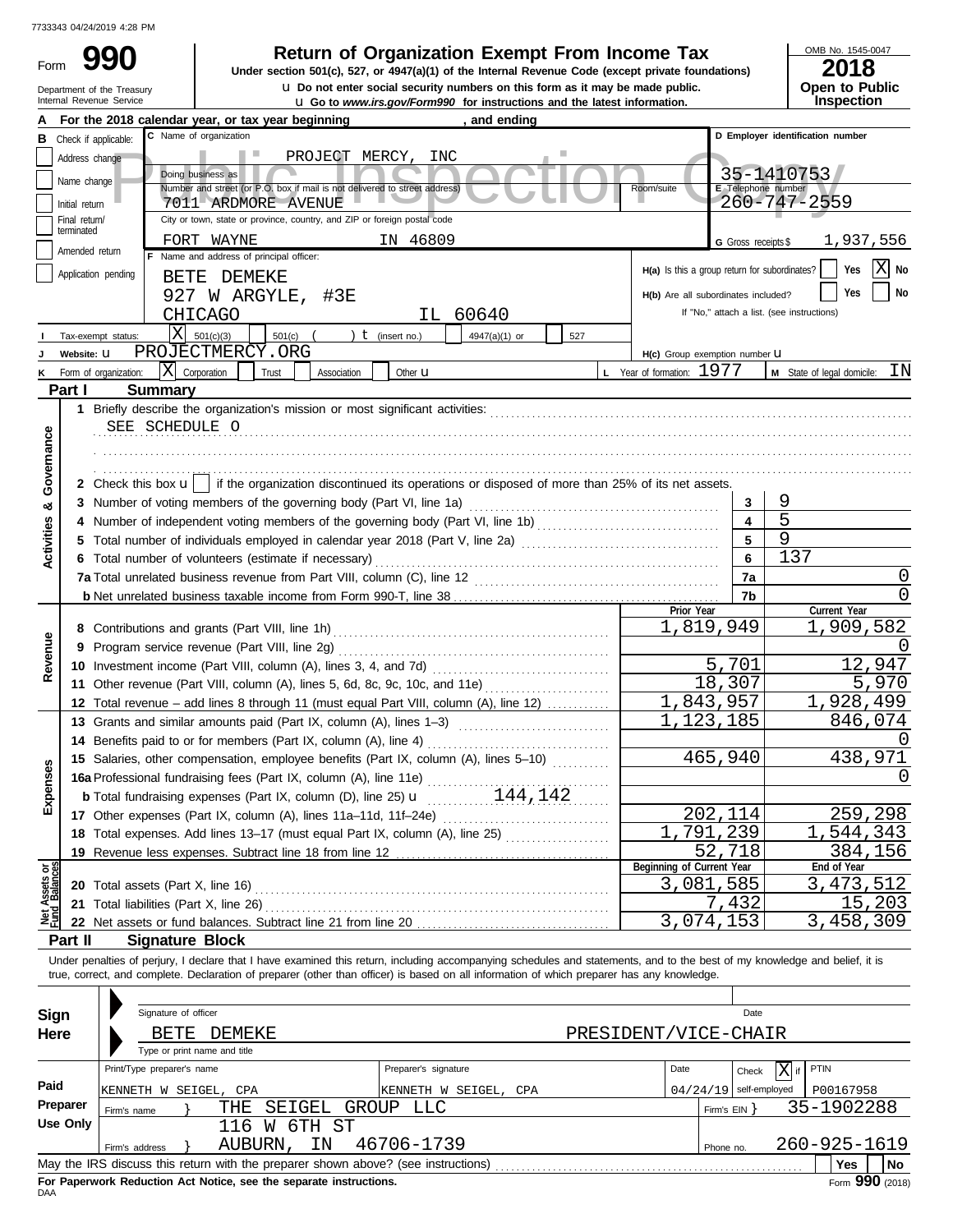|              | Form 990 (2018) PROJECT MERCY,                                                                                                 | INC                               |                                                                                                                | 35-1410753             | Page 2                |
|--------------|--------------------------------------------------------------------------------------------------------------------------------|-----------------------------------|----------------------------------------------------------------------------------------------------------------|------------------------|-----------------------|
| Part III     | <b>Statement of Program Service Accomplishments</b>                                                                            |                                   |                                                                                                                |                        |                       |
|              |                                                                                                                                |                                   |                                                                                                                |                        | 区                     |
| 1            | Briefly describe the organization's mission:                                                                                   |                                   |                                                                                                                |                        |                       |
|              |                                                                                                                                |                                   |                                                                                                                |                        |                       |
|              | SEE SCHEDULE O                                                                                                                 |                                   |                                                                                                                |                        |                       |
|              |                                                                                                                                |                                   |                                                                                                                |                        |                       |
|              |                                                                                                                                |                                   |                                                                                                                |                        |                       |
|              |                                                                                                                                |                                   |                                                                                                                |                        |                       |
| $\mathbf{2}$ | Did the organization undertake any significant program services during the year which were not listed on the                   |                                   |                                                                                                                |                        |                       |
|              | prior Form 990 or 990-EZ?                                                                                                      |                                   |                                                                                                                |                        | Yes $X$ No            |
|              | If "Yes," describe these new services on Schedule O.                                                                           |                                   |                                                                                                                |                        |                       |
|              |                                                                                                                                |                                   |                                                                                                                |                        |                       |
| 3            | Did the organization cease conducting, or make significant changes in how it conducts, any program                             |                                   |                                                                                                                |                        |                       |
| services?    |                                                                                                                                |                                   |                                                                                                                |                        | Yes $\overline{X}$ No |
|              | If "Yes," describe these changes on Schedule O.                                                                                |                                   |                                                                                                                |                        |                       |
| 4            | Describe the organization's program service accomplishments for each of its three largest program services, as measured by     |                                   |                                                                                                                |                        |                       |
|              | expenses. Section 501(c)(3) and 501(c)(4) organizations are required to report the amount of grants and allocations to others, |                                   |                                                                                                                |                        |                       |
|              | the total expenses, and revenue, if any, for each program service reported.                                                    |                                   |                                                                                                                |                        |                       |
|              |                                                                                                                                |                                   |                                                                                                                |                        |                       |
|              |                                                                                                                                |                                   |                                                                                                                |                        |                       |
|              |                                                                                                                                |                                   |                                                                                                                |                        |                       |
|              | SEE SCHEDULE O                                                                                                                 |                                   |                                                                                                                |                        |                       |
|              |                                                                                                                                |                                   |                                                                                                                |                        |                       |
|              |                                                                                                                                |                                   |                                                                                                                |                        |                       |
|              |                                                                                                                                |                                   |                                                                                                                |                        |                       |
|              |                                                                                                                                |                                   |                                                                                                                |                        |                       |
|              |                                                                                                                                |                                   |                                                                                                                |                        |                       |
|              |                                                                                                                                |                                   |                                                                                                                |                        |                       |
|              |                                                                                                                                |                                   |                                                                                                                |                        |                       |
|              |                                                                                                                                |                                   |                                                                                                                |                        |                       |
|              |                                                                                                                                |                                   |                                                                                                                |                        |                       |
|              |                                                                                                                                |                                   |                                                                                                                |                        |                       |
|              |                                                                                                                                |                                   |                                                                                                                |                        |                       |
|              |                                                                                                                                |                                   |                                                                                                                |                        |                       |
|              |                                                                                                                                |                                   |                                                                                                                |                        |                       |
| 4b (Code:    |                                                                                                                                |                                   | ) (Expenses $\frac{186,032}{}$ , 227, 674 including grants of $\frac{186,032}{}$ (Revenue $\frac{227,674}{}$ ) |                        |                       |
|              | SEE SCHEDULE O                                                                                                                 |                                   |                                                                                                                |                        |                       |
|              |                                                                                                                                |                                   |                                                                                                                |                        |                       |
|              |                                                                                                                                |                                   |                                                                                                                |                        |                       |
|              |                                                                                                                                |                                   |                                                                                                                |                        |                       |
|              |                                                                                                                                |                                   |                                                                                                                |                        |                       |
|              |                                                                                                                                |                                   |                                                                                                                |                        |                       |
|              |                                                                                                                                |                                   |                                                                                                                |                        |                       |
|              |                                                                                                                                |                                   |                                                                                                                |                        |                       |
|              |                                                                                                                                |                                   |                                                                                                                |                        |                       |
|              |                                                                                                                                |                                   |                                                                                                                |                        |                       |
|              |                                                                                                                                |                                   |                                                                                                                |                        |                       |
|              |                                                                                                                                |                                   |                                                                                                                |                        |                       |
|              |                                                                                                                                |                                   |                                                                                                                |                        |                       |
|              |                                                                                                                                |                                   |                                                                                                                |                        |                       |
| 4c (Code:    |                                                                                                                                |                                   |                                                                                                                |                        |                       |
| SEE          | SCHEDULE O                                                                                                                     |                                   |                                                                                                                |                        |                       |
|              |                                                                                                                                |                                   |                                                                                                                |                        |                       |
|              |                                                                                                                                |                                   |                                                                                                                |                        |                       |
|              |                                                                                                                                |                                   |                                                                                                                |                        |                       |
|              |                                                                                                                                |                                   |                                                                                                                |                        |                       |
|              |                                                                                                                                |                                   |                                                                                                                |                        |                       |
|              |                                                                                                                                |                                   |                                                                                                                |                        |                       |
|              |                                                                                                                                |                                   |                                                                                                                |                        |                       |
|              |                                                                                                                                |                                   |                                                                                                                |                        |                       |
|              |                                                                                                                                |                                   |                                                                                                                |                        |                       |
|              |                                                                                                                                |                                   |                                                                                                                |                        |                       |
|              |                                                                                                                                |                                   |                                                                                                                |                        |                       |
|              |                                                                                                                                |                                   |                                                                                                                |                        |                       |
|              |                                                                                                                                |                                   |                                                                                                                |                        |                       |
|              | 4d Other program services (Describe in Schedule O.)                                                                            |                                   |                                                                                                                |                        |                       |
|              |                                                                                                                                | 113, $462$ including grants of \$ |                                                                                                                | $71,821$ ) (Revenue \$ |                       |
| (Expenses \$ |                                                                                                                                |                                   |                                                                                                                |                        |                       |
|              | 4e Total program service expenses u                                                                                            | 1,054,282                         |                                                                                                                |                        |                       |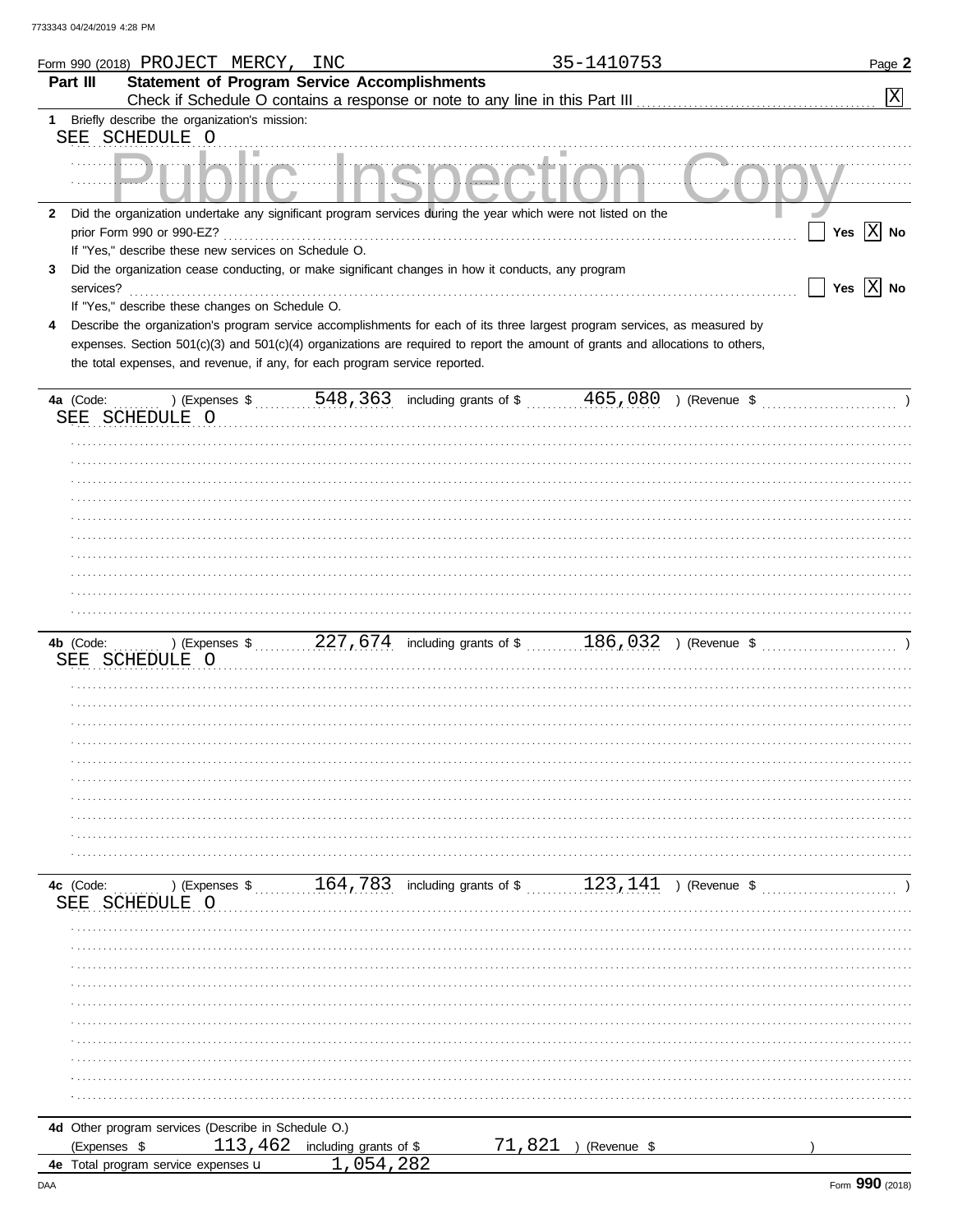|     | 35-1410753<br>Form 990 (2018) PROJECT MERCY,<br>INC                                                                                                                                                           |                 |     | Page 3 |
|-----|---------------------------------------------------------------------------------------------------------------------------------------------------------------------------------------------------------------|-----------------|-----|--------|
|     | <b>Checklist of Required Schedules</b><br>Part IV                                                                                                                                                             |                 |     |        |
|     |                                                                                                                                                                                                               |                 | Yes | No     |
| 1   | Is the organization described in section 501(c)(3) or $4947(a)(1)$ (other than a private foundation)? If "Yes,"                                                                                               |                 |     |        |
|     | complete Schedule A                                                                                                                                                                                           | 1               | Χ   |        |
| 2   | Is the organization required to complete Schedule B, Schedule of Contributors (see instructions)?                                                                                                             | $\mathbf{2}$    | X   |        |
| 3   | Did the organization engage in direct or indirect political campaign activities on behalf of or in opposition to                                                                                              |                 |     |        |
|     | candidates for public office? If "Yes," complete Schedule C, Part I                                                                                                                                           | 3               |     | Χ      |
| 4   | Section 501(c)(3) organizations. Did the organization engage in lobbying activities, or have a section 501(h)<br>election in effect during the tax year? If "Yes," complete Schedule C, Part II               | 4               |     | Χ      |
| 5   | Is the organization a section $501(c)(4)$ , $501(c)(5)$ , or $501(c)(6)$ organization that receives membership dues,                                                                                          |                 |     |        |
|     | assessments, or similar amounts as defined in Revenue Procedure 98-19? If "Yes," complete Schedule C, Part III                                                                                                | 5               |     | X      |
| 6   | Did the organization maintain any donor advised funds or any similar funds or accounts for which donors                                                                                                       |                 |     |        |
|     | have the right to provide advice on the distribution or investment of amounts in such funds or accounts? If                                                                                                   |                 |     |        |
|     | "Yes," complete Schedule D, Part I                                                                                                                                                                            | 6               |     | Χ      |
| 7   | Did the organization receive or hold a conservation easement, including easements to preserve open space,                                                                                                     |                 |     |        |
|     | the environment, historic land areas, or historic structures? If "Yes," complete Schedule D, Part II                                                                                                          | 7               |     | Χ      |
| 8   | Did the organization maintain collections of works of art, historical treasures, or other similar assets? If "Yes,"                                                                                           |                 |     |        |
|     | complete Schedule D, Part III                                                                                                                                                                                 | 8               |     | Χ      |
| 9   | Did the organization report an amount in Part X, line 21, for escrow or custodial account liability, serve as a                                                                                               |                 |     |        |
|     | custodian for amounts not listed in Part X; or provide credit counseling, debt management, credit repair, or                                                                                                  |                 |     |        |
|     | debt negotiation services? If "Yes," complete Schedule D, Part IV                                                                                                                                             | 9               |     | X      |
| 10  | Did the organization, directly or through a related organization, hold assets in temporarily restricted                                                                                                       |                 |     |        |
|     | endowments, permanent endowments, or quasi-endowments? If "Yes," complete Schedule D, Part V                                                                                                                  | 10              | Χ   |        |
| 11  | If the organization's answer to any of the following questions is "Yes," then complete Schedule D, Parts VI,                                                                                                  |                 |     |        |
|     | VII, VIII, IX, or X as applicable.                                                                                                                                                                            |                 |     |        |
| а   | Did the organization report an amount for land, buildings, and equipment in Part X, line 10? If "Yes,"                                                                                                        | 11a             | Χ   |        |
| b   | complete Schedule D, Part VI<br>Did the organization report an amount for investments-other securities in Part X, line 12 that is 5% or more                                                                  |                 |     |        |
|     |                                                                                                                                                                                                               | 11b             |     | X      |
| c   | Did the organization report an amount for investments—program related in Part X, line 13 that is 5% or more                                                                                                   |                 |     |        |
|     |                                                                                                                                                                                                               | 11c             |     | Χ      |
| d   | Did the organization report an amount for other assets in Part X, line 15 that is 5% or more of its total assets                                                                                              |                 |     |        |
|     | reported in Part X, line 16? If "Yes," complete Schedule D, Part IX                                                                                                                                           | 11d             |     | Χ      |
| е   | Did the organization report an amount for other liabilities in Part X, line 25? If "Yes," complete Schedule D, Part X                                                                                         | 11e             |     | Χ      |
|     | Did the organization's separate or consolidated financial statements for the tax year include a footnote that addresses                                                                                       |                 |     |        |
|     | the organization's liability for uncertain tax positions under FIN 48 (ASC 740)? If "Yes," complete Schedule D, Part X                                                                                        | 11f             |     | Χ      |
|     | Did the organization obtain separate, independent audited financial statements for the tax year? If "Yes," complete                                                                                           |                 |     |        |
|     |                                                                                                                                                                                                               | 12a             | Χ   |        |
| b   | Was the organization included in consolidated, independent audited financial statements for the tax year? If                                                                                                  |                 |     |        |
|     | "Yes," and if the organization answered "No" to line 12a, then completing Schedule D, Parts XI and XII is optional                                                                                            | 12b             |     | Χ      |
| 13  |                                                                                                                                                                                                               | 13              |     | Χ      |
| 14a |                                                                                                                                                                                                               | 14a             | Χ   |        |
| b   | Did the organization have aggregate revenues or expenses of more than \$10,000 from grantmaking,<br>fundraising, business, investment, and program service activities outside the United States, or aggregate |                 |     |        |
|     | foreign investments valued at \$100,000 or more? If "Yes," complete Schedule F, Parts I and IV [[[[[[[[[[[[[[[[                                                                                               | 14b             | Χ   |        |
| 15  | Did the organization report on Part IX, column (A), line 3, more than \$5,000 of grants or other assistance to or                                                                                             |                 |     |        |
|     |                                                                                                                                                                                                               | 15              | Χ   |        |
| 16  | Did the organization report on Part IX, column (A), line 3, more than \$5,000 of aggregate grants or other                                                                                                    |                 |     |        |
|     |                                                                                                                                                                                                               | 16              |     | Χ      |
| 17  | Did the organization report a total of more than \$15,000 of expenses for professional fundraising services on                                                                                                |                 |     |        |
|     |                                                                                                                                                                                                               | 17              |     | Χ      |
| 18  | Did the organization report more than \$15,000 total of fundraising event gross income and contributions on                                                                                                   |                 |     |        |
|     | Part VIII, lines 1c and 8a? If "Yes," complete Schedule G, Part II                                                                                                                                            | 18              |     | Χ      |
| 19  | Did the organization report more than \$15,000 of gross income from gaming activities on Part VIII, line 9a?                                                                                                  |                 |     |        |
|     |                                                                                                                                                                                                               | 19              |     | Χ      |
| 20a |                                                                                                                                                                                                               | 20a             | Χ   |        |
| b   |                                                                                                                                                                                                               | 20 <sub>b</sub> | Χ   |        |
| 21  | Did the organization report more than \$5,000 of grants or other assistance to any domestic organization or                                                                                                   |                 |     |        |
|     |                                                                                                                                                                                                               | 21              |     | Χ      |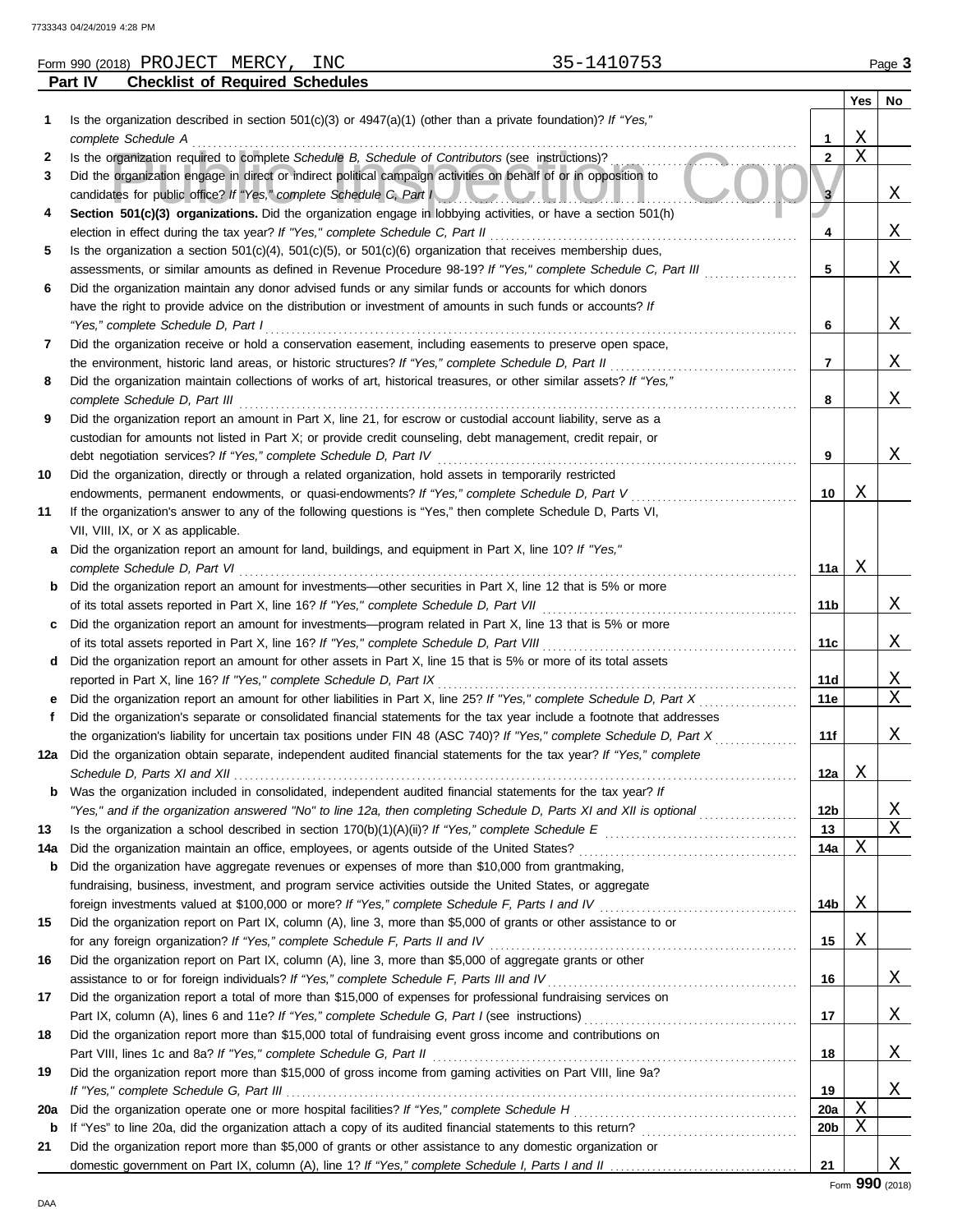|     | 35-1410753<br>Form 990 (2018) PROJECT MERCY, INC                                                                                                                                                                               |                 |         | Page 4 |
|-----|--------------------------------------------------------------------------------------------------------------------------------------------------------------------------------------------------------------------------------|-----------------|---------|--------|
|     | <b>Checklist of Required Schedules (continued)</b><br><b>Part IV</b>                                                                                                                                                           |                 |         |        |
|     |                                                                                                                                                                                                                                |                 | Yes $ $ | No     |
| 22  | Did the organization report more than \$5,000 of grants or other assistance to or for domestic individuals on                                                                                                                  |                 |         |        |
|     |                                                                                                                                                                                                                                | 22              |         | Χ      |
| 23  | Did the organization answer "Yes" to Part VII, Section A, line 3, 4, or 5 about compensation of the                                                                                                                            |                 |         |        |
|     | organization's current and former officers, directors, trustees, key employees, and highest compensated                                                                                                                        |                 |         |        |
|     |                                                                                                                                                                                                                                | 23              |         | Χ      |
|     | 24a Did the organization have a tax-exempt bond issue with an outstanding principal amount of more than                                                                                                                        |                 |         |        |
|     | \$100,000 as of the last day of the year, that was issued after December 31, 2002? If "Yes," answer lines 24b                                                                                                                  |                 |         |        |
|     |                                                                                                                                                                                                                                | 24a             |         | X      |
|     | Did the organization invest any proceeds of tax-exempt bonds beyond a temporary period exception?                                                                                                                              | 24b             |         |        |
| C   | Did the organization maintain an escrow account other than a refunding escrow at any time during the year                                                                                                                      |                 |         |        |
|     |                                                                                                                                                                                                                                | 24c<br>24d      |         |        |
| 25a |                                                                                                                                                                                                                                |                 |         |        |
|     | Section 501(c)(3), 501(c)(4), and 501(c)(29) organizations. Did the organization engage in an excess benefit<br>transaction with a disqualified person during the year? If "Yes," complete Schedule L, Part I [[[[[[[[[[[[[[[[ | 25a             |         | Χ      |
| b   | Is the organization aware that it engaged in an excess benefit transaction with a disqualified person in a prior                                                                                                               |                 |         |        |
|     | year, and that the transaction has not been reported on any of the organization's prior Forms 990 or 990-EZ?                                                                                                                   |                 |         |        |
|     |                                                                                                                                                                                                                                | 25b             |         | X      |
| 26  | Did the organization report any amount on Part X, line 5, 6, or 22 for receivables from or payables to any                                                                                                                     |                 |         |        |
|     | current or former officers, directors, trustees, key employees, highest compensated employees, or                                                                                                                              |                 |         |        |
|     |                                                                                                                                                                                                                                | 26              |         | X      |
| 27  | Did the organization provide a grant or other assistance to an officer, director, trustee, key employee,                                                                                                                       |                 |         |        |
|     | substantial contributor or employee thereof, a grant selection committee member, or to a 35% controlled                                                                                                                        |                 |         |        |
|     | entity or family member of any of these persons? If "Yes," complete Schedule L, Part III                                                                                                                                       | 27              |         | X      |
| 28  | Was the organization a party to a business transaction with one of the following parties (see Schedule L,                                                                                                                      |                 |         |        |
|     | Part IV instructions for applicable filing thresholds, conditions, and exceptions):                                                                                                                                            |                 |         |        |
| а   | A current or former officer, director, trustee, or key employee? If "Yes," complete Schedule L, Part IV                                                                                                                        | 28a             | X       |        |
| b   | A family member of a current or former officer, director, trustee, or key employee? If "Yes," complete                                                                                                                         |                 |         |        |
|     | Schedule L, Part IV                                                                                                                                                                                                            | 28b             |         | Χ      |
| c   | An entity of which a current or former officer, director, trustee, or key employee (or a family member thereof)                                                                                                                |                 |         |        |
|     |                                                                                                                                                                                                                                | 28c             |         | X      |
| 29  |                                                                                                                                                                                                                                | 29              |         | Χ      |
| 30  | Did the organization receive contributions of art, historical treasures, or other similar assets, or qualified                                                                                                                 |                 |         |        |
|     |                                                                                                                                                                                                                                | 30              |         | X      |
| 31  | Did the organization liquidate, terminate, or dissolve and cease operations? If "Yes," complete Schedule N, Part I                                                                                                             | 31              |         | Χ      |
| 32  | Did the organization sell, exchange, dispose of, or transfer more than 25% of its net assets? If "Yes,"                                                                                                                        |                 |         |        |
|     | complete Schedule N, Part II                                                                                                                                                                                                   | 32              |         | X      |
| 33  | Did the organization own 100% of an entity disregarded as separate from the organization under Regulations                                                                                                                     |                 |         |        |
|     |                                                                                                                                                                                                                                | 33              |         | Χ      |
| 34  | Was the organization related to any tax-exempt or taxable entity? If "Yes," complete Schedule R, Part II, III,<br>or IV, and Part V, line 1                                                                                    | 34              |         | Χ      |
| 35a |                                                                                                                                                                                                                                | 35a             |         | Χ      |
| b   | If "Yes" to line 35a, did the organization receive any payment from or engage in any transaction with a                                                                                                                        |                 |         |        |
|     |                                                                                                                                                                                                                                | 35 <sub>b</sub> |         |        |
| 36  | Section 501(c)(3) organizations. Did the organization make any transfers to an exempt non-charitable                                                                                                                           |                 |         |        |
|     | related organization? If "Yes," complete Schedule R, Part V, line 2                                                                                                                                                            | 36              |         | X      |
| 37  | Did the organization conduct more than 5% of its activities through an entity that is not a related organization                                                                                                               |                 |         |        |
|     |                                                                                                                                                                                                                                | 37              |         | Χ      |
| 38  | Did the organization complete Schedule O and provide explanations in Schedule O for Part VI, lines 11b and                                                                                                                     |                 |         |        |
|     | 19? Note. All Form 990 filers are required to complete Schedule O.                                                                                                                                                             | 38              | Χ       |        |
|     | Statements Regarding Other IRS Filings and Tax Compliance<br>Part V                                                                                                                                                            |                 |         |        |
|     |                                                                                                                                                                                                                                |                 |         |        |
|     |                                                                                                                                                                                                                                |                 | Yes     | No     |
| 1а  | 8<br>Enter the number reported in Box 3 of Form 1096. Enter -0- if not applicable<br>1a                                                                                                                                        |                 |         |        |
| b   | $\overline{0}$<br>1 <sub>b</sub>                                                                                                                                                                                               |                 |         |        |
| с   | Did the organization comply with backup withholding rules for reportable payments to vendors and                                                                                                                               |                 |         |        |
|     |                                                                                                                                                                                                                                | 1c              | nnn     | Χ      |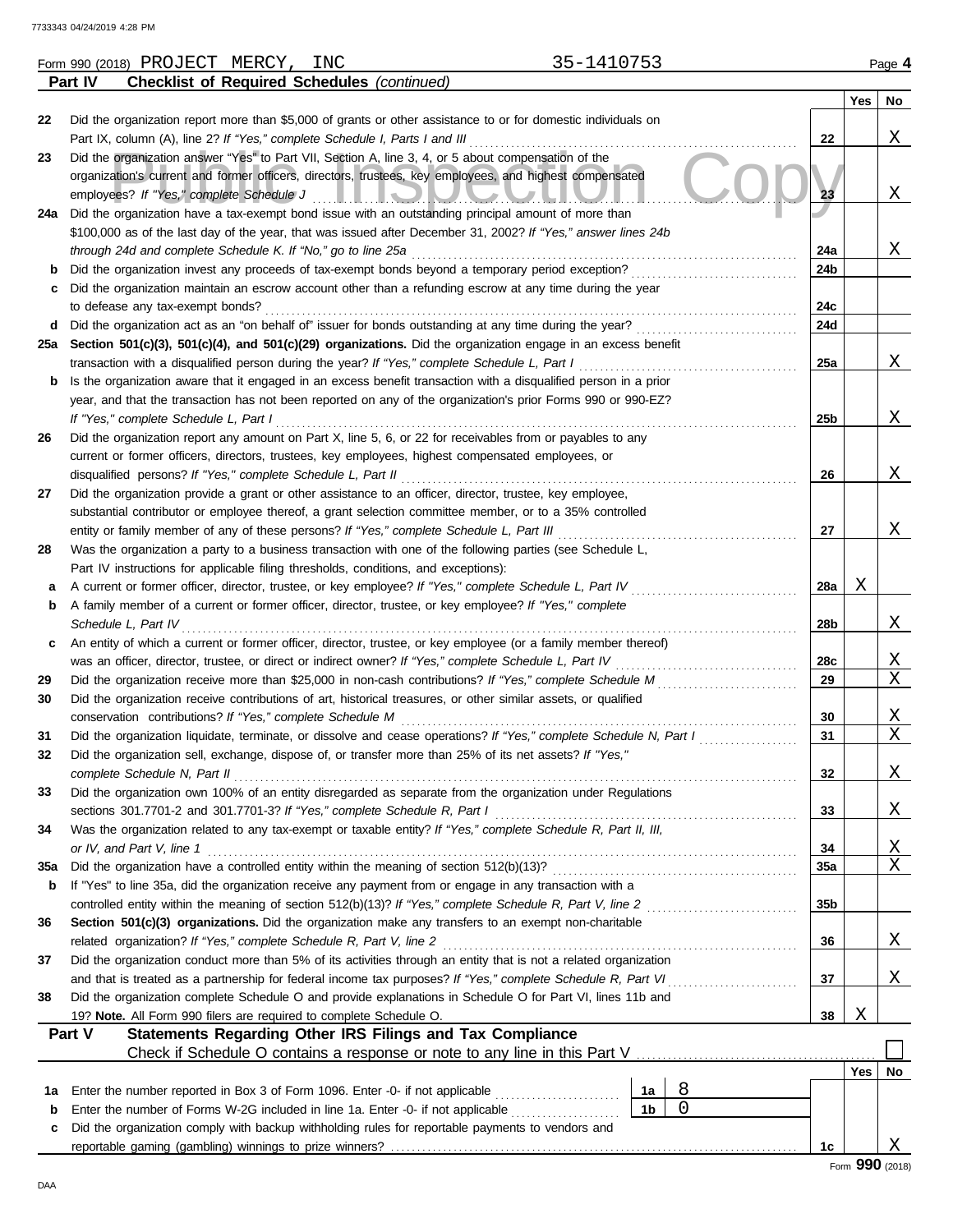|     | 35-1410753<br>Form 990 (2018) PROJECT MERCY,<br>INC                                                                                |                 |                |     | Page 5 |
|-----|------------------------------------------------------------------------------------------------------------------------------------|-----------------|----------------|-----|--------|
|     | Statements Regarding Other IRS Filings and Tax Compliance (continued)<br>Part V                                                    |                 |                |     |        |
|     |                                                                                                                                    |                 |                | Yes | No     |
|     | 2a Enter the number of employees reported on Form W-3, Transmittal of Wage and Tax                                                 |                 |                |     |        |
|     | Statements, filed for the calendar year ending with or within the year covered by this return                                      | 9<br>2a         |                |     |        |
| b   | If at least one is reported on line 2a, did the organization file all required federal employment tax returns?                     |                 | 2b             | X   |        |
|     | Note. If the sum of lines 1a and 2a is greater than 250, you may be required to e-file (see instructions)                          |                 |                |     |        |
| За  | Did the organization have unrelated business gross income of \$1,000 or more during the year?                                      |                 | 3a             |     | Χ      |
| b   | If "Yes," has it filed a Form 990-T for this year? If "No" to line 3b, provide an explanation in Schedule O                        |                 | 3 <sub>b</sub> |     |        |
| 4a  | At any time during the calendar year, did the organization have an interest in, or a signature or other authority over,            |                 |                |     |        |
|     | a financial account in a foreign country (such as a bank account, securities account, or other financial account)?                 |                 | 4a             | Χ   |        |
| b   | If "Yes," enter the name of the foreign country: $\mathbf{u}$ ETHIOPIA                                                             |                 |                |     |        |
|     | See instructions for filing requirements for FinCEN Form 114, Report of Foreign Bank and Financial Accounts (FBAR).                |                 |                |     |        |
| 5a  | Was the organization a party to a prohibited tax shelter transaction at any time during the tax year?                              |                 | 5a             |     | Χ      |
| b   |                                                                                                                                    |                 | 5 <sub>b</sub> |     | X      |
| c   | If "Yes" to line 5a or 5b, did the organization file Form 8886-T?                                                                  |                 | 5c             |     |        |
| 6а  | Does the organization have annual gross receipts that are normally greater than \$100,000, and did the                             |                 |                |     |        |
|     |                                                                                                                                    |                 | 6a             |     | Χ      |
| b   | If "Yes," did the organization include with every solicitation an express statement that such contributions or                     |                 |                |     |        |
|     | gifts were not tax deductible?                                                                                                     |                 | 6b             |     |        |
| 7   | Organizations that may receive deductible contributions under section 170(c).                                                      |                 |                |     |        |
| a   | Did the organization receive a payment in excess of \$75 made partly as a contribution and partly for goods                        |                 |                |     | Χ      |
|     | and services provided to the payor?                                                                                                |                 | 7a             |     |        |
| b   | Did the organization sell, exchange, or otherwise dispose of tangible personal property for which it was                           |                 | 7b             |     |        |
| c   |                                                                                                                                    |                 | 7c             |     | Χ      |
| d   |                                                                                                                                    | <b>7d</b>       |                |     |        |
| е   | Did the organization receive any funds, directly or indirectly, to pay premiums on a personal benefit contract?                    |                 | 7е             |     | Χ      |
| f   |                                                                                                                                    |                 | 7f             |     | X      |
| g   | If the organization received a contribution of qualified intellectual property, did the organization file Form 8899 as required?   |                 | 7g             |     |        |
| h   | If the organization received a contribution of cars, boats, airplanes, or other vehicles, did the organization file a Form 1098-C? |                 | 7h             |     |        |
| 8   | Sponsoring organizations maintaining donor advised funds. Did a donor advised fund maintained by the                               |                 |                |     |        |
|     |                                                                                                                                    |                 | 8              |     |        |
| 9   | Sponsoring organizations maintaining donor advised funds.                                                                          |                 |                |     |        |
| а   | Did the sponsoring organization make any taxable distributions under section 4966?                                                 |                 | 9а             |     | Χ      |
| b   |                                                                                                                                    |                 | 9b             |     | Χ      |
| 10  | Section 501(c)(7) organizations. Enter:                                                                                            |                 |                |     |        |
|     |                                                                                                                                    | $\sqrt{10a}$    |                |     |        |
| b   | Gross receipts, included on Form 990, Part VIII, line 12, for public use of club facilities                                        | 10b             |                |     |        |
| 11  | Section 501(c)(12) organizations. Enter:                                                                                           |                 |                |     |        |
| а   |                                                                                                                                    | 11a             |                |     |        |
| b   | Gross income from other sources (Do not net amounts due or paid to other sources                                                   |                 |                |     |        |
|     |                                                                                                                                    | 11 <sub>b</sub> |                |     |        |
| 12a | Section 4947(a)(1) non-exempt charitable trusts. Is the organization filing Form 990 in lieu of Form 1041?                         |                 | 12a            |     |        |
| b   | If "Yes," enter the amount of tax-exempt interest received or accrued during the year                                              | 12b             |                |     |        |
| 13  | Section 501(c)(29) qualified nonprofit health insurance issuers.                                                                   |                 |                |     |        |
| а   | Is the organization licensed to issue qualified health plans in more than one state?                                               |                 | 13a            |     |        |
|     | Note. See the instructions for additional information the organization must report on Schedule O.                                  |                 |                |     |        |
| b   | Enter the amount of reserves the organization is required to maintain by the states in which                                       |                 |                |     |        |
|     |                                                                                                                                    | 13 <sub>b</sub> |                |     |        |
| c   | Enter the amount of reserves on hand                                                                                               | 13 <sub>c</sub> |                |     |        |
| 14a | Did the organization receive any payments for indoor tanning services during the tax year?                                         |                 | 14a            |     | Χ      |
| b   | If "Yes," has it filed a Form 720 to report these payments? If "No," provide an explanation in Schedule O                          |                 | 14b            |     |        |
| 15  | Is the organization subject to the section 4960 tax on payment(s) of more than \$1,000,000 in remuneration or                      |                 |                |     |        |
|     | excess parachute payment(s) during the year?                                                                                       |                 | 15             |     | Χ      |
|     | If "Yes," see instructions and file Form 4720, Schedule N.                                                                         |                 |                |     |        |
| 16  | Is the organization an educational institution subject to the section 4968 excise tax on net investment income?                    |                 | 16             |     | Χ      |
|     | If "Yes," complete Form 4720, Schedule O.                                                                                          |                 |                |     |        |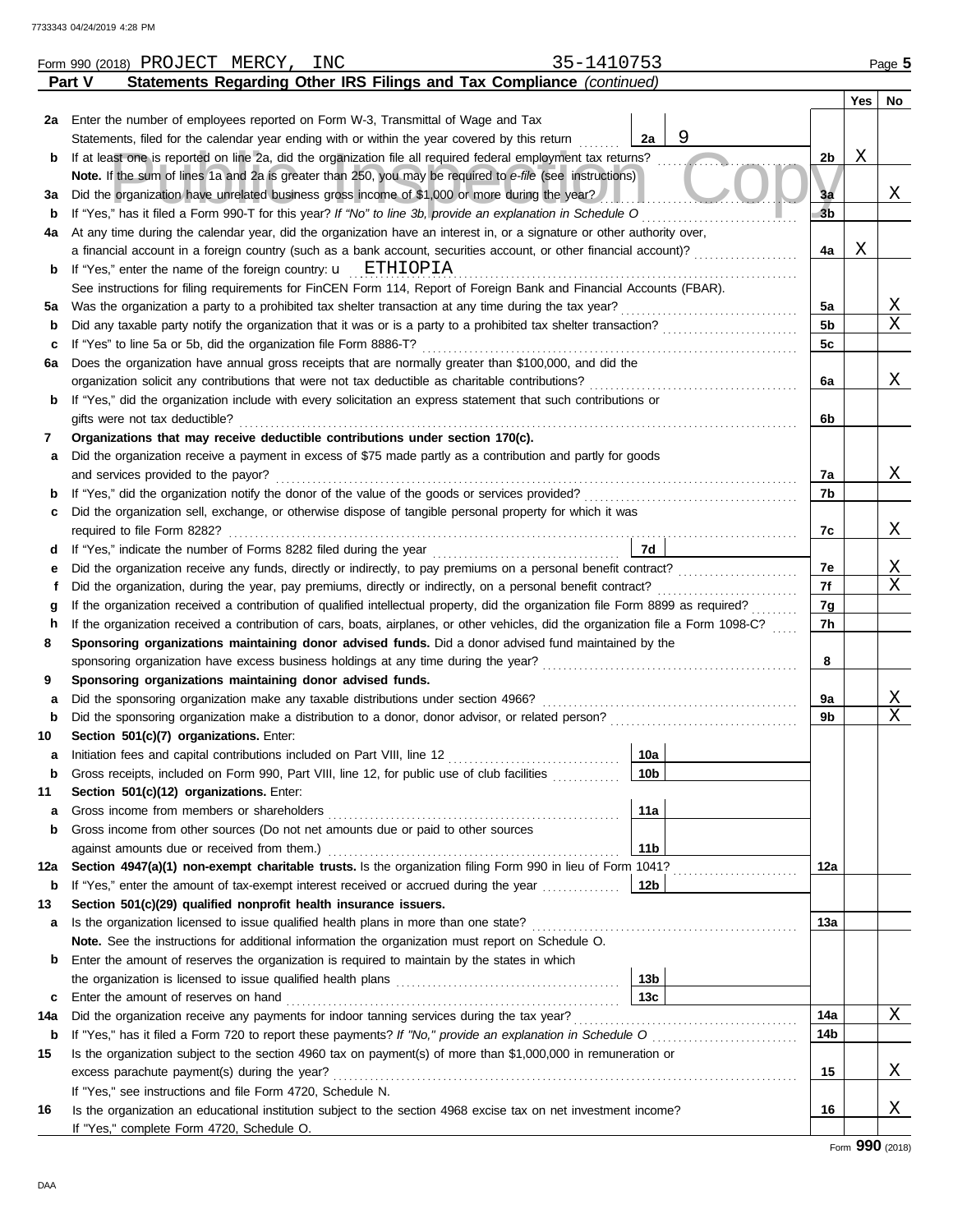|     | 35-1410753<br>Form 990 (2018) PROJECT MERCY, INC                                                                                                                    |                    |     | Page 6           |
|-----|---------------------------------------------------------------------------------------------------------------------------------------------------------------------|--------------------|-----|------------------|
|     | Governance, Management, and Disclosure For each "Yes" response to lines 2 through 7b below, and for a "No"<br><b>Part VI</b>                                        |                    |     |                  |
|     | response to line 8a, 8b, or 10b below, describe the circumstances, processes, or changes in Schedule O. See instructions.                                           |                    |     |                  |
|     |                                                                                                                                                                     |                    |     |                  |
|     | Section A. Governing Body and Management                                                                                                                            |                    |     |                  |
|     |                                                                                                                                                                     |                    | Yes | No               |
| 1а  | Enter the number of voting members of the governing body at the end of the tax year<br>1a                                                                           |                    |     |                  |
|     | If there are material differences in voting rights among members of the governing body, or                                                                          |                    |     |                  |
|     | if the governing body delegated broad authority to an executive committee or similar                                                                                |                    |     |                  |
|     | committee, explain in Schedule O.                                                                                                                                   |                    |     |                  |
|     | 1b<br>Enter the number of voting members included in line 1a, above, who are independent                                                                            |                    |     |                  |
| 2   | Did any officer, director, trustee, or key employee have a family relationship or a business relationship with                                                      |                    |     |                  |
|     |                                                                                                                                                                     | 2                  | Χ   |                  |
|     | any other officer, director, trustee, or key employee?<br>Did the organization delegate control over management duties customarily performed by or under the direct |                    |     |                  |
| 3   |                                                                                                                                                                     |                    |     |                  |
|     | supervision of officers, directors, or trustees, or key employees to a management company or other person?                                                          | 3                  |     | X<br>$\mathbf X$ |
| 4   | Did the organization make any significant changes to its governing documents since the prior Form 990 was filed?                                                    | 4                  |     |                  |
| 5   |                                                                                                                                                                     | 5                  |     | Χ                |
| 6   | Did the organization have members or stockholders?                                                                                                                  | 6                  |     | Χ                |
| 7а  | Did the organization have members, stockholders, or other persons who had the power to elect or appoint                                                             |                    |     |                  |
|     | one or more members of the governing body?                                                                                                                          | 7a                 |     | Χ                |
| b   | Are any governance decisions of the organization reserved to (or subject to approval by) members,                                                                   |                    |     |                  |
|     | stockholders, or persons other than the governing body?                                                                                                             | 7b                 |     | Χ                |
| 8   | Did the organization contemporaneously document the meetings held or written actions undertaken during the year by the following:                                   |                    |     |                  |
| а   | The governing body?                                                                                                                                                 | 8а                 | Χ   |                  |
| b   | Each committee with authority to act on behalf of the governing body?                                                                                               | 8b                 | X   |                  |
| 9   | Is there any officer, director, trustee, or key employee listed in Part VII, Section A, who cannot be reached at                                                    |                    |     |                  |
|     |                                                                                                                                                                     | 9                  |     | Χ                |
|     | Section B. Policies (This Section B requests information about policies not required by the Internal Revenue Code.)                                                 |                    |     |                  |
|     |                                                                                                                                                                     |                    | Yes | No               |
| 10a | Did the organization have local chapters, branches, or affiliates?                                                                                                  | 10a                |     | Χ                |
| b   | If "Yes," did the organization have written policies and procedures governing the activities of such chapters,                                                      |                    |     |                  |
|     | affiliates, and branches to ensure their operations are consistent with the organization's exempt purposes?                                                         | 10b                |     |                  |
| 11a | Has the organization provided a complete copy of this Form 990 to all members of its governing body before filing the form?                                         | 11a                | Χ   |                  |
| b   | Describe in Schedule O the process, if any, used by the organization to review this Form 990.                                                                       |                    |     |                  |
| 12a | Did the organization have a written conflict of interest policy? If "No," go to line 13                                                                             | 12a                | Χ   |                  |
| b   | Were officers, directors, or trustees, and key employees required to disclose annually interests that could give rise to conflicts?                                 | 12 <sub>b</sub>    | Χ   |                  |
| c   | Did the organization regularly and consistently monitor and enforce compliance with the policy? If "Yes,"                                                           |                    |     |                  |
|     | describe in Schedule O how this was done                                                                                                                            | 12c                | X   |                  |
| 13  | Did the organization have a written whistleblower policy?                                                                                                           | 13                 | Χ   |                  |
| 14  | Did the organization have a written document retention and destruction policy?                                                                                      | 14                 | Χ   |                  |
| 15  | Did the process for determining compensation of the following persons include a review and approval by                                                              |                    |     |                  |
|     | independent persons, comparability data, and contemporaneous substantiation of the deliberation and decision?                                                       |                    |     |                  |
| a   | The organization's CEO, Executive Director, or top management official                                                                                              | 15a                |     | <u>X</u>         |
| b   | Other officers or key employees of the organization                                                                                                                 | 15b                |     | Χ                |
|     | If "Yes" to line 15a or 15b, describe the process in Schedule O (see instructions).                                                                                 |                    |     |                  |
| 16a | Did the organization invest in, contribute assets to, or participate in a joint venture or similar arrangement                                                      |                    |     |                  |
|     | with a taxable entity during the year?                                                                                                                              | 16a                |     | Χ                |
|     | If "Yes," did the organization follow a written policy or procedure requiring the organization to evaluate its                                                      |                    |     |                  |
|     | participation in joint venture arrangements under applicable federal tax law, and take steps to safeguard the                                                       |                    |     |                  |
|     |                                                                                                                                                                     | 16b                |     |                  |
|     | <b>Section C. Disclosure</b>                                                                                                                                        |                    |     |                  |
| 17  | List the states with which a copy of this Form 990 is required to be filed <b>u</b> AL, AK, AZ, AR, CA, CO, CT, FL, GA, IN, KS, KY, LA                              |                    |     |                  |
| 18  | Section 6104 requires an organization to make its Forms 1023 (1024 or 1024-A if applicable), 990, and 990-T (Section 501(c)                                         |                    |     |                  |
|     | (3)s only) available for public inspection. Indicate how you made these available. Check all that apply.                                                            |                    |     |                  |
|     | $ X $ Upon request<br>Another's website<br>Other (explain in Schedule O)<br>Own website                                                                             |                    |     |                  |
| 19  | Describe in Schedule O whether (and if so, how) the organization made its governing documents, conflict of interest policy, and                                     |                    |     |                  |
|     | financial statements available to the public during the tax year.                                                                                                   |                    |     |                  |
| 20  | State the name, address, and telephone number of the person who possesses the organization's books and records u                                                    |                    |     |                  |
|     | 7011 ARDMORE AVENUE<br>BETRU TEKLE-WOLD                                                                                                                             |                    |     |                  |
|     | 46809<br>IN<br>FORT WAYNE                                                                                                                                           | $260 - 747 - 2559$ |     |                  |
|     |                                                                                                                                                                     |                    |     |                  |

DAA Form **990** (2018)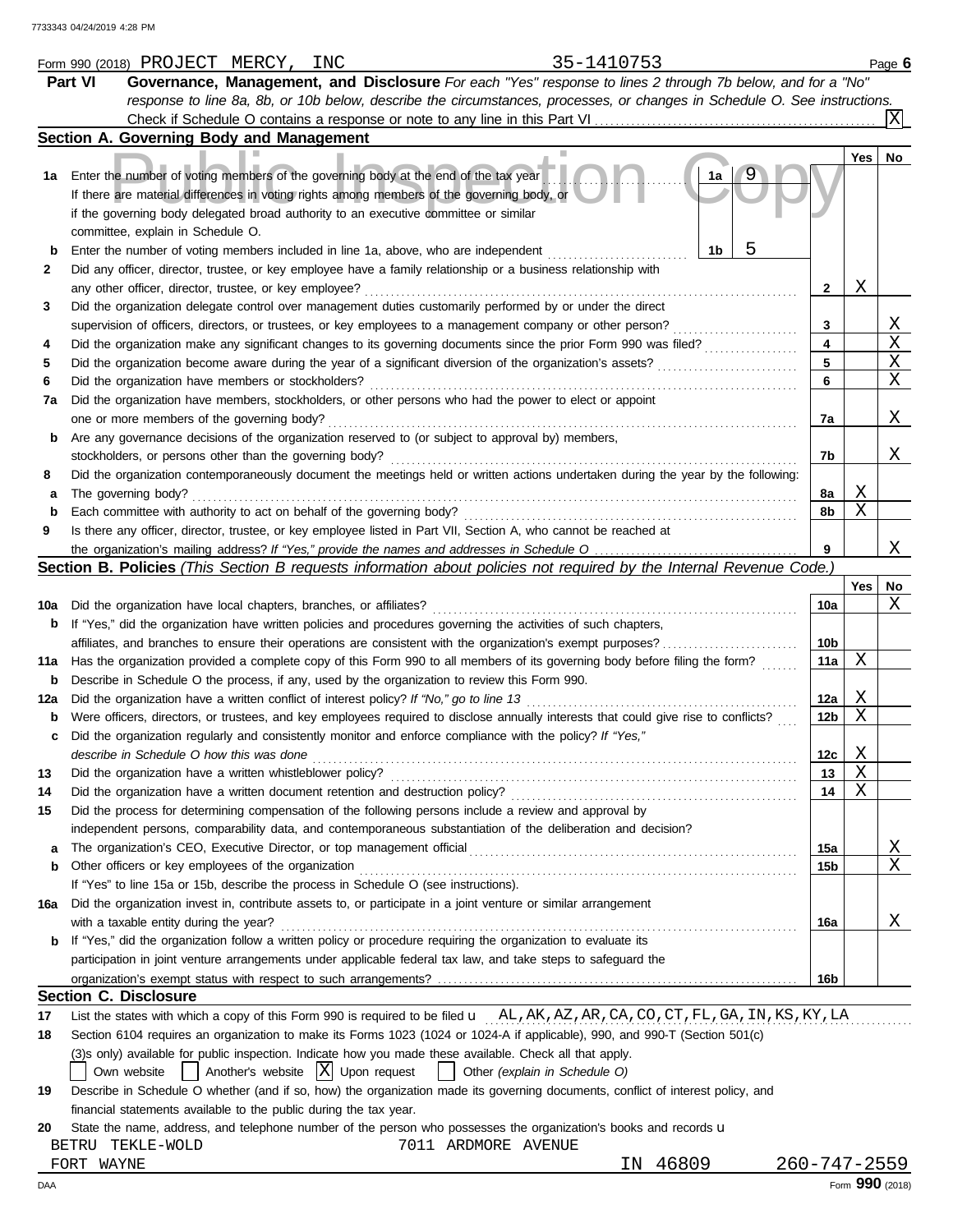|                          | Form 990 (2018) PROJECT MERCY,                  | INC. | 35-1410753                                                                                                                                                                                                                                                       | Page 7 |
|--------------------------|-------------------------------------------------|------|------------------------------------------------------------------------------------------------------------------------------------------------------------------------------------------------------------------------------------------------------------------|--------|
| Part VII                 |                                                 |      | Compensation of Officers, Directors, Trustees, Key Employees, Highest Compensated Employees, and                                                                                                                                                                 |        |
|                          | <b>Independent Contractors</b>                  |      |                                                                                                                                                                                                                                                                  |        |
|                          |                                                 |      | Check if Schedule O contains a response or note to any line in this Part VII                                                                                                                                                                                     |        |
| Section A.               |                                                 |      | Officers, Directors, Trustees, Key Employees, and Highest Compensated Employees                                                                                                                                                                                  |        |
| organization's tax year. |                                                 |      | 1a Complete this table for all persons required to be listed. Report compensation for the calendar year ending with or within the                                                                                                                                |        |
|                          |                                                 |      | • List all of the organization's <b>current</b> officers, directors, trustees (whether individuals or organizations), regardless of amount of<br>compensation. Enter -0- in columns (D), (E), and (F) if no compensation was paid.                               |        |
|                          |                                                 |      | • List all of the organization's current key employees, if any. See instructions for definition of "key employee."                                                                                                                                               |        |
|                          | organization and any related organizations.     |      | List the organization's five <b>current</b> highest compensated employees (other than an officer, director, trustee, or key employee)<br>who received reportable compensation (Box 5 of Form W-2 and/or Box 7 of Form 1099-MISC) of more than \$100,000 from the |        |
|                          |                                                 |      | List all of the organization's former officers, key employees, and highest compensated employees who received more than<br>\$100,000 of reportable compensation from the organization and any related organizations.                                             |        |
|                          |                                                 |      | • List all of the organization's former directors or trustees that received, in the capacity as a former director or trustee of the<br>organization, more than \$10,000 of reportable compensation from the organization and any related organizations.          |        |
|                          |                                                 |      | List persons in the following order: individual trustees or directors; institutional trustees; officers; key employees; highest                                                                                                                                  |        |
|                          | compensated employees; and former such persons. |      |                                                                                                                                                                                                                                                                  |        |
|                          |                                                 |      | Check this box if neither the organization nor any related organization compensated any current officer, director, or trustee.                                                                                                                                   |        |

| (A)<br>Name and Title                         | (B)<br>Average<br>hours per<br>week<br>(list any               |                         |                         | (C)<br>Position |              | (do not check more than one<br>box, unless person is both an<br>officer and a director/trustee) |        | (D)<br>Reportable<br>compensation<br>from<br>the | (E)<br>Reportable<br>compensation from<br>related<br>organizations | (F)<br>Estimated<br>amount of<br>other<br>compensation   |
|-----------------------------------------------|----------------------------------------------------------------|-------------------------|-------------------------|-----------------|--------------|-------------------------------------------------------------------------------------------------|--------|--------------------------------------------------|--------------------------------------------------------------------|----------------------------------------------------------|
|                                               | hours for<br>related<br>organizations<br>below dotted<br>line) | Individual 1<br>trustee | nstitutional<br>trustee | Officer         | Key employee | Highest compensated<br>employee                                                                 | Former | organization<br>(W-2/1099-MISC)                  | (W-2/1099-MISC)                                                    | from the<br>organization<br>and related<br>organizations |
| (1) PRISCILLA BROWN                           |                                                                |                         |                         |                 |              |                                                                                                 |        |                                                  |                                                                    |                                                          |
| <b>DIRECTOR</b>                               | 1.00<br>0.00                                                   | $\mathbf X$             |                         |                 |              |                                                                                                 |        | 0                                                | 0                                                                  | 0                                                        |
| (2) MARTA GABRE-TSADICK                       |                                                                |                         |                         |                 |              |                                                                                                 |        |                                                  |                                                                    |                                                          |
|                                               | 50.00                                                          |                         |                         |                 |              |                                                                                                 |        |                                                  |                                                                    |                                                          |
| CEO<br>TEKLE-WOLD<br>(3) DEMEKE               | 0.00                                                           | $\mathbf X$             |                         | X               |              |                                                                                                 |        | 0                                                | 0                                                                  | 0                                                        |
| $CO-CEO$                                      | 10.00<br>0.00                                                  | X                       |                         | X               |              |                                                                                                 |        | 70,180                                           | 0                                                                  | $\overline{0}$                                           |
| (4) DR GARY DARMSTADT                         |                                                                |                         |                         |                 |              |                                                                                                 |        |                                                  |                                                                    |                                                          |
| CHAIRMAN                                      | 1.00<br>0.00                                                   | $\mathbf X$             |                         | $\mathbf X$     |              |                                                                                                 |        | 0                                                | 0                                                                  | $\mathbf 0$                                              |
| (5) BETE DEMEKE                               | 50.00                                                          |                         |                         |                 |              |                                                                                                 |        |                                                  |                                                                    |                                                          |
| PRESIDENT/VICE-CHAIR<br>(6) JENNIFER J ACKLES | 0.00                                                           | Χ                       |                         | X               |              |                                                                                                 |        | 0                                                | 0                                                                  | $\overline{0}$                                           |
|                                               | 1.00                                                           |                         |                         |                 |              |                                                                                                 |        |                                                  |                                                                    |                                                          |
| TREASURER                                     | 0.00                                                           | X                       |                         | $\mathbf X$     |              |                                                                                                 |        | 0                                                | 0                                                                  | 0                                                        |
| (7) ED MEMMEN                                 | 1.00                                                           |                         |                         |                 |              |                                                                                                 |        |                                                  |                                                                    |                                                          |
| <b>DIRECTOR</b><br>(8) BRUCE BACON            | 0.00                                                           | $\mathbf X$             |                         |                 |              |                                                                                                 |        | 0                                                | 0                                                                  | $\overline{0}$                                           |
| <b>DIRECTOR</b>                               | 1,00<br>0.00                                                   | X                       |                         |                 |              |                                                                                                 |        | 0                                                | 0                                                                  | $\overline{0}$                                           |
| (9) DR COLLEEN KRAFT                          |                                                                |                         |                         |                 |              |                                                                                                 |        |                                                  |                                                                    |                                                          |
| <b>DIRECTOR</b>                               | 1.00<br>0.00                                                   | X                       |                         |                 |              |                                                                                                 |        | 0                                                | 0                                                                  | $\overline{0}$                                           |
| (10)                                          |                                                                |                         |                         |                 |              |                                                                                                 |        |                                                  |                                                                    |                                                          |
|                                               |                                                                |                         |                         |                 |              |                                                                                                 |        |                                                  |                                                                    |                                                          |
| (11)                                          |                                                                |                         |                         |                 |              |                                                                                                 |        |                                                  |                                                                    |                                                          |
|                                               |                                                                |                         |                         |                 |              |                                                                                                 |        |                                                  |                                                                    |                                                          |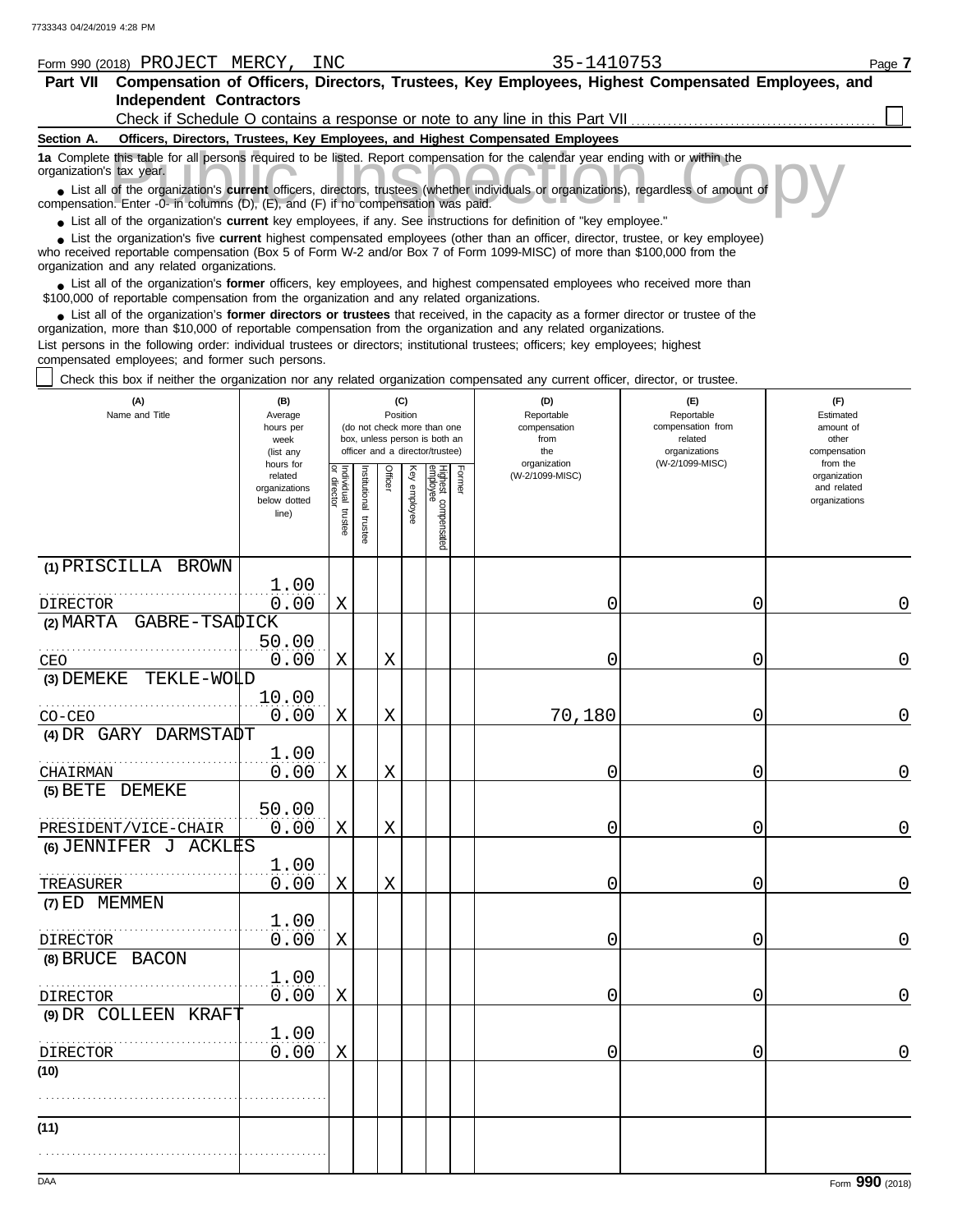| 7733343 04/24/2019 4:28 PM<br>Part VII | Form 990 (2018) PROJECT MERCY,                                                                                                                                        |                                                                     | INC                                                                                                                                                                                      |  |                                                                                                                    |  |        | 35-1410753<br>Section A. Officers, Directors, Trustees, Key Employees, and Highest Compensated Employees (continued)                                                                                                                                                                                                                    |                                                                                                                                                                    |  |                                                        |                     | Page 8 |
|----------------------------------------|-----------------------------------------------------------------------------------------------------------------------------------------------------------------------|---------------------------------------------------------------------|------------------------------------------------------------------------------------------------------------------------------------------------------------------------------------------|--|--------------------------------------------------------------------------------------------------------------------|--|--------|-----------------------------------------------------------------------------------------------------------------------------------------------------------------------------------------------------------------------------------------------------------------------------------------------------------------------------------------|--------------------------------------------------------------------------------------------------------------------------------------------------------------------|--|--------------------------------------------------------|---------------------|--------|
|                                        | (A)<br>Name and title                                                                                                                                                 | (B)<br>Average<br>hours per<br>week<br>(list any                    |                                                                                                                                                                                          |  | (C)<br>Position<br>(do not check more than one<br>box, unless person is both an<br>officer and a director/trustee) |  |        | (D)<br>Reportable<br>compensation<br>from<br>the                                                                                                                                                                                                                                                                                        | (E)<br>Reportable<br>compensation from<br>related<br>organizations                                                                                                 |  | (F)<br>Estimated<br>amount of<br>other<br>compensation |                     |        |
|                                        | $\mathsf{P}\mathsf{L}$                                                                                                                                                | hours for<br>related<br>п<br>organizations<br>below dotted<br>line) | (W-2/1099-MISC)<br>organization<br>Officer<br>Institutional trustee<br>Highest compensated<br>employee<br>Former<br>Key employee<br>Individual trustee<br>or director<br>(W-2/1099-MISC) |  | from the<br>organization<br>and related<br>organizations                                                           |  |        |                                                                                                                                                                                                                                                                                                                                         |                                                                                                                                                                    |  |                                                        |                     |        |
|                                        |                                                                                                                                                                       |                                                                     |                                                                                                                                                                                          |  |                                                                                                                    |  |        |                                                                                                                                                                                                                                                                                                                                         |                                                                                                                                                                    |  |                                                        |                     |        |
|                                        |                                                                                                                                                                       |                                                                     |                                                                                                                                                                                          |  |                                                                                                                    |  |        |                                                                                                                                                                                                                                                                                                                                         |                                                                                                                                                                    |  |                                                        |                     |        |
|                                        |                                                                                                                                                                       |                                                                     |                                                                                                                                                                                          |  |                                                                                                                    |  |        |                                                                                                                                                                                                                                                                                                                                         |                                                                                                                                                                    |  |                                                        |                     |        |
|                                        |                                                                                                                                                                       |                                                                     |                                                                                                                                                                                          |  |                                                                                                                    |  |        |                                                                                                                                                                                                                                                                                                                                         |                                                                                                                                                                    |  |                                                        |                     |        |
|                                        |                                                                                                                                                                       |                                                                     |                                                                                                                                                                                          |  |                                                                                                                    |  |        |                                                                                                                                                                                                                                                                                                                                         |                                                                                                                                                                    |  |                                                        |                     |        |
|                                        |                                                                                                                                                                       |                                                                     |                                                                                                                                                                                          |  |                                                                                                                    |  |        |                                                                                                                                                                                                                                                                                                                                         |                                                                                                                                                                    |  |                                                        |                     |        |
|                                        |                                                                                                                                                                       |                                                                     |                                                                                                                                                                                          |  |                                                                                                                    |  |        |                                                                                                                                                                                                                                                                                                                                         |                                                                                                                                                                    |  |                                                        |                     |        |
|                                        |                                                                                                                                                                       |                                                                     |                                                                                                                                                                                          |  |                                                                                                                    |  |        |                                                                                                                                                                                                                                                                                                                                         |                                                                                                                                                                    |  |                                                        |                     |        |
|                                        | c Total from continuation sheets to Part VII, Section A                                                                                                               |                                                                     |                                                                                                                                                                                          |  |                                                                                                                    |  | u<br>u | 70,180                                                                                                                                                                                                                                                                                                                                  |                                                                                                                                                                    |  |                                                        |                     |        |
| d                                      |                                                                                                                                                                       |                                                                     |                                                                                                                                                                                          |  |                                                                                                                    |  |        | 70,180                                                                                                                                                                                                                                                                                                                                  |                                                                                                                                                                    |  |                                                        |                     |        |
| $\mathbf{2}$                           | reportable compensation from the organization $\mathbf u$ 0                                                                                                           |                                                                     |                                                                                                                                                                                          |  |                                                                                                                    |  |        | Total number of individuals (including but not limited to those listed above) who received more than \$100,000 of                                                                                                                                                                                                                       |                                                                                                                                                                    |  |                                                        |                     |        |
|                                        |                                                                                                                                                                       |                                                                     |                                                                                                                                                                                          |  |                                                                                                                    |  |        |                                                                                                                                                                                                                                                                                                                                         |                                                                                                                                                                    |  |                                                        | Yes                 | No     |
| 3                                      | employee on line 1a? If "Yes," complete Schedule J for such individual                                                                                                |                                                                     |                                                                                                                                                                                          |  |                                                                                                                    |  |        | Did the organization list any former officer, director, or trustee, key employee, or highest compensated                                                                                                                                                                                                                                |                                                                                                                                                                    |  | 3                                                      |                     | Χ      |
| 4                                      |                                                                                                                                                                       |                                                                     |                                                                                                                                                                                          |  |                                                                                                                    |  |        | For any individual listed on line 1a, is the sum of reportable compensation and other compensation from the                                                                                                                                                                                                                             |                                                                                                                                                                    |  |                                                        |                     |        |
|                                        |                                                                                                                                                                       |                                                                     |                                                                                                                                                                                          |  |                                                                                                                    |  |        | organization and related organizations greater than \$150,000? If "Yes," complete Schedule J for such<br>individual with a construction of the construction of the construction of the construction of the construction of the construction of the construction of the construction of the construction of the construction of the cons |                                                                                                                                                                    |  | 4                                                      |                     | Χ      |
| 5                                      |                                                                                                                                                                       |                                                                     |                                                                                                                                                                                          |  |                                                                                                                    |  |        | Did any person listed on line 1a receive or accrue compensation from any unrelated organization or individual                                                                                                                                                                                                                           |                                                                                                                                                                    |  | 5                                                      |                     | Χ      |
|                                        | Section B. Independent Contractors                                                                                                                                    |                                                                     |                                                                                                                                                                                          |  |                                                                                                                    |  |        |                                                                                                                                                                                                                                                                                                                                         |                                                                                                                                                                    |  |                                                        |                     |        |
| 1                                      |                                                                                                                                                                       |                                                                     |                                                                                                                                                                                          |  |                                                                                                                    |  |        | Complete this table for your five highest compensated independent contractors that received more than \$100,000 of                                                                                                                                                                                                                      |                                                                                                                                                                    |  |                                                        |                     |        |
|                                        |                                                                                                                                                                       | (A)<br>Name and business address                                    |                                                                                                                                                                                          |  |                                                                                                                    |  |        |                                                                                                                                                                                                                                                                                                                                         | compensation from the organization. Report compensation for the calendar year ending with or within the organization's tax year.<br>(B)<br>Description of services |  |                                                        | (C)<br>Compensation |        |
|                                        |                                                                                                                                                                       |                                                                     |                                                                                                                                                                                          |  |                                                                                                                    |  |        |                                                                                                                                                                                                                                                                                                                                         |                                                                                                                                                                    |  |                                                        |                     |        |
|                                        |                                                                                                                                                                       |                                                                     |                                                                                                                                                                                          |  |                                                                                                                    |  |        |                                                                                                                                                                                                                                                                                                                                         |                                                                                                                                                                    |  |                                                        |                     |        |
|                                        |                                                                                                                                                                       |                                                                     |                                                                                                                                                                                          |  |                                                                                                                    |  |        |                                                                                                                                                                                                                                                                                                                                         |                                                                                                                                                                    |  |                                                        |                     |        |
|                                        |                                                                                                                                                                       |                                                                     |                                                                                                                                                                                          |  |                                                                                                                    |  |        |                                                                                                                                                                                                                                                                                                                                         |                                                                                                                                                                    |  |                                                        |                     |        |
| 2                                      | Total number of independent contractors (including but not limited to those listed above) who<br>received more than \$100,000 of compensation from the organization u |                                                                     |                                                                                                                                                                                          |  |                                                                                                                    |  |        |                                                                                                                                                                                                                                                                                                                                         |                                                                                                                                                                    |  |                                                        |                     |        |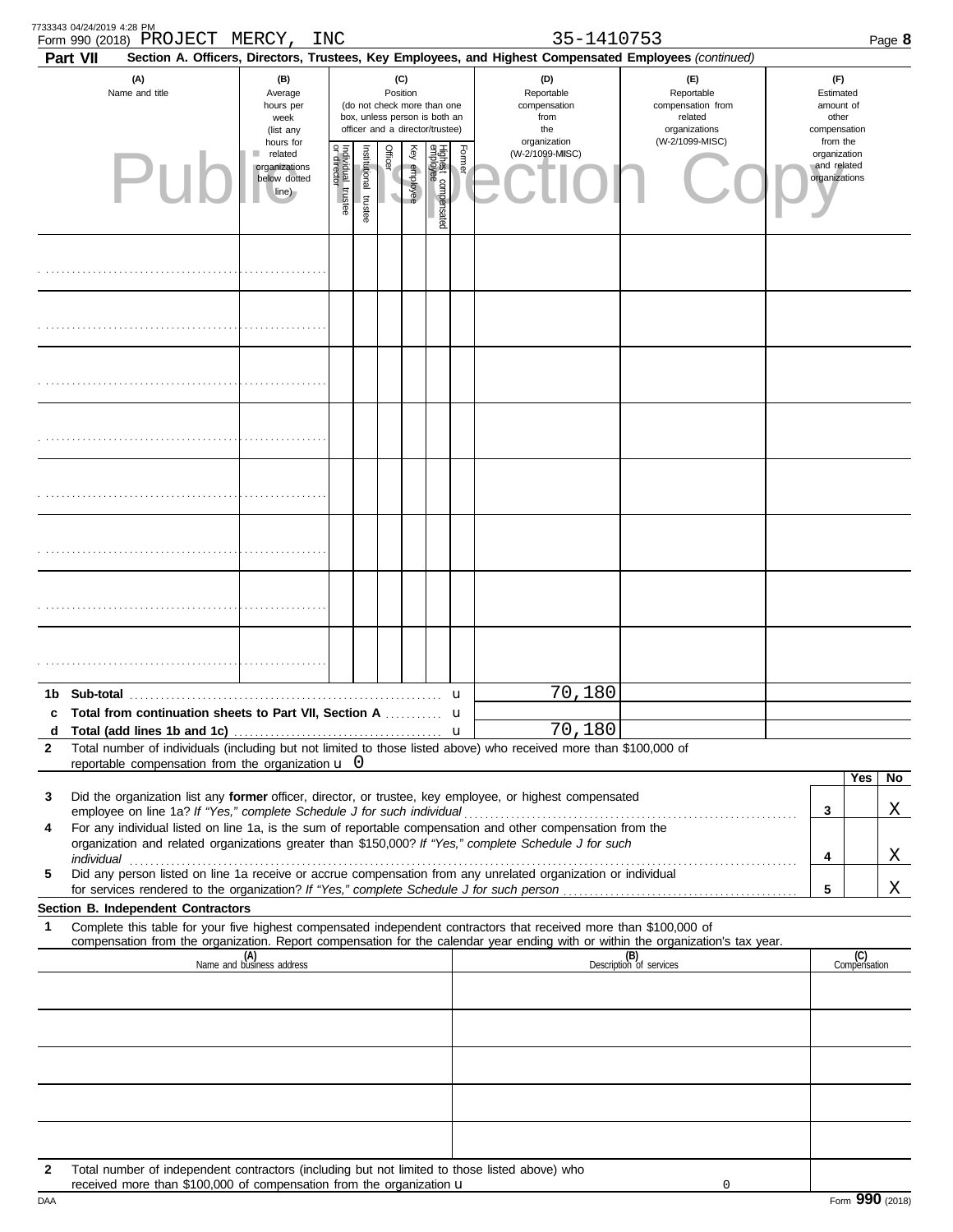## Form 990 (2018) Page **9** PROJECT MERCY, INC 35-1410753

|                                              | Part VIII | <b>Statement of Revenue</b><br>Check if Schedule O contains a response or note to any line in this Part VIII                                                                                      |                   |                      |                             |                              |                                     |
|----------------------------------------------|-----------|---------------------------------------------------------------------------------------------------------------------------------------------------------------------------------------------------|-------------------|----------------------|-----------------------------|------------------------------|-------------------------------------|
|                                              |           |                                                                                                                                                                                                   |                   | (A)<br>Total revenue | (B)<br>Related or<br>exempt | (C)<br>Unrelated<br>business | (D)<br>Revenue<br>excluded from tax |
|                                              |           |                                                                                                                                                                                                   |                   |                      | function<br>revenue         | revenue                      | under sections<br>512-514           |
|                                              |           | 1a Federated campaigns<br>1a<br><b>b</b> Membership dues<br>1 <sub>b</sub><br>c Fundraising events<br>1c<br>d Related organizations<br>1d                                                         |                   |                      |                             |                              |                                     |
| Service Revenue Contributions, Gifts, Grants |           | 1e<br><b>e</b> Government grants (contributions)<br>f All other contributions, gifts, grants,<br>and similar amounts not included above<br>1f<br>g Noncash contributions included in lines 1a-1f: | 1,909,582         |                      |                             |                              |                                     |
|                                              |           |                                                                                                                                                                                                   |                   | 1,909,582            |                             |                              |                                     |
|                                              |           |                                                                                                                                                                                                   | Busn. Code        |                      |                             |                              |                                     |
|                                              | 2a        |                                                                                                                                                                                                   |                   |                      |                             |                              |                                     |
|                                              | b         |                                                                                                                                                                                                   |                   |                      |                             |                              |                                     |
|                                              | c         |                                                                                                                                                                                                   |                   |                      |                             |                              |                                     |
|                                              | d         |                                                                                                                                                                                                   |                   |                      |                             |                              |                                     |
| Program                                      | е         |                                                                                                                                                                                                   |                   |                      |                             |                              |                                     |
|                                              |           | f All other program service revenue                                                                                                                                                               |                   |                      |                             |                              |                                     |
|                                              |           |                                                                                                                                                                                                   |                   |                      |                             |                              |                                     |
|                                              | 3         | Investment income (including dividends, interest,                                                                                                                                                 |                   |                      |                             |                              |                                     |
|                                              |           |                                                                                                                                                                                                   | u                 | 13,144               | 13,144                      |                              |                                     |
|                                              | 4         | Income from investment of tax-exempt bond proceeds u                                                                                                                                              |                   |                      |                             |                              |                                     |
|                                              | 5         |                                                                                                                                                                                                   | u                 |                      |                             |                              |                                     |
|                                              |           | (i) Real<br>(ii) Personal                                                                                                                                                                         |                   |                      |                             |                              |                                     |
|                                              | 6a        | Gross rents                                                                                                                                                                                       |                   |                      |                             |                              |                                     |
|                                              | b         | Less: rental exps.                                                                                                                                                                                |                   |                      |                             |                              |                                     |
|                                              | c         | Rental inc. or (loss)                                                                                                                                                                             |                   |                      |                             |                              |                                     |
|                                              | d         |                                                                                                                                                                                                   | u                 |                      |                             |                              |                                     |
|                                              |           | <b>7a</b> Gross amount from<br>(i) Securities<br>(ii) Other                                                                                                                                       |                   |                      |                             |                              |                                     |
|                                              |           | sales of assets<br>8,808                                                                                                                                                                          | 52                |                      |                             |                              |                                     |
|                                              | b         | other than inventory<br>Less: cost or other                                                                                                                                                       |                   |                      |                             |                              |                                     |
|                                              |           | 8,983<br>basis & sales exps.                                                                                                                                                                      | 74                |                      |                             |                              |                                     |
|                                              |           | $-175$<br>Gain or (loss)                                                                                                                                                                          | $-22$             |                      |                             |                              |                                     |
|                                              |           |                                                                                                                                                                                                   | $\mathbf{u}$      | $-197$               | $-22$                       |                              | $-175$                              |
|                                              |           | 8a Gross income from fundraising events                                                                                                                                                           |                   |                      |                             |                              |                                     |
| <b>Other Revenue</b>                         |           | (not including $$$<br>of contributions reported on line 1c).                                                                                                                                      |                   |                      |                             |                              |                                     |
|                                              |           | See Part IV, line 18<br>a                                                                                                                                                                         |                   |                      |                             |                              |                                     |
|                                              |           | <b>b</b> Less: direct expenses<br>b                                                                                                                                                               |                   |                      |                             |                              |                                     |
|                                              |           | c Net income or (loss) from fundraising events  u                                                                                                                                                 |                   |                      |                             |                              |                                     |
|                                              |           | 9a Gross income from gaming activities.                                                                                                                                                           |                   |                      |                             |                              |                                     |
|                                              |           | See Part IV, line 19<br>a                                                                                                                                                                         |                   |                      |                             |                              |                                     |
|                                              |           | b<br><b>b</b> Less: direct expenses                                                                                                                                                               |                   |                      |                             |                              |                                     |
|                                              |           | c Net income or (loss) from gaming activities  u                                                                                                                                                  |                   |                      |                             |                              |                                     |
|                                              |           | 10a Gross sales of inventory, less                                                                                                                                                                |                   |                      |                             |                              |                                     |
|                                              |           | returns and allowances<br>a                                                                                                                                                                       |                   |                      |                             |                              |                                     |
|                                              |           | <b>b</b> Less: $cost$ of goods $sol$<br>b                                                                                                                                                         |                   |                      |                             |                              |                                     |
|                                              |           | <b>c</b> Net income or (loss) from sales of inventory <b>u</b>                                                                                                                                    |                   |                      |                             |                              |                                     |
|                                              |           | Miscellaneous Revenue                                                                                                                                                                             | Busn. Code        |                      |                             |                              |                                     |
|                                              | 11a       | MERCHANDISE SALES                                                                                                                                                                                 |                   | 5,754                | 5,754                       |                              |                                     |
|                                              | b         |                                                                                                                                                                                                   |                   | 216                  | 216                         |                              |                                     |
|                                              |           | MISCELLANEOUS                                                                                                                                                                                     |                   |                      |                             |                              |                                     |
|                                              | c         | All other revenue                                                                                                                                                                                 |                   |                      |                             |                              |                                     |
|                                              | d         |                                                                                                                                                                                                   |                   | 5,970                |                             |                              |                                     |
|                                              | е<br>12   |                                                                                                                                                                                                   | u<br>$\mathbf{u}$ | 1,928,499            | 19,092                      | $\Omega$                     | $-175$                              |
|                                              |           |                                                                                                                                                                                                   |                   |                      |                             |                              |                                     |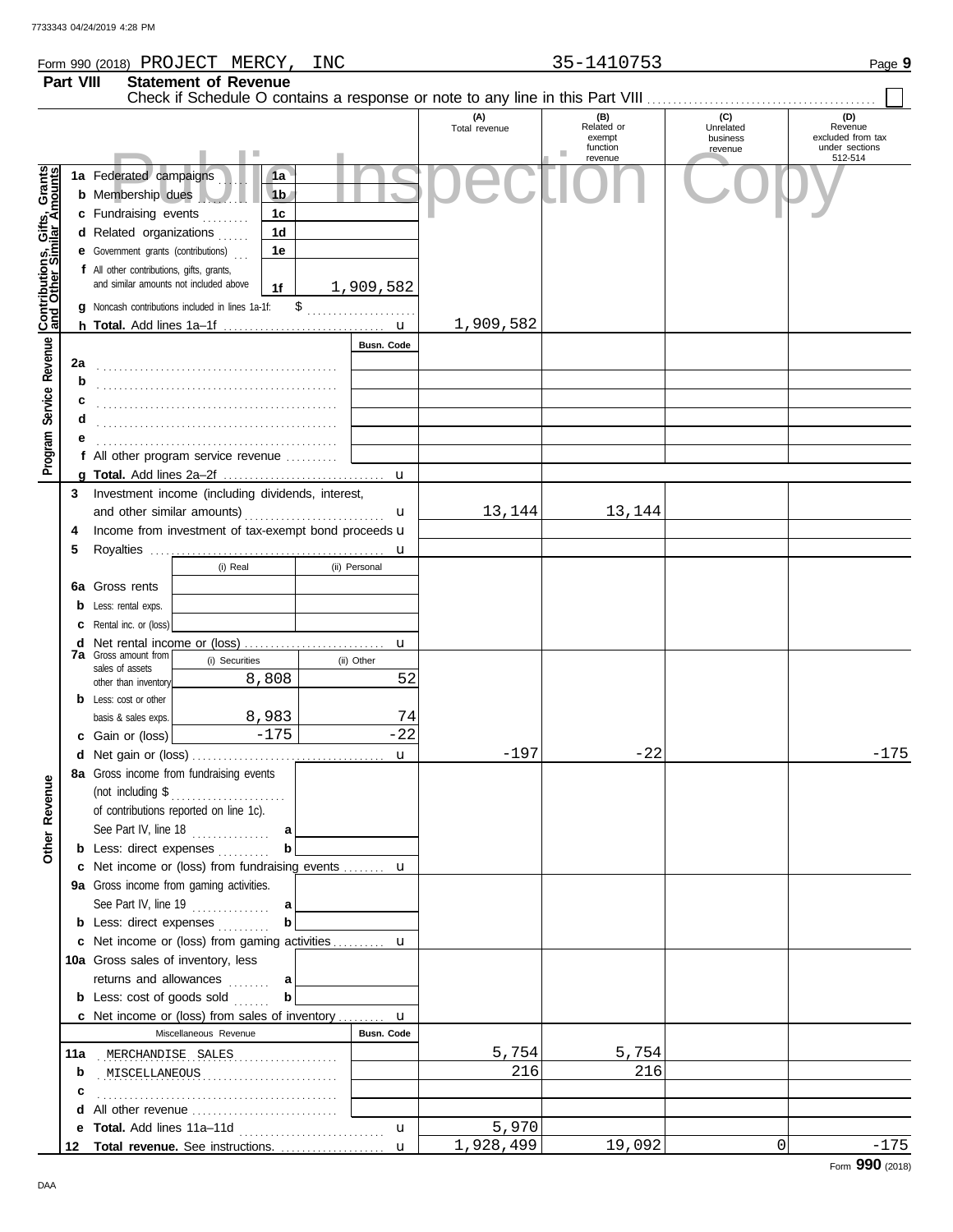## **Part IX Statement of Functional Expenses** Form 990 (2018) Page **10** PROJECT MERCY, INC 35-1410753

|              | Section 501(c)(3) and 501(c)(4) organizations must complete all columns. All other organizations must complete column (A).<br>Check if Schedule O contains a response or note to any line in this Part IX                                                                                                                                                                                                                                                                                                                          |                 |                             |                                    |                         |
|--------------|------------------------------------------------------------------------------------------------------------------------------------------------------------------------------------------------------------------------------------------------------------------------------------------------------------------------------------------------------------------------------------------------------------------------------------------------------------------------------------------------------------------------------------|-----------------|-----------------------------|------------------------------------|-------------------------|
|              | Do not include amounts reported on lines 6b,                                                                                                                                                                                                                                                                                                                                                                                                                                                                                       | (A)             | (B)                         | (C)                                | (D)                     |
|              | 7b, 8b, 9b, and 10b of Part VIII.                                                                                                                                                                                                                                                                                                                                                                                                                                                                                                  | Total expenses  | Program service<br>expenses | Management and<br>general expenses | Fundraising<br>expenses |
| 1.           | Grants and other assistance to domestic organizations                                                                                                                                                                                                                                                                                                                                                                                                                                                                              |                 |                             |                                    |                         |
|              | and domestic governments. See Part IV, line 21                                                                                                                                                                                                                                                                                                                                                                                                                                                                                     |                 |                             |                                    |                         |
| $\mathbf{2}$ | Grants and other assistance to domestic                                                                                                                                                                                                                                                                                                                                                                                                                                                                                            |                 |                             |                                    |                         |
|              | individuals. See Part IV, line 22                                                                                                                                                                                                                                                                                                                                                                                                                                                                                                  |                 |                             |                                    |                         |
| 3            | Grants and other assistance to foreign                                                                                                                                                                                                                                                                                                                                                                                                                                                                                             |                 |                             |                                    |                         |
|              | organizations, foreign governments, and foreign                                                                                                                                                                                                                                                                                                                                                                                                                                                                                    |                 |                             |                                    |                         |
|              | individuals. See Part IV, lines 15 and 16                                                                                                                                                                                                                                                                                                                                                                                                                                                                                          | 846,074         | 846,074                     |                                    |                         |
| 4            | Benefits paid to or for members                                                                                                                                                                                                                                                                                                                                                                                                                                                                                                    |                 |                             |                                    |                         |
| 5            | Compensation of current officers, directors,                                                                                                                                                                                                                                                                                                                                                                                                                                                                                       |                 |                             |                                    |                         |
|              | trustees, and key employees                                                                                                                                                                                                                                                                                                                                                                                                                                                                                                        | 70,180          | 35,090                      | 21,054                             | 14,036                  |
| 6            | Compensation not included above, to disqualified                                                                                                                                                                                                                                                                                                                                                                                                                                                                                   |                 |                             |                                    |                         |
|              | persons (as defined under section 4958(f)(1)) and                                                                                                                                                                                                                                                                                                                                                                                                                                                                                  |                 |                             |                                    |                         |
|              | persons described in section 4958(c)(3)(B)                                                                                                                                                                                                                                                                                                                                                                                                                                                                                         |                 |                             |                                    |                         |
| 7            | Other salaries and wages                                                                                                                                                                                                                                                                                                                                                                                                                                                                                                           | 273,927         | 93,029                      | 110,840                            | 70,058                  |
| 8            | Pension plan accruals and contributions (include                                                                                                                                                                                                                                                                                                                                                                                                                                                                                   |                 |                             |                                    |                         |
|              | section 401(k) and 403(b) employer contributions)                                                                                                                                                                                                                                                                                                                                                                                                                                                                                  | 9,198<br>58,430 | 3,352<br>13,172             | 3,885<br>$\overline{30,505}$       | <u>1,961</u><br>14,753  |
| 9            | Other employee benefits                                                                                                                                                                                                                                                                                                                                                                                                                                                                                                            | 27,236          | 10,064                      | 10,477                             | 6,695                   |
| 10<br>11     | Fees for services (non-employees):                                                                                                                                                                                                                                                                                                                                                                                                                                                                                                 |                 |                             |                                    |                         |
|              |                                                                                                                                                                                                                                                                                                                                                                                                                                                                                                                                    |                 |                             |                                    |                         |
| a<br>b       | Management                                                                                                                                                                                                                                                                                                                                                                                                                                                                                                                         | 946             |                             | 946                                |                         |
| c            |                                                                                                                                                                                                                                                                                                                                                                                                                                                                                                                                    | 59,025          |                             | 59,025                             |                         |
| d            |                                                                                                                                                                                                                                                                                                                                                                                                                                                                                                                                    |                 |                             |                                    |                         |
| е            | Professional fundraising services. See Part IV, line 17                                                                                                                                                                                                                                                                                                                                                                                                                                                                            |                 |                             |                                    |                         |
| f            | Investment management fees                                                                                                                                                                                                                                                                                                                                                                                                                                                                                                         |                 |                             |                                    |                         |
| q            | Other. (If line 11g amount exceeds 10% of line 25, column                                                                                                                                                                                                                                                                                                                                                                                                                                                                          |                 |                             |                                    |                         |
|              | (A) amount, list line 11g expenses on Schedule O.)                                                                                                                                                                                                                                                                                                                                                                                                                                                                                 | 32,087          |                             | 27,587                             | <u>4,500</u>            |
| 12           | Advertising and promotion                                                                                                                                                                                                                                                                                                                                                                                                                                                                                                          |                 |                             |                                    |                         |
| 13           |                                                                                                                                                                                                                                                                                                                                                                                                                                                                                                                                    | 14,066          |                             | 2,841                              | 11,225                  |
| 14           | Information technology                                                                                                                                                                                                                                                                                                                                                                                                                                                                                                             |                 |                             |                                    |                         |
| 15           |                                                                                                                                                                                                                                                                                                                                                                                                                                                                                                                                    |                 |                             |                                    |                         |
| 16           |                                                                                                                                                                                                                                                                                                                                                                                                                                                                                                                                    | 71,819          | 15,000                      | 56,819                             |                         |
| 17           | $\begin{minipage}[c]{0.9\linewidth} \textbf{ Travel} \end{minipage}[ \begin{minipage}[c]{0.9\linewidth} \textbf{True} \end{minipage}[ \begin{minipage}[c]{0.9\linewidth} \textbf{True} \end{minipage}[ \begin{minipage}[c]{0.9\linewidth} \textbf{True} \end{minipage}[ \begin{minipage}[c]{0.9\linewidth} \textbf{True} \end{minipage}[ \begin{minipage}[c]{0.9\linewidth} \textbf{True} \end{minipage}[ \begin{minipage}[c]{0.9\linewidth} \textbf{True} \end{minipage}[ \begin{minipage}[c]{0.9\linewidth} \textbf{True} \end{$ | 33,823          | 18,857                      | 980                                | 13,986                  |
| 18           | Payments of travel or entertainment expenses                                                                                                                                                                                                                                                                                                                                                                                                                                                                                       |                 |                             |                                    |                         |
|              | for any federal, state, or local public officials                                                                                                                                                                                                                                                                                                                                                                                                                                                                                  |                 |                             |                                    |                         |
| 19           | Conferences, conventions, and meetings                                                                                                                                                                                                                                                                                                                                                                                                                                                                                             | 12,819          |                             | 12,342                             | 477                     |
| 20           | $\textbf{Interest} \hspace{0.05in} \ldots \hspace{0.05in} \ldots \hspace{0.05in} \ldots \hspace{0.05in} \ldots \hspace{0.05in} \ldots \hspace{0.05in} \ldots \hspace{0.05in} \ldots \hspace{0.05in} \ldots \hspace{0.05in} \ldots \hspace{0.05in} \ldots \hspace{0.05in} \ldots$                                                                                                                                                                                                                                                   |                 |                             |                                    |                         |
| 21           | Payments to affiliates [111] [11] Payments to affiliates                                                                                                                                                                                                                                                                                                                                                                                                                                                                           |                 |                             |                                    |                         |
| 22           | Depreciation, depletion, and amortization                                                                                                                                                                                                                                                                                                                                                                                                                                                                                          | 5,062           | 3,291                       | 1,265                              | 506                     |
| 23           |                                                                                                                                                                                                                                                                                                                                                                                                                                                                                                                                    | 3,971           |                             | 3,971                              |                         |
| 24           | Other expenses. Itemize expenses not covered                                                                                                                                                                                                                                                                                                                                                                                                                                                                                       |                 |                             |                                    |                         |
|              | above (List miscellaneous expenses in line 24e. If<br>line 24e amount exceeds 10% of line 25, column                                                                                                                                                                                                                                                                                                                                                                                                                               |                 |                             |                                    |                         |
|              | (A) amount, list line 24e expenses on Schedule O.)                                                                                                                                                                                                                                                                                                                                                                                                                                                                                 |                 |                             |                                    |                         |
|              | POSTAGE AND MAILING                                                                                                                                                                                                                                                                                                                                                                                                                                                                                                                | 8,000           | 8,000                       |                                    |                         |
| а<br>b       | TELEPHONE                                                                                                                                                                                                                                                                                                                                                                                                                                                                                                                          | 7,589           | 2,441                       | 2,736                              | 2,412                   |
| c            | BANK SERVICE CHARGES                                                                                                                                                                                                                                                                                                                                                                                                                                                                                                               | 5,130           | 5,130                       |                                    |                         |
| d            | REGISTRATION FEES                                                                                                                                                                                                                                                                                                                                                                                                                                                                                                                  | 3,588           | 55                          |                                    | 3,533                   |
| е            | All other expenses                                                                                                                                                                                                                                                                                                                                                                                                                                                                                                                 | 1,373           | 727                         | 646                                |                         |
| 25           | Total functional expenses. Add lines 1 through 24e.                                                                                                                                                                                                                                                                                                                                                                                                                                                                                | 1,544,343       | 1,054,282                   | 345,919                            | 144,142                 |
| 26           | Joint costs. Complete this line only if the<br>organization reported in column (B) joint costs                                                                                                                                                                                                                                                                                                                                                                                                                                     |                 |                             |                                    |                         |
|              | from a combined educational campaign and<br>fundraising solicitation. Check here $\mathbf{u}$  <br>l if<br>following SOP 98-2 (ASC 958-720)                                                                                                                                                                                                                                                                                                                                                                                        |                 |                             |                                    |                         |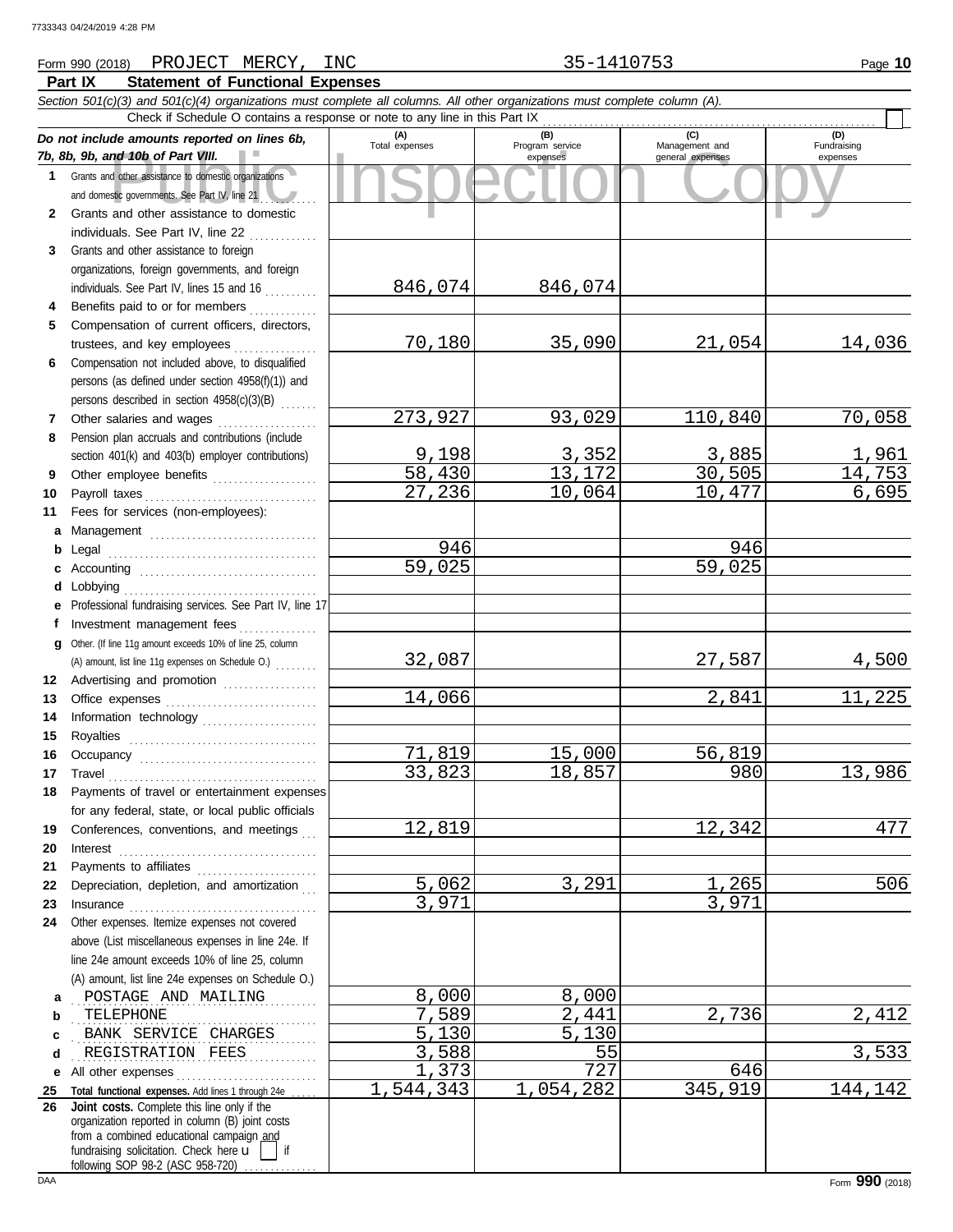## Form 990 (2018) Page **11** PROJECT MERCY, INC 35-1410753 **Part X Balance Sheet**

|                 |          | Check if Schedule O contains a response or note to any line in this Part X                                                                                                                                                           |  |         |                   |              |                |
|-----------------|----------|--------------------------------------------------------------------------------------------------------------------------------------------------------------------------------------------------------------------------------------|--|---------|-------------------|--------------|----------------|
|                 |          |                                                                                                                                                                                                                                      |  |         | (A)               |              | (B)            |
|                 |          |                                                                                                                                                                                                                                      |  |         | Beginning of year |              | End of year    |
|                 | 1        | Cash-non-interest bearing                                                                                                                                                                                                            |  | ш       | 216,775           | 1            | <u>112,040</u> |
|                 | 2        | Savings and temporary cash investments                                                                                                                                                                                               |  |         | 2,755,895         | $\sqrt{2}$   | 3,220,403      |
|                 | 3        |                                                                                                                                                                                                                                      |  |         |                   | $\mathbf{3}$ |                |
|                 | 4        |                                                                                                                                                                                                                                      |  |         |                   | 4            |                |
|                 | 5        | Loans and other receivables from current and former officers, directors,                                                                                                                                                             |  |         |                   |              |                |
|                 |          | trustees, key employees, and highest compensated employees.                                                                                                                                                                          |  |         |                   |              |                |
|                 |          |                                                                                                                                                                                                                                      |  |         |                   | 5            |                |
|                 | 6        | Loans and other receivables from other disqualified persons (as defined under section                                                                                                                                                |  |         |                   |              |                |
|                 |          | $4958(f)(1)$ , persons described in section $4958(c)(3)(B)$ , and contributing employers and                                                                                                                                         |  |         |                   |              |                |
|                 |          | sponsoring organizations of section 501(c)(9) voluntary employees' beneficiary                                                                                                                                                       |  |         |                   |              |                |
|                 |          | organizations (see instructions). Complete Part II of Schedule L                                                                                                                                                                     |  | 6       |                   |              |                |
| Assets          | 7        |                                                                                                                                                                                                                                      |  |         |                   | 7            |                |
|                 | 8        | Inventories for sale or use <i>manual content of the content of the content of the content of the content of the content of the content of the content of the content of the content of the content of the content of the conten</i> |  |         | 16,150            | 8            | 20,875         |
|                 | 9        |                                                                                                                                                                                                                                      |  |         | 644               | 9            | 18,937         |
|                 |          | <b>10a</b> Land, buildings, and equipment: cost or                                                                                                                                                                                   |  |         |                   |              |                |
|                 |          | other basis. Complete Part VI of Schedule D  10a                                                                                                                                                                                     |  | 126,660 |                   |              |                |
|                 |          |                                                                                                                                                                                                                                      |  | 72,711  | $44,813$ 10c      |              | 53,949         |
|                 | 11       |                                                                                                                                                                                                                                      |  |         |                   | 11           |                |
|                 | 12       |                                                                                                                                                                                                                                      |  |         |                   | $12 \,$      |                |
|                 | 13       |                                                                                                                                                                                                                                      |  |         |                   | 13           |                |
|                 | 14       |                                                                                                                                                                                                                                      |  | 14      |                   |              |                |
|                 | 15       |                                                                                                                                                                                                                                      |  |         | 47,308            | 15           | 47,308         |
|                 | 16       |                                                                                                                                                                                                                                      |  |         | 3,081,585         | 16           | 3, 473, 512    |
|                 | 17       |                                                                                                                                                                                                                                      |  |         | 7,432             | 17           | 15,203         |
|                 | 18       |                                                                                                                                                                                                                                      |  | 18      |                   |              |                |
|                 | 19       |                                                                                                                                                                                                                                      |  |         | 19                |              |                |
|                 | 20<br>21 | Escrow or custodial account liability. Complete Part IV of Schedule D                                                                                                                                                                |  |         |                   | 20<br>21     |                |
|                 | 22       | Loans and other payables to current and former officers, directors,                                                                                                                                                                  |  |         |                   |              |                |
| Liabilities     |          | trustees, key employees, highest compensated employees, and                                                                                                                                                                          |  |         |                   |              |                |
|                 |          |                                                                                                                                                                                                                                      |  |         |                   | 22           |                |
|                 | 23       | Secured mortgages and notes payable to unrelated third parties                                                                                                                                                                       |  |         |                   | 23           |                |
|                 | 24       | Unsecured notes and loans payable to unrelated third parties [[[[[[[[[[[[[[[[[[[[[[[[[[]]]]]]]]]]                                                                                                                                    |  |         |                   | 24           |                |
|                 | 25       | Other liabilities (including federal income tax, payables to related third                                                                                                                                                           |  |         |                   |              |                |
|                 |          | parties, and other liabilities not included on lines 17-24). Complete Part X                                                                                                                                                         |  |         |                   |              |                |
|                 |          | of Schedule D                                                                                                                                                                                                                        |  |         |                   | 25           |                |
|                 | 26       |                                                                                                                                                                                                                                      |  |         | 7,432             | 26           | 15,203         |
|                 |          | Organizations that follow SFAS 117 (ASC 958), check here $\mathbf{u}$  X                                                                                                                                                             |  | and     |                   |              |                |
|                 |          | complete lines 27 through 29, and lines 33 and 34.                                                                                                                                                                                   |  |         |                   |              |                |
| <b>Balances</b> | 27       | Unrestricted net assets                                                                                                                                                                                                              |  |         | 1,543,029         | 27           | 1,750,911      |
|                 | 28       |                                                                                                                                                                                                                                      |  |         | 1,531,124         | 28           | 1,707,398      |
| or Fund         | 29       |                                                                                                                                                                                                                                      |  |         |                   | 29           |                |
|                 |          | Organizations that do not follow SFAS 117 (ASC 958), check here u                                                                                                                                                                    |  | and     |                   |              |                |
|                 |          | complete lines 30 through 34.                                                                                                                                                                                                        |  |         |                   |              |                |
| Assets          | 30       | Capital stock or trust principal, or current funds                                                                                                                                                                                   |  |         |                   | 30           |                |
|                 | 31       |                                                                                                                                                                                                                                      |  |         |                   | 31           |                |
| ğ               | 32       | Retained earnings, endowment, accumulated income, or other funds                                                                                                                                                                     |  |         |                   | 32           |                |
|                 | 33       | Total net assets or fund balances                                                                                                                                                                                                    |  |         | 3,074,153         | 33           | 3,458,309      |
|                 | 34       |                                                                                                                                                                                                                                      |  |         | 3,081,585         | 34           | 3, 473, 512    |

Form **990** (2018)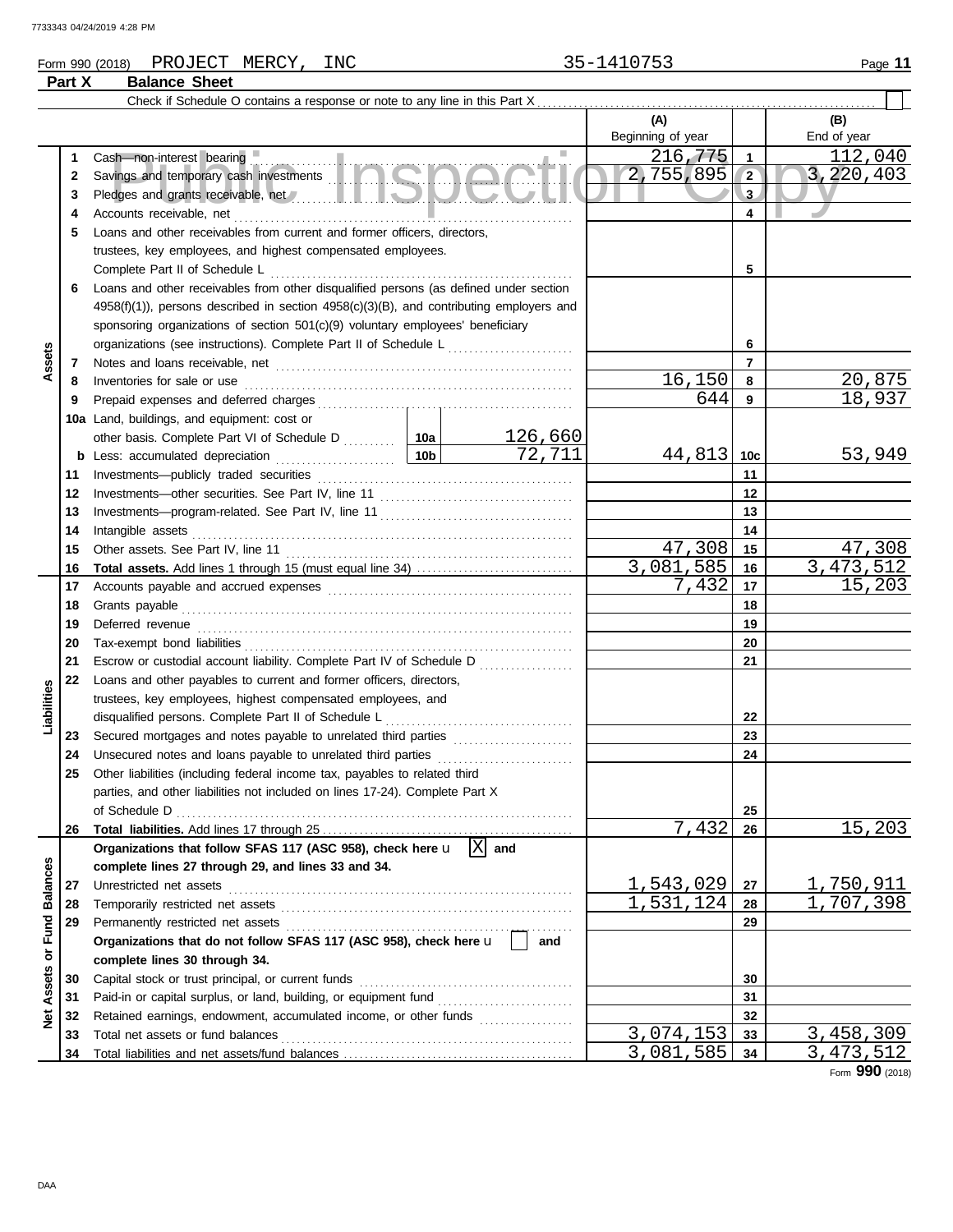|              |                 | Form 990 (2018) PROJECT MERCY, INC                         |                    |                                                                                                                                                 | 35-1410753 |                |           |   | Page 12         |
|--------------|-----------------|------------------------------------------------------------|--------------------|-------------------------------------------------------------------------------------------------------------------------------------------------|------------|----------------|-----------|---|-----------------|
|              | Part XI         | <b>Reconciliation of Net Assets</b>                        |                    |                                                                                                                                                 |            |                |           |   |                 |
|              |                 |                                                            |                    |                                                                                                                                                 |            |                |           |   |                 |
| 1            |                 |                                                            |                    |                                                                                                                                                 |            | $\mathbf{1}$   | 1,928,499 |   |                 |
| $\mathbf{2}$ |                 |                                                            |                    | Total expenses (must equal Part IX, column (A), line 25) Multimana and the contract contract of the system of                                   |            | $\overline{2}$ | 1,544,343 |   |                 |
| 3            |                 |                                                            |                    |                                                                                                                                                 |            | 3              |           |   | 384,156         |
| 4            |                 |                                                            |                    | Revenue less expenses. Subtract line 2 from line 1<br>Net assets or fund balances at beginning of year (must equal Part X, line 33, column (A)) |            | $\overline{4}$ |           |   | 3,074,153       |
| 5            |                 |                                                            |                    |                                                                                                                                                 |            | $5 -$          |           |   |                 |
| 6            |                 |                                                            |                    |                                                                                                                                                 |            | 6              |           |   |                 |
| 7            |                 | Investment expenses                                        |                    |                                                                                                                                                 |            | $\overline{7}$ |           |   |                 |
| 8            |                 | Prior period adjustments                                   |                    |                                                                                                                                                 |            | 8              |           |   |                 |
| 9            |                 |                                                            |                    |                                                                                                                                                 |            | 9              |           |   |                 |
| 10           |                 |                                                            |                    | Net assets or fund balances at end of year. Combine lines 3 through 9 (must equal Part X, line                                                  |            |                |           |   |                 |
|              | 33, column (B)) |                                                            |                    |                                                                                                                                                 |            | 10             | 3,458,309 |   |                 |
|              | Part XII        | <b>Financial Statements and Reporting</b>                  |                    |                                                                                                                                                 |            |                |           |   |                 |
|              |                 |                                                            |                    |                                                                                                                                                 |            |                |           |   |                 |
|              |                 |                                                            |                    |                                                                                                                                                 |            |                |           |   | Yes   $No$      |
| 1.           |                 | Accounting method used to prepare the Form 990:            |                    | IXI<br>Accrual<br>Cash                                                                                                                          | Other      |                |           |   |                 |
|              |                 |                                                            |                    | If the organization changed its method of accounting from a prior year or checked "Other," explain in                                           |            |                |           |   |                 |
|              | Schedule O.     |                                                            |                    |                                                                                                                                                 |            |                |           |   |                 |
|              |                 |                                                            |                    | 2a Were the organization's financial statements compiled or reviewed by an independent accountant?                                              |            |                | 2a        |   | Χ               |
|              |                 |                                                            |                    | If "Yes," check a box below to indicate whether the financial statements for the year were compiled or                                          |            |                |           |   |                 |
|              |                 | reviewed on a separate basis, consolidated basis, or both: |                    |                                                                                                                                                 |            |                |           |   |                 |
|              |                 | Separate basis                                             | Consolidated basis | Both consolidated and separate basis                                                                                                            |            |                |           |   |                 |
|              |                 |                                                            |                    |                                                                                                                                                 |            |                | 2b        | Χ |                 |
|              |                 |                                                            |                    | If "Yes," check a box below to indicate whether the financial statements for the year were audited on a                                         |            |                |           |   |                 |
|              |                 | separate basis, consolidated basis, or both:               |                    |                                                                                                                                                 |            |                |           |   |                 |
|              |                 | X Separate basis                                           | Consolidated basis | Both consolidated and separate basis                                                                                                            |            |                |           |   |                 |
|              |                 |                                                            |                    | c If "Yes" to line 2a or 2b, does the organization have a committee that assumes responsibility for oversight                                   |            |                |           |   |                 |
|              |                 |                                                            |                    | of the audit, review, or compilation of its financial statements and selection of an independent accountant?                                    |            |                | 2c        | Χ |                 |
|              |                 |                                                            |                    | If the organization changed either its oversight process or selection process during the tax year, explain in                                   |            |                |           |   |                 |
|              | Schedule O.     |                                                            |                    |                                                                                                                                                 |            |                |           |   |                 |
|              |                 |                                                            |                    | 3a As a result of a federal award, was the organization required to undergo an audit or audits as set forth in                                  |            |                |           |   |                 |
|              |                 | the Single Audit Act and OMB Circular A-133?               |                    |                                                                                                                                                 |            |                | 3a        |   | Χ               |
|              |                 |                                                            |                    | b If "Yes," did the organization undergo the required audit or audits? If the organization did not undergo the                                  |            |                |           |   |                 |
|              |                 |                                                            |                    | required audit or audits, explain why in Schedule O and describe any steps taken to undergo such audits.                                        |            |                | 3b        |   |                 |
|              |                 |                                                            |                    |                                                                                                                                                 |            |                |           |   | Form 990 (2018) |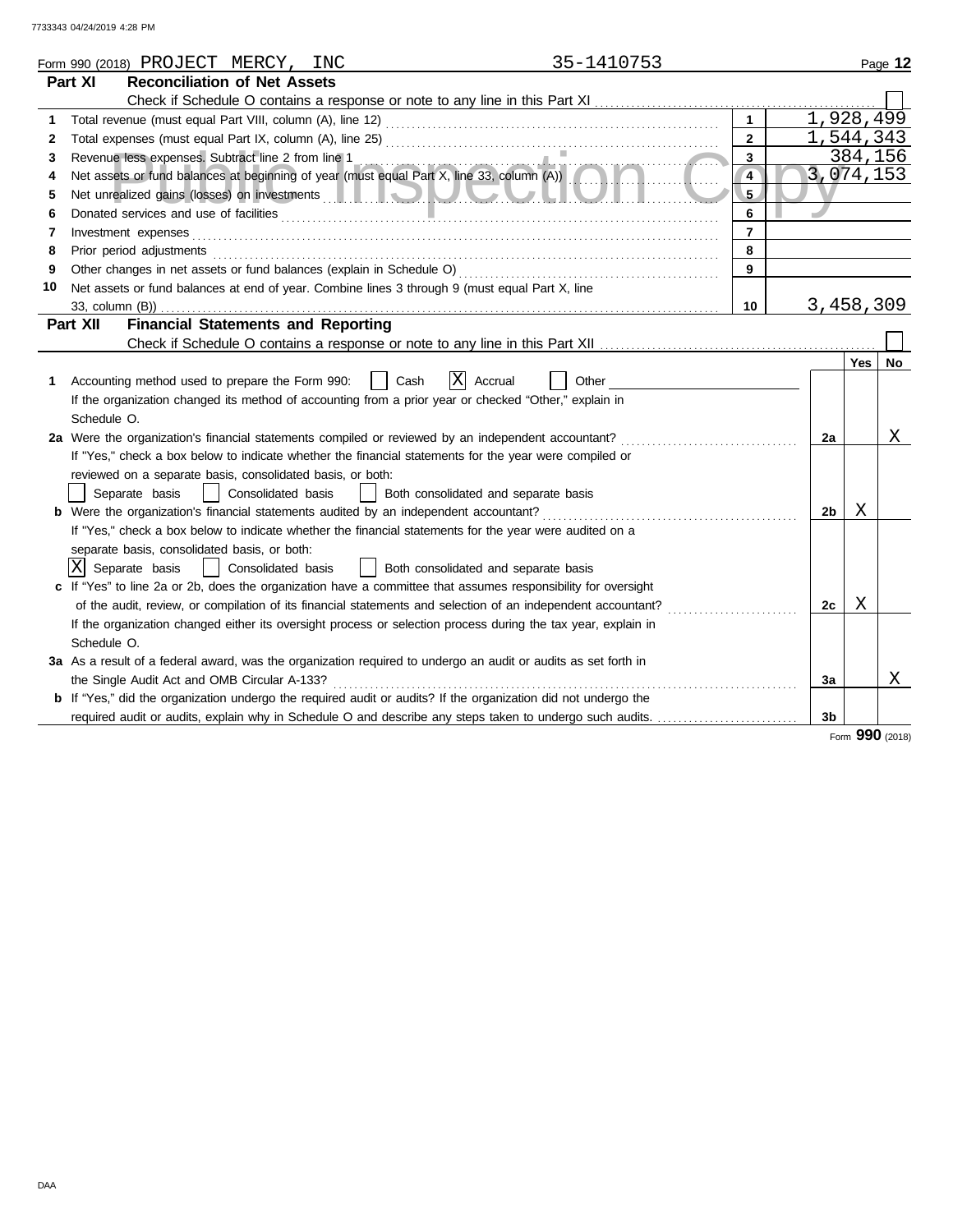| (Form 990 or 990-EZ)<br>2018<br>Complete if the organization is a section 501(c)(3) organization or a section 4947(a)(1) nonexempt charitable trust.<br>u Attach to Form 990 or Form 990-EZ.<br>Department of the Treasury<br>Open to Public<br>Internal Revenue Service<br>Inspection<br><b>u</b> Go to www.irs.gov/Form990 for instructions and the latest information.<br>Employer identification number<br>Name of the organization<br>INC<br>PROJECT MERCY,<br>35-1410753<br>Reason for Public Charity Status (All organizations must complete this part.) See instructions.<br>Part I<br>The organization is not a private foundation because it is: (For lines 1 through 12, check only one box.)<br>A church, convention of churches, or association of churches described in <b>section 170(b)(1)(A)(i).</b><br>1<br>A school described in section 170(b)(1)(A)(ii). (Attach Schedule E (Form 990 or 990-EZ).)<br>2<br>A hospital or a cooperative hospital service organization described in section 170(b)(1)(A)(iii).<br>3<br>A medical research organization operated in conjunction with a hospital described in section 170(b)(1)(A)(iii). Enter the hospital's name,<br>4<br>city, and state:<br>An organization operated for the benefit of a college or university owned or operated by a governmental unit described in<br>5<br>section 170(b)(1)(A)(iv). (Complete Part II.)<br>A federal, state, or local government or governmental unit described in section 170(b)(1)(A)(v).<br>6<br> X<br>7<br>An organization that normally receives a substantial part of its support from a governmental unit or from the general public<br>described in section 170(b)(1)(A)(vi). (Complete Part II.)<br>A community trust described in section 170(b)(1)(A)(vi). (Complete Part II.)<br>8<br>9<br>An agricultural research organization described in section 170(b)(1)(A)(ix) operated in conjunction with a land-grant college<br>or university or a non-land-grant college of agriculture (see instructions). Enter the name, city, and state of the college or<br>university:<br>An organization that normally receives: (1) more than 33 1/3% of its support from contributions, membership fees, and gross<br>10<br>receipts from activities related to its exempt functions—subject to certain exceptions, and (2) no more than 33 1/3% of its<br>support from gross investment income and unrelated business taxable income (less section 511 tax) from businesses<br>acquired by the organization after June 30, 1975. See section 509(a)(2). (Complete Part III.)<br>11<br>An organization organized and operated exclusively to test for public safety. See section 509(a)(4).<br>An organization organized and operated exclusively for the benefit of, to perform the functions of, or to carry out the purposes<br>12<br>of one or more publicly supported organizations described in section 509(a)(1) or section 509(a)(2). See section 509(a)(3).<br>Check the box in lines 12a through 12d that describes the type of supporting organization and complete lines 12e, 12f, and 12g.<br>Type I. A supporting organization operated, supervised, or controlled by its supported organization(s), typically by giving<br>a<br>the supported organization(s) the power to regularly appoint or elect a majority of the directors or trustees of the<br>supporting organization. You must complete Part IV, Sections A and B.<br>Type II. A supporting organization supervised or controlled in connection with its supported organization(s), by having<br>b<br>control or management of the supporting organization vested in the same persons that control or manage the supported<br>organization(s). You must complete Part IV, Sections A and C.<br>Type III functionally integrated. A supporting organization operated in connection with, and functionally integrated with,<br>c<br>its supported organization(s) (see instructions). You must complete Part IV, Sections A, D, and E.<br>Type III non-functionally integrated. A supporting organization operated in connection with its supported organization(s)<br>d<br>that is not functionally integrated. The organization generally must satisfy a distribution requirement and an attentiveness<br>requirement (see instructions). You must complete Part IV, Sections A and D, and Part V.<br>Check this box if the organization received a written determination from the IRS that it is a Type I, Type II, Type III<br>е<br>functionally integrated, or Type III non-functionally integrated supporting organization.<br>Enter the number of supported organizations<br>f<br>Provide the following information about the supported organization(s).<br>g<br>(iv) Is the organization<br>(i) Name of supported<br>(ii) EIN<br>(iii) Type of organization<br>(v) Amount of monetary<br>(vi) Amount of<br>listed in your governing<br>organization<br>support (see<br>other support (see<br>(described on lines 1-10<br>document?<br>above (see instructions))<br>instructions)<br>instructions)<br>Yes<br>No<br>(A)<br>(B)<br>(C)<br>(D)<br>(E)<br>Total<br>For Penerwork Peduction, Act Notice, can the Instructions for Form 000 or 000 F7<br>Schodule A (Form 000 or 000 E7) 2019 | <b>SCHEDULE A</b> |  | <b>Public Charity Status and Public Support</b> |  |  |  | OMB No. 1545-0047 |  |  |  |  |  |
|-----------------------------------------------------------------------------------------------------------------------------------------------------------------------------------------------------------------------------------------------------------------------------------------------------------------------------------------------------------------------------------------------------------------------------------------------------------------------------------------------------------------------------------------------------------------------------------------------------------------------------------------------------------------------------------------------------------------------------------------------------------------------------------------------------------------------------------------------------------------------------------------------------------------------------------------------------------------------------------------------------------------------------------------------------------------------------------------------------------------------------------------------------------------------------------------------------------------------------------------------------------------------------------------------------------------------------------------------------------------------------------------------------------------------------------------------------------------------------------------------------------------------------------------------------------------------------------------------------------------------------------------------------------------------------------------------------------------------------------------------------------------------------------------------------------------------------------------------------------------------------------------------------------------------------------------------------------------------------------------------------------------------------------------------------------------------------------------------------------------------------------------------------------------------------------------------------------------------------------------------------------------------------------------------------------------------------------------------------------------------------------------------------------------------------------------------------------------------------------------------------------------------------------------------------------------------------------------------------------------------------------------------------------------------------------------------------------------------------------------------------------------------------------------------------------------------------------------------------------------------------------------------------------------------------------------------------------------------------------------------------------------------------------------------------------------------------------------------------------------------------------------------------------------------------------------------------------------------------------------------------------------------------------------------------------------------------------------------------------------------------------------------------------------------------------------------------------------------------------------------------------------------------------------------------------------------------------------------------------------------------------------------------------------------------------------------------------------------------------------------------------------------------------------------------------------------------------------------------------------------------------------------------------------------------------------------------------------------------------------------------------------------------------------------------------------------------------------------------------------------------------------------------------------------------------------------------------------------------------------------------------------------------------------------------------------------------------------------------------------------------------------------------------------------------------------------------------------------------------------------------------------------------------------------------------------------------------------------------------------------------------------------------------------------------------------------------------------------------------------------------------------------------------------------------------------------------------------------------------------------------------------------------------------------------------------------------------------------------------------------------------------------------------------------------------------------------------------------------------------------------------------------------------------------------------------------------------------------------------------------------------------------------------|-------------------|--|-------------------------------------------------|--|--|--|-------------------|--|--|--|--|--|
|                                                                                                                                                                                                                                                                                                                                                                                                                                                                                                                                                                                                                                                                                                                                                                                                                                                                                                                                                                                                                                                                                                                                                                                                                                                                                                                                                                                                                                                                                                                                                                                                                                                                                                                                                                                                                                                                                                                                                                                                                                                                                                                                                                                                                                                                                                                                                                                                                                                                                                                                                                                                                                                                                                                                                                                                                                                                                                                                                                                                                                                                                                                                                                                                                                                                                                                                                                                                                                                                                                                                                                                                                                                                                                                                                                                                                                                                                                                                                                                                                                                                                                                                                                                                                                                                                                                                                                                                                                                                                                                                                                                                                                                                                                                                                                                                                                                                                                                                                                                                                                                                                                                                                                                                                                                                                   |                   |  |                                                 |  |  |  |                   |  |  |  |  |  |
|                                                                                                                                                                                                                                                                                                                                                                                                                                                                                                                                                                                                                                                                                                                                                                                                                                                                                                                                                                                                                                                                                                                                                                                                                                                                                                                                                                                                                                                                                                                                                                                                                                                                                                                                                                                                                                                                                                                                                                                                                                                                                                                                                                                                                                                                                                                                                                                                                                                                                                                                                                                                                                                                                                                                                                                                                                                                                                                                                                                                                                                                                                                                                                                                                                                                                                                                                                                                                                                                                                                                                                                                                                                                                                                                                                                                                                                                                                                                                                                                                                                                                                                                                                                                                                                                                                                                                                                                                                                                                                                                                                                                                                                                                                                                                                                                                                                                                                                                                                                                                                                                                                                                                                                                                                                                                   |                   |  |                                                 |  |  |  |                   |  |  |  |  |  |
|                                                                                                                                                                                                                                                                                                                                                                                                                                                                                                                                                                                                                                                                                                                                                                                                                                                                                                                                                                                                                                                                                                                                                                                                                                                                                                                                                                                                                                                                                                                                                                                                                                                                                                                                                                                                                                                                                                                                                                                                                                                                                                                                                                                                                                                                                                                                                                                                                                                                                                                                                                                                                                                                                                                                                                                                                                                                                                                                                                                                                                                                                                                                                                                                                                                                                                                                                                                                                                                                                                                                                                                                                                                                                                                                                                                                                                                                                                                                                                                                                                                                                                                                                                                                                                                                                                                                                                                                                                                                                                                                                                                                                                                                                                                                                                                                                                                                                                                                                                                                                                                                                                                                                                                                                                                                                   |                   |  |                                                 |  |  |  |                   |  |  |  |  |  |
|                                                                                                                                                                                                                                                                                                                                                                                                                                                                                                                                                                                                                                                                                                                                                                                                                                                                                                                                                                                                                                                                                                                                                                                                                                                                                                                                                                                                                                                                                                                                                                                                                                                                                                                                                                                                                                                                                                                                                                                                                                                                                                                                                                                                                                                                                                                                                                                                                                                                                                                                                                                                                                                                                                                                                                                                                                                                                                                                                                                                                                                                                                                                                                                                                                                                                                                                                                                                                                                                                                                                                                                                                                                                                                                                                                                                                                                                                                                                                                                                                                                                                                                                                                                                                                                                                                                                                                                                                                                                                                                                                                                                                                                                                                                                                                                                                                                                                                                                                                                                                                                                                                                                                                                                                                                                                   |                   |  |                                                 |  |  |  |                   |  |  |  |  |  |
|                                                                                                                                                                                                                                                                                                                                                                                                                                                                                                                                                                                                                                                                                                                                                                                                                                                                                                                                                                                                                                                                                                                                                                                                                                                                                                                                                                                                                                                                                                                                                                                                                                                                                                                                                                                                                                                                                                                                                                                                                                                                                                                                                                                                                                                                                                                                                                                                                                                                                                                                                                                                                                                                                                                                                                                                                                                                                                                                                                                                                                                                                                                                                                                                                                                                                                                                                                                                                                                                                                                                                                                                                                                                                                                                                                                                                                                                                                                                                                                                                                                                                                                                                                                                                                                                                                                                                                                                                                                                                                                                                                                                                                                                                                                                                                                                                                                                                                                                                                                                                                                                                                                                                                                                                                                                                   |                   |  |                                                 |  |  |  |                   |  |  |  |  |  |
|                                                                                                                                                                                                                                                                                                                                                                                                                                                                                                                                                                                                                                                                                                                                                                                                                                                                                                                                                                                                                                                                                                                                                                                                                                                                                                                                                                                                                                                                                                                                                                                                                                                                                                                                                                                                                                                                                                                                                                                                                                                                                                                                                                                                                                                                                                                                                                                                                                                                                                                                                                                                                                                                                                                                                                                                                                                                                                                                                                                                                                                                                                                                                                                                                                                                                                                                                                                                                                                                                                                                                                                                                                                                                                                                                                                                                                                                                                                                                                                                                                                                                                                                                                                                                                                                                                                                                                                                                                                                                                                                                                                                                                                                                                                                                                                                                                                                                                                                                                                                                                                                                                                                                                                                                                                                                   |                   |  |                                                 |  |  |  |                   |  |  |  |  |  |
|                                                                                                                                                                                                                                                                                                                                                                                                                                                                                                                                                                                                                                                                                                                                                                                                                                                                                                                                                                                                                                                                                                                                                                                                                                                                                                                                                                                                                                                                                                                                                                                                                                                                                                                                                                                                                                                                                                                                                                                                                                                                                                                                                                                                                                                                                                                                                                                                                                                                                                                                                                                                                                                                                                                                                                                                                                                                                                                                                                                                                                                                                                                                                                                                                                                                                                                                                                                                                                                                                                                                                                                                                                                                                                                                                                                                                                                                                                                                                                                                                                                                                                                                                                                                                                                                                                                                                                                                                                                                                                                                                                                                                                                                                                                                                                                                                                                                                                                                                                                                                                                                                                                                                                                                                                                                                   |                   |  |                                                 |  |  |  |                   |  |  |  |  |  |
|                                                                                                                                                                                                                                                                                                                                                                                                                                                                                                                                                                                                                                                                                                                                                                                                                                                                                                                                                                                                                                                                                                                                                                                                                                                                                                                                                                                                                                                                                                                                                                                                                                                                                                                                                                                                                                                                                                                                                                                                                                                                                                                                                                                                                                                                                                                                                                                                                                                                                                                                                                                                                                                                                                                                                                                                                                                                                                                                                                                                                                                                                                                                                                                                                                                                                                                                                                                                                                                                                                                                                                                                                                                                                                                                                                                                                                                                                                                                                                                                                                                                                                                                                                                                                                                                                                                                                                                                                                                                                                                                                                                                                                                                                                                                                                                                                                                                                                                                                                                                                                                                                                                                                                                                                                                                                   |                   |  |                                                 |  |  |  |                   |  |  |  |  |  |
|                                                                                                                                                                                                                                                                                                                                                                                                                                                                                                                                                                                                                                                                                                                                                                                                                                                                                                                                                                                                                                                                                                                                                                                                                                                                                                                                                                                                                                                                                                                                                                                                                                                                                                                                                                                                                                                                                                                                                                                                                                                                                                                                                                                                                                                                                                                                                                                                                                                                                                                                                                                                                                                                                                                                                                                                                                                                                                                                                                                                                                                                                                                                                                                                                                                                                                                                                                                                                                                                                                                                                                                                                                                                                                                                                                                                                                                                                                                                                                                                                                                                                                                                                                                                                                                                                                                                                                                                                                                                                                                                                                                                                                                                                                                                                                                                                                                                                                                                                                                                                                                                                                                                                                                                                                                                                   |                   |  |                                                 |  |  |  |                   |  |  |  |  |  |
|                                                                                                                                                                                                                                                                                                                                                                                                                                                                                                                                                                                                                                                                                                                                                                                                                                                                                                                                                                                                                                                                                                                                                                                                                                                                                                                                                                                                                                                                                                                                                                                                                                                                                                                                                                                                                                                                                                                                                                                                                                                                                                                                                                                                                                                                                                                                                                                                                                                                                                                                                                                                                                                                                                                                                                                                                                                                                                                                                                                                                                                                                                                                                                                                                                                                                                                                                                                                                                                                                                                                                                                                                                                                                                                                                                                                                                                                                                                                                                                                                                                                                                                                                                                                                                                                                                                                                                                                                                                                                                                                                                                                                                                                                                                                                                                                                                                                                                                                                                                                                                                                                                                                                                                                                                                                                   |                   |  |                                                 |  |  |  |                   |  |  |  |  |  |
|                                                                                                                                                                                                                                                                                                                                                                                                                                                                                                                                                                                                                                                                                                                                                                                                                                                                                                                                                                                                                                                                                                                                                                                                                                                                                                                                                                                                                                                                                                                                                                                                                                                                                                                                                                                                                                                                                                                                                                                                                                                                                                                                                                                                                                                                                                                                                                                                                                                                                                                                                                                                                                                                                                                                                                                                                                                                                                                                                                                                                                                                                                                                                                                                                                                                                                                                                                                                                                                                                                                                                                                                                                                                                                                                                                                                                                                                                                                                                                                                                                                                                                                                                                                                                                                                                                                                                                                                                                                                                                                                                                                                                                                                                                                                                                                                                                                                                                                                                                                                                                                                                                                                                                                                                                                                                   |                   |  |                                                 |  |  |  |                   |  |  |  |  |  |
|                                                                                                                                                                                                                                                                                                                                                                                                                                                                                                                                                                                                                                                                                                                                                                                                                                                                                                                                                                                                                                                                                                                                                                                                                                                                                                                                                                                                                                                                                                                                                                                                                                                                                                                                                                                                                                                                                                                                                                                                                                                                                                                                                                                                                                                                                                                                                                                                                                                                                                                                                                                                                                                                                                                                                                                                                                                                                                                                                                                                                                                                                                                                                                                                                                                                                                                                                                                                                                                                                                                                                                                                                                                                                                                                                                                                                                                                                                                                                                                                                                                                                                                                                                                                                                                                                                                                                                                                                                                                                                                                                                                                                                                                                                                                                                                                                                                                                                                                                                                                                                                                                                                                                                                                                                                                                   |                   |  |                                                 |  |  |  |                   |  |  |  |  |  |
|                                                                                                                                                                                                                                                                                                                                                                                                                                                                                                                                                                                                                                                                                                                                                                                                                                                                                                                                                                                                                                                                                                                                                                                                                                                                                                                                                                                                                                                                                                                                                                                                                                                                                                                                                                                                                                                                                                                                                                                                                                                                                                                                                                                                                                                                                                                                                                                                                                                                                                                                                                                                                                                                                                                                                                                                                                                                                                                                                                                                                                                                                                                                                                                                                                                                                                                                                                                                                                                                                                                                                                                                                                                                                                                                                                                                                                                                                                                                                                                                                                                                                                                                                                                                                                                                                                                                                                                                                                                                                                                                                                                                                                                                                                                                                                                                                                                                                                                                                                                                                                                                                                                                                                                                                                                                                   |                   |  |                                                 |  |  |  |                   |  |  |  |  |  |
|                                                                                                                                                                                                                                                                                                                                                                                                                                                                                                                                                                                                                                                                                                                                                                                                                                                                                                                                                                                                                                                                                                                                                                                                                                                                                                                                                                                                                                                                                                                                                                                                                                                                                                                                                                                                                                                                                                                                                                                                                                                                                                                                                                                                                                                                                                                                                                                                                                                                                                                                                                                                                                                                                                                                                                                                                                                                                                                                                                                                                                                                                                                                                                                                                                                                                                                                                                                                                                                                                                                                                                                                                                                                                                                                                                                                                                                                                                                                                                                                                                                                                                                                                                                                                                                                                                                                                                                                                                                                                                                                                                                                                                                                                                                                                                                                                                                                                                                                                                                                                                                                                                                                                                                                                                                                                   |                   |  |                                                 |  |  |  |                   |  |  |  |  |  |
|                                                                                                                                                                                                                                                                                                                                                                                                                                                                                                                                                                                                                                                                                                                                                                                                                                                                                                                                                                                                                                                                                                                                                                                                                                                                                                                                                                                                                                                                                                                                                                                                                                                                                                                                                                                                                                                                                                                                                                                                                                                                                                                                                                                                                                                                                                                                                                                                                                                                                                                                                                                                                                                                                                                                                                                                                                                                                                                                                                                                                                                                                                                                                                                                                                                                                                                                                                                                                                                                                                                                                                                                                                                                                                                                                                                                                                                                                                                                                                                                                                                                                                                                                                                                                                                                                                                                                                                                                                                                                                                                                                                                                                                                                                                                                                                                                                                                                                                                                                                                                                                                                                                                                                                                                                                                                   |                   |  |                                                 |  |  |  |                   |  |  |  |  |  |
|                                                                                                                                                                                                                                                                                                                                                                                                                                                                                                                                                                                                                                                                                                                                                                                                                                                                                                                                                                                                                                                                                                                                                                                                                                                                                                                                                                                                                                                                                                                                                                                                                                                                                                                                                                                                                                                                                                                                                                                                                                                                                                                                                                                                                                                                                                                                                                                                                                                                                                                                                                                                                                                                                                                                                                                                                                                                                                                                                                                                                                                                                                                                                                                                                                                                                                                                                                                                                                                                                                                                                                                                                                                                                                                                                                                                                                                                                                                                                                                                                                                                                                                                                                                                                                                                                                                                                                                                                                                                                                                                                                                                                                                                                                                                                                                                                                                                                                                                                                                                                                                                                                                                                                                                                                                                                   |                   |  |                                                 |  |  |  |                   |  |  |  |  |  |
|                                                                                                                                                                                                                                                                                                                                                                                                                                                                                                                                                                                                                                                                                                                                                                                                                                                                                                                                                                                                                                                                                                                                                                                                                                                                                                                                                                                                                                                                                                                                                                                                                                                                                                                                                                                                                                                                                                                                                                                                                                                                                                                                                                                                                                                                                                                                                                                                                                                                                                                                                                                                                                                                                                                                                                                                                                                                                                                                                                                                                                                                                                                                                                                                                                                                                                                                                                                                                                                                                                                                                                                                                                                                                                                                                                                                                                                                                                                                                                                                                                                                                                                                                                                                                                                                                                                                                                                                                                                                                                                                                                                                                                                                                                                                                                                                                                                                                                                                                                                                                                                                                                                                                                                                                                                                                   |                   |  |                                                 |  |  |  |                   |  |  |  |  |  |
|                                                                                                                                                                                                                                                                                                                                                                                                                                                                                                                                                                                                                                                                                                                                                                                                                                                                                                                                                                                                                                                                                                                                                                                                                                                                                                                                                                                                                                                                                                                                                                                                                                                                                                                                                                                                                                                                                                                                                                                                                                                                                                                                                                                                                                                                                                                                                                                                                                                                                                                                                                                                                                                                                                                                                                                                                                                                                                                                                                                                                                                                                                                                                                                                                                                                                                                                                                                                                                                                                                                                                                                                                                                                                                                                                                                                                                                                                                                                                                                                                                                                                                                                                                                                                                                                                                                                                                                                                                                                                                                                                                                                                                                                                                                                                                                                                                                                                                                                                                                                                                                                                                                                                                                                                                                                                   |                   |  |                                                 |  |  |  |                   |  |  |  |  |  |
|                                                                                                                                                                                                                                                                                                                                                                                                                                                                                                                                                                                                                                                                                                                                                                                                                                                                                                                                                                                                                                                                                                                                                                                                                                                                                                                                                                                                                                                                                                                                                                                                                                                                                                                                                                                                                                                                                                                                                                                                                                                                                                                                                                                                                                                                                                                                                                                                                                                                                                                                                                                                                                                                                                                                                                                                                                                                                                                                                                                                                                                                                                                                                                                                                                                                                                                                                                                                                                                                                                                                                                                                                                                                                                                                                                                                                                                                                                                                                                                                                                                                                                                                                                                                                                                                                                                                                                                                                                                                                                                                                                                                                                                                                                                                                                                                                                                                                                                                                                                                                                                                                                                                                                                                                                                                                   |                   |  |                                                 |  |  |  |                   |  |  |  |  |  |
|                                                                                                                                                                                                                                                                                                                                                                                                                                                                                                                                                                                                                                                                                                                                                                                                                                                                                                                                                                                                                                                                                                                                                                                                                                                                                                                                                                                                                                                                                                                                                                                                                                                                                                                                                                                                                                                                                                                                                                                                                                                                                                                                                                                                                                                                                                                                                                                                                                                                                                                                                                                                                                                                                                                                                                                                                                                                                                                                                                                                                                                                                                                                                                                                                                                                                                                                                                                                                                                                                                                                                                                                                                                                                                                                                                                                                                                                                                                                                                                                                                                                                                                                                                                                                                                                                                                                                                                                                                                                                                                                                                                                                                                                                                                                                                                                                                                                                                                                                                                                                                                                                                                                                                                                                                                                                   |                   |  |                                                 |  |  |  |                   |  |  |  |  |  |
|                                                                                                                                                                                                                                                                                                                                                                                                                                                                                                                                                                                                                                                                                                                                                                                                                                                                                                                                                                                                                                                                                                                                                                                                                                                                                                                                                                                                                                                                                                                                                                                                                                                                                                                                                                                                                                                                                                                                                                                                                                                                                                                                                                                                                                                                                                                                                                                                                                                                                                                                                                                                                                                                                                                                                                                                                                                                                                                                                                                                                                                                                                                                                                                                                                                                                                                                                                                                                                                                                                                                                                                                                                                                                                                                                                                                                                                                                                                                                                                                                                                                                                                                                                                                                                                                                                                                                                                                                                                                                                                                                                                                                                                                                                                                                                                                                                                                                                                                                                                                                                                                                                                                                                                                                                                                                   |                   |  |                                                 |  |  |  |                   |  |  |  |  |  |
|                                                                                                                                                                                                                                                                                                                                                                                                                                                                                                                                                                                                                                                                                                                                                                                                                                                                                                                                                                                                                                                                                                                                                                                                                                                                                                                                                                                                                                                                                                                                                                                                                                                                                                                                                                                                                                                                                                                                                                                                                                                                                                                                                                                                                                                                                                                                                                                                                                                                                                                                                                                                                                                                                                                                                                                                                                                                                                                                                                                                                                                                                                                                                                                                                                                                                                                                                                                                                                                                                                                                                                                                                                                                                                                                                                                                                                                                                                                                                                                                                                                                                                                                                                                                                                                                                                                                                                                                                                                                                                                                                                                                                                                                                                                                                                                                                                                                                                                                                                                                                                                                                                                                                                                                                                                                                   |                   |  |                                                 |  |  |  |                   |  |  |  |  |  |
|                                                                                                                                                                                                                                                                                                                                                                                                                                                                                                                                                                                                                                                                                                                                                                                                                                                                                                                                                                                                                                                                                                                                                                                                                                                                                                                                                                                                                                                                                                                                                                                                                                                                                                                                                                                                                                                                                                                                                                                                                                                                                                                                                                                                                                                                                                                                                                                                                                                                                                                                                                                                                                                                                                                                                                                                                                                                                                                                                                                                                                                                                                                                                                                                                                                                                                                                                                                                                                                                                                                                                                                                                                                                                                                                                                                                                                                                                                                                                                                                                                                                                                                                                                                                                                                                                                                                                                                                                                                                                                                                                                                                                                                                                                                                                                                                                                                                                                                                                                                                                                                                                                                                                                                                                                                                                   |                   |  |                                                 |  |  |  |                   |  |  |  |  |  |
|                                                                                                                                                                                                                                                                                                                                                                                                                                                                                                                                                                                                                                                                                                                                                                                                                                                                                                                                                                                                                                                                                                                                                                                                                                                                                                                                                                                                                                                                                                                                                                                                                                                                                                                                                                                                                                                                                                                                                                                                                                                                                                                                                                                                                                                                                                                                                                                                                                                                                                                                                                                                                                                                                                                                                                                                                                                                                                                                                                                                                                                                                                                                                                                                                                                                                                                                                                                                                                                                                                                                                                                                                                                                                                                                                                                                                                                                                                                                                                                                                                                                                                                                                                                                                                                                                                                                                                                                                                                                                                                                                                                                                                                                                                                                                                                                                                                                                                                                                                                                                                                                                                                                                                                                                                                                                   |                   |  |                                                 |  |  |  |                   |  |  |  |  |  |
|                                                                                                                                                                                                                                                                                                                                                                                                                                                                                                                                                                                                                                                                                                                                                                                                                                                                                                                                                                                                                                                                                                                                                                                                                                                                                                                                                                                                                                                                                                                                                                                                                                                                                                                                                                                                                                                                                                                                                                                                                                                                                                                                                                                                                                                                                                                                                                                                                                                                                                                                                                                                                                                                                                                                                                                                                                                                                                                                                                                                                                                                                                                                                                                                                                                                                                                                                                                                                                                                                                                                                                                                                                                                                                                                                                                                                                                                                                                                                                                                                                                                                                                                                                                                                                                                                                                                                                                                                                                                                                                                                                                                                                                                                                                                                                                                                                                                                                                                                                                                                                                                                                                                                                                                                                                                                   |                   |  |                                                 |  |  |  |                   |  |  |  |  |  |
|                                                                                                                                                                                                                                                                                                                                                                                                                                                                                                                                                                                                                                                                                                                                                                                                                                                                                                                                                                                                                                                                                                                                                                                                                                                                                                                                                                                                                                                                                                                                                                                                                                                                                                                                                                                                                                                                                                                                                                                                                                                                                                                                                                                                                                                                                                                                                                                                                                                                                                                                                                                                                                                                                                                                                                                                                                                                                                                                                                                                                                                                                                                                                                                                                                                                                                                                                                                                                                                                                                                                                                                                                                                                                                                                                                                                                                                                                                                                                                                                                                                                                                                                                                                                                                                                                                                                                                                                                                                                                                                                                                                                                                                                                                                                                                                                                                                                                                                                                                                                                                                                                                                                                                                                                                                                                   |                   |  |                                                 |  |  |  |                   |  |  |  |  |  |
|                                                                                                                                                                                                                                                                                                                                                                                                                                                                                                                                                                                                                                                                                                                                                                                                                                                                                                                                                                                                                                                                                                                                                                                                                                                                                                                                                                                                                                                                                                                                                                                                                                                                                                                                                                                                                                                                                                                                                                                                                                                                                                                                                                                                                                                                                                                                                                                                                                                                                                                                                                                                                                                                                                                                                                                                                                                                                                                                                                                                                                                                                                                                                                                                                                                                                                                                                                                                                                                                                                                                                                                                                                                                                                                                                                                                                                                                                                                                                                                                                                                                                                                                                                                                                                                                                                                                                                                                                                                                                                                                                                                                                                                                                                                                                                                                                                                                                                                                                                                                                                                                                                                                                                                                                                                                                   |                   |  |                                                 |  |  |  |                   |  |  |  |  |  |

**For Paperwork Reduction Act Notice, see the Instructions for Form 990 or 990-EZ.**

**Schedule A (Form 990 or 990-EZ) 2018**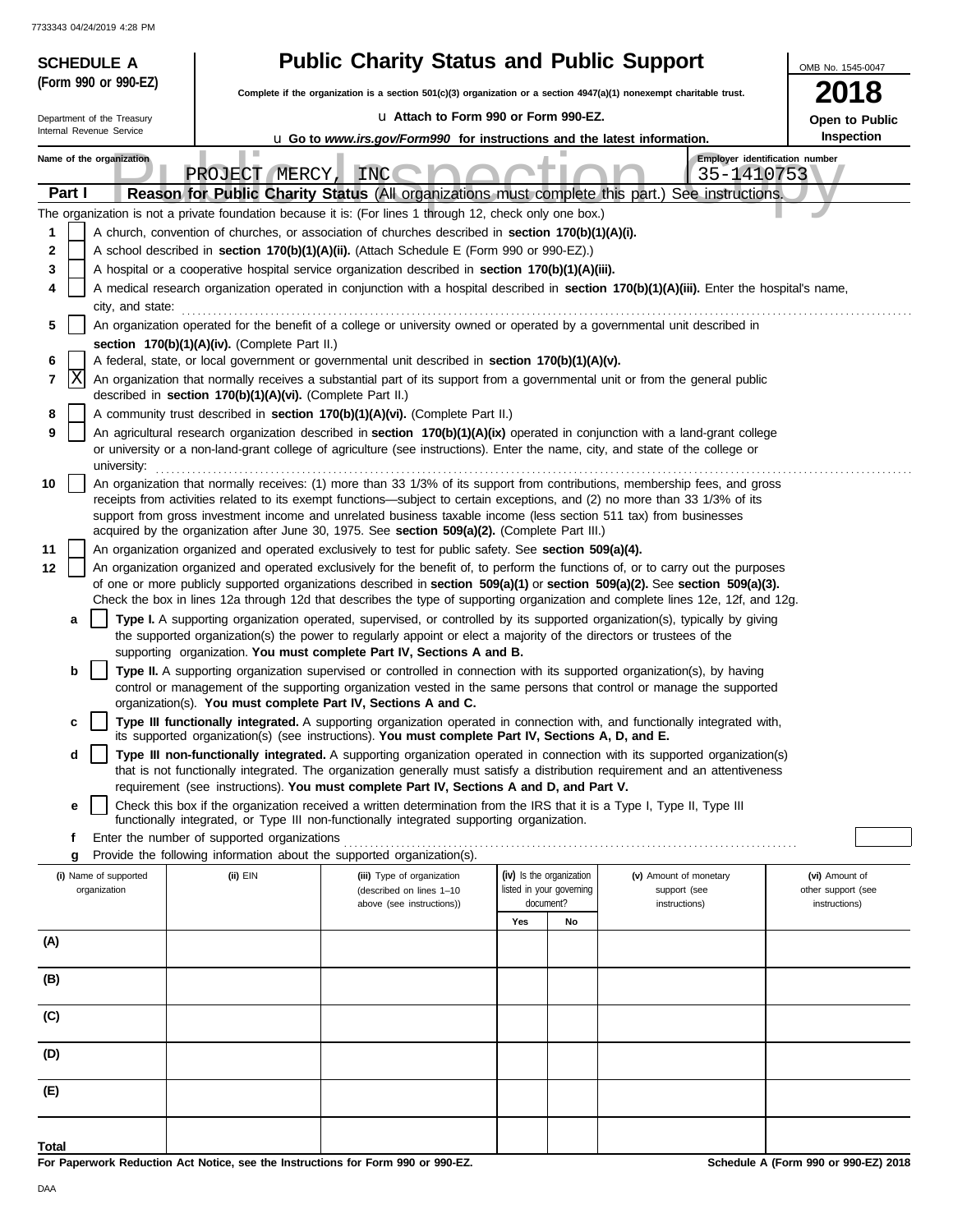|              | Schedule A (Form 990 or 990-EZ) 2018                                                                                                                                               | PROJECT MERCY, INC |           |            |            | 35-1410753 | Page 2                                                      |
|--------------|------------------------------------------------------------------------------------------------------------------------------------------------------------------------------------|--------------------|-----------|------------|------------|------------|-------------------------------------------------------------|
|              | Support Schedule for Organizations Described in Sections 170(b)(1)(A)(iv) and 170(b)(1)(A)(vi)<br>Part II                                                                          |                    |           |            |            |            |                                                             |
|              | (Complete only if you checked the box on line 5, 7, or 8 of Part I or if the organization failed to qualify under                                                                  |                    |           |            |            |            |                                                             |
|              | Part III. If the organization fails to qualify under the tests listed below, please complete Part III.)                                                                            |                    |           |            |            |            |                                                             |
|              | <b>Section A. Public Support</b>                                                                                                                                                   |                    |           |            |            |            |                                                             |
|              | Calendar year (or fiscal year beginning in)<br>$\mathbf{u}$                                                                                                                        | (a) 2014           | (b) 2015  | $(c)$ 2016 | $(d)$ 2017 | (e) $2018$ | (f) Total                                                   |
| 1            | Gifts, grants, contributions, and<br>membership fees received. (Do not                                                                                                             |                    |           |            |            |            |                                                             |
|              | include any "unusual grants.")                                                                                                                                                     | 1,845,219          | 1,685,334 | 1,814,827  | 1,819,949  | 1,909,582  | 9,074,911                                                   |
| $\mathbf{2}$ | Tax revenues levied for the<br>organization's benefit and either paid<br>to or expended on its behalf                                                                              |                    |           |            |            |            |                                                             |
| 3            | The value of services or facilities<br>furnished by a governmental unit to the<br>organization without charge                                                                      |                    |           |            |            |            |                                                             |
| 4            | Total. Add lines 1 through 3                                                                                                                                                       | 1,845,219          | 1,685,334 | 1,814,827  | 1,819,949  | 1,909,582  | 9,074,911                                                   |
| 5            | The portion of total contributions by<br>each person (other than a<br>governmental unit or publicly<br>supported organization) included on<br>line 1 that exceeds 2% of the amount |                    |           |            |            |            |                                                             |
|              | shown on line 11, column (f)<br>Public support. Subtract line 5 from line 4.                                                                                                       |                    |           |            |            |            | 3, 134, 359                                                 |
| -6           | <b>Section B. Total Support</b>                                                                                                                                                    |                    |           |            |            |            | 5,940,552                                                   |
|              | Calendar year (or fiscal year beginning in)<br>$\mathbf{u}$                                                                                                                        | (a) 2014           | (b) 2015  | $(c)$ 2016 | $(d)$ 2017 | (e) 2018   | (f) Total                                                   |
| 7            | Amounts from line 4                                                                                                                                                                | 1,845,219          | 1,685,334 | 1,814,827  | 1,819,949  | 1,909,582  | 9,074,911                                                   |
| 8            | Gross income from interest, dividends,<br>payments received on securities loans,<br>rents, royalties, and income from                                                              | 4,388              | 3,104     | 2,417      | 5,947      | 13,144     | 29,000                                                      |
| 9            | Net income from unrelated business<br>activities, whether or not the business<br>is regularly carried on                                                                           |                    |           |            |            |            |                                                             |
| 10           | Other income. Do not include gain or<br>loss from the sale of capital assets<br>(Explain in Part VI.)                                                                              | 22,391             | 19,928    | 18,549     | 18,307     | 5,968      | 85,143                                                      |
| 11           | Total support. Add lines 7 through 10                                                                                                                                              |                    |           |            |            |            | 9,189,054                                                   |
| 12           | Gross receipts from related activities, etc. (see instructions)                                                                                                                    |                    |           |            |            | 12         | 43,368                                                      |
| 13           | First five years. If the Form 990 is for the organization's first, second, third, fourth, or fifth tax year as a section 501(c)(3)                                                 |                    |           |            |            |            |                                                             |
|              | Section C. Computation of Public Support Percentage                                                                                                                                |                    |           |            |            |            |                                                             |
| 14           |                                                                                                                                                                                    |                    |           |            |            | 14         | 64.65%                                                      |
| 15           |                                                                                                                                                                                    |                    |           |            |            | 15         | 72.62%                                                      |
| 16a          | 33 1/3% support test-2018. If the organization did not check the box on line 13, and line 14 is 33 1/3% or more, check this                                                        |                    |           |            |            |            |                                                             |
|              |                                                                                                                                                                                    |                    |           |            |            |            | $\blacktriangleright$ $\lceil \text{\textnormal{X}} \rceil$ |
| b            | 33 1/3% support test-2017. If the organization did not check a box on line 13 or 16a, and line 15 is 33 1/3% or more, check                                                        |                    |           |            |            |            |                                                             |
|              |                                                                                                                                                                                    |                    |           |            |            |            |                                                             |
| 17а          | 10%-facts-and-circumstances test-2018. If the organization did not check a box on line 13, 16a, or 16b, and line 14 is                                                             |                    |           |            |            |            |                                                             |
|              | 10% or more, and if the organization meets the "facts-and-circumstances" test, check this box and stop here. Explain in                                                            |                    |           |            |            |            |                                                             |
|              | Part VI how the organization meets the "facts-and-circumstances" test. The organization qualifies as a publicly supported                                                          |                    |           |            |            |            |                                                             |
|              | organization                                                                                                                                                                       |                    |           |            |            |            |                                                             |
| b            | 10%-facts-and-circumstances test-2017. If the organization did not check a box on line 13, 16a, 16b, or 17a, and line                                                              |                    |           |            |            |            |                                                             |
|              | 15 is 10% or more, and if the organization meets the "facts-and-circumstances" test, check this box and stop here.                                                                 |                    |           |            |            |            |                                                             |
|              | Explain in Part VI how the organization meets the "facts-and-circumstances" test. The organization qualifies as a publicly                                                         |                    |           |            |            |            |                                                             |
|              | supported organization                                                                                                                                                             |                    |           |            |            |            |                                                             |
| 18           | Private foundation. If the organization did not check a box on line 13, 16a, 16b, 17a, or 17b, check this box and see<br>instructions                                              |                    |           |            |            |            |                                                             |

**Schedule A (Form 990 or 990-EZ) 2018**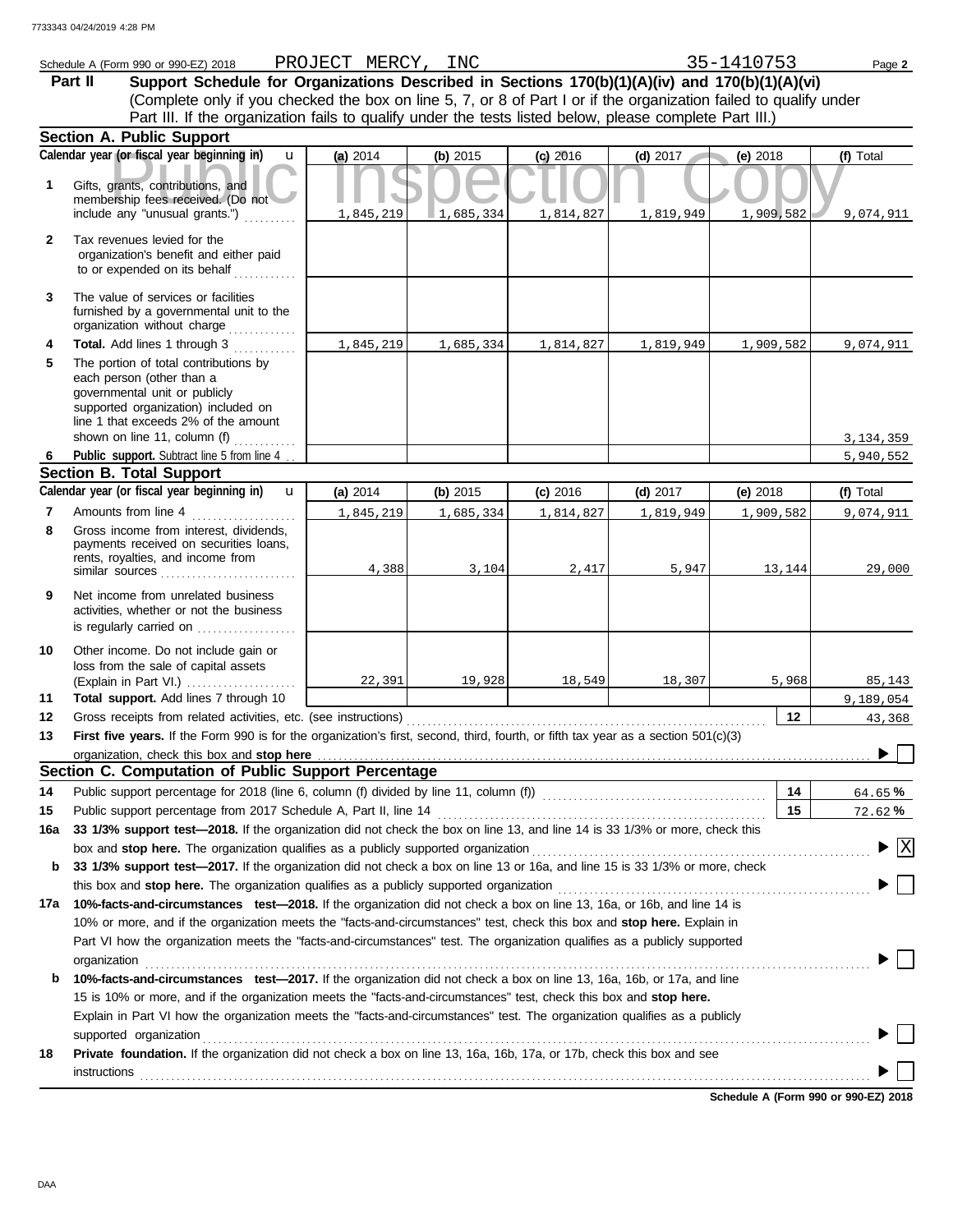|              | Schedule A (Form 990 or 990-EZ) 2018 PROJECT MERCY, INC                                                                                                                           |          |          |            |            | 35-1410753 | Page 3    |
|--------------|-----------------------------------------------------------------------------------------------------------------------------------------------------------------------------------|----------|----------|------------|------------|------------|-----------|
|              | Support Schedule for Organizations Described in Section 509(a)(2)<br>Part III                                                                                                     |          |          |            |            |            |           |
|              | (Complete only if you checked the box on line 10 of Part I or if the organization failed to qualify under Part II.                                                                |          |          |            |            |            |           |
|              | If the organization fails to qualify under the tests listed below, please complete Part II.)                                                                                      |          |          |            |            |            |           |
|              | <b>Section A. Public Support</b>                                                                                                                                                  |          |          |            |            |            |           |
|              | Calendar year (or fiscal year beginning in)<br>$\mathbf{u}$                                                                                                                       | (a) 2014 | (b) 2015 | $(c)$ 2016 | $(d)$ 2017 | (e) $2018$ | (f) Total |
| 1            | Gifts, grants, contributions, and membership<br>fees received. (Do not include any "unusual grants.")                                                                             |          |          |            |            |            |           |
| $\mathbf{2}$ | Gross receipts from admissions, merchandise<br>sold or services performed, or facilities<br>furnished in any activity that is related to the<br>organization's tax-exempt purpose |          |          |            |            |            |           |
| 3            | Gross receipts from activities that are not an<br>unrelated trade or business under section 513                                                                                   |          |          |            |            |            |           |
| 4            | Tax revenues levied for the<br>organization's benefit and either paid<br>to or expended on its behalf                                                                             |          |          |            |            |            |           |
| 5            | The value of services or facilities<br>furnished by a governmental unit to the<br>organization without charge                                                                     |          |          |            |            |            |           |
| 6            | Total. Add lines 1 through 5                                                                                                                                                      |          |          |            |            |            |           |
|              | 7a Amounts included on lines 1, 2, and 3<br>received from disqualified persons                                                                                                    |          |          |            |            |            |           |
| b            | Amounts included on lines 2 and 3<br>received from other than disqualified<br>persons that exceed the greater of \$5,000<br>or 1% of the amount on line 13 for the year           |          |          |            |            |            |           |
| c            | Add lines 7a and 7b                                                                                                                                                               |          |          |            |            |            |           |
| 8            | Public support. (Subtract line 7c from                                                                                                                                            |          |          |            |            |            |           |
|              | line $6.$ )                                                                                                                                                                       |          |          |            |            |            |           |
|              | <b>Section B. Total Support</b>                                                                                                                                                   |          |          |            |            |            |           |
|              | Calendar year (or fiscal year beginning in)<br>$\mathbf{u}$                                                                                                                       | (a) 2014 | (b) 2015 | $(c)$ 2016 | $(d)$ 2017 | (e) $2018$ | (f) Total |
| 9            | Amounts from line 6                                                                                                                                                               |          |          |            |            |            |           |
| 10a          | Gross income from interest, dividends,<br>payments received on securities loans, rents,<br>royalties, and income from similar sources                                             |          |          |            |            |            |           |
|              | Unrelated business taxable income (less<br>section 511 taxes) from businesses<br>acquired after June 30, 1975                                                                     |          |          |            |            |            |           |
| c            | Add lines 10a and 10b                                                                                                                                                             |          |          |            |            |            |           |
| 11           | Net income from unrelated business<br>activities not included in line 10b, whether<br>or not the business is regularly carried on                                                 |          |          |            |            |            |           |
| 12           | Other income. Do not include gain or<br>loss from the sale of capital assets<br>(Explain in Part VI.)                                                                             |          |          |            |            |            |           |
| 13           | Total support. (Add lines 9, 10c, 11,                                                                                                                                             |          |          |            |            |            |           |
|              |                                                                                                                                                                                   |          |          |            |            |            |           |
| 14           | First five years. If the Form 990 is for the organization's first, second, third, fourth, or fifth tax year as a section 501(c)(3)                                                |          |          |            |            |            |           |
|              | organization, check this box and stop here                                                                                                                                        |          |          |            |            |            |           |
|              | Section C. Computation of Public Support Percentage                                                                                                                               |          |          |            |            |            |           |
| 15           |                                                                                                                                                                                   |          |          |            |            | 15         | %         |
| 16           |                                                                                                                                                                                   |          |          |            |            | 16         | %         |
|              | Section D. Computation of Investment Income Percentage                                                                                                                            |          |          |            |            |            |           |
| 17           |                                                                                                                                                                                   |          |          |            |            | 17         | %         |
| 18           |                                                                                                                                                                                   |          |          |            |            | 18         | %         |
| 19a          | 33 1/3% support tests-2018. If the organization did not check the box on line 14, and line 15 is more than 33 1/3%, and line                                                      |          |          |            |            |            |           |
|              |                                                                                                                                                                                   |          |          |            |            |            |           |
| b            | 33 1/3% support tests-2017. If the organization did not check a box on line 14 or line 19a, and line 16 is more than 33 1/3%, and                                                 |          |          |            |            |            |           |
|              | line 18 is not more than 33 1/3%, check this box and stop here. The organization qualifies as a publicly supported organization                                                   |          |          |            |            |            |           |
| 20           |                                                                                                                                                                                   |          |          |            |            |            |           |

|  |  |  |  |  |  |  |  |  |  | line 18 is not more than 33 1/3%, check this box and stop here. The organization qualifies as a publicly supported organization |  |
|--|--|--|--|--|--|--|--|--|--|---------------------------------------------------------------------------------------------------------------------------------|--|
|  |  |  |  |  |  |  |  |  |  |                                                                                                                                 |  |

**20 Private foundation.** If the organization did not check a box on line 14, 19a, or 19b, check this box and see instructions . . . . . . . . . . . . . . . . . . . . . . . . .

**Schedule A (Form 990 or 990-EZ) 2018**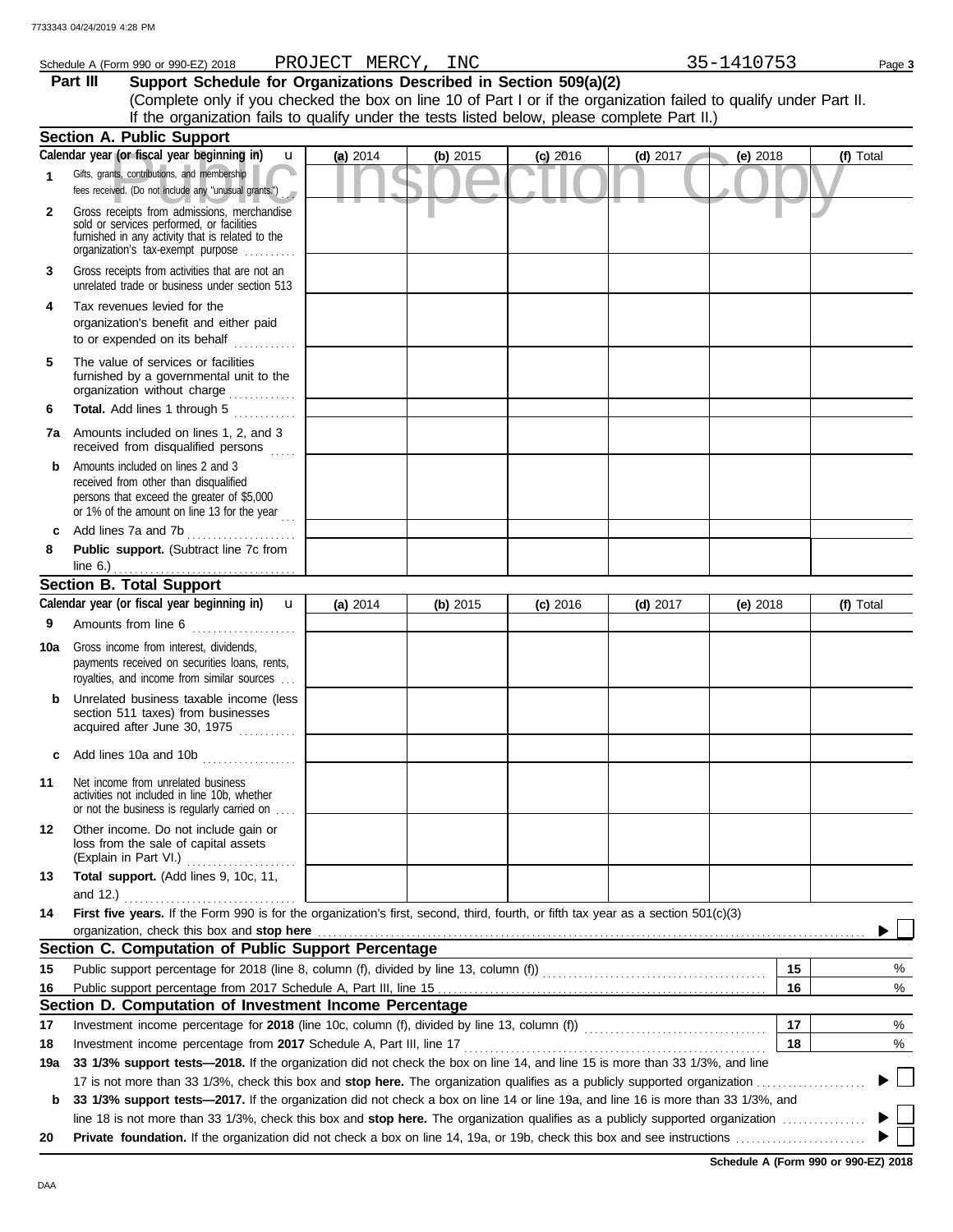|     | PROJECT MERCY, INC<br>Schedule A (Form 990 or 990-EZ) 2018                                                               | 35-1410753                           | Page 4 |
|-----|--------------------------------------------------------------------------------------------------------------------------|--------------------------------------|--------|
|     | Part IV<br><b>Supporting Organizations</b>                                                                               |                                      |        |
|     | (Complete only if you checked a box in line 12 on Part I. If you checked 12a of Part I, complete Sections A              |                                      |        |
|     | and B. If you checked 12b of Part I, complete Sections A and C. If you checked 12c of Part I, complete                   |                                      |        |
|     | Sections A, D, and E. If you checked 12d of Part I, complete Sections A and D, and complete Part V.)                     |                                      |        |
|     | Section A. All Supporting Organizations                                                                                  |                                      |        |
|     |                                                                                                                          | Yes                                  | No     |
| 1   | Are all of the organization's supported organizations listed by name in the organization's governing                     |                                      |        |
|     | documents? If "No," describe in Part VI how the supported organizations are designated. If designated by                 |                                      |        |
|     | class or purpose, describe the designation. If historic and continuing relationship, explain.                            | 1                                    |        |
| 2   | Did the organization have any supported organization that does not have an IRS determination of status                   |                                      |        |
|     | under section 509(a)(1) or (2)? If "Yes," explain in Part VI how the organization determined that the supported          |                                      |        |
|     | organization was described in section 509(a)(1) or (2).                                                                  | 2                                    |        |
| За  | Did the organization have a supported organization described in section $501(c)(4)$ , (5), or (6)? If "Yes," answer      |                                      |        |
|     | $(b)$ and $(c)$ below.                                                                                                   | За                                   |        |
| b   | Did the organization confirm that each supported organization qualified under section $501(c)(4)$ , $(5)$ , or $(6)$ and |                                      |        |
|     | satisfied the public support tests under section 509(a)(2)? If "Yes," describe in Part VI when and how the               |                                      |        |
|     | organization made the determination.                                                                                     | 3b                                   |        |
| c   | Did the organization ensure that all support to such organizations was used exclusively for section $170(c)(2)(B)$       |                                      |        |
|     | purposes? If "Yes," explain in Part VI what controls the organization put in place to ensure such use.                   | 3c                                   |        |
| 4a  | Was any supported organization not organized in the United States ("foreign supported organization")? If                 |                                      |        |
|     | "Yes," and if you checked 12a or 12b in Part I, answer (b) and (c) below.                                                | 4a                                   |        |
| b   | Did the organization have ultimate control and discretion in deciding whether to make grants to the foreign              |                                      |        |
|     | supported organization? If "Yes," describe in Part VI how the organization had such control and discretion               |                                      |        |
|     | despite being controlled or supervised by or in connection with its supported organizations.                             | 4b                                   |        |
| С   | Did the organization support any foreign supported organization that does not have an IRS determination                  |                                      |        |
|     | under sections $501(c)(3)$ and $509(a)(1)$ or (2)? If "Yes," explain in Part VI what controls the organization used      |                                      |        |
|     | to ensure that all support to the foreign supported organization was used exclusively for section $170(c)(2)(B)$         |                                      |        |
|     |                                                                                                                          | 4c                                   |        |
| 5a  | purposes.<br>Did the organization add, substitute, or remove any supported organizations during the tax year? If "Yes,"  |                                      |        |
|     |                                                                                                                          |                                      |        |
|     | answer (b) and (c) below (if applicable). Also, provide detail in Part VI, including (i) the names and EIN               |                                      |        |
|     | numbers of the supported organizations added, substituted, or removed; (ii) the reasons for each such action;            |                                      |        |
|     | (iii) the authority under the organization's organizing document authorizing such action; and (iv) how the action        |                                      |        |
|     | was accomplished (such as by amendment to the organizing document).                                                      | 5a                                   |        |
| b   | Type I or Type II only. Was any added or substituted supported organization part of a class already                      |                                      |        |
|     | designated in the organization's organizing document?                                                                    | 5b                                   |        |
| с   | Substitutions only. Was the substitution the result of an event beyond the organization's control?                       | 5c                                   |        |
| 6   | Did the organization provide support (whether in the form of grants or the provision of services or facilities) to       |                                      |        |
|     | anyone other than (i) its supported organizations, (ii) individuals that are part of the charitable class benefited      |                                      |        |
|     | by one or more of its supported organizations, or (iii) other supporting organizations that also support or              |                                      |        |
|     | benefit one or more of the filing organization's supported organizations? If "Yes," provide detail in Part VI.           | 6                                    |        |
| 7   | Did the organization provide a grant, loan, compensation, or other similar payment to a substantial contributor          |                                      |        |
|     | (as defined in section 4958(c)(3)(C)), a family member of a substantial contributor, or a 35% controlled entity          |                                      |        |
|     | with regard to a substantial contributor? If "Yes," complete Part I of Schedule L (Form 990 or 990-EZ).                  | 7                                    |        |
| 8   | Did the organization make a loan to a disqualified person (as defined in section 4958) not described in line 7?          |                                      |        |
|     | If "Yes," complete Part I of Schedule L (Form 990 or 990-EZ).                                                            | 8                                    |        |
| 9а  | Was the organization controlled directly or indirectly at any time during the tax year by one or more                    |                                      |        |
|     | disqualified persons as defined in section 4946 (other than foundation managers and organizations described              |                                      |        |
|     | in section $509(a)(1)$ or (2))? If "Yes," provide detail in Part VI.                                                     | 9a                                   |        |
| b   | Did one or more disqualified persons (as defined in line 9a) hold a controlling interest in any entity in which          |                                      |        |
|     | the supporting organization had an interest? If "Yes," provide detail in Part VI.                                        | 9b                                   |        |
| c   | Did a disqualified person (as defined in line 9a) have an ownership interest in, or derive any personal benefit          |                                      |        |
|     | from, assets in which the supporting organization also had an interest? If "Yes," provide detail in Part VI.             | 9с                                   |        |
| 10a | Was the organization subject to the excess business holdings rules of section 4943 because of section                    |                                      |        |
|     | 4943(f) (regarding certain Type II supporting organizations, and all Type III non-functionally integrated                |                                      |        |
|     | supporting organizations)? If "Yes," answer 10b below.                                                                   | 10a                                  |        |
| b   | Did the organization have any excess business holdings in the tax year? (Use Schedule C, Form 4720, to                   |                                      |        |
|     | determine whether the organization had excess business holdings.)                                                        | 10 <sub>b</sub>                      |        |
|     |                                                                                                                          | Schedule A (Form 990 or 990-EZ) 2018 |        |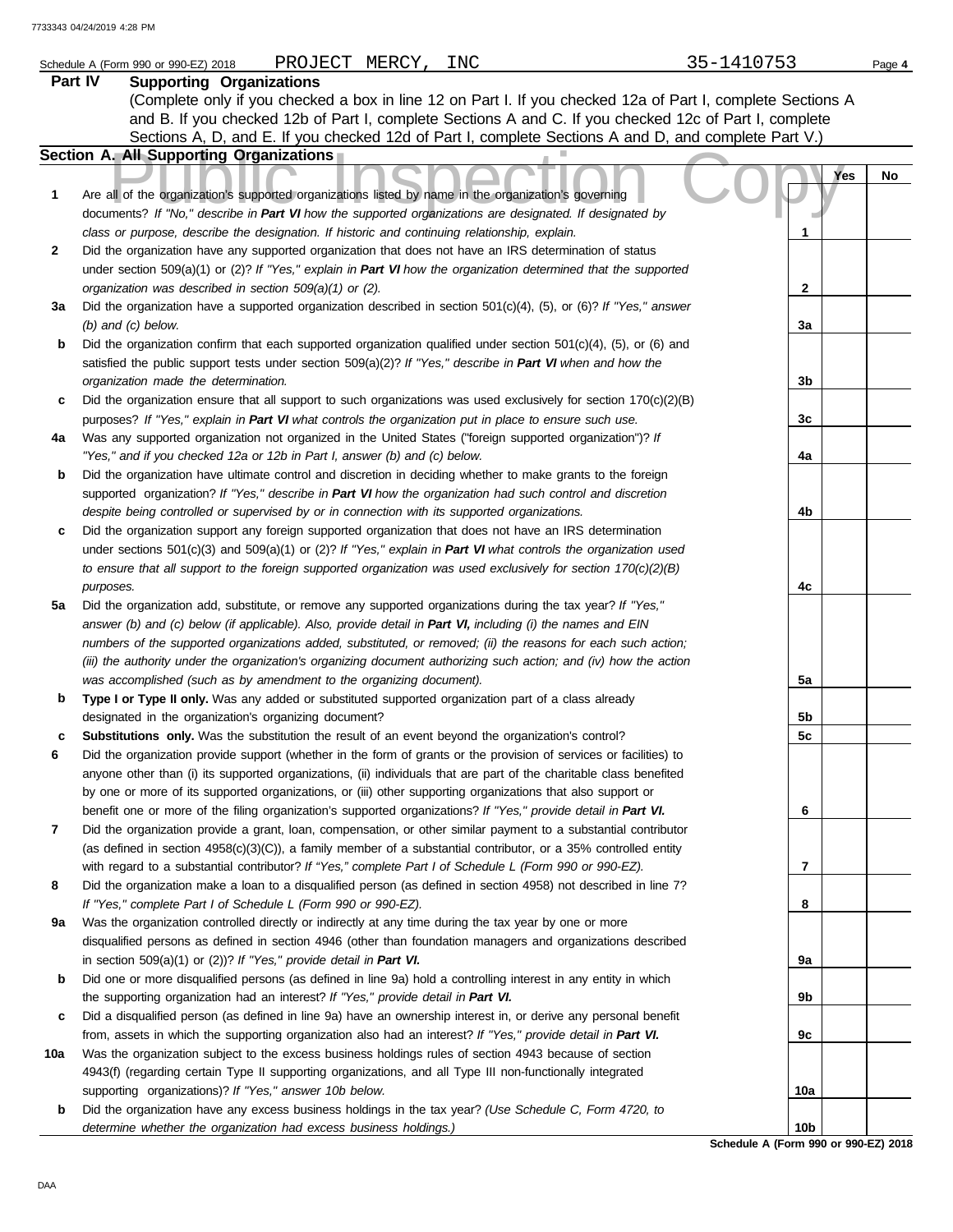|              | PROJECT MERCY,<br>INC<br>Schedule A (Form 990 or 990-EZ) 2018                                                                     | 35-1410753      |     | Page 5 |
|--------------|-----------------------------------------------------------------------------------------------------------------------------------|-----------------|-----|--------|
| Part IV      | <b>Supporting Organizations (continued)</b>                                                                                       |                 |     |        |
|              |                                                                                                                                   |                 | Yes | No     |
| 11           | Has the organization accepted a gift or contribution from any of the following persons?                                           |                 |     |        |
| а            | A person who directly or indirectly controls, either alone or together with persons described in (b) and (c)                      |                 |     |        |
|              | below, the governing body of a supported organization?                                                                            | 11a             |     |        |
| b            | A family member of a person described in (a) above?                                                                               | 11 <sub>b</sub> |     |        |
| c            | A 35% controlled entity of a person described in (a) or (b) above? If "Yes" to a, b, or c, provide detail in Part VI.             | 11c             |     |        |
|              | Section B. Type I Supporting Organizations                                                                                        |                 |     |        |
|              |                                                                                                                                   |                 | Yes | No     |
| $\mathbf 1$  | Did the directors, trustees, or membership of one or more supported organizations have the power to                               |                 |     |        |
|              | regularly appoint or elect at least a majority of the organization's directors or trustees at all times during the                |                 |     |        |
|              | tax year? If "No," describe in Part VI how the supported organization(s) effectively operated, supervised, or                     |                 |     |        |
|              | controlled the organization's activities. If the organization had more than one supported organization,                           |                 |     |        |
|              | describe how the powers to appoint and/or remove directors or trustees were allocated among the supported                         |                 |     |        |
|              | organizations and what conditions or restrictions, if any, applied to such powers during the tax year.                            | 1               |     |        |
| $\mathbf{2}$ | Did the organization operate for the benefit of any supported organization other than the supported                               |                 |     |        |
|              | organization(s) that operated, supervised, or controlled the supporting organization? If "Yes," explain in Part                   |                 |     |        |
|              | VI how providing such benefit carried out the purposes of the supported organization(s) that operated,                            |                 |     |        |
|              | supervised, or controlled the supporting organization.                                                                            | $\mathbf{2}$    |     |        |
|              | Section C. Type II Supporting Organizations                                                                                       |                 |     |        |
|              |                                                                                                                                   |                 | Yes | No     |
| $\mathbf 1$  | Were a majority of the organization's directors or trustees during the tax year also a majority of the directors                  |                 |     |        |
|              | or trustees of each of the organization's supported organization(s)? If "No," describe in Part VI how control                     |                 |     |        |
|              | or management of the supporting organization was vested in the same persons that controlled or managed                            |                 |     |        |
|              | the supported organization(s).                                                                                                    | 1               |     |        |
|              | Section D. All Type III Supporting Organizations                                                                                  |                 |     |        |
|              |                                                                                                                                   |                 | Yes | No     |
| 1            | Did the organization provide to each of its supported organizations, by the last day of the fifth month of the                    |                 |     |        |
|              | organization's tax year, (i) a written notice describing the type and amount of support provided during the prior tax             |                 |     |        |
|              | year, (ii) a copy of the Form 990 that was most recently filed as of the date of notification, and (iii) copies of the            |                 |     |        |
|              | organization's governing documents in effect on the date of notification, to the extent not previously provided?                  | 1               |     |        |
| $\mathbf{2}$ | Were any of the organization's officers, directors, or trustees either (i) appointed or elected by the supported                  |                 |     |        |
|              | organization(s) or (ii) serving on the governing body of a supported organization? If "No," explain in Part VI how                |                 |     |        |
|              | the organization maintained a close and continuous working relationship with the supported organization(s).                       | 2               |     |        |
| 3            | By reason of the relationship described in (2), did the organization's supported organizations have a                             |                 |     |        |
|              | significant voice in the organization's investment policies and in directing the use of the organization's                        |                 |     |        |
|              | income or assets at all times during the tax year? If "Yes," describe in Part VI the role the organization's                      |                 |     |        |
|              | supported organizations played in this regard.                                                                                    | 3               |     |        |
|              | Section E. Type III Functionally-Integrated Supporting Organizations                                                              |                 |     |        |
| 1            | Check the box next to the method that the organization used to satisfy the Integral Part Test during the year (see instructions). |                 |     |        |
| а            | The organization satisfied the Activities Test. Complete line 2 below.                                                            |                 |     |        |
| b            | The organization is the parent of each of its supported organizations. Complete line 3 below.                                     |                 |     |        |
| c            | The organization supported a governmental entity. Describe in Part VI how you supported a government entity (see instructions).   |                 |     |        |
|              |                                                                                                                                   |                 |     |        |
| 2            | Activities Test. Answer (a) and (b) below.                                                                                        |                 | Yes | No     |
| a            | Did substantially all of the organization's activities during the tax year directly further the exempt purposes of                |                 |     |        |
|              | the supported organization(s) to which the organization was responsive? If "Yes," then in Part VI identify                        |                 |     |        |
|              | those supported organizations and explain how these activities directly furthered their exempt purposes,                          |                 |     |        |
|              | how the organization was responsive to those supported organizations, and how the organization determined                         |                 |     |        |
|              | that these activities constituted substantially all of its activities.                                                            | 2a              |     |        |
| b            | Did the activities described in (a) constitute activities that, but for the organization's involvement, one or more               |                 |     |        |
|              | of the organization's supported organization(s) would have been engaged in? If "Yes," explain in Part VI the                      |                 |     |        |
|              | reasons for the organization's position that its supported organization(s) would have engaged in these                            |                 |     |        |
|              | activities but for the organization's involvement.                                                                                | 2b              |     |        |
| 3            | Parent of Supported Organizations. Answer (a) and (b) below.                                                                      |                 |     |        |
| a            | Did the organization have the power to regularly appoint or elect a majority of the officers, directors, or                       |                 |     |        |
|              | trustees of each of the supported organizations? Provide details in Part VI.                                                      | За              |     |        |
| b            | Did the organization exercise a substantial degree of direction over the policies, programs, and activities of each               |                 |     |        |
|              | of its supported organizations? If "Yes," describe in Part VI the role played by the organization in this regard.                 | 3b              |     |        |

DAA **Schedule A (Form 990 or 990-EZ) 2018**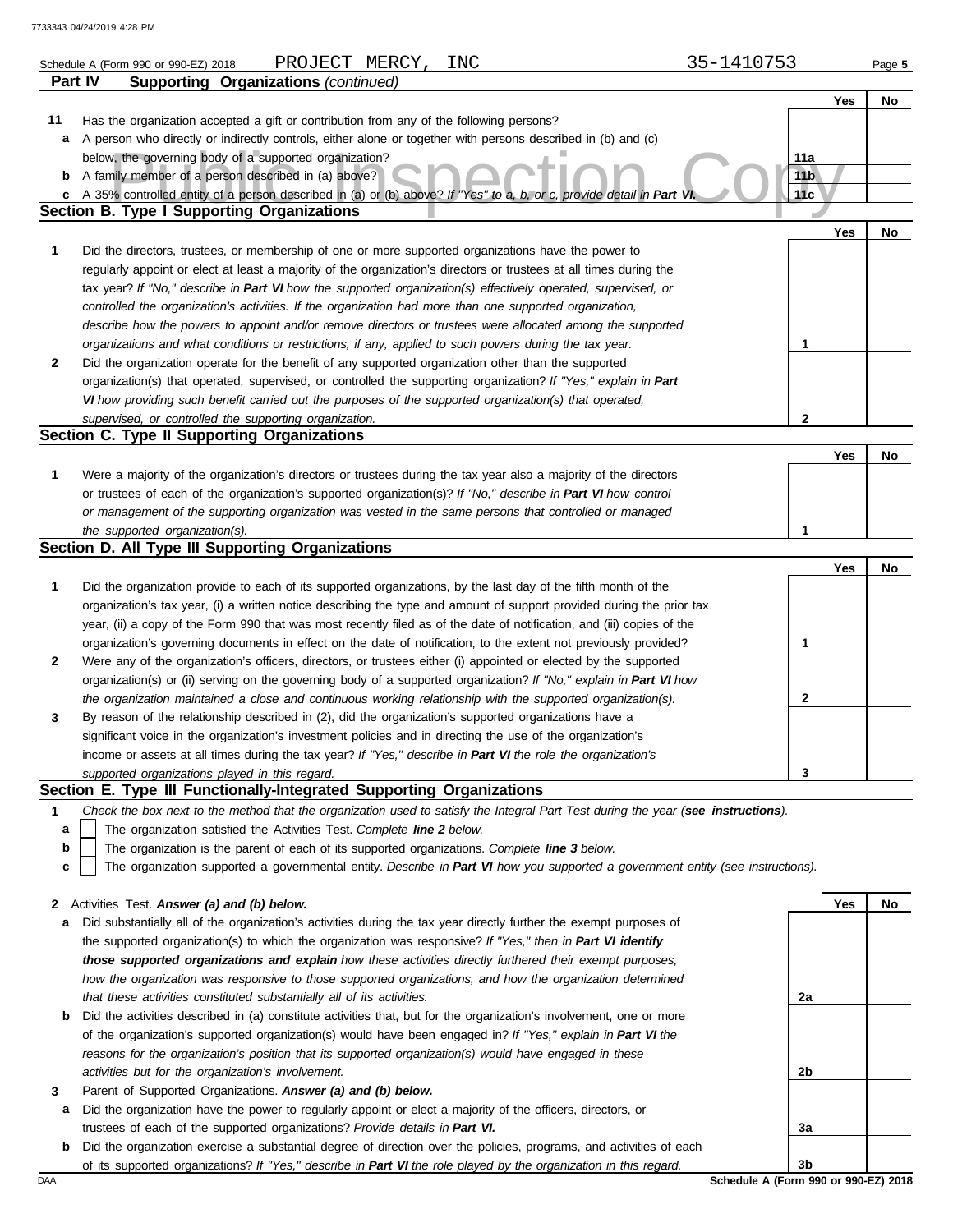| PROJECT MERCY, INC<br>Schedule A (Form 990 or 990-EZ) 2018                                                                            |                | 35-1410753     | Page 6                         |
|---------------------------------------------------------------------------------------------------------------------------------------|----------------|----------------|--------------------------------|
| Part V<br>Type III Non-Functionally Integrated 509(a)(3) Supporting Organizations                                                     |                |                |                                |
| 1<br>Check here if the organization satisfied the Integral Part Test as a qualifying trust on Nov. 20, 1970 (explain in Part VI). See |                |                |                                |
| <b>instructions.</b> All other Type III non-functionally integrated supporting organizations must complete Sections A through E       |                |                |                                |
| Section A - Adjusted Net Income                                                                                                       |                | (A) Prior Year | (B) Current Year               |
|                                                                                                                                       |                |                | (optional)                     |
| $\mathbf{1}$<br>Net short-term capital gain                                                                                           | 1              |                |                                |
| Recoveries of prior-year distributions<br>$\overline{2}$                                                                              | $\overline{2}$ |                |                                |
| 3<br>Other gross income (see instructions)                                                                                            | 3              |                |                                |
| Add lines 1 through 3.<br>4                                                                                                           | 4              |                |                                |
| 5<br>Depreciation and depletion                                                                                                       | 5              |                |                                |
| Portion of operating expenses paid or incurred for production or<br>6                                                                 |                |                |                                |
| collection of gross income or for management, conservation, or                                                                        |                |                |                                |
| maintenance of property held for production of income (see instructions)                                                              | 6              |                |                                |
| Other expenses (see instructions)<br>7                                                                                                | 7              |                |                                |
| 8<br>Adjusted Net Income (subtract lines 5, 6, and 7 from line 4)                                                                     | 8              |                |                                |
| <b>Section B - Minimum Asset Amount</b>                                                                                               |                | (A) Prior Year | (B) Current Year<br>(optional) |
| Aggregate fair market value of all non-exempt-use assets (see<br>$\mathbf 1$                                                          |                |                |                                |
| instructions for short tax year or assets held for part of year):                                                                     |                |                |                                |
| <b>a</b> Average monthly value of securities                                                                                          | 1a             |                |                                |
| <b>b</b> Average monthly cash balances                                                                                                | 1b             |                |                                |
| Fair market value of other non-exempt-use assets<br>c.                                                                                | 1c             |                |                                |
| <b>Total</b> (add lines 1a, 1b, and 1c)<br>d                                                                                          | 1d             |                |                                |
| <b>e</b> Discount claimed for blockage or other                                                                                       |                |                |                                |
| factors (explain in detail in <b>Part VI</b> ):                                                                                       |                |                |                                |
| $\mathbf{2}$<br>Acquisition indebtedness applicable to non-exempt-use assets                                                          | $\mathbf 2$    |                |                                |
| Subtract line 2 from line 1d<br>3                                                                                                     | 3              |                |                                |
| Cash deemed held for exempt use. Enter 1-1/2% of line 3 (for greater amount,<br>4                                                     |                |                |                                |
| see instructions)                                                                                                                     | 4              |                |                                |
| 5<br>Net value of non-exempt-use assets (subtract line 4 from line 3)                                                                 | 5              |                |                                |
| 6<br>Multiply line 5 by .035.                                                                                                         | 6              |                |                                |
| 7<br>Recoveries of prior-year distributions                                                                                           | $\overline{7}$ |                |                                |
| 8<br>Minimum Asset Amount (add line 7 to line 6)                                                                                      | 8              |                |                                |
| Section C - Distributable Amount                                                                                                      |                |                | <b>Current Year</b>            |
| Adjusted net income for prior year (from Section A, line 8, Column A)<br>$\mathbf 1$                                                  | $\mathbf{1}$   |                |                                |
| $\mathbf{2}$<br>Enter 85% of line 1.                                                                                                  | $\overline{2}$ |                |                                |
| 3<br>Minimum asset amount for prior year (from Section B, line 8, Column A)                                                           | 3              |                |                                |
| 4<br>Enter greater of line 2 or line 3.                                                                                               | 4              |                |                                |
| 5<br>Income tax imposed in prior year                                                                                                 | 5              |                |                                |
| <b>Distributable Amount.</b> Subtract line 5 from line 4, unless subject to<br>6                                                      |                |                |                                |
| emergency temporary reduction (see instructions).                                                                                     | 6              |                |                                |

emergency temporary reduction (see instructions).

**7** instructions). Check here if the current year is the organization's first as a non-functionally integrated Type III supporting organization (see

**Schedule A (Form 990 or 990-EZ) 2018**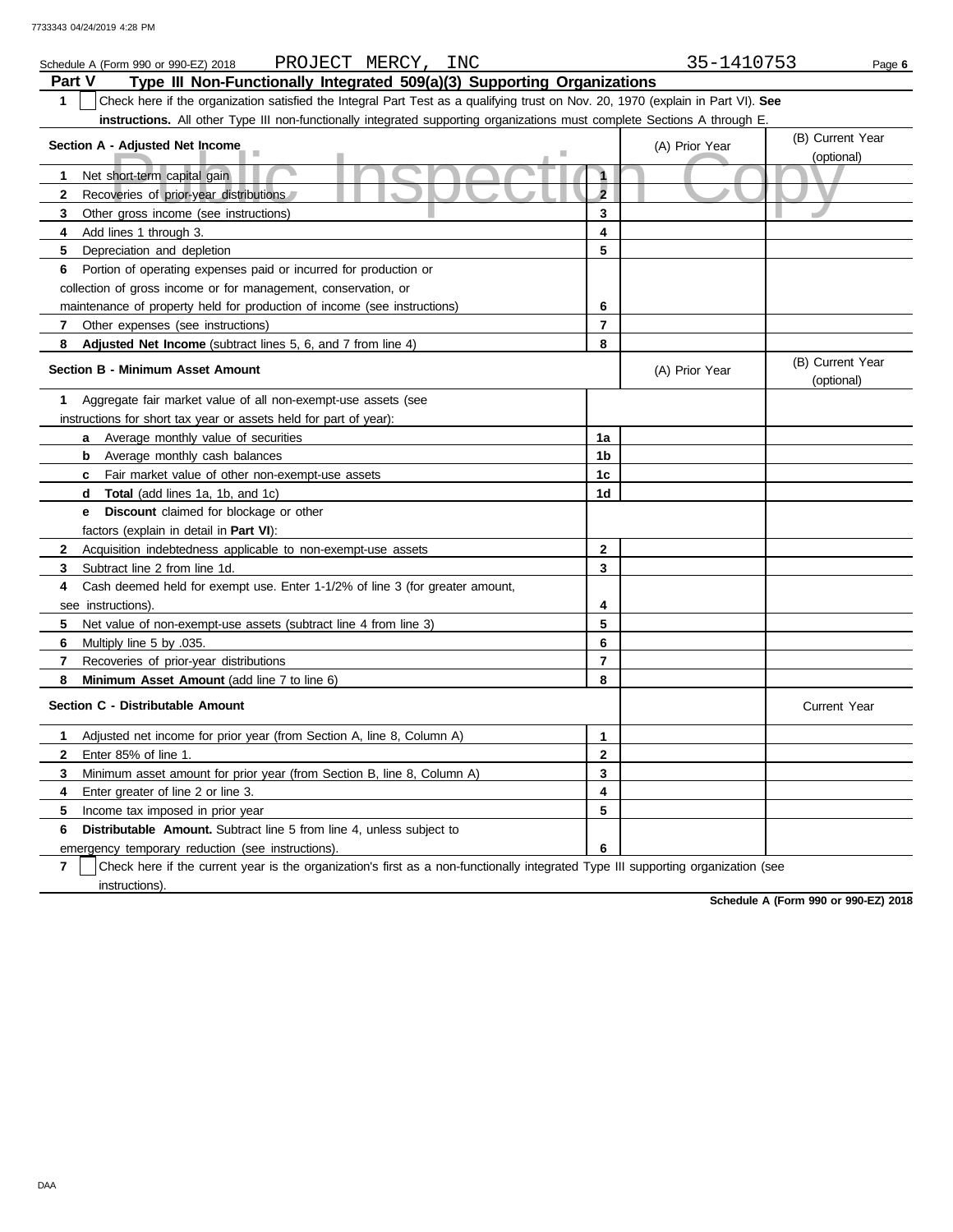|              | PROJECT MERCY, INC<br>Schedule A (Form 990 or 990-EZ) 2018                                                                               |                             | 35-1410753                            | Page 7                                  |
|--------------|------------------------------------------------------------------------------------------------------------------------------------------|-----------------------------|---------------------------------------|-----------------------------------------|
| Part V       | Type III Non-Functionally Integrated 509(a)(3) Supporting Organizations (continued)                                                      |                             |                                       |                                         |
|              | <b>Section D - Distributions</b>                                                                                                         |                             |                                       | <b>Current Year</b>                     |
| 1            | Amounts paid to supported organizations to accomplish exempt purposes                                                                    |                             |                                       |                                         |
| $\mathbf{2}$ | Amounts paid to perform activity that directly furthers exempt purposes of supported<br>organizations, in excess of income from activity |                             |                                       |                                         |
| 3            | Administrative expenses paid to accomplish exempt purposes of supported organizations                                                    |                             |                                       |                                         |
| 4            | Amounts paid to acquire exempt-use assets                                                                                                |                             |                                       |                                         |
| 5            | Qualified set-aside amounts (prior IRS approval required)                                                                                |                             |                                       |                                         |
| 6            | Other distributions (describe in Part VI). See instructions.                                                                             |                             |                                       |                                         |
| 7            | Total annual distributions. Add lines 1 through 6.                                                                                       |                             |                                       |                                         |
| 8            | Distributions to attentive supported organizations to which the organization is responsive                                               |                             |                                       |                                         |
|              | (provide details in Part VI). See instructions.                                                                                          |                             |                                       |                                         |
| 9            | Distributable amount for 2018 from Section C, line 6                                                                                     |                             |                                       |                                         |
| 10           | Line 8 amount divided by line 9 amount                                                                                                   |                             |                                       |                                         |
|              |                                                                                                                                          | (i)                         | (ii)                                  | (iii)                                   |
|              | Section E - Distribution Allocations (see instructions)                                                                                  | <b>Excess Distributions</b> | <b>Underdistributions</b><br>Pre-2018 | <b>Distributable</b><br>Amount for 2018 |
| 1            | Distributable amount for 2018 from Section C, line 6                                                                                     |                             |                                       |                                         |
| $\mathbf{2}$ | Underdistributions, if any, for years prior to 2018                                                                                      |                             |                                       |                                         |
|              | (reasonable cause required-explain in Part VI). See                                                                                      |                             |                                       |                                         |
|              | instructions.                                                                                                                            |                             |                                       |                                         |
| 3            | Excess distributions carryover, if any, to 2018                                                                                          |                             |                                       |                                         |
|              |                                                                                                                                          |                             |                                       |                                         |
|              |                                                                                                                                          |                             |                                       |                                         |
|              |                                                                                                                                          |                             |                                       |                                         |
|              |                                                                                                                                          |                             |                                       |                                         |
|              |                                                                                                                                          |                             |                                       |                                         |
|              | f Total of lines 3a through e                                                                                                            |                             |                                       |                                         |
|              | g Applied to underdistributions of prior years                                                                                           |                             |                                       |                                         |
|              | <b>h</b> Applied to 2018 distributable amount                                                                                            |                             |                                       |                                         |
|              | Carryover from 2013 not applied (see instructions)                                                                                       |                             |                                       |                                         |
|              | Remainder. Subtract lines 3g, 3h, and 3i from 3f.                                                                                        |                             |                                       |                                         |
| 4            | Distributions for 2018 from                                                                                                              |                             |                                       |                                         |
|              | \$<br>Section D, line 7:                                                                                                                 |                             |                                       |                                         |
|              | a Applied to underdistributions of prior years                                                                                           |                             |                                       |                                         |
|              | <b>b</b> Applied to 2018 distributable amount                                                                                            |                             |                                       |                                         |
|              | <b>c</b> Remainder. Subtract lines 4a and 4b from 4.                                                                                     |                             |                                       |                                         |
| 5            | Remaining underdistributions for years prior to 2018, if                                                                                 |                             |                                       |                                         |
|              | any. Subtract lines 3g and 4a from line 2. For result                                                                                    |                             |                                       |                                         |
|              | greater than zero, explain in Part VI. See instructions.                                                                                 |                             |                                       |                                         |
| 6            | Remaining underdistributions for 2018. Subtract lines 3h                                                                                 |                             |                                       |                                         |
|              | and 4b from line 1. For result greater than zero, explain in                                                                             |                             |                                       |                                         |
|              | Part VI. See instructions.                                                                                                               |                             |                                       |                                         |
| 7            | Excess distributions carryover to 2019. Add lines 3j                                                                                     |                             |                                       |                                         |
|              | and 4c.                                                                                                                                  |                             |                                       |                                         |
| 8            | Breakdown of line 7:                                                                                                                     |                             |                                       |                                         |
|              |                                                                                                                                          |                             |                                       |                                         |
|              |                                                                                                                                          |                             |                                       |                                         |
|              |                                                                                                                                          |                             |                                       |                                         |
|              |                                                                                                                                          |                             |                                       |                                         |
|              | <b>e</b> Excess from 2018                                                                                                                |                             |                                       |                                         |

**Schedule A (Form 990 or 990-EZ) 2018**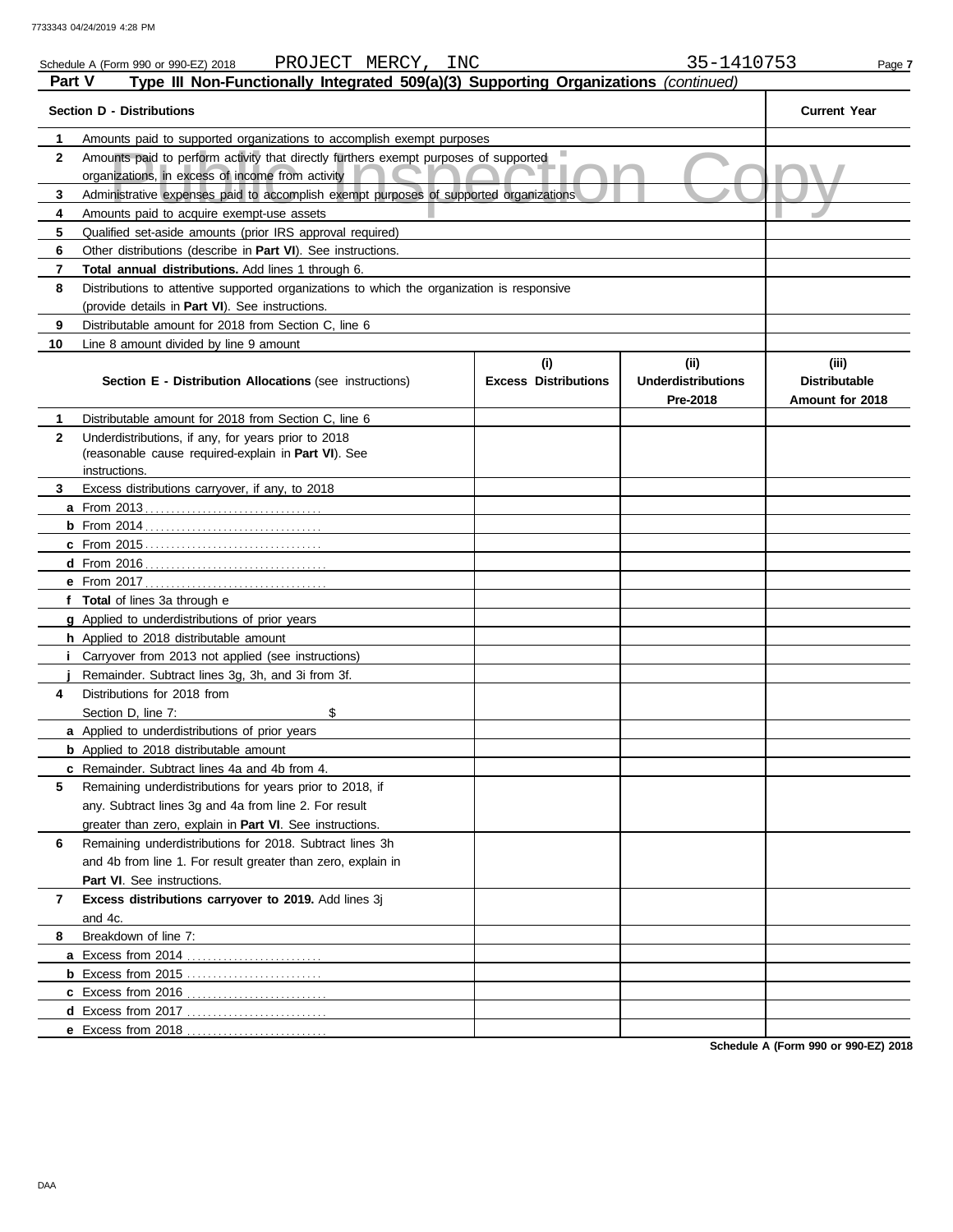|         | Schedule A (Form 990 or 990-EZ) 2018                                                           | PROJECT MERCY, INC |              | 35-1410753                                                                                                                                                                                                                                                                                                                                                                                                                                                                                | Page 8 |
|---------|------------------------------------------------------------------------------------------------|--------------------|--------------|-------------------------------------------------------------------------------------------------------------------------------------------------------------------------------------------------------------------------------------------------------------------------------------------------------------------------------------------------------------------------------------------------------------------------------------------------------------------------------------------|--------|
| Part VI | lines 2, 5, and 6. Also complete this part for any additional information. (See instructions.) |                    |              | Supplemental Information. Provide the explanations required by Part II, line 10; Part II, line 17a or 17b; Part<br>III, line 12; Part IV, Section A, lines 1, 2, 3b, 3c, 4b, 4c, 5a, 6, 9a, 9b, 9c, 11a, 11b, and 11c; Part IV, Section<br>B, lines 1 and 2; Part IV, Section C, line 1; Part IV, Section D, lines 2 and 3; Part IV, Section E, lines 1c, 2a, 2b,<br>3a, and 3b; Part V, line 1; Part V, Section B, line 1e; Part V, Section D, lines 5, 6, and 8; and Part V, Section E, |        |
|         |                                                                                                |                    |              |                                                                                                                                                                                                                                                                                                                                                                                                                                                                                           |        |
|         | PART II, LINE 10 - OTHER INCOME DETAIL                                                         |                    |              |                                                                                                                                                                                                                                                                                                                                                                                                                                                                                           |        |
|         | MERCHANDISE SALES                                                                              |                    | \$<br>65,222 |                                                                                                                                                                                                                                                                                                                                                                                                                                                                                           |        |
|         | MISCELLANEOUS                                                                                  |                    | \$<br>19,921 |                                                                                                                                                                                                                                                                                                                                                                                                                                                                                           |        |
|         |                                                                                                |                    |              |                                                                                                                                                                                                                                                                                                                                                                                                                                                                                           |        |
|         |                                                                                                |                    |              |                                                                                                                                                                                                                                                                                                                                                                                                                                                                                           |        |
|         |                                                                                                |                    |              |                                                                                                                                                                                                                                                                                                                                                                                                                                                                                           |        |
|         |                                                                                                |                    |              |                                                                                                                                                                                                                                                                                                                                                                                                                                                                                           |        |
|         |                                                                                                |                    |              |                                                                                                                                                                                                                                                                                                                                                                                                                                                                                           |        |
|         |                                                                                                |                    |              |                                                                                                                                                                                                                                                                                                                                                                                                                                                                                           |        |
|         |                                                                                                |                    |              |                                                                                                                                                                                                                                                                                                                                                                                                                                                                                           |        |
|         |                                                                                                |                    |              |                                                                                                                                                                                                                                                                                                                                                                                                                                                                                           |        |
|         |                                                                                                |                    |              |                                                                                                                                                                                                                                                                                                                                                                                                                                                                                           |        |
|         |                                                                                                |                    |              |                                                                                                                                                                                                                                                                                                                                                                                                                                                                                           |        |
|         |                                                                                                |                    |              |                                                                                                                                                                                                                                                                                                                                                                                                                                                                                           |        |
|         |                                                                                                |                    |              |                                                                                                                                                                                                                                                                                                                                                                                                                                                                                           |        |
|         |                                                                                                |                    |              |                                                                                                                                                                                                                                                                                                                                                                                                                                                                                           |        |
|         |                                                                                                |                    |              |                                                                                                                                                                                                                                                                                                                                                                                                                                                                                           |        |
|         |                                                                                                |                    |              |                                                                                                                                                                                                                                                                                                                                                                                                                                                                                           |        |
|         |                                                                                                |                    |              |                                                                                                                                                                                                                                                                                                                                                                                                                                                                                           |        |
|         |                                                                                                |                    |              |                                                                                                                                                                                                                                                                                                                                                                                                                                                                                           |        |
|         |                                                                                                |                    |              |                                                                                                                                                                                                                                                                                                                                                                                                                                                                                           |        |
|         |                                                                                                |                    |              |                                                                                                                                                                                                                                                                                                                                                                                                                                                                                           |        |
|         |                                                                                                |                    |              |                                                                                                                                                                                                                                                                                                                                                                                                                                                                                           |        |
|         |                                                                                                |                    |              |                                                                                                                                                                                                                                                                                                                                                                                                                                                                                           |        |
|         |                                                                                                |                    |              |                                                                                                                                                                                                                                                                                                                                                                                                                                                                                           |        |
|         |                                                                                                |                    |              |                                                                                                                                                                                                                                                                                                                                                                                                                                                                                           |        |
|         |                                                                                                |                    |              |                                                                                                                                                                                                                                                                                                                                                                                                                                                                                           |        |
|         |                                                                                                |                    |              |                                                                                                                                                                                                                                                                                                                                                                                                                                                                                           |        |
|         |                                                                                                |                    |              |                                                                                                                                                                                                                                                                                                                                                                                                                                                                                           |        |
|         |                                                                                                |                    |              |                                                                                                                                                                                                                                                                                                                                                                                                                                                                                           |        |
|         |                                                                                                |                    |              |                                                                                                                                                                                                                                                                                                                                                                                                                                                                                           |        |
|         |                                                                                                |                    |              |                                                                                                                                                                                                                                                                                                                                                                                                                                                                                           |        |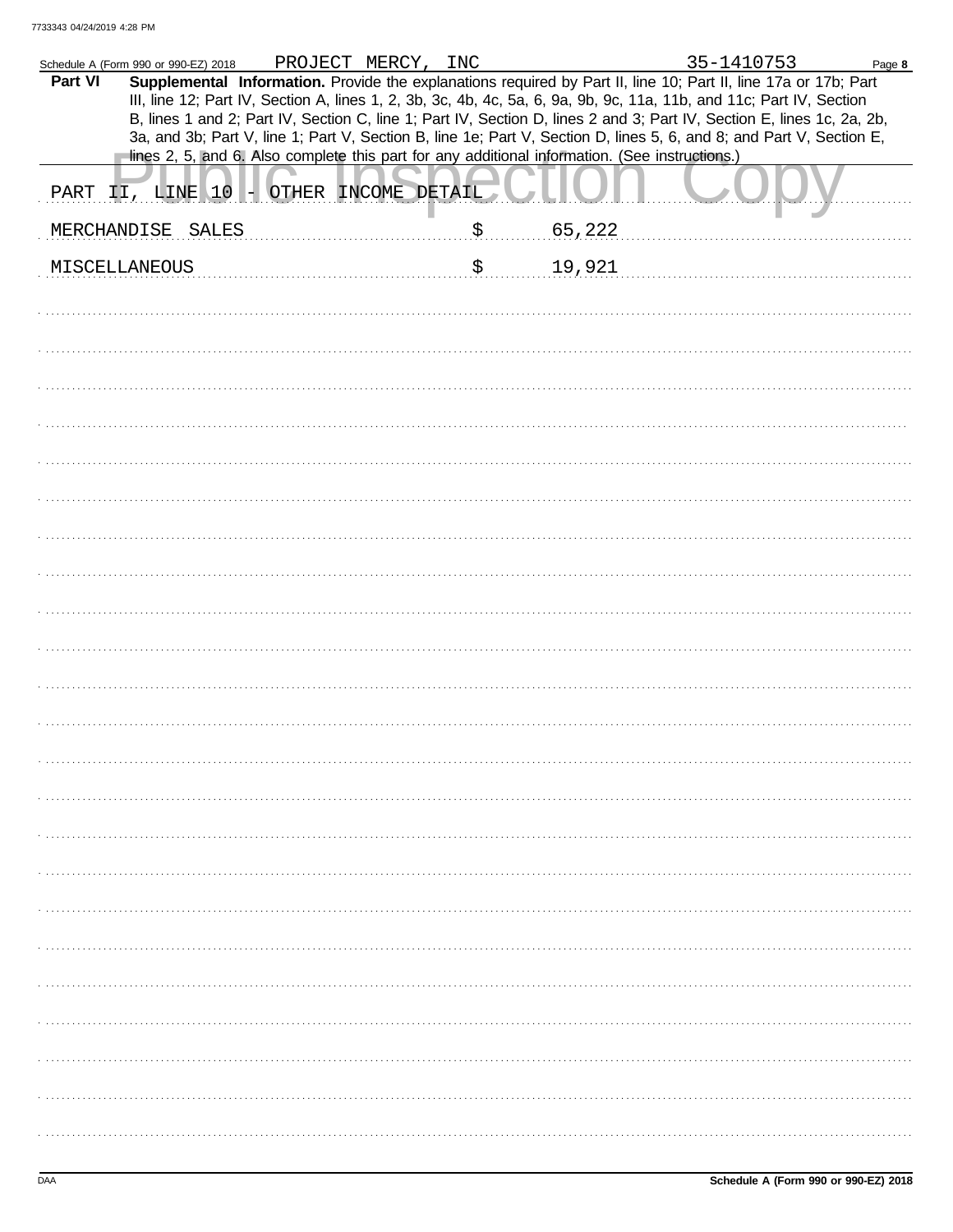| <b>Schedule B</b><br>(Form 990, 990-EZ,                              | <b>Schedule of Contributors</b>                                                                                                                                                                             |            | OMB No. 1545-0047              |
|----------------------------------------------------------------------|-------------------------------------------------------------------------------------------------------------------------------------------------------------------------------------------------------------|------------|--------------------------------|
| or 990-PF)<br>Department of the Treasury<br>Internal Revenue Service | u Attach to Form 990, Form 990-EZ, or Form 990-PF.<br>u Go to www.irs.gov/Form990 for the latest information.                                                                                               |            | 2018                           |
| Name of the organization                                             |                                                                                                                                                                                                             |            | Employer identification number |
| MERCY<br>PROJECT<br>Organization type (check one):                   | INC                                                                                                                                                                                                         | 35-1410753 |                                |
| Filers of:                                                           | Section:                                                                                                                                                                                                    |            |                                |
| Form 990 or 990-EZ                                                   | X <br>3 ) (enter number) organization<br>501(c)                                                                                                                                                             |            |                                |
|                                                                      | $4947(a)(1)$ nonexempt charitable trust not treated as a private foundation                                                                                                                                 |            |                                |
|                                                                      | 527 political organization                                                                                                                                                                                  |            |                                |
| Form 990-PF                                                          | 501(c)(3) exempt private foundation                                                                                                                                                                         |            |                                |
|                                                                      | 4947(a)(1) nonexempt charitable trust treated as a private foundation                                                                                                                                       |            |                                |
|                                                                      | 501(c)(3) taxable private foundation                                                                                                                                                                        |            |                                |
|                                                                      |                                                                                                                                                                                                             |            |                                |
| instructions.                                                        | Check if your organization is covered by the General Rule or a Special Rule.<br>Note: Only a section 501(c)(7), (8), or (10) organization can check boxes for both the General Rule and a Special Rule. See |            |                                |

## **General Rule**

For an organization filing Form 990, 990-EZ, or 990-PF that received, during the year, contributions totaling \$5,000 or more (in money or property) from any one contributor. Complete Parts I and II. See instructions for determining a contributor's total contributions.

## **Special Rules**

| $\overline{X}$ For an organization described in section 501(c)(3) filing Form 990 or 990-EZ that met the 33 <sup>1</sup> /3% support test of the |
|--------------------------------------------------------------------------------------------------------------------------------------------------|
| regulations under sections 509(a)(1) and 170(b)(1)(A)(vi), that checked Schedule A (Form 990 or 990-EZ), Part II, line                           |
| 13, 16a, or 16b, and that received from any one contributor, during the year, total contributions of the greater of (1)                          |
| \$5,000; or (2) 2% of the amount on (i) Form 990, Part VIII, line 1h; or (ii) Form 990-EZ, line 1. Complete Parts I and II.                      |

literary, or educational purposes, or for the prevention of cruelty to children or animals. Complete Parts I (entering) For an organization described in section 501(c)(7), (8), or (10) filing Form 990 or 990-EZ that received from any one contributor, during the year, total contributions of more than \$1,000 *exclusively* for religious, charitable, scientific, "N/A" in column (b) instead of the contributor name and address), II, and III.

For an organization described in section 501(c)(7), (8), or (10) filing Form 990 or 990-EZ that received from any one contributor, during the year, contributions *exclusively* for religious, charitable, etc., purposes, but no such contributions totaled more than \$1,000. If this box is checked, enter here the total contributions that were received during the year for an *exclusively* religious, charitable, etc., purpose. Don't complete any of the parts unless the **General Rule** applies to this organization because it received *nonexclusively* religious, charitable, etc., contributions totaling \$5,000 or more during the year . . . . . . . . . . . . . . . . . . . . . . . . . . . . . . . . . . . . . . . . . . . . . . . . . . . . . . . . . . . . . . . . . . . . . . . . . . . . . . . .

990-EZ, or 990-PF), but it **must** answer "No" on Part IV, line 2, of its Form 990; or check the box on line H of its Form 990-EZ or on its Form 990-PF, Part I, line 2, to certify that it doesn't meet the filing requirements of Schedule B (Form 990, 990-EZ, or 990-PF). **Caution:** An organization that isn't covered by the General Rule and/or the Special Rules doesn't file Schedule B (Form 990,

**For Paperwork Reduction Act Notice, see the instructions for Form 990, 990-EZ, or 990-PF.**

\$ . . . . . . . . . . . . . . . . . . . . . . . . . . . .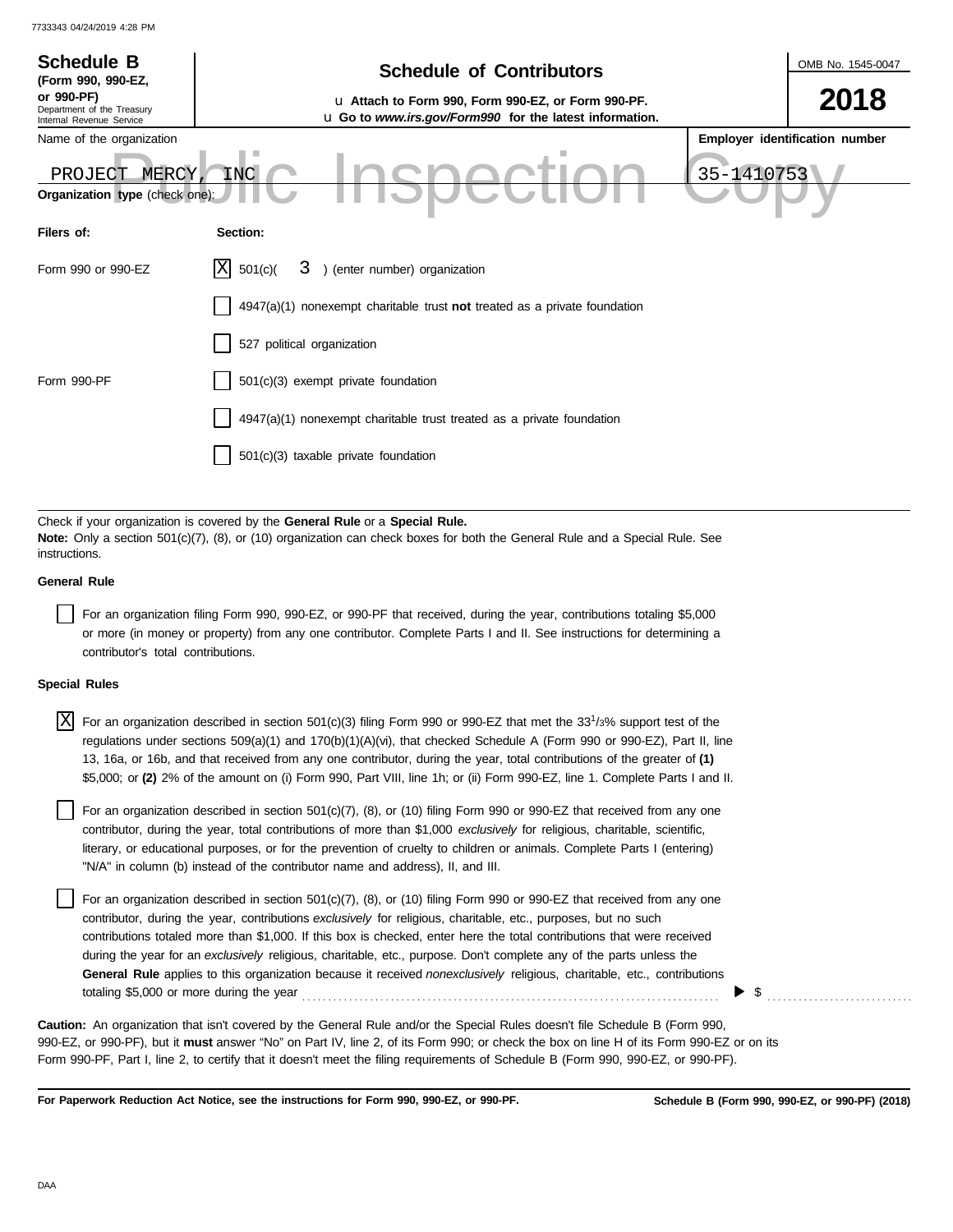|                           | Schedule B (Form 990, 990-EZ, or 990-PF) (2018)                                                |                                                   | PAGE 1 OF 2<br>Page 2                                                                                                       |
|---------------------------|------------------------------------------------------------------------------------------------|---------------------------------------------------|-----------------------------------------------------------------------------------------------------------------------------|
| Name of organization      | PROJECT MERCY,<br><b>INC</b>                                                                   |                                                   | Employer identification number<br>35-1410753                                                                                |
| Part I                    | Contributors (see instructions). Use duplicate copies of Part I if additional space is needed. |                                                   |                                                                                                                             |
| (a)<br>No.<br>$\exists$ . | (b)<br>Name, address, and ZIP + 4                                                              | (c)<br><b>Total contributions</b><br>90,944<br>\$ | (d)<br>Type of contribution<br>Χ<br>Person<br>Payroll<br><b>Noncash</b><br>(Complete Part II for<br>noncash contributions.) |
| (a)<br>No.                | (b)<br>Name, address, and ZIP + 4                                                              | (c)<br><b>Total contributions</b>                 | (d)<br>Type of contribution                                                                                                 |
| $\frac{2}{3}$             |                                                                                                | 140,000<br>\$                                     | Χ<br>Person<br>Payroll<br><b>Noncash</b><br>(Complete Part II for<br>noncash contributions.)                                |
| (a)<br>No.                | (b)<br>Name, address, and ZIP + 4                                                              | (c)<br><b>Total contributions</b>                 | (d)<br>Type of contribution                                                                                                 |
| $\overline{3}$            |                                                                                                | 86,730<br>$\mathfrak{S}$                          | Χ<br>Person<br>Payroll<br><b>Noncash</b><br>(Complete Part II for<br>noncash contributions.)                                |
| (a)<br>No.                | (b)<br>Name, address, and ZIP + 4                                                              | (c)<br><b>Total contributions</b>                 | (d)<br>Type of contribution                                                                                                 |
| $\frac{4}{1}$             |                                                                                                | 200,000<br>\$                                     | Χ<br>Person<br>Payroll<br>Noncash<br>(Complete Part II for<br>noncash contributions.)                                       |
| (a)<br>No.                | (b)<br>Name, address, and ZIP + 4                                                              | (c)<br><b>Total contributions</b>                 | (d)<br>Type of contribution                                                                                                 |
| .5.                       |                                                                                                | 150,000<br>\$                                     | Person<br>Payroll<br>Noncash<br>(Complete Part II for<br>noncash contributions.)                                            |
| (a)<br>No.                | (b)<br>Name, address, and ZIP + 4                                                              | (c)<br><b>Total contributions</b>                 | (d)<br>Type of contribution                                                                                                 |
| .6                        |                                                                                                | 100,000<br>\$                                     | Person<br>Payroll<br>Noncash<br>(Complete Part II for<br>noncash contributions.)                                            |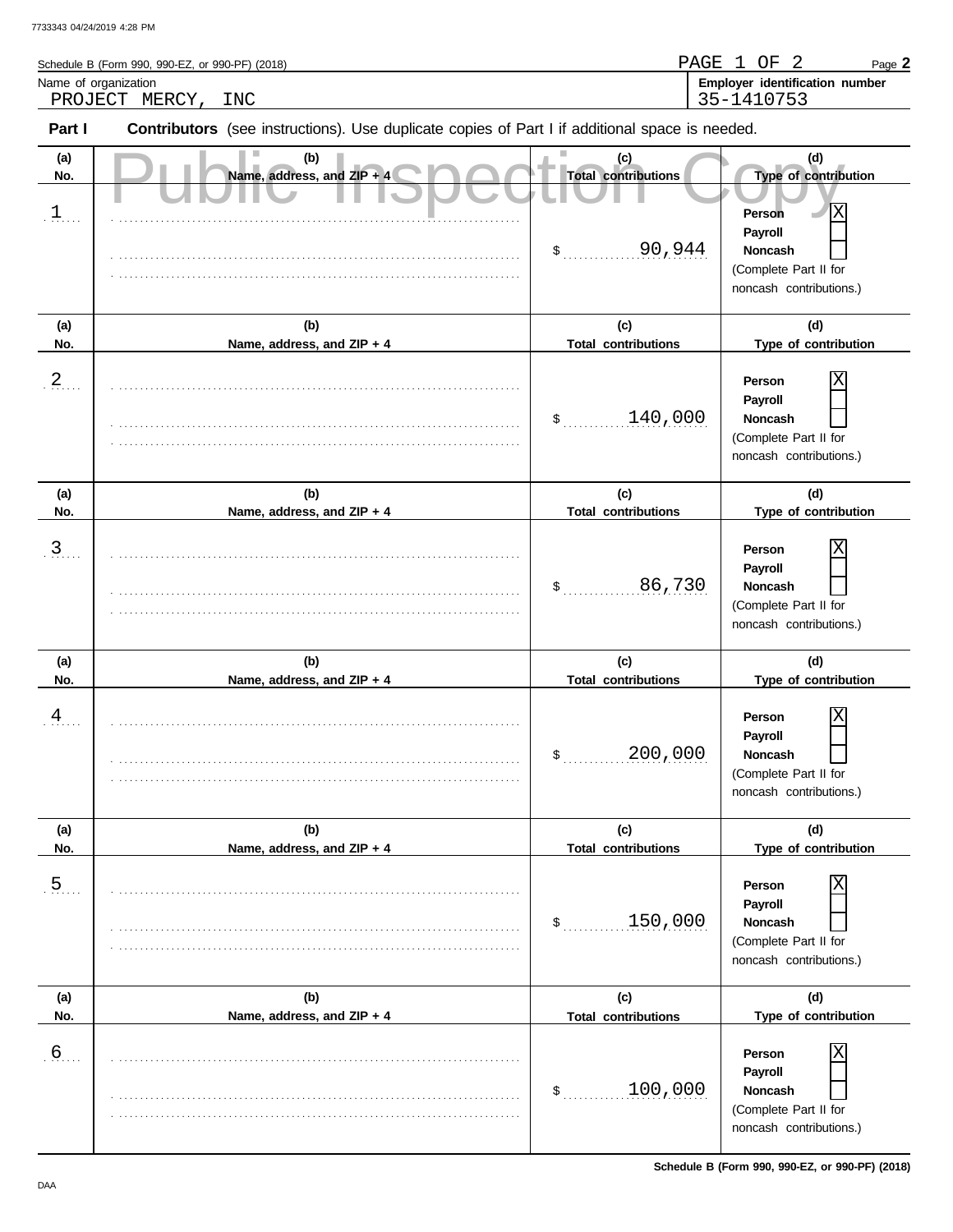| Name of organization | Schedule B (Form 990, 990-EZ, or 990-PF) (2018)<br>PROJECT MERCY,<br>INC                       |                                                        | PAGE 2 OF<br>2<br>Page 2<br>Employer identification number<br>35-1410753                                                    |
|----------------------|------------------------------------------------------------------------------------------------|--------------------------------------------------------|-----------------------------------------------------------------------------------------------------------------------------|
| Part I               | Contributors (see instructions). Use duplicate copies of Part I if additional space is needed. |                                                        |                                                                                                                             |
| (a)<br>No.<br>7      | (b)<br>Name, address, and ZIP + 4                                                              | (c)<br><b>Total contributions</b><br>310,000<br>$\sim$ | (d)<br>Type of contribution<br>Х<br>Person<br>Payroll<br><b>Noncash</b><br>(Complete Part II for<br>noncash contributions.) |
| (a)<br>No.           | (b)<br>Name, address, and ZIP + 4                                                              | (c)<br><b>Total contributions</b>                      | (d)<br>Type of contribution                                                                                                 |
| $\overline{8}$       |                                                                                                | 110,000<br>\$                                          | Χ<br>Person<br>Payroll<br>Noncash<br>(Complete Part II for<br>noncash contributions.)                                       |
| (a)<br>No.           | (b)<br>Name, address, and ZIP + 4                                                              | (c)<br><b>Total contributions</b>                      | (d)<br>Type of contribution                                                                                                 |
|                      |                                                                                                | \$                                                     | Person<br>Payroll<br><b>Noncash</b><br>(Complete Part II for<br>noncash contributions.)                                     |
| (a)<br>No.           | (b)<br>Name, address, and ZIP + 4                                                              | (c)<br><b>Total contributions</b>                      | (d)<br>Type of contribution                                                                                                 |
|                      |                                                                                                | \$                                                     | Person<br>Payroll<br>Noncash<br>(Complete Part II for<br>noncash contributions.)                                            |
| (a)<br>No.           | (b)<br>Name, address, and ZIP + 4                                                              | (c)<br><b>Total contributions</b>                      | (d)<br>Type of contribution                                                                                                 |
|                      |                                                                                                | $\frac{1}{2}$                                          | Person<br>Payroll<br>Noncash<br>(Complete Part II for<br>noncash contributions.)                                            |
| (a)<br>No.           | (b)<br>Name, address, and ZIP + 4                                                              | (c)<br><b>Total contributions</b>                      | (d)<br>Type of contribution                                                                                                 |
|                      |                                                                                                | $\mathsf{\$}$                                          | Person<br>Payroll<br>Noncash<br>(Complete Part II for<br>noncash contributions.)                                            |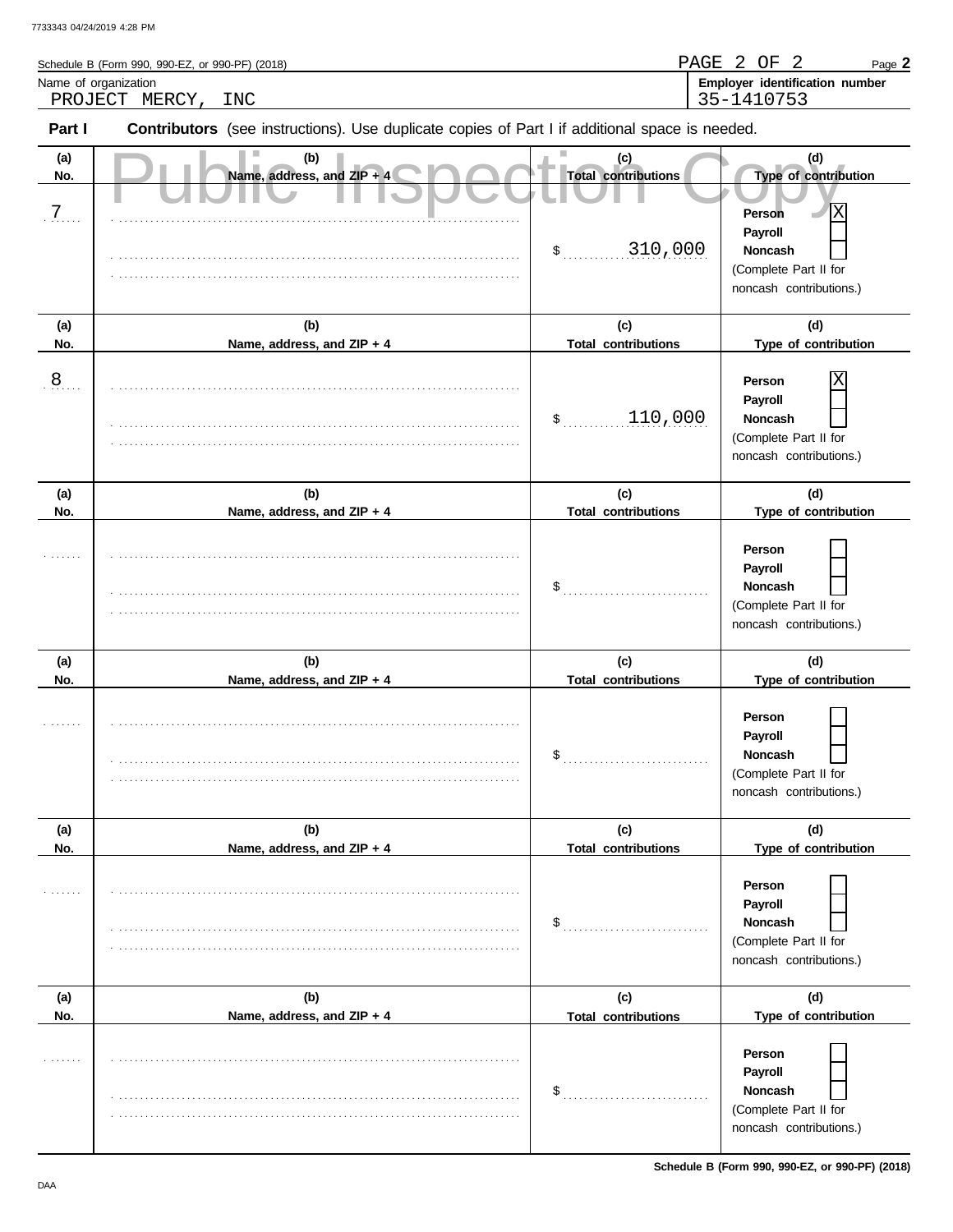|   | <b>SCHEDULE D</b>                                                                                                                                    |                                                                                                                                                                                            | Supplemental Financial Statements                                        |                         |                                                    |                                |                              |  | OMB No. 1545-0047 |                                      |
|---|------------------------------------------------------------------------------------------------------------------------------------------------------|--------------------------------------------------------------------------------------------------------------------------------------------------------------------------------------------|--------------------------------------------------------------------------|-------------------------|----------------------------------------------------|--------------------------------|------------------------------|--|-------------------|--------------------------------------|
|   | u Complete if the organization answered "Yes" on Form 990,<br>(Form 990)<br>Part IV, line 6, 7, 8, 9, 10, 11a, 11b, 11c, 11d, 11e, 11f, 12a, or 12b. |                                                                                                                                                                                            |                                                                          |                         |                                                    |                                |                              |  |                   |                                      |
|   | Department of the Treasury                                                                                                                           |                                                                                                                                                                                            |                                                                          | u Attach to Form 990.   |                                                    |                                |                              |  |                   | Open to Public                       |
|   | Internal Revenue Service                                                                                                                             |                                                                                                                                                                                            | u Go to www.irs.gov/Form990 for instructions and the latest information. |                         |                                                    |                                |                              |  | Inspection        |                                      |
|   | Name of the organization                                                                                                                             |                                                                                                                                                                                            |                                                                          |                         |                                                    | Employer identification number |                              |  |                   |                                      |
|   | PROJECT MERCY,                                                                                                                                       | INC                                                                                                                                                                                        |                                                                          |                         |                                                    | 35-1410753                     |                              |  |                   |                                      |
|   | Part I                                                                                                                                               | Organizations Maintaining Donor Advised Funds or Other Similar Funds or Accounts.                                                                                                          |                                                                          |                         |                                                    |                                |                              |  |                   |                                      |
|   |                                                                                                                                                      | Complete if the organization answered "Yes" on Form 990, Part IV, line 6.                                                                                                                  |                                                                          | (a) Donor advised funds |                                                    |                                | (b) Funds and other accounts |  |                   |                                      |
| 1 | Total number at end of year                                                                                                                          |                                                                                                                                                                                            |                                                                          |                         |                                                    |                                |                              |  |                   |                                      |
| 2 |                                                                                                                                                      |                                                                                                                                                                                            |                                                                          |                         |                                                    |                                |                              |  |                   |                                      |
| 3 |                                                                                                                                                      |                                                                                                                                                                                            |                                                                          |                         |                                                    |                                |                              |  |                   |                                      |
| 4 |                                                                                                                                                      |                                                                                                                                                                                            |                                                                          |                         |                                                    |                                |                              |  |                   |                                      |
| 5 |                                                                                                                                                      | Did the organization inform all donors and donor advisors in writing that the assets held in donor advised                                                                                 |                                                                          |                         |                                                    |                                |                              |  |                   |                                      |
|   |                                                                                                                                                      |                                                                                                                                                                                            |                                                                          |                         |                                                    |                                |                              |  | Yes               | No                                   |
| 6 |                                                                                                                                                      | Did the organization inform all grantees, donors, and donor advisors in writing that grant funds can be used                                                                               |                                                                          |                         |                                                    |                                |                              |  |                   |                                      |
|   |                                                                                                                                                      | only for charitable purposes and not for the benefit of the donor or donor advisor, or for any other purpose                                                                               |                                                                          |                         |                                                    |                                |                              |  |                   |                                      |
|   |                                                                                                                                                      |                                                                                                                                                                                            |                                                                          |                         |                                                    |                                |                              |  | Yes               | No                                   |
|   | Part II                                                                                                                                              | <b>Conservation Easements.</b><br>Complete if the organization answered "Yes" on Form 990, Part IV, line 7.                                                                                |                                                                          |                         |                                                    |                                |                              |  |                   |                                      |
|   |                                                                                                                                                      | Purpose(s) of conservation easements held by the organization (check all that apply).                                                                                                      |                                                                          |                         |                                                    |                                |                              |  |                   |                                      |
|   |                                                                                                                                                      | Preservation of land for public use (e.g., recreation or education)                                                                                                                        |                                                                          |                         | Preservation of a historically important land area |                                |                              |  |                   |                                      |
|   | Protection of natural habitat                                                                                                                        |                                                                                                                                                                                            |                                                                          |                         | Preservation of a certified historic structure     |                                |                              |  |                   |                                      |
|   | Preservation of open space                                                                                                                           |                                                                                                                                                                                            |                                                                          |                         |                                                    |                                |                              |  |                   |                                      |
| 2 |                                                                                                                                                      | Complete lines 2a through 2d if the organization held a qualified conservation contribution in the form of a conservation                                                                  |                                                                          |                         |                                                    |                                |                              |  |                   |                                      |
|   | easement on the last day of the tax year.                                                                                                            |                                                                                                                                                                                            |                                                                          |                         |                                                    |                                |                              |  |                   | Held at the End of the Tax Year      |
| а |                                                                                                                                                      |                                                                                                                                                                                            |                                                                          |                         |                                                    | 2a                             |                              |  |                   |                                      |
| b |                                                                                                                                                      |                                                                                                                                                                                            |                                                                          |                         |                                                    | 2b                             |                              |  |                   |                                      |
|   |                                                                                                                                                      |                                                                                                                                                                                            |                                                                          |                         |                                                    | 2c                             |                              |  |                   |                                      |
| d |                                                                                                                                                      | Number of conservation easements included in (c) acquired after 7/25/06, and not on a                                                                                                      |                                                                          |                         |                                                    |                                |                              |  |                   |                                      |
|   |                                                                                                                                                      | historic structure listed in the National Register                                                                                                                                         |                                                                          |                         |                                                    | 2d                             |                              |  |                   |                                      |
| З |                                                                                                                                                      | Number of conservation easements modified, transferred, released, extinguished, or terminated by the organization during the                                                               |                                                                          |                         |                                                    |                                |                              |  |                   |                                      |
|   | tax year <b>u</b>                                                                                                                                    |                                                                                                                                                                                            |                                                                          |                         |                                                    |                                |                              |  |                   |                                      |
|   |                                                                                                                                                      | Number of states where property subject to conservation easement is located u                                                                                                              |                                                                          |                         |                                                    |                                |                              |  |                   |                                      |
| 5 |                                                                                                                                                      | Does the organization have a written policy regarding the periodic monitoring, inspection, handling of                                                                                     |                                                                          |                         |                                                    |                                |                              |  |                   |                                      |
|   |                                                                                                                                                      |                                                                                                                                                                                            |                                                                          |                         |                                                    |                                |                              |  |                   | $\blacksquare$ Yes $\blacksquare$ No |
| 6 |                                                                                                                                                      | Staff and volunteer hours devoted to monitoring, inspecting, handling of violations, and enforcing conservation easements during the year                                                  |                                                                          |                         |                                                    |                                |                              |  |                   |                                      |
|   | u <u>.</u> .                                                                                                                                         |                                                                                                                                                                                            |                                                                          |                         |                                                    |                                |                              |  |                   |                                      |
| 7 |                                                                                                                                                      | Amount of expenses incurred in monitoring, inspecting, handling of violations, and enforcing conservation easements during the year                                                        |                                                                          |                         |                                                    |                                |                              |  |                   |                                      |
|   |                                                                                                                                                      |                                                                                                                                                                                            |                                                                          |                         |                                                    |                                |                              |  |                   |                                      |
| 8 |                                                                                                                                                      | Does each conservation easement reported on line 2(d) above satisfy the requirements of section 170(h)(4)(B)(i)                                                                            |                                                                          |                         |                                                    |                                |                              |  |                   |                                      |
|   |                                                                                                                                                      |                                                                                                                                                                                            |                                                                          |                         |                                                    |                                |                              |  | <b>Yes</b>        | No                                   |
| 9 |                                                                                                                                                      | In Part XIII, describe how the organization reports conservation easements in its revenue and expense statement, and                                                                       |                                                                          |                         |                                                    |                                |                              |  |                   |                                      |
|   |                                                                                                                                                      | balance sheet, and include, if applicable, the text of the footnote to the organization's financial statements that describes the<br>organization's accounting for conservation easements. |                                                                          |                         |                                                    |                                |                              |  |                   |                                      |
|   | Part III                                                                                                                                             | Organizations Maintaining Collections of Art, Historical Treasures, or Other Similar Assets.                                                                                               |                                                                          |                         |                                                    |                                |                              |  |                   |                                      |
|   |                                                                                                                                                      | Complete if the organization answered "Yes" on Form 990, Part IV, line 8.                                                                                                                  |                                                                          |                         |                                                    |                                |                              |  |                   |                                      |
|   |                                                                                                                                                      | 1a If the organization elected, as permitted under SFAS 116 (ASC 958), not to report in its revenue statement and balance sheet                                                            |                                                                          |                         |                                                    |                                |                              |  |                   |                                      |
|   |                                                                                                                                                      | works of art, historical treasures, or other similar assets held for public exhibition, education, or research in furtherance of                                                           |                                                                          |                         |                                                    |                                |                              |  |                   |                                      |
|   |                                                                                                                                                      | public service, provide, in Part XIII, the text of the footnote to its financial statements that describes these items.                                                                    |                                                                          |                         |                                                    |                                |                              |  |                   |                                      |
|   |                                                                                                                                                      | <b>b</b> If the organization elected, as permitted under SFAS 116 (ASC 958), to report in its revenue statement and balance sheet                                                          |                                                                          |                         |                                                    |                                |                              |  |                   |                                      |
|   |                                                                                                                                                      | works of art, historical treasures, or other similar assets held for public exhibition, education, or research in furtherance of                                                           |                                                                          |                         |                                                    |                                |                              |  |                   |                                      |
|   |                                                                                                                                                      | public service, provide the following amounts relating to these items:                                                                                                                     |                                                                          |                         |                                                    |                                |                              |  |                   |                                      |
|   |                                                                                                                                                      |                                                                                                                                                                                            |                                                                          |                         |                                                    |                                |                              |  |                   | $\mathbf{u}$ \$                      |
|   |                                                                                                                                                      |                                                                                                                                                                                            |                                                                          |                         |                                                    |                                |                              |  |                   | $\mathbf{u}$ \$ $\ldots$             |
| 2 |                                                                                                                                                      | If the organization received or held works of art, historical treasures, or other similar assets for financial gain, provide the                                                           |                                                                          |                         |                                                    |                                |                              |  |                   |                                      |
|   |                                                                                                                                                      | following amounts required to be reported under SFAS 116 (ASC 958) relating to these items:                                                                                                |                                                                          |                         |                                                    |                                |                              |  |                   |                                      |
| a |                                                                                                                                                      |                                                                                                                                                                                            |                                                                          |                         |                                                    |                                |                              |  |                   |                                      |
|   |                                                                                                                                                      |                                                                                                                                                                                            |                                                                          |                         |                                                    |                                |                              |  |                   |                                      |

For Paperwork Reduction Act Notice, see the Instructions for Form 990.<br><sub>DAA</sub>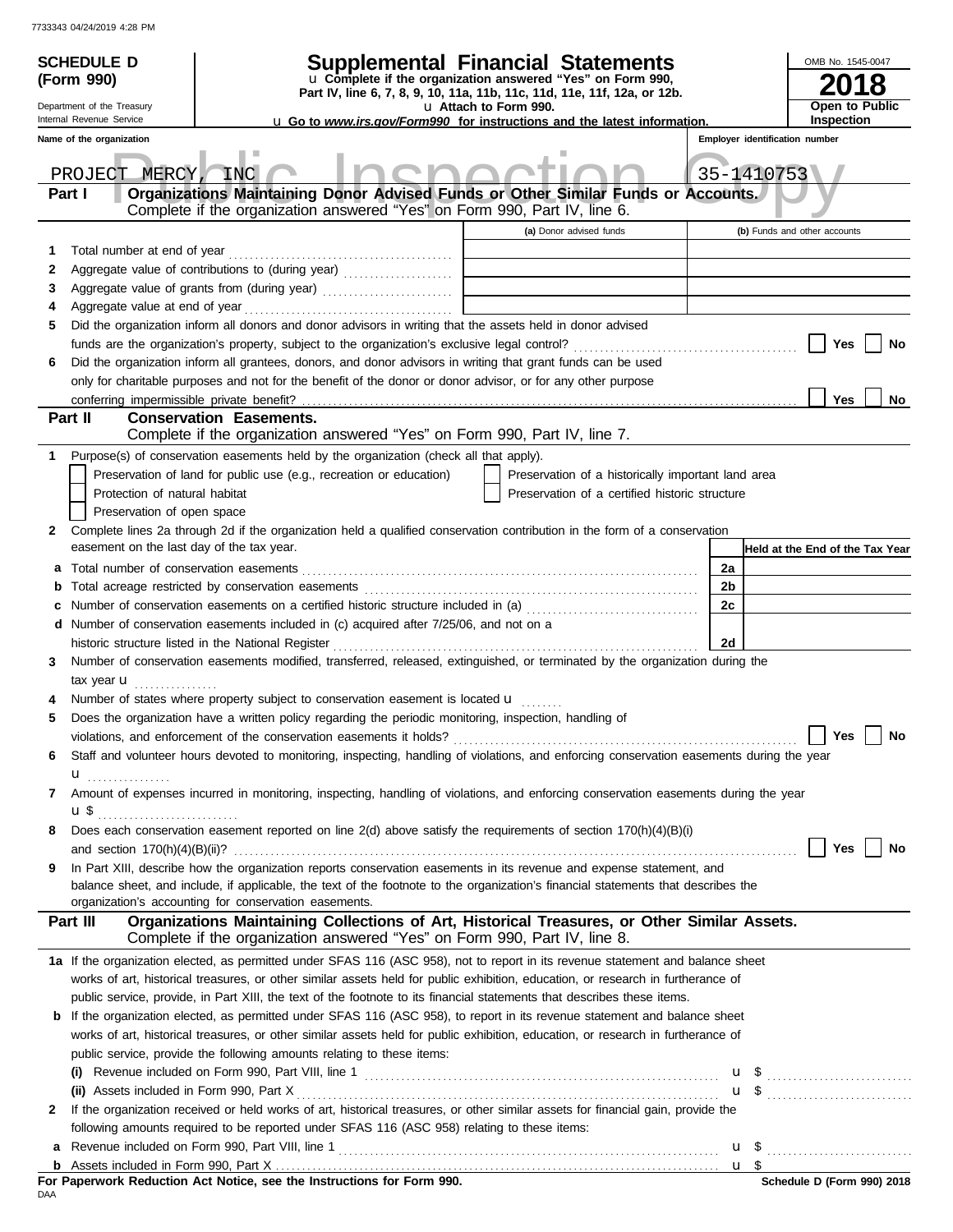|    | Schedule D (Form 990) 2018 PROJECT MERCY, INC                                                                                                                                                                                        |                                              |                         |                           |                         | 35-1410753         |                 |                      |                     |     | Page 2  |
|----|--------------------------------------------------------------------------------------------------------------------------------------------------------------------------------------------------------------------------------------|----------------------------------------------|-------------------------|---------------------------|-------------------------|--------------------|-----------------|----------------------|---------------------|-----|---------|
|    | Organizations Maintaining Collections of Art, Historical Treasures, or Other Similar Assets (continued)<br>Part III                                                                                                                  |                                              |                         |                           |                         |                    |                 |                      |                     |     |         |
| 3  | Using the organization's acquisition, accession, and other records, check any of the following that are a significant use of its<br>collection items (check all that apply):                                                         |                                              |                         |                           |                         |                    |                 |                      |                     |     |         |
| a  | Public exhibition                                                                                                                                                                                                                    |                                              | d                       | Loan or exchange programs |                         |                    |                 |                      |                     |     |         |
| b  | Scholarly research                                                                                                                                                                                                                   |                                              | e                       | Other                     |                         |                    |                 |                      |                     |     |         |
| С  | Preservation for future generations                                                                                                                                                                                                  |                                              |                         |                           |                         |                    |                 |                      |                     |     |         |
|    | Provide a description of the organization's collections and explain how they further the organization's exempt purpose in Part                                                                                                       |                                              |                         |                           |                         |                    |                 |                      |                     |     |         |
|    | XIII.                                                                                                                                                                                                                                |                                              |                         |                           |                         |                    |                 |                      |                     |     |         |
| 5  | During the year, did the organization solicit or receive donations of art, historical treasures, or other similar                                                                                                                    |                                              |                         |                           |                         |                    |                 |                      |                     |     |         |
|    |                                                                                                                                                                                                                                      |                                              |                         |                           |                         |                    |                 |                      | <b>Yes</b>          |     | No      |
|    | Part IV<br><b>Escrow and Custodial Arrangements.</b>                                                                                                                                                                                 |                                              |                         |                           |                         |                    |                 |                      |                     |     |         |
|    | Complete if the organization answered "Yes" on Form 990, Part IV, line 9, or reported an amount on Form                                                                                                                              |                                              |                         |                           |                         |                    |                 |                      |                     |     |         |
|    | 990, Part X, line 21.                                                                                                                                                                                                                |                                              |                         |                           |                         |                    |                 |                      |                     |     |         |
|    | 1a Is the organization an agent, trustee, custodian or other intermediary for contributions or other assets not                                                                                                                      |                                              |                         |                           |                         |                    |                 |                      |                     |     |         |
|    |                                                                                                                                                                                                                                      |                                              |                         |                           |                         |                    |                 |                      | Yes                 |     |         |
|    | <b>b</b> If "Yes," explain the arrangement in Part XIII and complete the following table:                                                                                                                                            |                                              |                         |                           |                         |                    |                 |                      |                     |     |         |
|    |                                                                                                                                                                                                                                      |                                              |                         |                           |                         |                    |                 |                      | Amount              |     |         |
|    | c Beginning balance <b>contract to the contract of the contract of the contract of the contract of the contract of the contract of the contract of the contract of the contract of the contract of the contract of the contract </b> |                                              |                         |                           |                         |                    |                 | 1с.                  |                     |     |         |
|    |                                                                                                                                                                                                                                      |                                              |                         |                           |                         |                    |                 | 1d                   |                     |     |         |
| е  |                                                                                                                                                                                                                                      |                                              |                         |                           |                         |                    |                 | 1е                   |                     |     |         |
|    |                                                                                                                                                                                                                                      |                                              |                         |                           |                         |                    |                 | 1f                   |                     |     |         |
|    | 2a Did the organization include an amount on Form 990, Part X, line 21, for escrow or custodial account liability?                                                                                                                   |                                              |                         |                           |                         |                    |                 |                      | Yes                 |     | No      |
|    |                                                                                                                                                                                                                                      |                                              |                         |                           |                         |                    |                 |                      |                     |     |         |
|    | <b>Endowment Funds.</b><br><b>Part V</b>                                                                                                                                                                                             |                                              |                         |                           |                         |                    |                 |                      |                     |     |         |
|    | Complete if the organization answered "Yes" on Form 990, Part IV, line 10.                                                                                                                                                           |                                              |                         |                           |                         |                    |                 |                      |                     |     |         |
|    |                                                                                                                                                                                                                                      | (a) Current year                             |                         | (b) Prior year            |                         | (c) Two years back |                 | (d) Three years back | (e) Four years back |     |         |
|    | 1a Beginning of year balance                                                                                                                                                                                                         | the control of the control of the control of |                         |                           |                         | 102,500            |                 | 102,500              |                     |     | 102,500 |
|    | <b>b</b> Contributions <b>contributions</b>                                                                                                                                                                                          |                                              |                         |                           |                         |                    |                 |                      |                     |     |         |
|    | c Net investment earnings, gains, and                                                                                                                                                                                                |                                              |                         |                           |                         |                    |                 |                      |                     |     |         |
|    |                                                                                                                                                                                                                                      |                                              |                         |                           |                         |                    |                 |                      |                     |     |         |
|    | d Grants or scholarships                                                                                                                                                                                                             |                                              |                         |                           |                         |                    |                 |                      |                     |     |         |
|    | e Other expenditures for facilities and                                                                                                                                                                                              |                                              |                         |                           |                         |                    |                 |                      |                     |     |         |
|    |                                                                                                                                                                                                                                      |                                              |                         |                           |                         | 102,500            |                 |                      |                     |     |         |
|    |                                                                                                                                                                                                                                      |                                              |                         |                           |                         |                    |                 | 102,500              |                     |     | 102,500 |
|    | End of year balance<br>Provide the estimated percentage of the current year end balance (line 1g, column (a)) held as:                                                                                                               |                                              |                         |                           |                         |                    |                 |                      |                     |     |         |
| 2. | a Board designated or quasi-endowment <b>u</b> %                                                                                                                                                                                     |                                              |                         |                           |                         |                    |                 |                      |                     |     |         |
|    | <b>b</b> Permanent endowment $\mathbf{u}$ %                                                                                                                                                                                          |                                              |                         |                           |                         |                    |                 |                      |                     |     |         |
|    | c Temporarily restricted endowment <b>u</b> %                                                                                                                                                                                        |                                              |                         |                           |                         |                    |                 |                      |                     |     |         |
|    | The percentages on lines 2a, 2b, and 2c should equal 100%.                                                                                                                                                                           |                                              |                         |                           |                         |                    |                 |                      |                     |     |         |
|    | 3a Are there endowment funds not in the possession of the organization that are held and administered for the                                                                                                                        |                                              |                         |                           |                         |                    |                 |                      |                     |     |         |
|    | organization by:                                                                                                                                                                                                                     |                                              |                         |                           |                         |                    |                 |                      |                     | Yes | No      |
|    |                                                                                                                                                                                                                                      |                                              |                         |                           |                         |                    |                 |                      | 3a(i)               |     | Χ       |
|    |                                                                                                                                                                                                                                      |                                              |                         |                           |                         |                    |                 |                      | 3a(ii)              |     | Χ       |
|    |                                                                                                                                                                                                                                      |                                              |                         |                           |                         |                    |                 |                      | 3b                  |     |         |
|    | Describe in Part XIII the intended uses of the organization's endowment funds.                                                                                                                                                       |                                              |                         |                           |                         |                    |                 |                      |                     |     |         |
|    | Part VI<br>Land, Buildings, and Equipment.                                                                                                                                                                                           |                                              |                         |                           |                         |                    |                 |                      |                     |     |         |
|    | Complete if the organization answered "Yes" on Form 990, Part IV, line 11a. See Form 990, Part X, line 10.                                                                                                                           |                                              |                         |                           |                         |                    |                 |                      |                     |     |         |
|    | Description of property                                                                                                                                                                                                              |                                              | (a) Cost or other basis |                           | (b) Cost or other basis |                    | (c) Accumulated |                      | (d) Book value      |     |         |
|    |                                                                                                                                                                                                                                      |                                              | (investment)            |                           | (other)                 |                    | depreciation    |                      |                     |     |         |
|    |                                                                                                                                                                                                                                      |                                              |                         |                           |                         |                    |                 |                      |                     |     |         |
|    |                                                                                                                                                                                                                                      |                                              |                         |                           |                         |                    |                 |                      |                     |     |         |
|    | c Leasehold improvements                                                                                                                                                                                                             |                                              |                         |                           | 54,500                  |                    |                 | 15,938               |                     |     | 38,562  |
|    |                                                                                                                                                                                                                                      |                                              |                         |                           | 23,943                  |                    |                 | 23,943               |                     |     |         |
|    |                                                                                                                                                                                                                                      |                                              |                         |                           | 48,217                  |                    |                 | 32,830               |                     |     | 15,387  |
|    |                                                                                                                                                                                                                                      |                                              |                         |                           |                         |                    |                 | $\mathbf u$          |                     |     | 53,949  |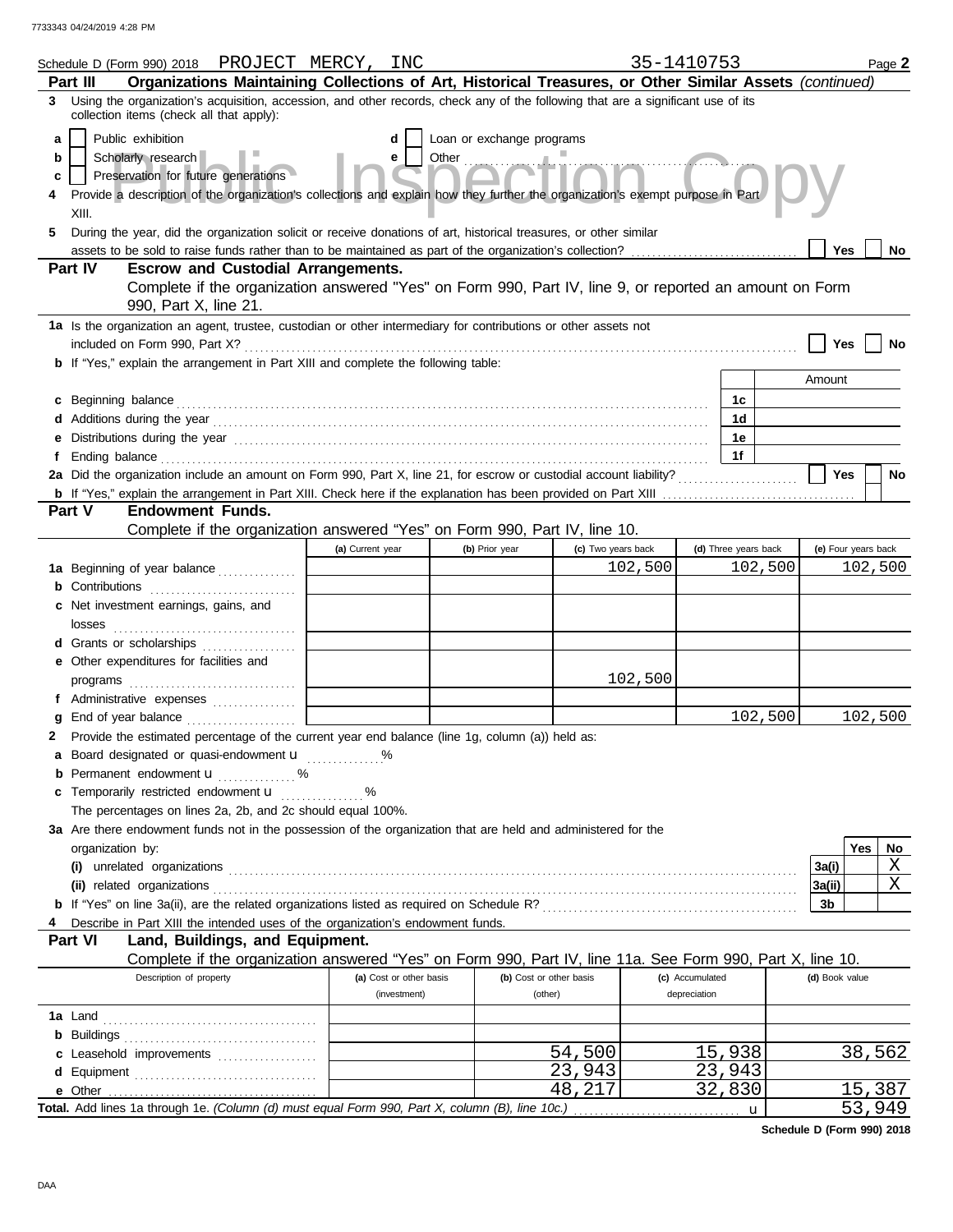|                           | PROJECT MERCY,<br>INC<br>Schedule D (Form 990) 2018                                                        |                | 35-1410753                       | Page 3         |
|---------------------------|------------------------------------------------------------------------------------------------------------|----------------|----------------------------------|----------------|
| Part VII                  | Investments-Other Securities.                                                                              |                |                                  |                |
|                           | Complete if the organization answered "Yes" on Form 990, Part IV, line 11b. See Form 990, Part X, line 12. |                |                                  |                |
|                           | (a) Description of security or category                                                                    | (b) Book value | (c) Method of valuation:         |                |
|                           | (including name of security)                                                                               |                | Cost or end-of-year market value |                |
| (1) Financial derivatives |                                                                                                            | ш              |                                  |                |
|                           | (2) Closely-held equity interests                                                                          |                |                                  |                |
| $(3)$ Other $\Box$        |                                                                                                            |                |                                  |                |
| (A)                       |                                                                                                            |                |                                  |                |
| (B)                       |                                                                                                            |                |                                  |                |
| (C)                       |                                                                                                            |                |                                  |                |
| (D)                       |                                                                                                            |                |                                  |                |
| (E)                       |                                                                                                            |                |                                  |                |
| (F)                       |                                                                                                            |                |                                  |                |
| (G)                       |                                                                                                            |                |                                  |                |
| (H)                       |                                                                                                            |                |                                  |                |
|                           | Total. (Column (b) must equal Form 990, Part X, col. (B) line 12.) u                                       |                |                                  |                |
| Part VIII                 | Investments-Program Related.                                                                               |                |                                  |                |
|                           | Complete if the organization answered "Yes" on Form 990, Part IV, line 11c. See Form 990, Part X, line 13. |                |                                  |                |
|                           | (a) Description of investment                                                                              | (b) Book value | (c) Method of valuation:         |                |
|                           |                                                                                                            |                | Cost or end-of-year market value |                |
| (1)                       |                                                                                                            |                |                                  |                |
| (2)                       |                                                                                                            |                |                                  |                |
| (3)                       |                                                                                                            |                |                                  |                |
| (4)                       |                                                                                                            |                |                                  |                |
| (5)                       |                                                                                                            |                |                                  |                |
| (6)                       |                                                                                                            |                |                                  |                |
| (7)                       |                                                                                                            |                |                                  |                |
| (8)                       |                                                                                                            |                |                                  |                |
| (9)                       |                                                                                                            |                |                                  |                |
|                           | Total. (Column (b) must equal Form 990, Part X, col. (B) line 13.) u                                       |                |                                  |                |
| Part IX                   | Other Assets.                                                                                              |                |                                  |                |
|                           | Complete if the organization answered "Yes" on Form 990, Part IV, line 11d. See Form 990, Part X, line 15. |                |                                  |                |
|                           | (a) Description                                                                                            |                |                                  | (b) Book value |
| (1)                       |                                                                                                            |                |                                  |                |
| (2)                       |                                                                                                            |                |                                  |                |
| (3)                       |                                                                                                            |                |                                  |                |
| (4)                       |                                                                                                            |                |                                  |                |
| (5)                       |                                                                                                            |                |                                  |                |
| (6)                       |                                                                                                            |                |                                  |                |
| (7)                       |                                                                                                            |                |                                  |                |
| (8)                       |                                                                                                            |                |                                  |                |
| (9)                       |                                                                                                            |                |                                  |                |
|                           |                                                                                                            |                | u                                |                |
| Part X                    | Other Liabilities.                                                                                         |                |                                  |                |
|                           | Complete if the organization answered "Yes" on Form 990, Part IV, line 11e or 11f. See Form 990, Part X,   |                |                                  |                |
|                           | line 25.                                                                                                   |                |                                  |                |
| 1.                        | (a) Description of liability                                                                               | (b) Book value |                                  |                |
| (1)                       | Federal income taxes                                                                                       |                |                                  |                |
| (2)                       |                                                                                                            |                |                                  |                |
| (3)                       |                                                                                                            |                |                                  |                |
| (4)                       |                                                                                                            |                |                                  |                |

Liability for uncertain tax positions. In Part XIII, provide the text of the footnote to the organization's financial statements that reports the **2.** organization's liability for uncertain tax positions under FIN 48 (ASC 740). Check here if the text of the footnote has been provided in Part XIII ..

 $(9)$  $(8)$  $(7)$  $(6)$  $(5)$ 

**Total.** *(Column (b) must equal Form 990, Part X, col. (B) line 25.)* u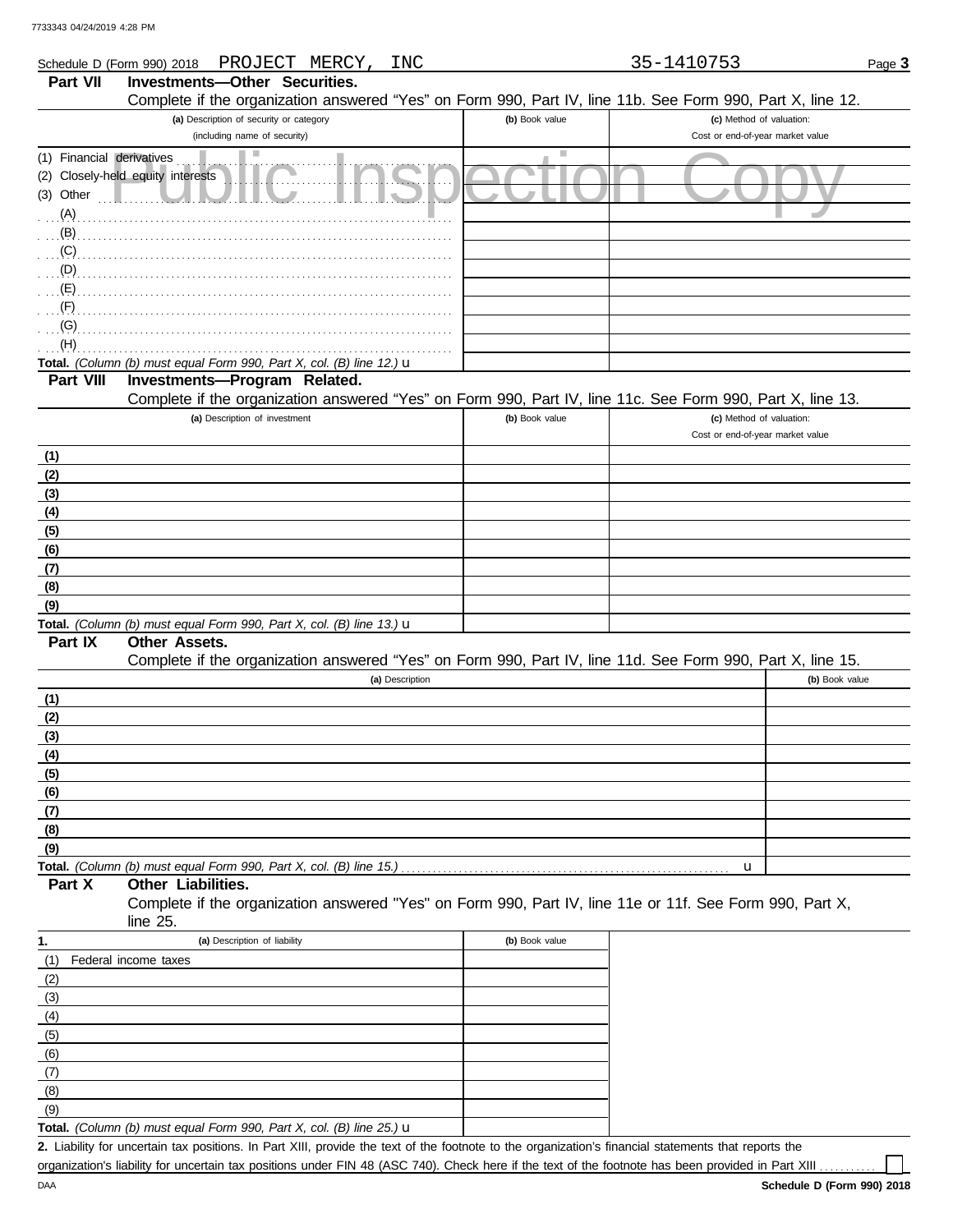|                   | Schedule D (Form 990) 2018 PROJECT MERCY, INC                                                                                                                                                                                                                                                                                          | 35-1410753               |              | Page 4    |
|-------------------|----------------------------------------------------------------------------------------------------------------------------------------------------------------------------------------------------------------------------------------------------------------------------------------------------------------------------------------|--------------------------|--------------|-----------|
| Part XI           | Reconciliation of Revenue per Audited Financial Statements With Revenue per Return.<br>Complete if the organization answered "Yes" on Form 990, Part IV, line 12a.                                                                                                                                                                     |                          |              |           |
| 1.                |                                                                                                                                                                                                                                                                                                                                        |                          | $\mathbf{1}$ | 1,984,250 |
| 2                 | Amounts included on line 1 but not on Form 990, Part VIII, line 12:                                                                                                                                                                                                                                                                    |                          |              |           |
| a                 | Net unrealized gains (losses) on investments                                                                                                                                                                                                                                                                                           | 2a                       |              |           |
| b                 | Donated services and use of facilities                                                                                                                                                                                                                                                                                                 | 55,751<br>2 <sub>b</sub> |              |           |
| c                 | Recoveries of prior year grants <b>All According to the Contract of Prior</b>                                                                                                                                                                                                                                                          | 2 <sub>c</sub>           |              |           |
| d                 |                                                                                                                                                                                                                                                                                                                                        | 2d                       |              |           |
| е                 | Add lines 2a through 2d [11] And The Contract of the Contract of the Contract of the Contract of the Contract of the Contract of the Contract of the Contract of the Contract of the Contract of the Contract of the Contract                                                                                                          |                          | 2e           | 55,751    |
| 3                 |                                                                                                                                                                                                                                                                                                                                        |                          | 3            | 1,928,499 |
| 4                 | Amounts included on Form 990, Part VIII, line 12, but not on line 1:                                                                                                                                                                                                                                                                   |                          |              |           |
| а                 | Investment expenses not included on Form 990, Part VIII, line 7b [                                                                                                                                                                                                                                                                     | 4а                       |              |           |
|                   |                                                                                                                                                                                                                                                                                                                                        | 4 <sub>b</sub>           |              |           |
|                   | c Add lines 4a and 4b                                                                                                                                                                                                                                                                                                                  |                          | 4c           |           |
|                   |                                                                                                                                                                                                                                                                                                                                        |                          | 5            | 1,928,499 |
| Part XII          | Reconciliation of Expenses per Audited Financial Statements With Expenses per Return.                                                                                                                                                                                                                                                  |                          |              |           |
|                   | Complete if the organization answered "Yes" on Form 990, Part IV, line 12a.                                                                                                                                                                                                                                                            |                          |              |           |
| 1.                |                                                                                                                                                                                                                                                                                                                                        |                          | $\mathbf{1}$ | 1,600,094 |
| 2                 | Amounts included on line 1 but not on Form 990, Part IX, line 25:                                                                                                                                                                                                                                                                      |                          |              |           |
| а                 |                                                                                                                                                                                                                                                                                                                                        | 55,751<br>2a             |              |           |
| b                 |                                                                                                                                                                                                                                                                                                                                        | 2 <sub>b</sub>           |              |           |
| Other losses<br>c |                                                                                                                                                                                                                                                                                                                                        | 2c                       |              |           |
| d                 |                                                                                                                                                                                                                                                                                                                                        | 2d                       |              |           |
| е                 |                                                                                                                                                                                                                                                                                                                                        |                          | 2e           | 55,751    |
| 3                 |                                                                                                                                                                                                                                                                                                                                        |                          | 3            | 1,544,343 |
| 4                 | Amounts included on Form 990, Part IX, line 25, but not on line 1:                                                                                                                                                                                                                                                                     |                          |              |           |
| a                 |                                                                                                                                                                                                                                                                                                                                        | 4а                       |              |           |
|                   |                                                                                                                                                                                                                                                                                                                                        | 4 <sub>b</sub>           |              |           |
|                   | c Add lines 4a and 4b                                                                                                                                                                                                                                                                                                                  |                          | 4c<br>5      |           |
| Part XIII         | Supplemental Information.                                                                                                                                                                                                                                                                                                              |                          |              | 1,544,343 |
|                   | Provide the descriptions required for Part II, lines 3, 5, and 9; Part III, lines 1a and 4; Part IV, lines 1b and 2b; Part V, line 4; Part X, line<br>2; Part XI, lines 2d and 4b; and Part XII, lines 2d and 4b. Also complete this part to provide any additional information.<br>PART V, LINE 4 - INTENDED USES FOR ENDOWMENT FUNDS |                          |              |           |
|                   |                                                                                                                                                                                                                                                                                                                                        |                          |              |           |
| USE<br>ΟF         | IS TO ASSIST IN THE MAINTENANCE OPERATIONS<br>THE<br>ENDOWMENT FUND                                                                                                                                                                                                                                                                    |                          |              | ΟF<br>THE |
|                   | HOSPITAL AND CLINIC IN YETEBON, ETHIOPIA. FOLLOWING YEAR ENDING DECEMBER                                                                                                                                                                                                                                                               |                          |              |           |
|                   | 31, 2015, PERMISSION WAS GIVEN BY THE ORIGINAL DONORS OF THE ENDOWMENT FUND                                                                                                                                                                                                                                                            |                          |              |           |
|                   | TO TRANSFER MONEY TO OPERATIONS IN 2016.                                                                                                                                                                                                                                                                                               |                          |              |           |
|                   |                                                                                                                                                                                                                                                                                                                                        |                          |              |           |
|                   |                                                                                                                                                                                                                                                                                                                                        |                          |              |           |
|                   |                                                                                                                                                                                                                                                                                                                                        |                          |              |           |
|                   |                                                                                                                                                                                                                                                                                                                                        |                          |              |           |
|                   |                                                                                                                                                                                                                                                                                                                                        |                          |              |           |
|                   |                                                                                                                                                                                                                                                                                                                                        |                          |              |           |
|                   |                                                                                                                                                                                                                                                                                                                                        |                          |              |           |
|                   |                                                                                                                                                                                                                                                                                                                                        |                          |              |           |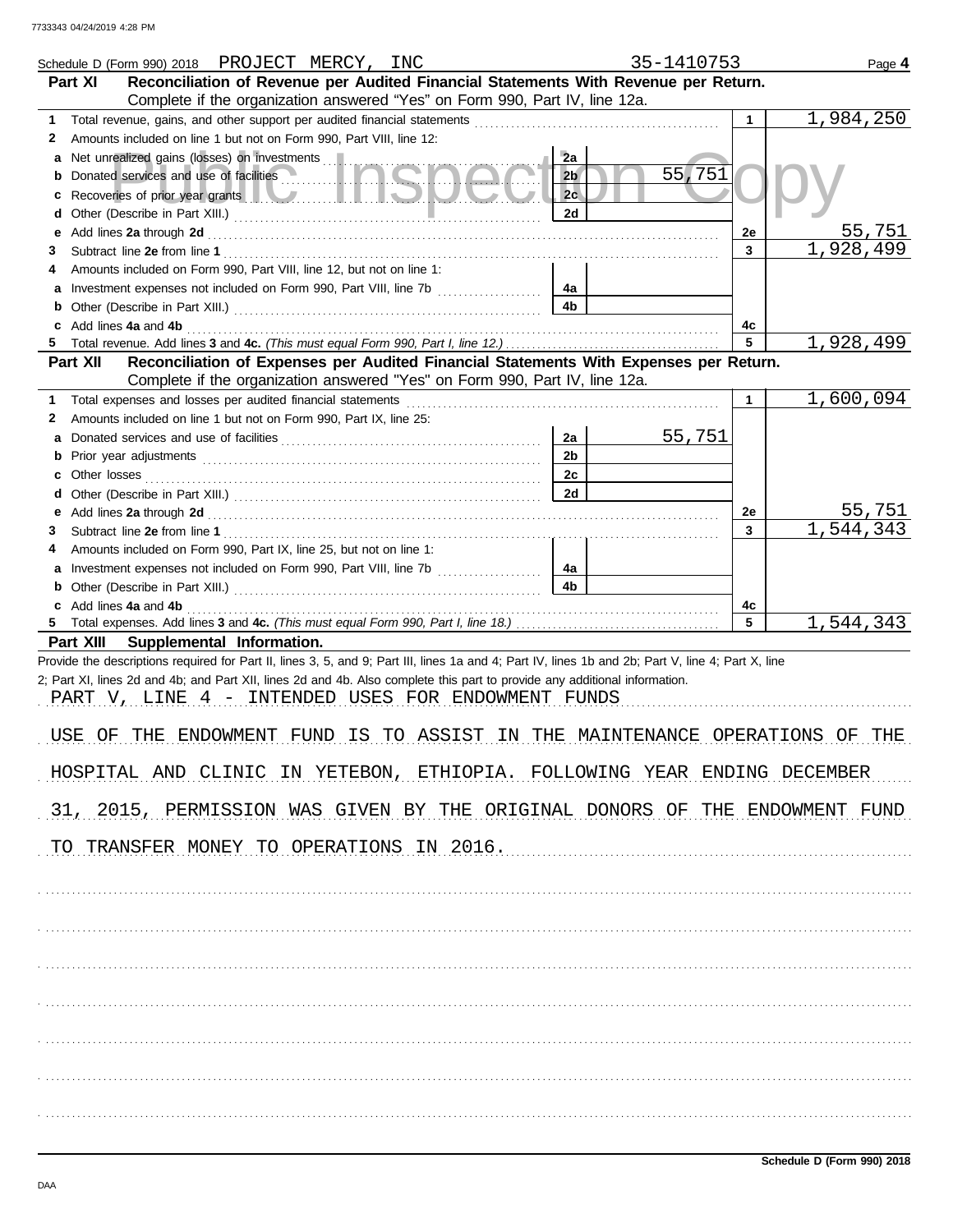|  | Schedule D (Form 990) 2018 PROJECT MERCY, INC  |  | 35-1410753            | Page 5 |
|--|------------------------------------------------|--|-----------------------|--------|
|  | Part XIII Supplemental Information (continued) |  |                       |        |
|  |                                                |  |                       |        |
|  |                                                |  |                       |        |
|  |                                                |  |                       |        |
|  |                                                |  | Public Inspection Cop |        |
|  |                                                |  |                       |        |
|  |                                                |  |                       |        |
|  |                                                |  |                       |        |
|  |                                                |  |                       |        |
|  |                                                |  |                       |        |
|  |                                                |  |                       |        |
|  |                                                |  |                       |        |
|  |                                                |  |                       |        |
|  |                                                |  |                       |        |
|  |                                                |  |                       |        |
|  |                                                |  |                       |        |
|  |                                                |  |                       |        |
|  |                                                |  |                       |        |
|  |                                                |  |                       |        |
|  |                                                |  |                       |        |
|  |                                                |  |                       |        |
|  |                                                |  |                       |        |
|  |                                                |  |                       |        |
|  |                                                |  |                       |        |
|  |                                                |  |                       |        |
|  |                                                |  |                       |        |
|  |                                                |  |                       |        |
|  |                                                |  |                       |        |
|  |                                                |  |                       |        |
|  |                                                |  |                       |        |
|  |                                                |  |                       |        |
|  |                                                |  |                       |        |
|  |                                                |  |                       |        |
|  |                                                |  |                       |        |
|  |                                                |  |                       |        |
|  |                                                |  |                       |        |
|  |                                                |  |                       |        |
|  |                                                |  |                       |        |
|  |                                                |  |                       |        |
|  |                                                |  |                       |        |
|  |                                                |  |                       |        |
|  |                                                |  |                       |        |
|  |                                                |  |                       |        |
|  |                                                |  |                       |        |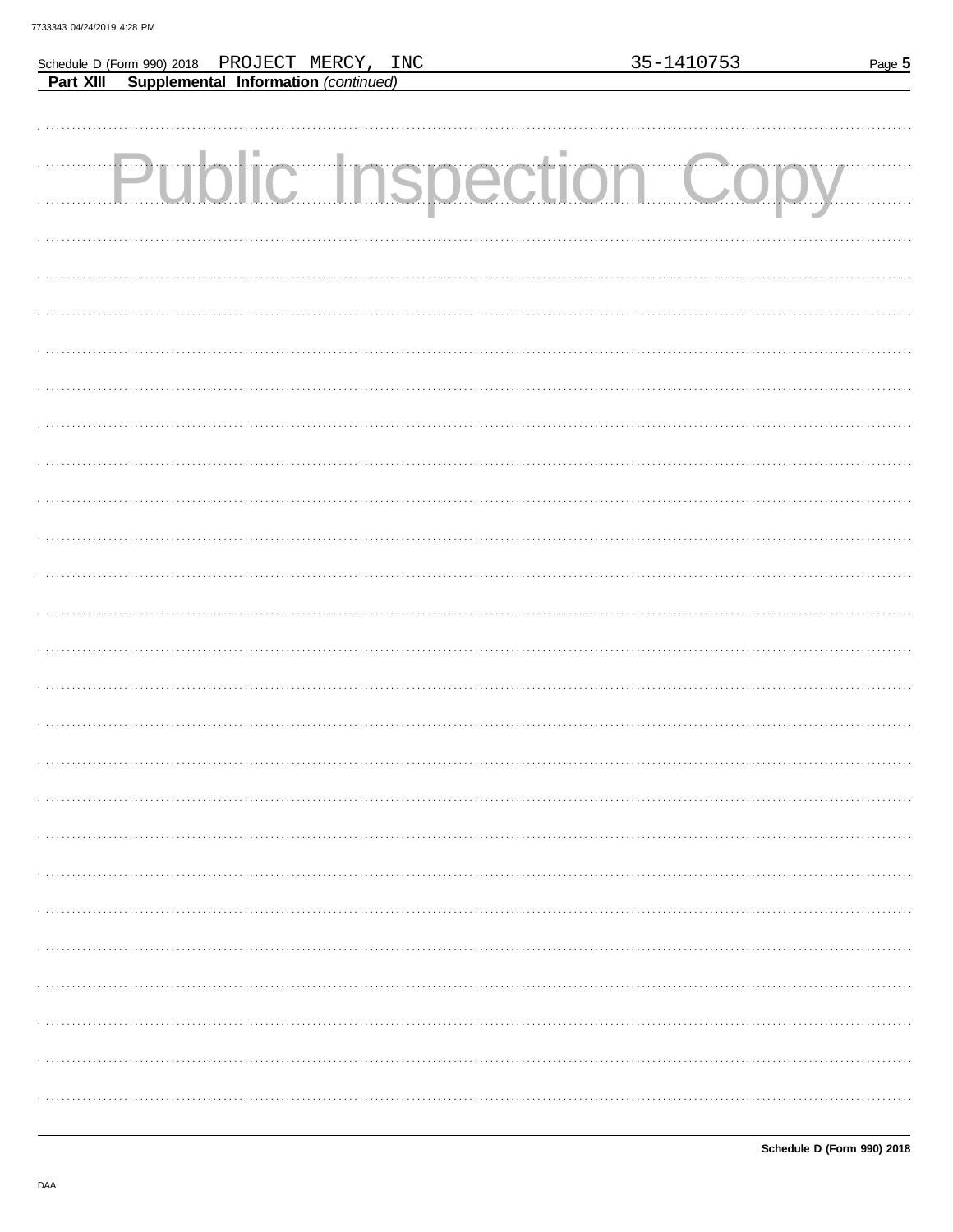| <b>SCHEDULE F</b>                                                                                                                                                                    |                                 |                                                                                                              |           |                                                                                               | <b>Statement of Activities Outside the United States</b>                                                                      |            | OMB No. 1545-0047                |
|--------------------------------------------------------------------------------------------------------------------------------------------------------------------------------------|---------------------------------|--------------------------------------------------------------------------------------------------------------|-----------|-----------------------------------------------------------------------------------------------|-------------------------------------------------------------------------------------------------------------------------------|------------|----------------------------------|
| (Form 990)                                                                                                                                                                           |                                 |                                                                                                              |           |                                                                                               | u Complete if the organization answered "Yes" on Form 990, Part IV, line 14b, 15, or 16.                                      |            | 2018                             |
| Department of the Treasury                                                                                                                                                           |                                 |                                                                                                              |           | u Attach to Form 990.                                                                         |                                                                                                                               |            | Open to Public                   |
| u Go to www.irs.gov/Form990 for instructions and the latest information.<br>Internal Revenue Service<br>$\mathbb{R}^n$<br>Employer identification number<br>Name of the organization |                                 |                                                                                                              |           |                                                                                               |                                                                                                                               |            | Inspection                       |
|                                                                                                                                                                                      |                                 | PROJECT MERCY, INC                                                                                           |           |                                                                                               |                                                                                                                               | 35-1410753 |                                  |
| Part I                                                                                                                                                                               | Form 990, Part IV, line 14b.    |                                                                                                              |           |                                                                                               | General Information on Activities Outside the United States. Complete if the organization answered "Yes" on                   |            |                                  |
|                                                                                                                                                                                      |                                 | 1 For grantmakers. Does the organization maintain records to substantiate the amount of its grants and       |           |                                                                                               |                                                                                                                               |            |                                  |
|                                                                                                                                                                                      |                                 | other assistance, the grantees' eligibility for the grants or assistance, and the selection criteria used to |           |                                                                                               |                                                                                                                               |            |                                  |
|                                                                                                                                                                                      | award the grants or assistance? |                                                                                                              |           |                                                                                               |                                                                                                                               |            | XI No<br>Yes                     |
|                                                                                                                                                                                      |                                 |                                                                                                              |           |                                                                                               | 2 For grantmakers. Describe in Part V the organization's procedures for monitoring the use of its grants and other assistance |            |                                  |
| outside the United States.                                                                                                                                                           |                                 |                                                                                                              |           |                                                                                               |                                                                                                                               |            |                                  |
| 3                                                                                                                                                                                    |                                 | Activities per Region. (The following Part I, line 3 table can be duplicated if additional space is needed.) |           |                                                                                               |                                                                                                                               |            |                                  |
| (a) Region                                                                                                                                                                           | (b) Number<br>of offices in     | (c) Number of<br>employees,                                                                                  |           | (d) Activities conducted in the<br>region (by type) (such as,                                 | (e) If activity listed in (d) is<br>a program service,                                                                        |            | (f) Total<br>expenditures for    |
|                                                                                                                                                                                      | the region                      | agents, and<br>independent<br>contractors                                                                    |           | fundraising, program services,<br>investments, grants to recipients<br>located in the region) | describe specific type of<br>service(s) in the region                                                                         |            | and investments<br>in the region |
|                                                                                                                                                                                      |                                 | in the region                                                                                                |           |                                                                                               |                                                                                                                               |            |                                  |
| <b>SNNPR</b><br>(1)                                                                                                                                                                  | (YETEBON)<br>ETHIOPIA           |                                                                                                              | 2 PROGRAM | <b>SERVICES</b>                                                                               | HEALTHCARE & EDUCATE                                                                                                          |            | 715,506                          |
| AMHARA                                                                                                                                                                               | (CHACHA)<br>ETHIOPIA            |                                                                                                              |           |                                                                                               |                                                                                                                               |            |                                  |
| (2)                                                                                                                                                                                  |                                 |                                                                                                              | PROGRAM   | SERVICES                                                                                      | DAIRY CATTLE                                                                                                                  |            | 123,141                          |
| OROMIA                                                                                                                                                                               | (LEGETAFO) ETHIOPIA             |                                                                                                              | PROGRAM   | <b>SERVICES</b>                                                                               | CHILDRENS'                                                                                                                    | INSTITUTE  | 7,427                            |
| (3)                                                                                                                                                                                  |                                 |                                                                                                              |           |                                                                                               |                                                                                                                               |            |                                  |
| (4)                                                                                                                                                                                  |                                 |                                                                                                              |           |                                                                                               |                                                                                                                               |            |                                  |
| (5)                                                                                                                                                                                  |                                 |                                                                                                              |           |                                                                                               |                                                                                                                               |            |                                  |
|                                                                                                                                                                                      |                                 |                                                                                                              |           |                                                                                               |                                                                                                                               |            |                                  |
| (6)                                                                                                                                                                                  |                                 |                                                                                                              |           |                                                                                               |                                                                                                                               |            |                                  |
| (7)                                                                                                                                                                                  |                                 |                                                                                                              |           |                                                                                               |                                                                                                                               |            |                                  |
|                                                                                                                                                                                      |                                 |                                                                                                              |           |                                                                                               |                                                                                                                               |            |                                  |
| (8)                                                                                                                                                                                  |                                 |                                                                                                              |           |                                                                                               |                                                                                                                               |            |                                  |
| (9)                                                                                                                                                                                  |                                 |                                                                                                              |           |                                                                                               |                                                                                                                               |            |                                  |
| (10)                                                                                                                                                                                 |                                 |                                                                                                              |           |                                                                                               |                                                                                                                               |            |                                  |
| (11)                                                                                                                                                                                 |                                 |                                                                                                              |           |                                                                                               |                                                                                                                               |            |                                  |
| (12)                                                                                                                                                                                 |                                 |                                                                                                              |           |                                                                                               |                                                                                                                               |            |                                  |
| (13)                                                                                                                                                                                 |                                 |                                                                                                              |           |                                                                                               |                                                                                                                               |            |                                  |
| (14)                                                                                                                                                                                 |                                 |                                                                                                              |           |                                                                                               |                                                                                                                               |            |                                  |
| (15)                                                                                                                                                                                 |                                 |                                                                                                              |           |                                                                                               |                                                                                                                               |            |                                  |
| (16)                                                                                                                                                                                 |                                 |                                                                                                              |           |                                                                                               |                                                                                                                               |            |                                  |
|                                                                                                                                                                                      |                                 |                                                                                                              |           |                                                                                               |                                                                                                                               |            |                                  |
| (17)<br>3a Subtotal                                                                                                                                                                  | $\mathbf{1}$                    | $\overline{2}$                                                                                               |           |                                                                                               |                                                                                                                               |            | 846,074                          |
| <b>b</b> Total from continuation                                                                                                                                                     |                                 |                                                                                                              |           |                                                                                               |                                                                                                                               |            |                                  |
| sheets to Part I                                                                                                                                                                     |                                 |                                                                                                              |           |                                                                                               |                                                                                                                               |            |                                  |
| c Totals (add<br>lines 3a and 3b)                                                                                                                                                    | 1                               | 2                                                                                                            |           |                                                                                               |                                                                                                                               |            | 846,074                          |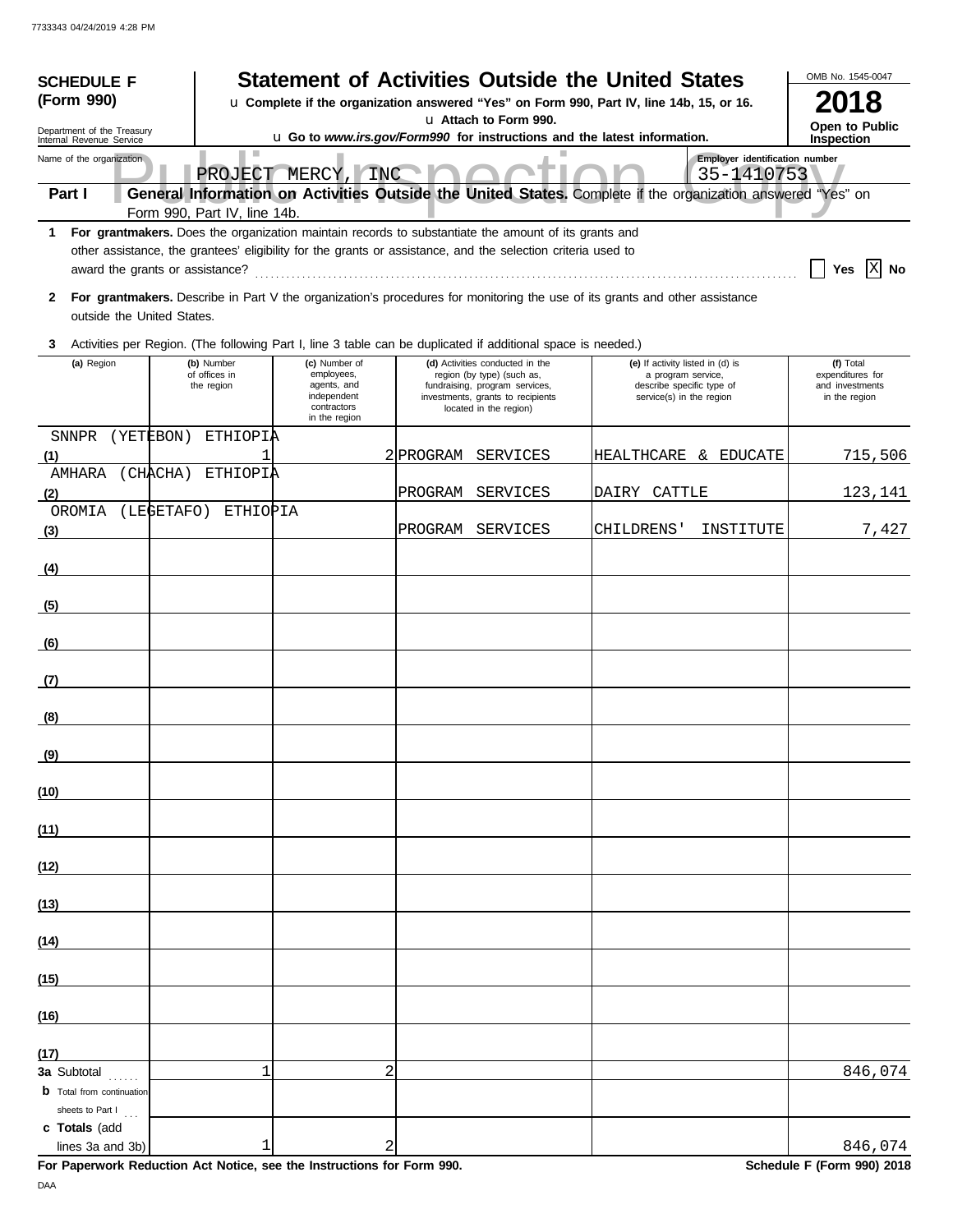## Schedule F (Form 990) 2018 Page **2** PROJECT MERCY, INC 35-1410753

|              |                                                         |                                                    |            | Part IV, line 15, for any recipient who received more than \$5,000. Part II can be duplicated if additional space is needed.                   |                             |                                       |                                        |                                          |                                                                |
|--------------|---------------------------------------------------------|----------------------------------------------------|------------|------------------------------------------------------------------------------------------------------------------------------------------------|-----------------------------|---------------------------------------|----------------------------------------|------------------------------------------|----------------------------------------------------------------|
| $\mathbf{1}$ | (a) Name of<br>organization                             | (b) IRS code<br>section and EIN<br>(if applicable) | (c) Region | (d) Purpose of<br>grant                                                                                                                        | (e) Amount of<br>cash grant | (f) Manner of<br>cash<br>disbursement | (g) Amount of<br>noncash<br>assistance | (h) Description<br>of noncash assistance | (i) Method of<br>valuation<br>(book, FMV,<br>appraisal, other) |
| (1)          |                                                         |                                                    |            | HEATLHCARE                                                                                                                                     | 465,080                     |                                       |                                        |                                          |                                                                |
|              |                                                         |                                                    |            | <b>EDUCATION</b>                                                                                                                               | 186,032                     |                                       |                                        |                                          |                                                                |
| (2)          |                                                         |                                                    |            | DAIRY CATTLE                                                                                                                                   | 123,141                     |                                       |                                        |                                          |                                                                |
| (3)          |                                                         |                                                    |            |                                                                                                                                                |                             |                                       |                                        |                                          |                                                                |
| (4)          |                                                         |                                                    |            | OTHER CHARITABLE                                                                                                                               | 71,821                      |                                       |                                        |                                          |                                                                |
| (5)          |                                                         |                                                    |            |                                                                                                                                                |                             |                                       |                                        |                                          |                                                                |
| (6)          |                                                         |                                                    |            |                                                                                                                                                |                             |                                       |                                        |                                          |                                                                |
| (7)          |                                                         |                                                    |            |                                                                                                                                                |                             |                                       |                                        |                                          |                                                                |
| (8)          |                                                         |                                                    |            |                                                                                                                                                |                             |                                       |                                        |                                          |                                                                |
| (9)          |                                                         |                                                    |            |                                                                                                                                                |                             |                                       |                                        |                                          |                                                                |
| (10)         |                                                         |                                                    |            |                                                                                                                                                |                             |                                       |                                        |                                          |                                                                |
| (11)         |                                                         |                                                    |            |                                                                                                                                                |                             |                                       |                                        |                                          |                                                                |
| (12)         |                                                         |                                                    |            |                                                                                                                                                |                             |                                       |                                        |                                          |                                                                |
| (13)         |                                                         |                                                    |            |                                                                                                                                                |                             |                                       |                                        |                                          |                                                                |
| (14)         |                                                         |                                                    |            |                                                                                                                                                |                             |                                       |                                        |                                          |                                                                |
| (15)         |                                                         |                                                    |            |                                                                                                                                                |                             |                                       |                                        |                                          |                                                                |
| (16)         |                                                         |                                                    |            |                                                                                                                                                |                             |                                       |                                        |                                          |                                                                |
|              |                                                         |                                                    |            | 2 Enter total number of recipient organizations listed above that are recognized as charities by the foreign country, recognized as tax-exempt |                             |                                       |                                        |                                          |                                                                |
|              | 3 Enter total number of other organizations or entities |                                                    |            |                                                                                                                                                |                             |                                       |                                        | u                                        |                                                                |

**Part II Grants and Other Assistance to Organizations or Entities Outside the United States.** Complete if the organization answered "Yes" on Form 990,

DAA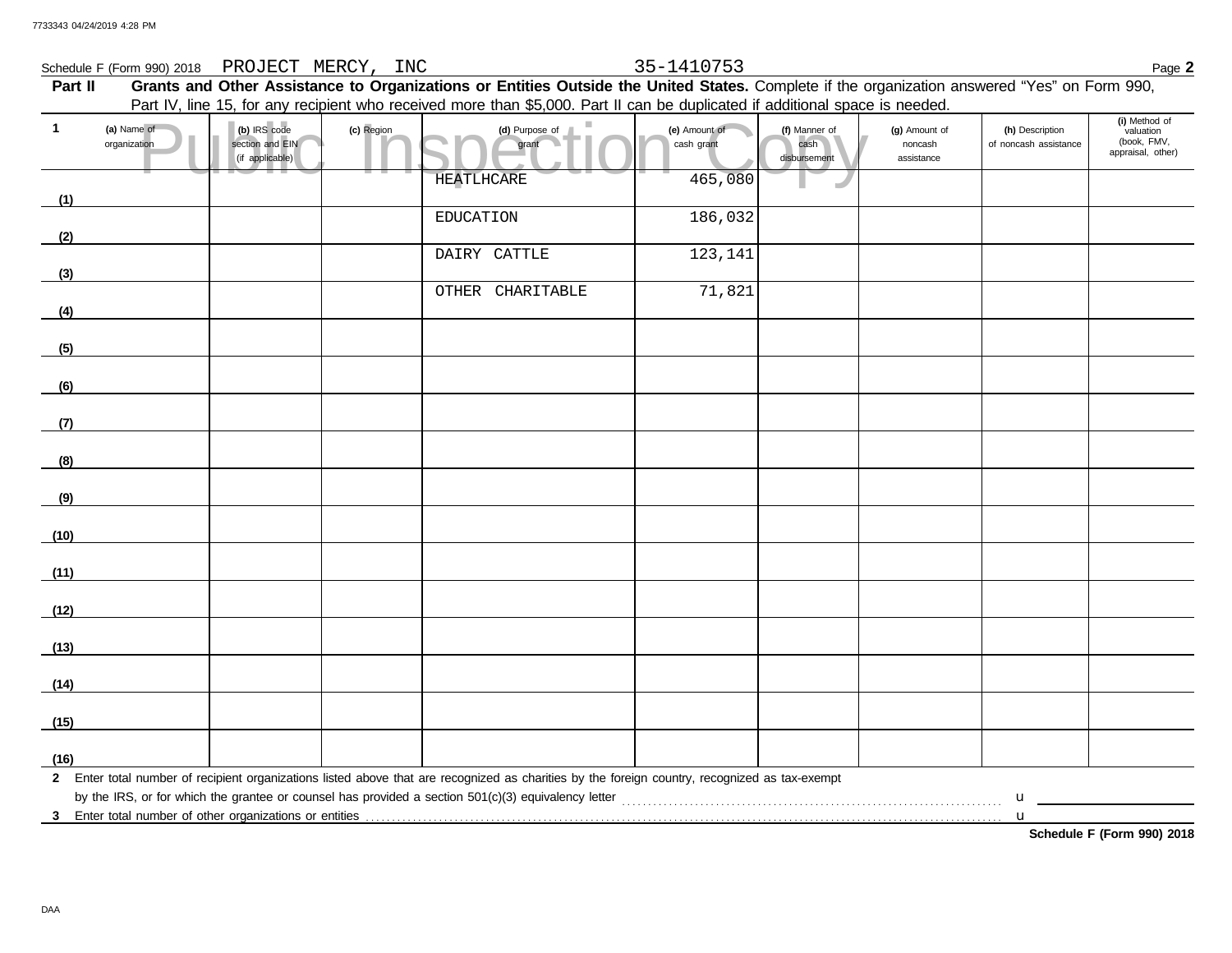## Schedule F (Form 990) 2018 Page **3** PROJECT MERCY, INC 35-1410753

## of grant or assistance (b) Region (c) Number of (d) Amount of (e) Manner of (c) Namount of (c) Number of (d) Amount of (c) Namount of (c) Namount of (c) Namount of (c) Namount of (c) Namount of (c) Namount of (c) Namount o Part III Grants and Other Assistance to Individuals Outside the United States. Complete if the organization answered "Yes" on Form 990, Part IV, line 16. disbursement cash grant cash **(a)** Type of grant or assistance **(b)** Region **(c)** Number of **(d)** Amount of **(e)** Manner of **(f)** Amount of noncash assistance of noncash assistance **(g)** Description **(h)** Method of valuation (book, FMV, appraisal, other) Part III can be duplicated if additional space is needed. **(1) (2) (3) (4) (5) (6) (7) (8) (9) (10) (11) (12) (13) (14) (15) (16) (17) (18)**

DAA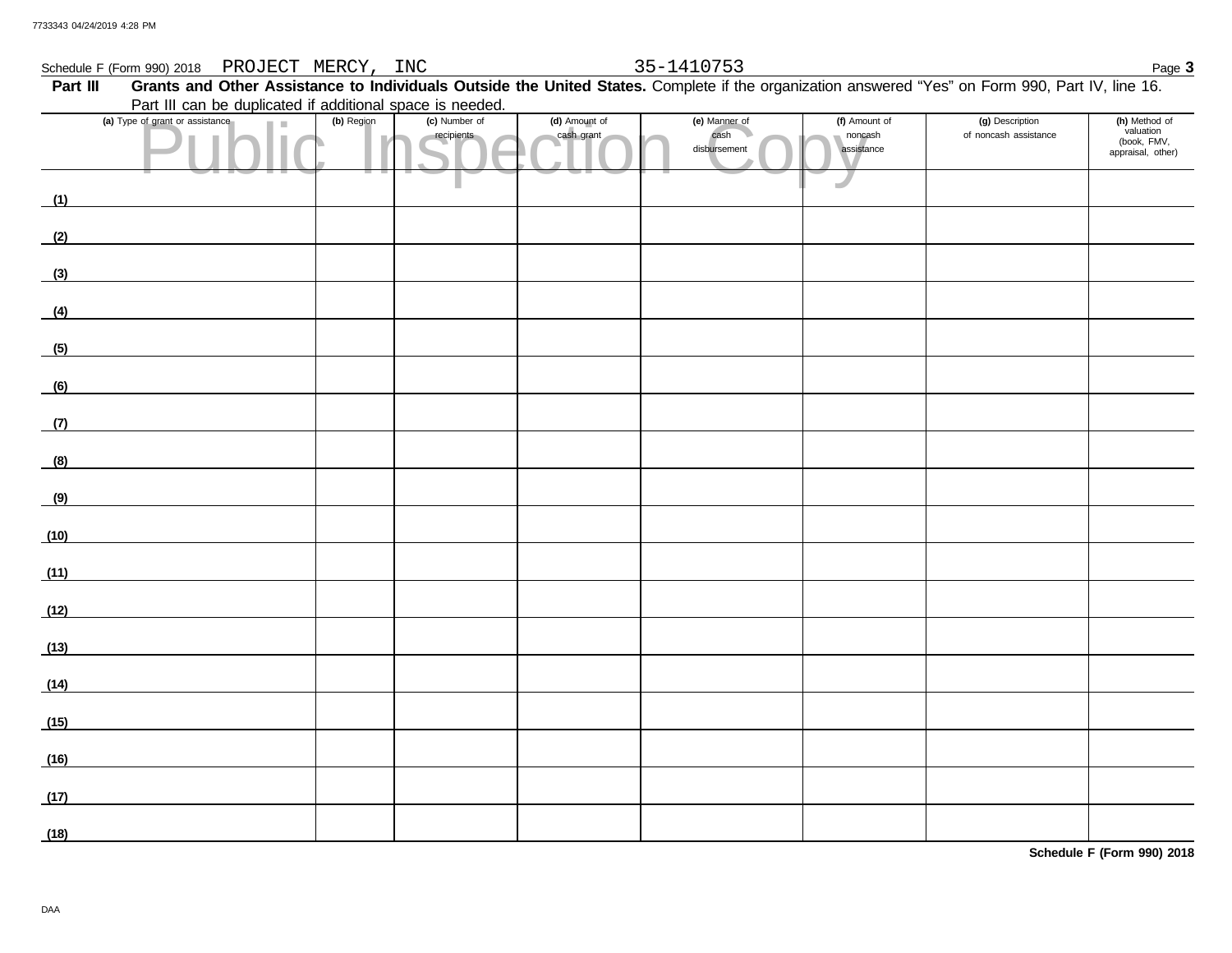|         | Schedule F (Form 990) 2018<br>PROJECT MERCY,<br>INC                                                                                                                                                                                                                                                                                                                                  | 35-1410753 | Page 4           |
|---------|--------------------------------------------------------------------------------------------------------------------------------------------------------------------------------------------------------------------------------------------------------------------------------------------------------------------------------------------------------------------------------------|------------|------------------|
|         | <b>Foreign Forms</b><br><b>Part IV</b>                                                                                                                                                                                                                                                                                                                                               |            |                  |
| 1.<br>2 | Was the organization a U.S. transferor of property to a foreign corporation during the tax year? If "Yes,"<br>the organization may be required to file Form 926, Return by a U.S. Transferor of Property to a Foreign<br>Corporation (see Instructions for Form 926)<br>Did the organization have an interest in a foreign trust during the tax year? If "Yes," the organization may |            | $ X $ No<br>Yes  |
|         | be required to separately file Form 3520, Annual Return To Report Transactions With Foreign Trusts and<br>Receipt of Certain Foreign Gifts, and/or Form 3520-A, Annual Information Return of Foreign Trust With a                                                                                                                                                                    |            | X<br>Yes<br>No   |
| 3       | Did the organization have an ownership interest in a foreign corporation during the tax year? If "Yes,"<br>the organization may be required to file Form 5471, Information Return of U.S. Persons With Respect To                                                                                                                                                                    |            | Χ<br>Yes<br>No   |
|         | Was the organization a direct or indirect shareholder of a passive foreign investment company or a<br>qualified electing fund during the tax year? If "Yes," the organization may be required to file Form 8621,<br>Information Return by a Shareholder of a Passive Foreign Investment Company or Qualified Electing                                                                |            | X<br>Yes<br>No   |
| 5       | Did the organization have an ownership interest in a foreign partnership during the tax year? If "Yes,"<br>the organization may be required to file Form 8865, Return of U.S. Persons With Respect to Certain                                                                                                                                                                        |            | Yes<br><b>No</b> |
| 6       | Did the organization have any operations in or related to any boycotting countries during the tax year? If<br>"Yes," the organization may be required to separately file Form 5713, International Boycott Report (see                                                                                                                                                                |            | Yes<br>No        |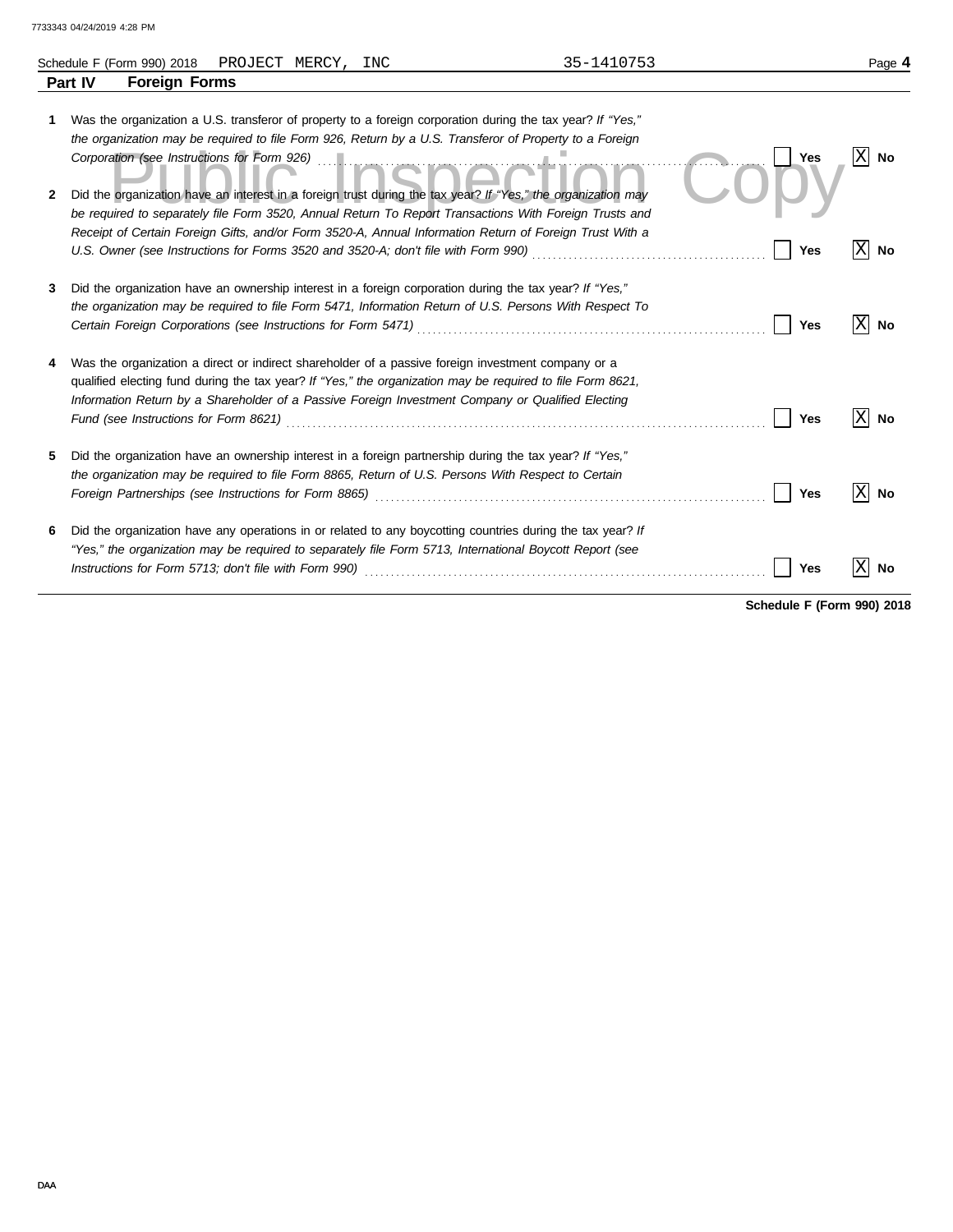|        | Schedule F (Form 990) 2018<br>PROJECT MERCY, INC                                                                                                                                                                                                        | 35-1410753          | Page 5         |
|--------|---------------------------------------------------------------------------------------------------------------------------------------------------------------------------------------------------------------------------------------------------------|---------------------|----------------|
| Part V | Supplemental Information                                                                                                                                                                                                                                |                     |                |
|        | Provide the information required by Part I, line 2 (monitoring of funds); Part I, line 3, column (f) (accounting method;<br>amounts of investments vs. expenditures per region); Part II, line 1 (accounting method); Part III (accounting method); and |                     |                |
|        | Part III, column (c) (estimated number of recipients), as applicable. Also complete this part to provide any additional                                                                                                                                 |                     |                |
|        | information. See instructions.                                                                                                                                                                                                                          |                     |                |
| PART   | ACTIVITIES PER REGION<br>LINE 3                                                                                                                                                                                                                         |                     |                |
| REGION |                                                                                                                                                                                                                                                         | <b>EXPENDITURES</b> | INVESTMENTS    |
|        |                                                                                                                                                                                                                                                         |                     |                |
| SNNPR  | YETEBON)<br>ETHIOPIA                                                                                                                                                                                                                                    | \$<br>$715,506$ \$  | $\overline{0}$ |
| AMHARA | CHACHA)<br>ETHIOPIA                                                                                                                                                                                                                                     | \$<br>123, 141, 5   | $\mathbf 0$    |
|        |                                                                                                                                                                                                                                                         |                     |                |
| OROMIA | (LEGETAFO) ETHIOPIA                                                                                                                                                                                                                                     | \$<br>$7,427$ \$    | $\mathbf 0$    |
|        |                                                                                                                                                                                                                                                         |                     |                |
|        |                                                                                                                                                                                                                                                         |                     |                |
|        |                                                                                                                                                                                                                                                         |                     |                |
|        |                                                                                                                                                                                                                                                         |                     |                |
|        |                                                                                                                                                                                                                                                         |                     |                |
|        |                                                                                                                                                                                                                                                         |                     |                |
|        |                                                                                                                                                                                                                                                         |                     |                |
|        |                                                                                                                                                                                                                                                         |                     |                |
|        |                                                                                                                                                                                                                                                         |                     |                |
|        |                                                                                                                                                                                                                                                         |                     |                |
|        |                                                                                                                                                                                                                                                         |                     |                |
|        |                                                                                                                                                                                                                                                         |                     |                |
|        |                                                                                                                                                                                                                                                         |                     |                |
|        |                                                                                                                                                                                                                                                         |                     |                |
|        |                                                                                                                                                                                                                                                         |                     |                |
|        |                                                                                                                                                                                                                                                         |                     |                |
|        |                                                                                                                                                                                                                                                         |                     |                |
|        |                                                                                                                                                                                                                                                         |                     |                |
|        |                                                                                                                                                                                                                                                         |                     |                |
|        |                                                                                                                                                                                                                                                         |                     |                |
|        |                                                                                                                                                                                                                                                         |                     |                |
|        |                                                                                                                                                                                                                                                         |                     |                |
|        |                                                                                                                                                                                                                                                         |                     |                |
|        |                                                                                                                                                                                                                                                         |                     |                |
|        |                                                                                                                                                                                                                                                         |                     |                |
|        |                                                                                                                                                                                                                                                         |                     |                |
|        |                                                                                                                                                                                                                                                         |                     |                |
|        |                                                                                                                                                                                                                                                         |                     |                |
|        |                                                                                                                                                                                                                                                         |                     |                |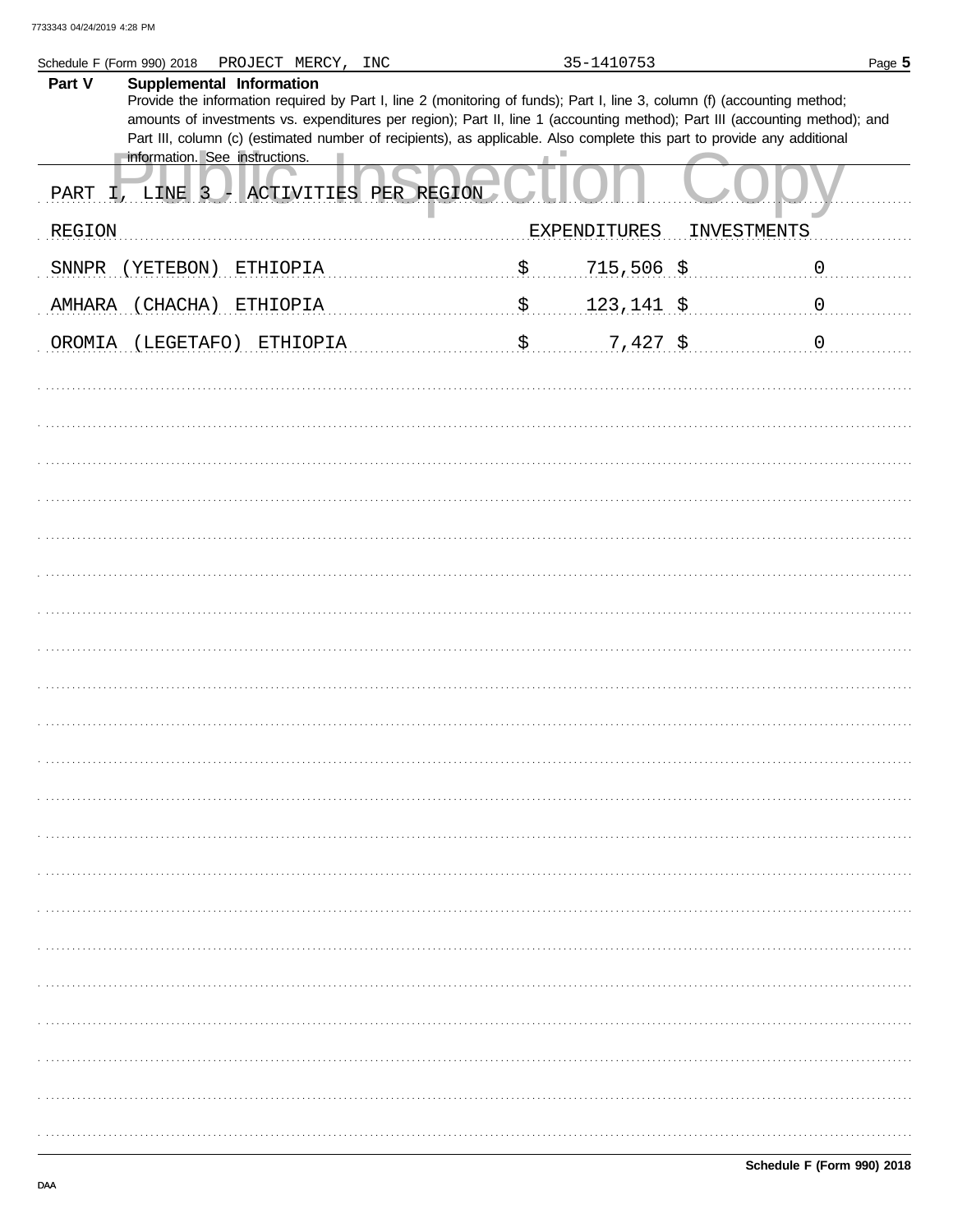| <b>Hospitals</b><br><b>SCHEDULE H</b><br>OMB No. 1545-0047<br>(Form 990)<br>u Complete if the organization answered "Yes" on Form 990, Part IV, question 20. |                                                                                                                                     |                                                                                                                                        |                                               |                                                                         |                                |                   |                     |              |  |  |
|--------------------------------------------------------------------------------------------------------------------------------------------------------------|-------------------------------------------------------------------------------------------------------------------------------------|----------------------------------------------------------------------------------------------------------------------------------------|-----------------------------------------------|-------------------------------------------------------------------------|--------------------------------|-------------------|---------------------|--------------|--|--|
|                                                                                                                                                              |                                                                                                                                     |                                                                                                                                        | u Attach to Form 990.                         |                                                                         |                                |                   | 8                   |              |  |  |
| Department of the Treasury<br>Internal Revenue Service                                                                                                       |                                                                                                                                     |                                                                                                                                        |                                               | uGo to www.irs.gov/Form990 for instructions and the latest information. |                                | <b>Inspection</b> | Open to Public      |              |  |  |
| Name of the organization                                                                                                                                     |                                                                                                                                     |                                                                                                                                        |                                               |                                                                         | Employer identification number |                   |                     |              |  |  |
|                                                                                                                                                              | PROJECT MERCY, INC                                                                                                                  |                                                                                                                                        |                                               |                                                                         | 35-1410753                     |                   |                     |              |  |  |
| Part I                                                                                                                                                       | Financial Assistance and Certain Other Community Benefits at Cost                                                                   |                                                                                                                                        |                                               |                                                                         |                                |                   |                     |              |  |  |
|                                                                                                                                                              |                                                                                                                                     |                                                                                                                                        |                                               |                                                                         |                                |                   | Yes                 | No           |  |  |
| 1a Did the organization have a financial assistance policy during the tax year? If "No," skip to question 6a                                                 |                                                                                                                                     |                                                                                                                                        |                                               |                                                                         |                                | -1a               | Х                   |              |  |  |
| If "Yes," was it a written policy?<br>b                                                                                                                      |                                                                                                                                     |                                                                                                                                        |                                               |                                                                         |                                | 1b                | X                   |              |  |  |
| 2                                                                                                                                                            | If the organization had multiple hospital facilities, indicate which of the following best describes application of                 |                                                                                                                                        |                                               |                                                                         |                                |                   |                     |              |  |  |
|                                                                                                                                                              | the financial assistance policy to its various hospital facilities during the tax year.                                             |                                                                                                                                        |                                               |                                                                         |                                |                   |                     |              |  |  |
|                                                                                                                                                              | Applied uniformly to all hospital facilities                                                                                        |                                                                                                                                        | Applied uniformly to most hospital facilities |                                                                         |                                |                   |                     |              |  |  |
|                                                                                                                                                              | Generally tailored to individual hospital facilities                                                                                |                                                                                                                                        |                                               |                                                                         |                                |                   |                     |              |  |  |
| 3                                                                                                                                                            | Answer the following based on the financial assistance eligibility criteria that applied to the largest number of                   |                                                                                                                                        |                                               |                                                                         |                                |                   |                     |              |  |  |
|                                                                                                                                                              | the organization's patients during the tax year.                                                                                    |                                                                                                                                        |                                               |                                                                         |                                |                   |                     |              |  |  |
|                                                                                                                                                              | a Did the organization use Federal Poverty Guidelines (FPG) as a factor in determining eligibility for providing                    |                                                                                                                                        |                                               |                                                                         |                                |                   |                     | Χ            |  |  |
| 100%                                                                                                                                                         | free care? If "Yes," indicate which of the following was the FPG family income limit for eligibility for free care:<br>150%<br>200% | Other                                                                                                                                  | $\%$                                          |                                                                         |                                | 3a                |                     |              |  |  |
|                                                                                                                                                              | <b>b</b> Did the organization use FPG as a factor in determining eligibility for providing discounted care? If "Yes,"               |                                                                                                                                        |                                               |                                                                         |                                |                   |                     |              |  |  |
|                                                                                                                                                              | indicate which of the following was the family income limit for eligibility for discounted care:                                    |                                                                                                                                        |                                               |                                                                         |                                | 3b                |                     | Χ            |  |  |
| 200%                                                                                                                                                         | 250%<br>300%                                                                                                                        | 350%                                                                                                                                   | 400%                                          | Other                                                                   | %                              |                   |                     |              |  |  |
|                                                                                                                                                              | c If the organization used factors other than FPG in determining eligibility, describe in Part VI the criteria used                 |                                                                                                                                        |                                               |                                                                         |                                |                   |                     |              |  |  |
|                                                                                                                                                              | for determining eligibility for free or discounted care. Include in the description whether the organization used                   |                                                                                                                                        |                                               |                                                                         |                                |                   |                     |              |  |  |
|                                                                                                                                                              | an asset test or other threshold, regardless of income, as a factor in determining eligibility for free or                          |                                                                                                                                        |                                               |                                                                         |                                |                   |                     |              |  |  |
| discounted care.                                                                                                                                             |                                                                                                                                     |                                                                                                                                        |                                               |                                                                         |                                |                   |                     |              |  |  |
| 4                                                                                                                                                            | Did the organization's financial assistance policy that applied to the largest number of its patients during the                    |                                                                                                                                        |                                               |                                                                         |                                |                   | Χ                   |              |  |  |
|                                                                                                                                                              |                                                                                                                                     | tax year provide for free or discounted care to the "medically indigent"?                                                              |                                               |                                                                         |                                |                   |                     |              |  |  |
|                                                                                                                                                              |                                                                                                                                     | 5a Did the organization budget amounts for free or discounted care provided under its financial assistance policy during the tax year? |                                               |                                                                         |                                |                   |                     |              |  |  |
| b                                                                                                                                                            |                                                                                                                                     |                                                                                                                                        |                                               |                                                                         |                                | 5b                |                     | Χ            |  |  |
|                                                                                                                                                              | c If "Yes" to line 5b, as a result of budget considerations, was the organization unable to provide free or                         |                                                                                                                                        |                                               |                                                                         |                                |                   |                     |              |  |  |
|                                                                                                                                                              |                                                                                                                                     |                                                                                                                                        |                                               |                                                                         |                                | 5c                |                     |              |  |  |
|                                                                                                                                                              |                                                                                                                                     |                                                                                                                                        |                                               |                                                                         |                                | 6a                |                     | Χ            |  |  |
|                                                                                                                                                              |                                                                                                                                     |                                                                                                                                        |                                               |                                                                         |                                | 6b                |                     |              |  |  |
| these worksheets with the Schedule H.                                                                                                                        | Complete the following table using the worksheets provided in the Schedule H instructions. Do not submit                            |                                                                                                                                        |                                               |                                                                         |                                |                   |                     |              |  |  |
|                                                                                                                                                              | Financial Assistance and Certain Other Community Benefits at Cost                                                                   |                                                                                                                                        |                                               |                                                                         |                                |                   |                     |              |  |  |
| Financial Assistance and                                                                                                                                     | (a) Number of                                                                                                                       | (b) Persons                                                                                                                            | (c) Total community                           | (d) Direct offsetting                                                   | (e) Net community              |                   | (f) Percent         |              |  |  |
| Means-Tested Government Programs                                                                                                                             | activities or<br>programs (optional)                                                                                                | served<br>(optional)                                                                                                                   | benefit expense                               | revenue                                                                 | benefit expense                |                   | of total<br>expense |              |  |  |
|                                                                                                                                                              |                                                                                                                                     |                                                                                                                                        |                                               |                                                                         |                                |                   |                     |              |  |  |
| Financial Assistance at cost (from<br>а                                                                                                                      |                                                                                                                                     |                                                                                                                                        |                                               |                                                                         |                                | 0                 |                     | 0.00         |  |  |
| Worksheet 1)<br>.<br>Medicaid (from Worksheet 3, column a)<br>b                                                                                              |                                                                                                                                     |                                                                                                                                        |                                               |                                                                         |                                |                   |                     |              |  |  |
|                                                                                                                                                              |                                                                                                                                     |                                                                                                                                        |                                               |                                                                         |                                | 0                 |                     | 0.00         |  |  |
| Costs of other means-tested<br>c                                                                                                                             |                                                                                                                                     |                                                                                                                                        |                                               |                                                                         |                                |                   |                     |              |  |  |
| government programs (from                                                                                                                                    |                                                                                                                                     |                                                                                                                                        |                                               |                                                                         |                                | $\mathbf 0$       |                     | 0.00         |  |  |
| Worksheet 3, column b)<br>Total Financial Assistance and<br>d                                                                                                |                                                                                                                                     |                                                                                                                                        |                                               |                                                                         |                                |                   |                     |              |  |  |
| Means-Tested Government Programs                                                                                                                             |                                                                                                                                     |                                                                                                                                        |                                               |                                                                         |                                |                   |                     |              |  |  |
|                                                                                                                                                              |                                                                                                                                     |                                                                                                                                        |                                               |                                                                         |                                | 0                 |                     | 0.00         |  |  |
| <b>Other Benefits</b>                                                                                                                                        |                                                                                                                                     |                                                                                                                                        |                                               |                                                                         |                                |                   |                     |              |  |  |
| Community health improvement<br>е<br>services and community benefit                                                                                          |                                                                                                                                     |                                                                                                                                        |                                               |                                                                         |                                |                   |                     |              |  |  |
| operations (from Worksheet 4)                                                                                                                                |                                                                                                                                     |                                                                                                                                        |                                               |                                                                         |                                | 0                 |                     | 0.00         |  |  |
| f<br>Health professions education                                                                                                                            |                                                                                                                                     |                                                                                                                                        |                                               |                                                                         |                                |                   |                     |              |  |  |
| (from Worksheet 5) $\ldots$                                                                                                                                  |                                                                                                                                     |                                                                                                                                        |                                               |                                                                         |                                |                   |                     | 0.00         |  |  |
| Subsidized health services (from<br>g<br>Worksheet 6)                                                                                                        |                                                                                                                                     |                                                                                                                                        |                                               |                                                                         |                                | 0                 | 0.00                |              |  |  |
| Research (from Worksheet 7)<br>h                                                                                                                             |                                                                                                                                     |                                                                                                                                        |                                               |                                                                         |                                | $\Omega$          |                     | 0.00         |  |  |
| i.<br>Cash and in-kind contributions                                                                                                                         |                                                                                                                                     |                                                                                                                                        |                                               |                                                                         |                                |                   |                     |              |  |  |
| for community benefit (from                                                                                                                                  |                                                                                                                                     |                                                                                                                                        |                                               |                                                                         |                                |                   |                     |              |  |  |
|                                                                                                                                                              |                                                                                                                                     |                                                                                                                                        |                                               |                                                                         |                                | 0<br>$\mathbf 0$  |                     | 0.00<br>0.00 |  |  |
| Total. Other Benefits<br>k<br><b>Total.</b> Add lines 7d and $7j$                                                                                            |                                                                                                                                     |                                                                                                                                        |                                               |                                                                         |                                | 0                 |                     | 0.00         |  |  |
|                                                                                                                                                              |                                                                                                                                     |                                                                                                                                        |                                               |                                                                         |                                |                   |                     |              |  |  |

F<mark>or Paperwork Reduction Act Notice, see the Instructions for Form 990.</mark> **Schedule H** (Form 990) 2018<br>DAA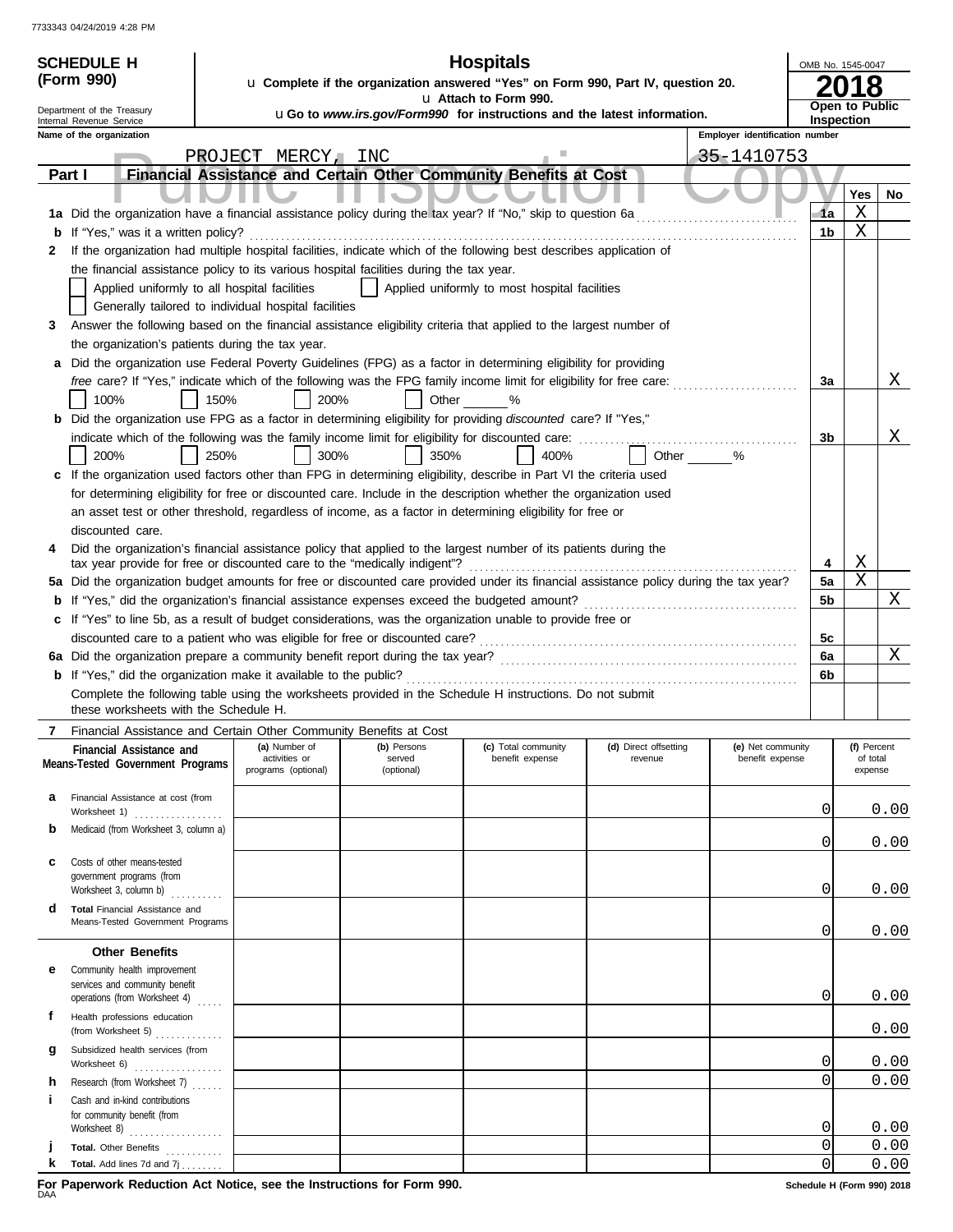|                                             | Schedule H (Form 990) 2018                                                                                                                                                     | PROJECT MERCY, INC             |                       |                                                                                                                                                     |                                  | 35-1410753                              |                                              |                |                                      | Page 2 |  |  |
|---------------------------------------------|--------------------------------------------------------------------------------------------------------------------------------------------------------------------------------|--------------------------------|-----------------------|-----------------------------------------------------------------------------------------------------------------------------------------------------|----------------------------------|-----------------------------------------|----------------------------------------------|----------------|--------------------------------------|--------|--|--|
| Part II                                     |                                                                                                                                                                                |                                |                       | Community Building Activities Complete this table if the organization conducted any community building                                              |                                  |                                         |                                              |                |                                      |        |  |  |
|                                             |                                                                                                                                                                                |                                |                       | activities during the tax year, and describe in Part VI how its community building activities promoted the                                          |                                  |                                         |                                              |                |                                      |        |  |  |
|                                             | health of the communities it serves.                                                                                                                                           |                                |                       |                                                                                                                                                     |                                  |                                         |                                              |                |                                      |        |  |  |
|                                             |                                                                                                                                                                                | (a) Number of<br>activities or | (b) Persons<br>served | (c) Total community<br>building expense                                                                                                             | (d) Direct offsetting<br>revenue |                                         | (e) Net community<br>building expense        |                | (f) Percent of<br>total expense      |        |  |  |
|                                             |                                                                                                                                                                                | programs                       | (optional)            |                                                                                                                                                     |                                  |                                         |                                              |                |                                      |        |  |  |
|                                             |                                                                                                                                                                                | (optional)                     |                       |                                                                                                                                                     |                                  |                                         |                                              |                |                                      |        |  |  |
|                                             | Physical improvements and housing                                                                                                                                              |                                |                       |                                                                                                                                                     |                                  |                                         |                                              | $\overline{0}$ |                                      | 0.00   |  |  |
| Economic development<br>3 Community support |                                                                                                                                                                                |                                |                       |                                                                                                                                                     |                                  |                                         |                                              | $\overline{0}$ |                                      | 0.00   |  |  |
|                                             | Environmental improvements                                                                                                                                                     |                                |                       |                                                                                                                                                     |                                  |                                         |                                              | 0              |                                      | 0.00   |  |  |
|                                             |                                                                                                                                                                                |                                |                       |                                                                                                                                                     |                                  |                                         |                                              | 0              |                                      | 0.00   |  |  |
| for community members                       | 5 Leadership development and training                                                                                                                                          |                                |                       |                                                                                                                                                     |                                  |                                         |                                              | 0              |                                      | 0.00   |  |  |
| 6 Coalition building                        |                                                                                                                                                                                |                                |                       |                                                                                                                                                     |                                  |                                         |                                              | 0              |                                      | 0.00   |  |  |
|                                             | 7 Community health improvement advocacy                                                                                                                                        |                                |                       |                                                                                                                                                     |                                  |                                         |                                              | 0              |                                      | 0.00   |  |  |
| 8 Workforce development                     |                                                                                                                                                                                |                                |                       |                                                                                                                                                     |                                  |                                         |                                              | 0              |                                      | 0.00   |  |  |
| 9<br>Other                                  |                                                                                                                                                                                |                                |                       |                                                                                                                                                     |                                  |                                         |                                              | 0              |                                      | 0.00   |  |  |
| 10 Total                                    |                                                                                                                                                                                |                                |                       |                                                                                                                                                     |                                  |                                         |                                              | 0              |                                      | 0.00   |  |  |
| Part III                                    | Bad Debt, Medicare, & Collection Practices                                                                                                                                     |                                |                       |                                                                                                                                                     |                                  |                                         |                                              |                |                                      |        |  |  |
|                                             | Section A. Bad Debt Expense                                                                                                                                                    |                                |                       |                                                                                                                                                     |                                  |                                         |                                              |                | Yes                                  | No     |  |  |
|                                             | 1 Did the organization report bad debt expense in accordance with Healthcare Financial Management Association Statement No. 15?                                                |                                |                       |                                                                                                                                                     |                                  |                                         |                                              | $\mathbf{1}$   |                                      | Χ      |  |  |
|                                             | 2 Enter the amount of the organization's bad debt expense. Explain in Part VI the                                                                                              |                                |                       |                                                                                                                                                     |                                  |                                         |                                              |                |                                      |        |  |  |
|                                             | methodology used by the organization to estimate this amount                                                                                                                   |                                |                       |                                                                                                                                                     |                                  | $\mathbf{2}$                            |                                              |                |                                      |        |  |  |
|                                             | 3 Enter the estimated amount of the organization's bad debt expense attributable to                                                                                            |                                |                       |                                                                                                                                                     |                                  |                                         |                                              |                |                                      |        |  |  |
|                                             | patients eligible under the organization's financial assistance policy. Explain in Part VI the                                                                                 |                                |                       |                                                                                                                                                     |                                  |                                         |                                              |                |                                      |        |  |  |
|                                             | methodology used by the organization to estimate this amount and the rationale, if any,                                                                                        |                                |                       |                                                                                                                                                     |                                  |                                         |                                              |                |                                      |        |  |  |
|                                             |                                                                                                                                                                                |                                |                       |                                                                                                                                                     |                                  | 3                                       |                                              |                |                                      |        |  |  |
|                                             | 4 Provide in Part VI the text of the footnote to the organization's financial statements that describes bad debt                                                               |                                |                       |                                                                                                                                                     |                                  |                                         |                                              |                |                                      |        |  |  |
|                                             | expense or the page number on which this footnote is contained in the attached financial statements.                                                                           |                                |                       |                                                                                                                                                     |                                  |                                         |                                              |                |                                      |        |  |  |
| <b>Section B. Medicare</b>                  |                                                                                                                                                                                |                                |                       |                                                                                                                                                     |                                  |                                         |                                              |                |                                      |        |  |  |
|                                             |                                                                                                                                                                                |                                |                       |                                                                                                                                                     |                                  | 5                                       |                                              |                |                                      |        |  |  |
|                                             | Enter Medicare allowable costs of care relating to payments on line 5 [11] [11] [11] [11] [11] [11] Enter Medicare allowable costs of care relating to payments on line 5      |                                |                       |                                                                                                                                                     |                                  | 6<br>$\overline{7}$                     |                                              |                |                                      |        |  |  |
|                                             | 7 Subtract line 6 from line 5. This is the surplus (or shortfall)<br>8 Describe in Part VI the extent to which any shortfall reported in line 7 should be treated as community |                                |                       |                                                                                                                                                     |                                  |                                         |                                              |                |                                      |        |  |  |
|                                             | benefit. Also describe in Part VI the costing methodology or source used to determine the amount reported                                                                      |                                |                       |                                                                                                                                                     |                                  |                                         |                                              |                |                                      |        |  |  |
|                                             | on line 6. Check the box that describes the method used:                                                                                                                       |                                |                       |                                                                                                                                                     |                                  |                                         |                                              |                |                                      |        |  |  |
|                                             | Cost accounting system                                                                                                                                                         | Cost to charge ratio           | Other                 |                                                                                                                                                     |                                  |                                         |                                              |                |                                      |        |  |  |
|                                             | <b>Section C. Collection Practices</b>                                                                                                                                         |                                |                       |                                                                                                                                                     |                                  |                                         |                                              |                |                                      |        |  |  |
|                                             | 9a Did the organization have a written debt collection policy during the tax year?                                                                                             |                                |                       |                                                                                                                                                     |                                  |                                         |                                              | 9a             |                                      | Χ      |  |  |
|                                             | b If "Yes," did the organization's collection policy that applied to the largest number of its patients during the tax year contain provisions                                 |                                |                       |                                                                                                                                                     |                                  |                                         |                                              |                |                                      |        |  |  |
|                                             | on the collection practices to be followed for patients who are known to qualify for financial assistance? Describe in Part VI                                                 |                                |                       |                                                                                                                                                     |                                  |                                         |                                              | 9 <sub>b</sub> |                                      |        |  |  |
| Part IV                                     |                                                                                                                                                                                |                                |                       | <b>Management Companies and Joint Ventures</b> (owned 10% or more by officers, directors, trustees, key employees, and physicians-see instructions) |                                  |                                         |                                              |                |                                      |        |  |  |
|                                             | (a) Name of entity                                                                                                                                                             |                                | activity of entity    | (b) Description of primary                                                                                                                          |                                  | (c) Organization's<br>profit % or stock | (d) Officers, directors,<br>trustees, or key |                | (e) Physicians'<br>profit % or stock |        |  |  |
|                                             |                                                                                                                                                                                |                                |                       |                                                                                                                                                     |                                  | ownership %                             | employees' profit %                          |                | ownership %                          |        |  |  |
|                                             |                                                                                                                                                                                |                                |                       |                                                                                                                                                     |                                  |                                         | or stock ownership %                         |                |                                      |        |  |  |
| 1                                           |                                                                                                                                                                                |                                |                       |                                                                                                                                                     |                                  |                                         |                                              |                |                                      |        |  |  |
| $\mathbf{2}$                                |                                                                                                                                                                                |                                |                       |                                                                                                                                                     |                                  |                                         |                                              |                |                                      |        |  |  |
| $\overline{\mathbf{3}}$                     |                                                                                                                                                                                |                                |                       |                                                                                                                                                     |                                  |                                         |                                              |                |                                      |        |  |  |
| 4                                           |                                                                                                                                                                                |                                |                       |                                                                                                                                                     |                                  |                                         |                                              |                |                                      |        |  |  |
| $\frac{5}{2}$                               |                                                                                                                                                                                |                                |                       |                                                                                                                                                     |                                  |                                         |                                              |                |                                      |        |  |  |
| 6<br>$\overline{7}$                         |                                                                                                                                                                                |                                |                       |                                                                                                                                                     |                                  |                                         |                                              |                |                                      |        |  |  |
| 8                                           |                                                                                                                                                                                |                                |                       |                                                                                                                                                     |                                  |                                         |                                              |                |                                      |        |  |  |
| 9                                           |                                                                                                                                                                                |                                |                       |                                                                                                                                                     |                                  |                                         |                                              |                |                                      |        |  |  |
| 10                                          |                                                                                                                                                                                |                                |                       |                                                                                                                                                     |                                  |                                         |                                              |                |                                      |        |  |  |
| 11                                          |                                                                                                                                                                                |                                |                       |                                                                                                                                                     |                                  |                                         |                                              |                |                                      |        |  |  |
| 12                                          |                                                                                                                                                                                |                                |                       |                                                                                                                                                     |                                  |                                         |                                              |                |                                      |        |  |  |
| 13                                          |                                                                                                                                                                                |                                |                       |                                                                                                                                                     |                                  |                                         |                                              |                |                                      |        |  |  |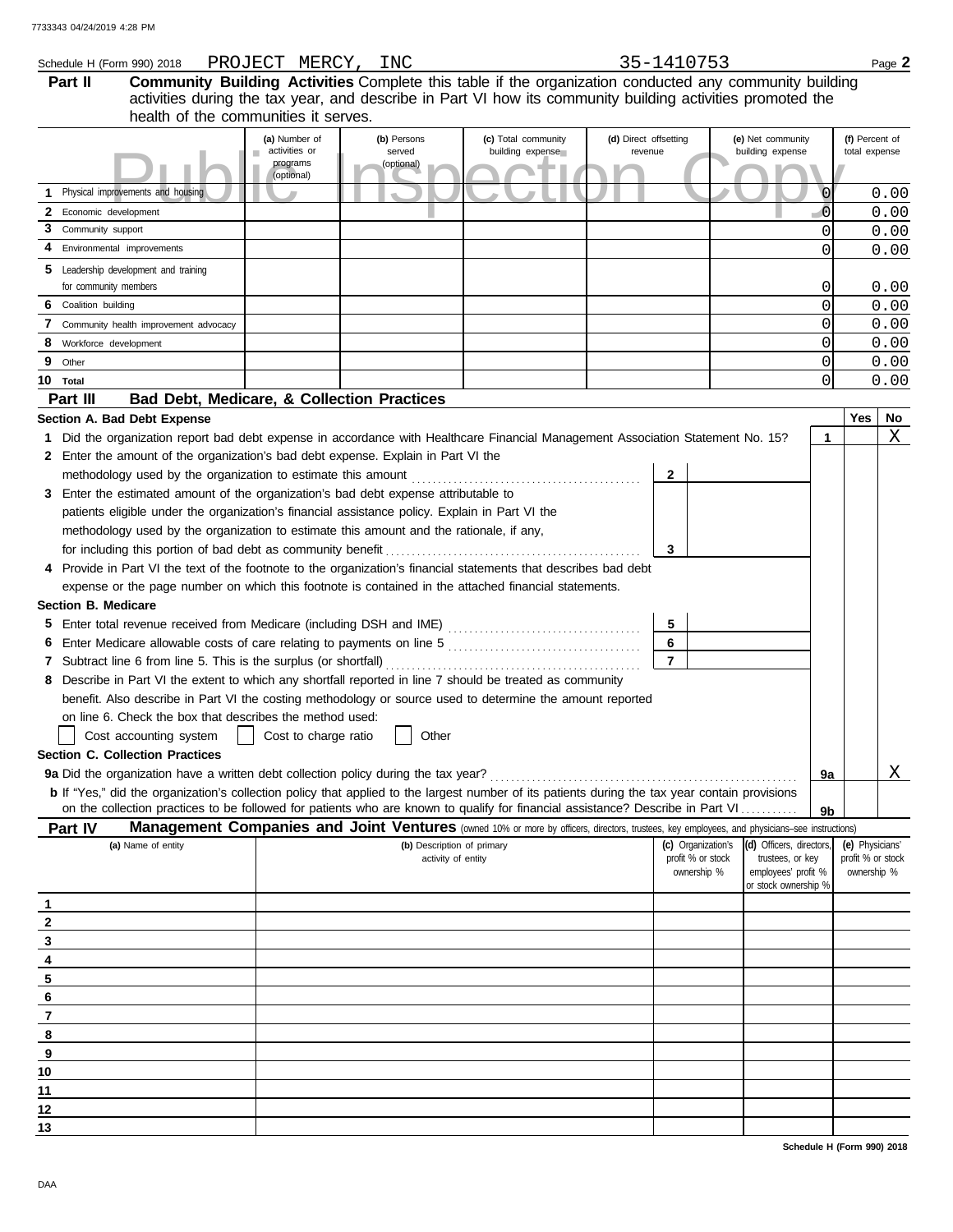| PROJECT MERCY,<br>Schedule H (Form 990) 2018<br><b>INC</b>           |                   |                 |                     |                   |                          |                   |             |          | 35-1410753       | Page 3    |
|----------------------------------------------------------------------|-------------------|-----------------|---------------------|-------------------|--------------------------|-------------------|-------------|----------|------------------|-----------|
| <b>Facility Information</b><br>Part V                                |                   |                 |                     |                   |                          |                   |             |          |                  |           |
| Section A. Hospital Facilities                                       |                   |                 |                     |                   |                          |                   |             |          |                  |           |
| (list in order of size, from largest to smallest-see instructions)   | Licensed hospital | General medical | Children's hospital | Teaching hospital | Critical access hospital | Research facility | ER-24 hours | ER-other |                  |           |
| How many hospital facilities did the organization operate during     |                   |                 |                     |                   |                          |                   |             |          |                  |           |
| the tax year? $1 -$                                                  |                   |                 |                     |                   |                          |                   |             |          |                  |           |
|                                                                      |                   | & surgical      |                     |                   |                          |                   |             |          | Copy             |           |
| Name, address, primary website address, and state license number     |                   |                 |                     |                   |                          |                   |             |          |                  | Facility  |
| (and if a group return, the name and EIN of the subordinate hospital |                   |                 |                     |                   |                          |                   |             |          |                  | reporting |
| organization that operates the hospital facility)                    |                   |                 |                     |                   |                          |                   |             |          | Other (describe) | group     |
| GLENN C OLSON HOSPITAL<br>1                                          |                   |                 |                     |                   |                          |                   |             |          |                  |           |
| YETEBON,<br>ETHIOPIA                                                 |                   |                 |                     |                   |                          |                   |             |          |                  |           |
|                                                                      |                   |                 |                     |                   |                          |                   |             |          |                  |           |
|                                                                      |                   |                 |                     |                   |                          |                   |             |          |                  |           |
|                                                                      |                   |                 |                     |                   |                          |                   |             |          |                  |           |
|                                                                      |                   | X               |                     |                   |                          |                   |             |          |                  |           |
|                                                                      |                   |                 |                     |                   |                          |                   |             |          |                  |           |
|                                                                      |                   |                 |                     |                   |                          |                   |             |          |                  |           |
|                                                                      |                   |                 |                     |                   |                          |                   |             |          |                  |           |
|                                                                      |                   |                 |                     |                   |                          |                   |             |          |                  |           |
|                                                                      |                   |                 |                     |                   |                          |                   |             |          |                  |           |
|                                                                      |                   |                 |                     |                   |                          |                   |             |          |                  |           |
|                                                                      |                   |                 |                     |                   |                          |                   |             |          |                  |           |
|                                                                      |                   |                 |                     |                   |                          |                   |             |          |                  |           |
|                                                                      |                   |                 |                     |                   |                          |                   |             |          |                  |           |
|                                                                      |                   |                 |                     |                   |                          |                   |             |          |                  |           |
|                                                                      |                   |                 |                     |                   |                          |                   |             |          |                  |           |
|                                                                      |                   |                 |                     |                   |                          |                   |             |          |                  |           |
|                                                                      |                   |                 |                     |                   |                          |                   |             |          |                  |           |
|                                                                      |                   |                 |                     |                   |                          |                   |             |          |                  |           |
|                                                                      |                   |                 |                     |                   |                          |                   |             |          |                  |           |
|                                                                      |                   |                 |                     |                   |                          |                   |             |          |                  |           |
|                                                                      |                   |                 |                     |                   |                          |                   |             |          |                  |           |
|                                                                      |                   |                 |                     |                   |                          |                   |             |          |                  |           |
|                                                                      |                   |                 |                     |                   |                          |                   |             |          |                  |           |
|                                                                      |                   |                 |                     |                   |                          |                   |             |          |                  |           |
|                                                                      |                   |                 |                     |                   |                          |                   |             |          |                  |           |
|                                                                      |                   |                 |                     |                   |                          |                   |             |          |                  |           |
|                                                                      |                   |                 |                     |                   |                          |                   |             |          |                  |           |
|                                                                      |                   |                 |                     |                   |                          |                   |             |          |                  |           |
|                                                                      |                   |                 |                     |                   |                          |                   |             |          |                  |           |
|                                                                      |                   |                 |                     |                   |                          |                   |             |          |                  |           |
|                                                                      |                   |                 |                     |                   |                          |                   |             |          |                  |           |
|                                                                      |                   |                 |                     |                   |                          |                   |             |          |                  |           |
|                                                                      |                   |                 |                     |                   |                          |                   |             |          |                  |           |
|                                                                      |                   |                 |                     |                   |                          |                   |             |          |                  |           |
|                                                                      |                   |                 |                     |                   |                          |                   |             |          |                  |           |
|                                                                      |                   |                 |                     |                   |                          |                   |             |          |                  |           |
|                                                                      |                   |                 |                     |                   |                          |                   |             |          |                  |           |
|                                                                      |                   |                 |                     |                   |                          |                   |             |          |                  |           |
|                                                                      |                   |                 |                     |                   |                          |                   |             |          |                  |           |
|                                                                      |                   |                 |                     |                   |                          |                   |             |          |                  |           |
|                                                                      |                   |                 |                     |                   |                          |                   |             |          |                  |           |
|                                                                      |                   |                 |                     |                   |                          |                   |             |          |                  |           |
|                                                                      |                   |                 |                     |                   |                          |                   |             |          |                  |           |
|                                                                      |                   |                 |                     |                   |                          |                   |             |          |                  |           |
|                                                                      |                   |                 |                     |                   |                          |                   |             |          |                  |           |
|                                                                      |                   |                 |                     |                   |                          |                   |             |          |                  |           |
|                                                                      |                   |                 |                     |                   |                          |                   |             |          |                  |           |
|                                                                      |                   |                 |                     |                   |                          |                   |             |          |                  |           |
|                                                                      |                   |                 |                     |                   |                          |                   |             |          |                  |           |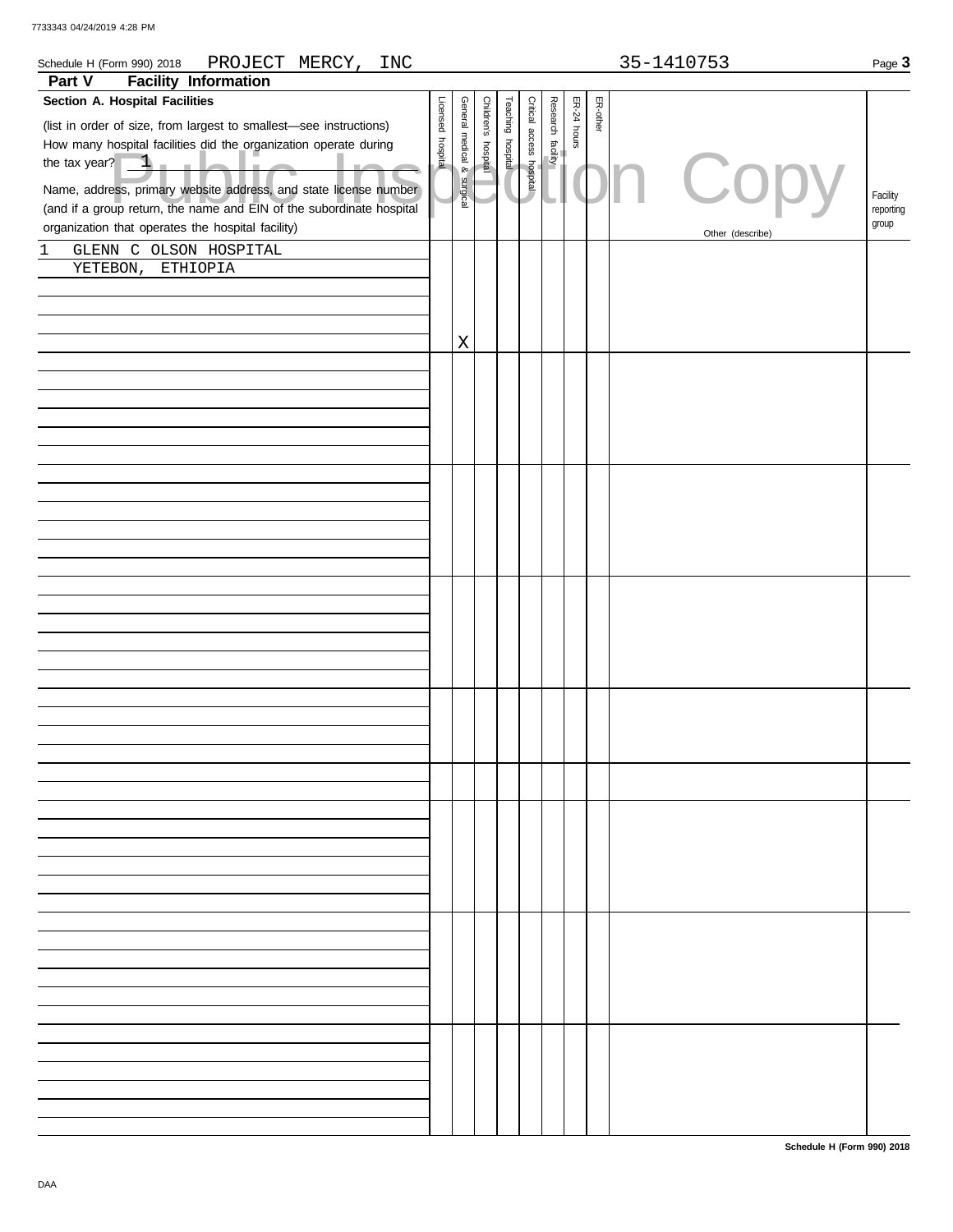|        | 35-1410753<br>PROJECT MERCY,<br>INC<br>Schedule H (Form 990) 2018                                                                                                                                                                        |     |     | Page 4 |
|--------|------------------------------------------------------------------------------------------------------------------------------------------------------------------------------------------------------------------------------------------|-----|-----|--------|
|        | <b>Facility Information (continued)</b><br><b>Part V</b>                                                                                                                                                                                 |     |     |        |
|        | Section B. Facility Policies and Practices                                                                                                                                                                                               |     |     |        |
|        | (complete a separate Section B for each of the hospital facilities or facility reporting groups listed in Part V, Section A)                                                                                                             |     |     |        |
|        |                                                                                                                                                                                                                                          |     |     |        |
|        | Name of hospital facility or letter of facility reporting group GLENN C OLSON HOSPITAL                                                                                                                                                   |     |     |        |
|        | Line number of hospital facility, or line numbers of hospital                                                                                                                                                                            |     |     |        |
|        | facilities in a facility reporting group (from Part V, Section A):                                                                                                                                                                       |     |     |        |
|        |                                                                                                                                                                                                                                          |     | Yes | No     |
|        | <b>Community Health Needs Assessment</b>                                                                                                                                                                                                 |     |     |        |
| 1      | Was the hospital facility first licensed, registered, or similarly recognized by a state as a hospital facility in the                                                                                                                   |     |     |        |
|        | current tax year or the immediately preceding tax year?                                                                                                                                                                                  | 1   |     | X      |
| 2      | Was the hospital facility acquired or placed into service as a tax-exempt hospital in the current tax year or                                                                                                                            |     |     |        |
|        | the immediately preceding tax year? If "Yes," provide details of the acquisition in Section C                                                                                                                                            | 2   |     | Χ      |
| 3      | During the tax year or either of the two immediately preceding tax years, did the hospital facility conduct a                                                                                                                            |     |     |        |
|        |                                                                                                                                                                                                                                          | 3   |     | Χ      |
|        | If "Yes," indicate what the CHNA report describes (check all that apply):                                                                                                                                                                |     |     |        |
| а      | A definition of the community served by the hospital facility                                                                                                                                                                            |     |     |        |
| b      | Demographics of the community                                                                                                                                                                                                            |     |     |        |
|        | Existing health care facilities and resources within the community that are available to respond to the                                                                                                                                  |     |     |        |
| с      | health needs of the community                                                                                                                                                                                                            |     |     |        |
| d      | How data was obtained                                                                                                                                                                                                                    |     |     |        |
|        | The significant health needs of the community                                                                                                                                                                                            |     |     |        |
| е<br>f | Primary and chronic disease needs and other health issues of uninsured persons, low-income persons,                                                                                                                                      |     |     |        |
|        |                                                                                                                                                                                                                                          |     |     |        |
|        | and minority groups                                                                                                                                                                                                                      |     |     |        |
| g      | The process for identifying and prioritizing community health needs and services to meet the                                                                                                                                             |     |     |        |
| h.     | community health needs                                                                                                                                                                                                                   |     |     |        |
| i.     | The process for consulting with persons representing the community's interests<br>The impact of any actions taken to address the significant health needs identified in the hospital                                                     |     |     |        |
|        | facility's prior CHNA(s)                                                                                                                                                                                                                 |     |     |        |
|        |                                                                                                                                                                                                                                          |     |     |        |
|        | Other (describe in Section C)                                                                                                                                                                                                            |     |     |        |
| 5      | Indicate the tax year the hospital facility last conducted a CHNA: 20                                                                                                                                                                    |     |     |        |
|        | In conducting its most recent CHNA, did the hospital facility take into account input from persons who represent                                                                                                                         |     |     |        |
|        | the broad interests of the community served by the hospital facility, including those with special knowledge of or<br>expertise in public health? If "Yes," describe in Section C how the hospital facility took into account input from |     |     |        |
|        | persons who represent the community, and identify the persons the hospital facility consulted                                                                                                                                            | 5   |     |        |
|        | 6a Was the hospital facility's CHNA conducted with one or more other hospital facilities? If "Yes," list the other                                                                                                                       |     |     |        |
|        | hospital facilities in Section C                                                                                                                                                                                                         | 6a  |     |        |
|        | b Was the hospital facility's CHNA conducted with one or more organizations other than hospital facilities? If "Yes,"                                                                                                                    |     |     |        |
|        |                                                                                                                                                                                                                                          | 6b  |     |        |
|        |                                                                                                                                                                                                                                          | 7   |     |        |
| 7      | If "Yes," indicate how the CHNA report was made widely available (check all that apply):                                                                                                                                                 |     |     |        |
|        |                                                                                                                                                                                                                                          |     |     |        |
| a      | Other website (list url): example and the state of the state of the state of the state of the state of the state of the state of the state of the state of the state of the state of the state of the state of the state of th           |     |     |        |
| b      | Made a paper copy available for public inspection without charge at the hospital facility                                                                                                                                                |     |     |        |
| c      |                                                                                                                                                                                                                                          |     |     |        |
| d      | Other (describe in Section C)                                                                                                                                                                                                            |     |     |        |
| 8      | Did the hospital facility adopt an implementation strategy to meet the significant community health needs                                                                                                                                |     |     |        |
|        | Indicate the tax year the hospital facility last adopted an implementation strategy: 20                                                                                                                                                  | 8   |     |        |
| 9      |                                                                                                                                                                                                                                          |     |     |        |
| 10     |                                                                                                                                                                                                                                          | 10  |     |        |
| а      | If "Yes," (list url):                                                                                                                                                                                                                    |     |     |        |
|        |                                                                                                                                                                                                                                          | 10b |     |        |
| 11     | Describe in Section C how the hospital facility is addressing the significant needs identified in its most                                                                                                                               |     |     |        |
|        | recently conducted CHNA and any such needs that are not being addressed together with the reasons why                                                                                                                                    |     |     |        |
|        | such needs are not being addressed.                                                                                                                                                                                                      |     |     |        |
|        | 12a Did the organization incur an excise tax under section 4959 for the hospital facility's failure to conduct a                                                                                                                         |     |     |        |
|        | CHNA as required by section $501(r)(3)?$                                                                                                                                                                                                 | 12a |     | Χ      |
|        |                                                                                                                                                                                                                                          | 12b |     |        |
|        | c If "Yes" to line 12b, what is the total amount of section 4959 excise tax the organization reported on Form                                                                                                                            |     |     |        |
|        | 4720 for all of its hospital facilities?<br>- \$                                                                                                                                                                                         |     |     |        |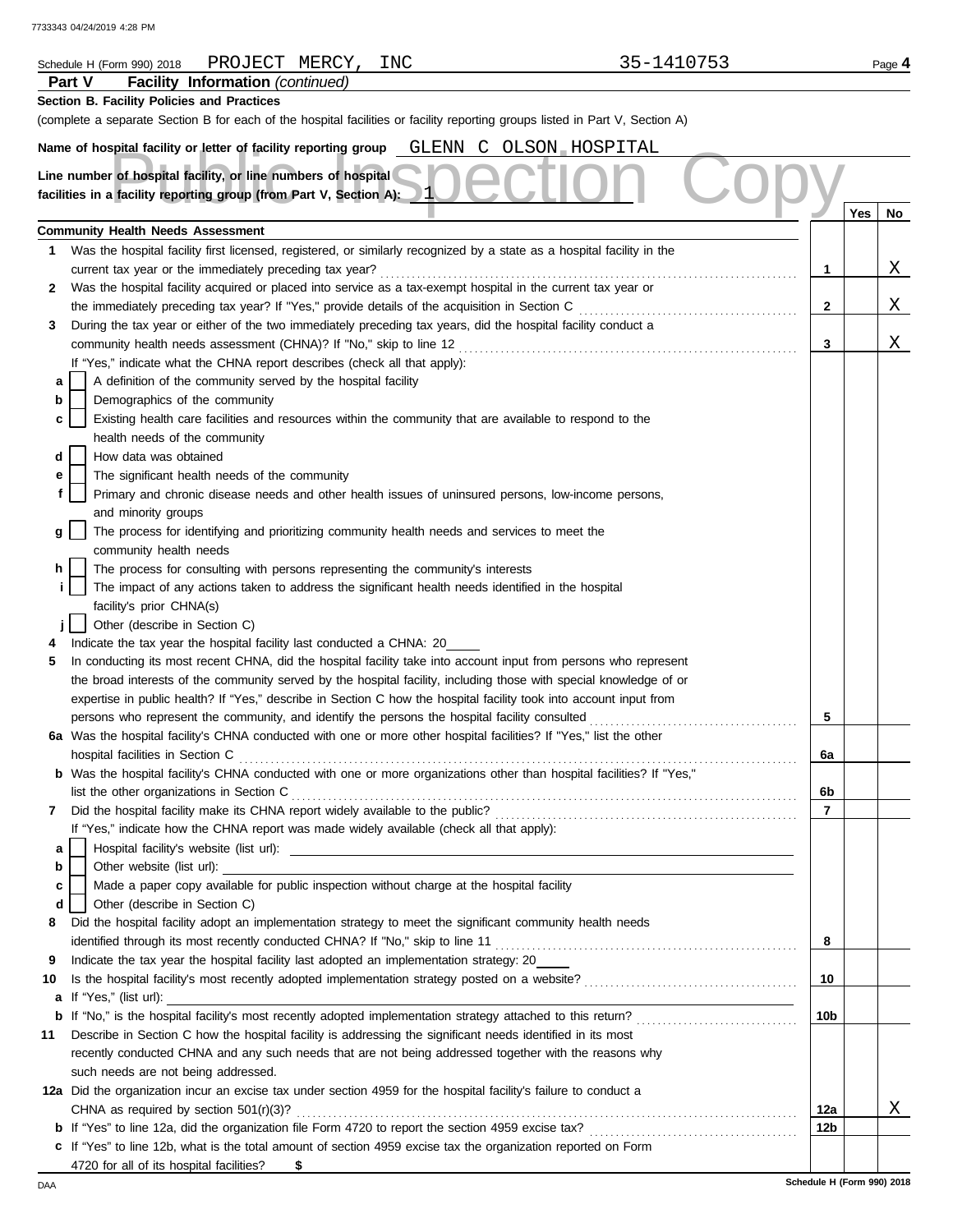| 7733343 04/24/2019 4:28 PM |  |  |  |  |
|----------------------------|--|--|--|--|
|----------------------------|--|--|--|--|

|                       | PROJECT MERCY,<br>Schedule H (Form 990) 2018                                                                                                                                                                                                                                                                                                                                                                                                                                                                                                                                                                                                                                                                                                                                                                                                                                                                                                                                                                                                                  | INC              | 35-1410753 |          | Page 5                  |
|-----------------------|---------------------------------------------------------------------------------------------------------------------------------------------------------------------------------------------------------------------------------------------------------------------------------------------------------------------------------------------------------------------------------------------------------------------------------------------------------------------------------------------------------------------------------------------------------------------------------------------------------------------------------------------------------------------------------------------------------------------------------------------------------------------------------------------------------------------------------------------------------------------------------------------------------------------------------------------------------------------------------------------------------------------------------------------------------------|------------------|------------|----------|-------------------------|
| Part V                | <b>Facility Information (continued)</b>                                                                                                                                                                                                                                                                                                                                                                                                                                                                                                                                                                                                                                                                                                                                                                                                                                                                                                                                                                                                                       |                  |            |          |                         |
|                       | <b>Financial Assistance Policy (FAP)</b>                                                                                                                                                                                                                                                                                                                                                                                                                                                                                                                                                                                                                                                                                                                                                                                                                                                                                                                                                                                                                      |                  |            |          |                         |
|                       | Name of hospital facility or letter of facility reporting group GLENN                                                                                                                                                                                                                                                                                                                                                                                                                                                                                                                                                                                                                                                                                                                                                                                                                                                                                                                                                                                         | C OLSON HOSPITAL |            |          |                         |
| 13                    | Did the hospital facility have in place during the tax year a written financial assistance policy that:<br>Explained eligibility criteria for financial assistance, and whether such assistance included free or discounted care?<br>If "Yes," indicate the eligibility criteria explained in the FAP:                                                                                                                                                                                                                                                                                                                                                                                                                                                                                                                                                                                                                                                                                                                                                        |                  |            | 13       | Yes<br>No<br>Χ          |
| a<br>b<br>c<br>d      | Federal poverty guidelines (FPG), with FPG family income limit for eligibility for free care of %<br>and FPG family income limit for eligibility for discounted care of \, \, \, \,<br>Income level other than FPG (describe in Section C)<br>Asset level<br>Medical indigency                                                                                                                                                                                                                                                                                                                                                                                                                                                                                                                                                                                                                                                                                                                                                                                |                  |            |          |                         |
| е<br>f<br>g<br>h      | Insurance status<br>Underinsurance status<br>Residency<br>Other (describe in Section C)                                                                                                                                                                                                                                                                                                                                                                                                                                                                                                                                                                                                                                                                                                                                                                                                                                                                                                                                                                       |                  |            |          | $\overline{\mathrm{X}}$ |
| 14<br>15              |                                                                                                                                                                                                                                                                                                                                                                                                                                                                                                                                                                                                                                                                                                                                                                                                                                                                                                                                                                                                                                                               |                  |            | 14<br>15 | $\mathbf X$             |
|                       | If "Yes," indicate how the hospital facility's FAP or FAP application form (including accompanying                                                                                                                                                                                                                                                                                                                                                                                                                                                                                                                                                                                                                                                                                                                                                                                                                                                                                                                                                            |                  |            |          |                         |
| a<br>b<br>d  <br>е    | instructions) explained the method for applying for financial assistance (check all that apply):<br>Described the information the hospital facility may require an individual to provide as part of his or her<br>application<br>Described the supporting documentation the hospital facility may require an individual to submit as part<br>of his or her application<br>Provided the contact information of hospital facility staff who can provide an individual with information<br>about the FAP and FAP application process<br>Provided the contact information of nonprofit organizations or government agencies that may be<br>sources of assistance with FAP applications<br>Other (describe in Section C)                                                                                                                                                                                                                                                                                                                                           |                  |            |          |                         |
|                       |                                                                                                                                                                                                                                                                                                                                                                                                                                                                                                                                                                                                                                                                                                                                                                                                                                                                                                                                                                                                                                                               |                  |            | 16       | X                       |
| a<br>b<br>c<br>d<br>g | If "Yes," indicate how the hospital facility publicized the policy (check all that apply):<br>The FAP was widely available on a website (list url):<br>The FAP application form was widely available on a website (list url):<br>A plain language summary of the FAP was widely available on a website (list url):<br>The FAP was available upon request and without charge (in public locations in the hospital facility and<br>by mail)<br>The FAP application form was available upon request and without charge (in public locations in the<br>hospital facility and by mail)<br>A plain language summary of the FAP was available upon request and without charge (in public<br>locations in the hospital facility and by mail)<br>Individuals were notified about the FAP by being offered a paper copy of the plain language summary of<br>the FAP, by receiving a conspicuous written notice about the FAP on their billing statements, and via<br>conspicuous public displays or other measures reasonably calculated to attract patients' attention |                  |            |          |                         |
| h.                    | Notified members of the community who are most likely to require financial assistance about availability<br>of the FAP<br>The FAP, FAP application form, and plain language summary of the FAP were translated into the<br>primary language(s) spoken by Limited English Proficiency (LEP) populations<br>Other (describe in Section C)                                                                                                                                                                                                                                                                                                                                                                                                                                                                                                                                                                                                                                                                                                                       |                  |            |          |                         |
|                       |                                                                                                                                                                                                                                                                                                                                                                                                                                                                                                                                                                                                                                                                                                                                                                                                                                                                                                                                                                                                                                                               |                  |            |          |                         |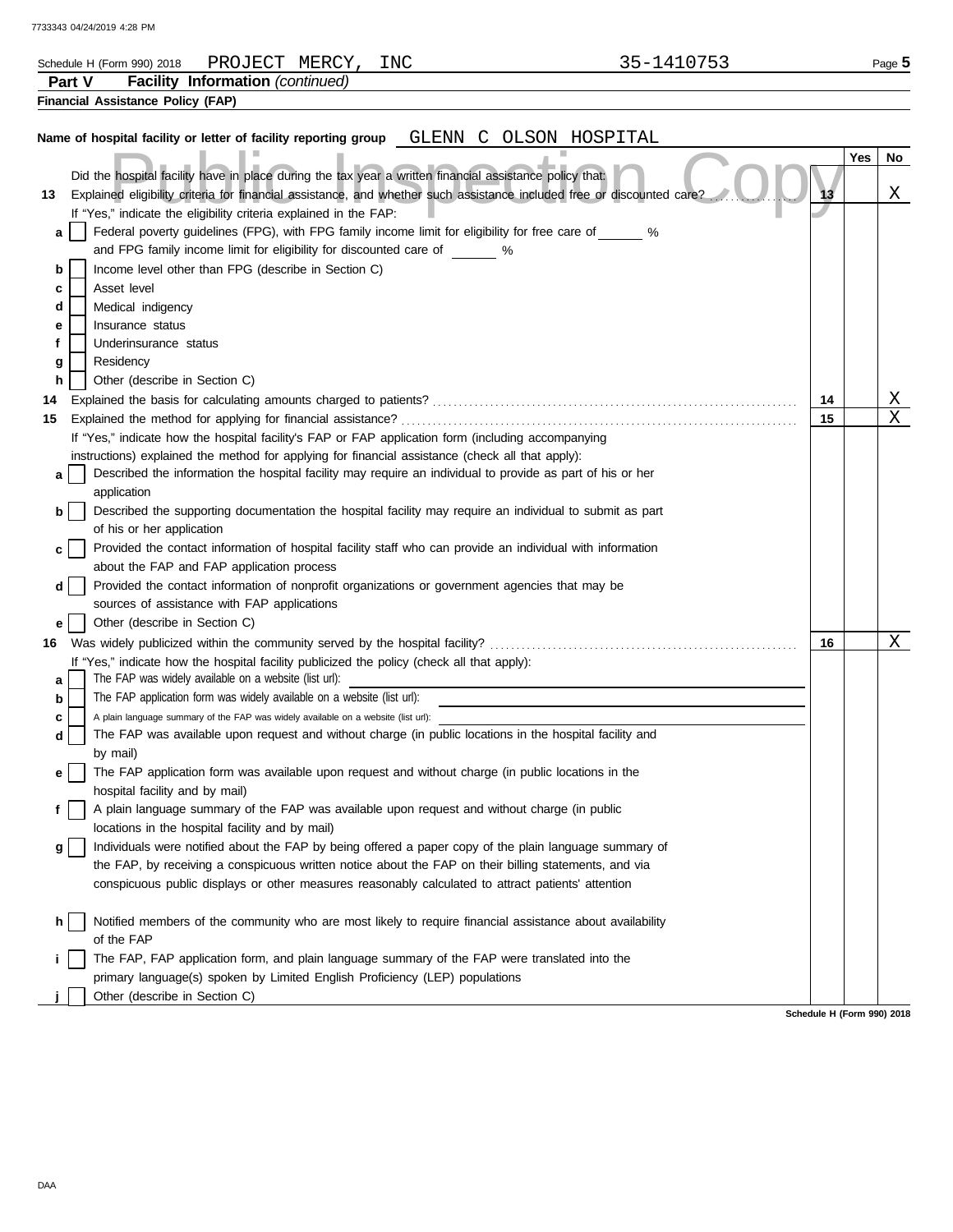|     | Schedule H (Form 990) 2018                      |                 |                                 |                                               | PROJECT MERCY,                                                                       | INC |              |                                                                                                                                                                                                                                            |                | 35-1410753 |    |     | Page $6$ |
|-----|-------------------------------------------------|-----------------|---------------------------------|-----------------------------------------------|--------------------------------------------------------------------------------------|-----|--------------|--------------------------------------------------------------------------------------------------------------------------------------------------------------------------------------------------------------------------------------------|----------------|------------|----|-----|----------|
|     | Part V                                          | <b>Facility</b> |                                 |                                               | <b>Information</b> (continued)                                                       |     |              |                                                                                                                                                                                                                                            |                |            |    |     |          |
|     | <b>Billing and Collections</b>                  |                 |                                 |                                               |                                                                                      |     |              |                                                                                                                                                                                                                                            |                |            |    |     |          |
|     |                                                 |                 |                                 |                                               | Name of hospital facility or letter of facility reporting group                      |     | <b>GLENN</b> | C                                                                                                                                                                                                                                          | OLSON HOSPITAL |            |    |     |          |
|     |                                                 |                 |                                 |                                               |                                                                                      |     |              |                                                                                                                                                                                                                                            |                |            |    | Yes | No       |
| 17  |                                                 |                 |                                 |                                               |                                                                                      |     |              | Did the hospital facility have in place during the tax year a separate billing and collections policy, or a written<br>financial assistance policy (FAP) that explained all of the actions the hospital facility or other authorized party |                |            |    |     |          |
|     |                                                 |                 |                                 |                                               |                                                                                      |     |              |                                                                                                                                                                                                                                            |                |            |    |     | Χ        |
| 18  |                                                 |                 |                                 |                                               |                                                                                      |     |              | Check all of the following actions against an individual that were permitted under the hospital facility's                                                                                                                                 |                |            |    |     |          |
|     |                                                 |                 |                                 |                                               |                                                                                      |     |              | policies during the tax year before making reasonable efforts to determine the individual's eligibility under the                                                                                                                          |                |            |    |     |          |
|     | facility's FAP:                                 |                 |                                 |                                               |                                                                                      |     |              |                                                                                                                                                                                                                                            |                |            |    |     |          |
| а   |                                                 |                 | Reporting to credit agency(ies) |                                               |                                                                                      |     |              |                                                                                                                                                                                                                                            |                |            |    |     |          |
| b   |                                                 |                 |                                 | Selling an individual's debt to another party |                                                                                      |     |              |                                                                                                                                                                                                                                            |                |            |    |     |          |
| c   |                                                 |                 |                                 |                                               |                                                                                      |     |              | Deferring, denying, or requiring a payment before providing medically necessary care due to                                                                                                                                                |                |            |    |     |          |
|     |                                                 |                 |                                 |                                               | nonpayment of a previous bill for care covered under the hospital facility's FAP     |     |              |                                                                                                                                                                                                                                            |                |            |    |     |          |
| d   |                                                 |                 |                                 |                                               | Actions that require a legal or judicial process                                     |     |              |                                                                                                                                                                                                                                            |                |            |    |     |          |
| е   |                                                 |                 |                                 | Other similar actions (describe in Section C) |                                                                                      |     |              |                                                                                                                                                                                                                                            |                |            |    |     |          |
| f   | Χ                                               |                 |                                 |                                               | None of these actions or other similar actions were permitted                        |     |              |                                                                                                                                                                                                                                            |                |            |    |     |          |
| 19  |                                                 |                 |                                 |                                               |                                                                                      |     |              | Did the hospital facility or other authorized party perform any of the following actions during the tax year                                                                                                                               |                |            |    |     |          |
|     |                                                 |                 |                                 |                                               |                                                                                      |     |              |                                                                                                                                                                                                                                            |                |            | 19 |     | Χ        |
|     |                                                 |                 |                                 |                                               | If "Yes," check all actions in which the hospital facility or a third party engaged: |     |              |                                                                                                                                                                                                                                            |                |            |    |     |          |
| а   |                                                 |                 | Reporting to credit agency(ies) |                                               |                                                                                      |     |              |                                                                                                                                                                                                                                            |                |            |    |     |          |
| b   |                                                 |                 |                                 | Selling an individual's debt to another party |                                                                                      |     |              |                                                                                                                                                                                                                                            |                |            |    |     |          |
| c   |                                                 |                 |                                 |                                               |                                                                                      |     |              | Deferring, denying, or requiring a payment before providing medically necessary care due to                                                                                                                                                |                |            |    |     |          |
|     |                                                 |                 |                                 |                                               | nonpayment of a previous bill for care covered under the hospital facility's FAP     |     |              |                                                                                                                                                                                                                                            |                |            |    |     |          |
| d   |                                                 |                 |                                 |                                               | Actions that require a legal or judicial process                                     |     |              |                                                                                                                                                                                                                                            |                |            |    |     |          |
| е   |                                                 |                 |                                 | Other similar actions (describe in Section C) |                                                                                      |     |              |                                                                                                                                                                                                                                            |                |            |    |     |          |
| 20  |                                                 |                 |                                 |                                               |                                                                                      |     |              | Indicate which efforts the hospital facility or other authorized party made before initiating any of the actions listed (whether or                                                                                                        |                |            |    |     |          |
|     | not checked) in line 19 (check all that apply): |                 |                                 |                                               |                                                                                      |     |              |                                                                                                                                                                                                                                            |                |            |    |     |          |
| a   |                                                 |                 |                                 |                                               | FAP at least 30 days before initiating those ECAs (if not, describe in Section C)    |     |              | Provided a written notice about upcoming ECAs (Extraordinary Collection Action) and a plain language summary of the                                                                                                                        |                |            |    |     |          |
| b   |                                                 |                 |                                 |                                               |                                                                                      |     |              | Made a reasonable effort to orally notify individuals about the FAP and FAP application process (if not, describe in Section C)                                                                                                            |                |            |    |     |          |
| с   |                                                 |                 |                                 |                                               |                                                                                      |     |              | Processed incomplete and complete FAP applications (if not, describe in Section C)                                                                                                                                                         |                |            |    |     |          |
| d   |                                                 |                 |                                 |                                               | Made presumptive eligibility determinations (if not, describe in Section C)          |     |              |                                                                                                                                                                                                                                            |                |            |    |     |          |
| е   |                                                 |                 | Other (describe in Section C)   |                                               |                                                                                      |     |              |                                                                                                                                                                                                                                            |                |            |    |     |          |
| f   |                                                 |                 | None of these efforts were made |                                               |                                                                                      |     |              |                                                                                                                                                                                                                                            |                |            |    |     |          |
|     | Policy Relating to Emergency Medical Care       |                 |                                 |                                               |                                                                                      |     |              |                                                                                                                                                                                                                                            |                |            |    |     |          |
|     |                                                 |                 |                                 |                                               |                                                                                      |     |              | 21 Did the hospital facility have in place during the tax year a written policy relating to emergency medical care                                                                                                                         |                |            |    |     |          |
|     |                                                 |                 |                                 |                                               |                                                                                      |     |              | that required the hospital facility to provide, without discrimination, care for emergency medical conditions to                                                                                                                           |                |            |    |     |          |
|     |                                                 |                 |                                 |                                               |                                                                                      |     |              |                                                                                                                                                                                                                                            |                |            | 21 | Χ   |          |
|     | If "No," indicate why:                          |                 |                                 |                                               |                                                                                      |     |              |                                                                                                                                                                                                                                            |                |            |    |     |          |
| а   |                                                 |                 |                                 |                                               | The hospital facility did not provide care for any emergency medical conditions      |     |              |                                                                                                                                                                                                                                            |                |            |    |     |          |
| b   |                                                 |                 |                                 |                                               | The hospital facility's policy was not in writing                                    |     |              |                                                                                                                                                                                                                                            |                |            |    |     |          |
| c   | in Section C)                                   |                 |                                 |                                               |                                                                                      |     |              | The hospital facility limited who was eligible to receive care for emergency medical conditions (describe                                                                                                                                  |                |            |    |     |          |
| d l |                                                 |                 | Other (describe in Section C)   |                                               |                                                                                      |     |              |                                                                                                                                                                                                                                            |                |            |    |     |          |

**d** Other (describe in Section C)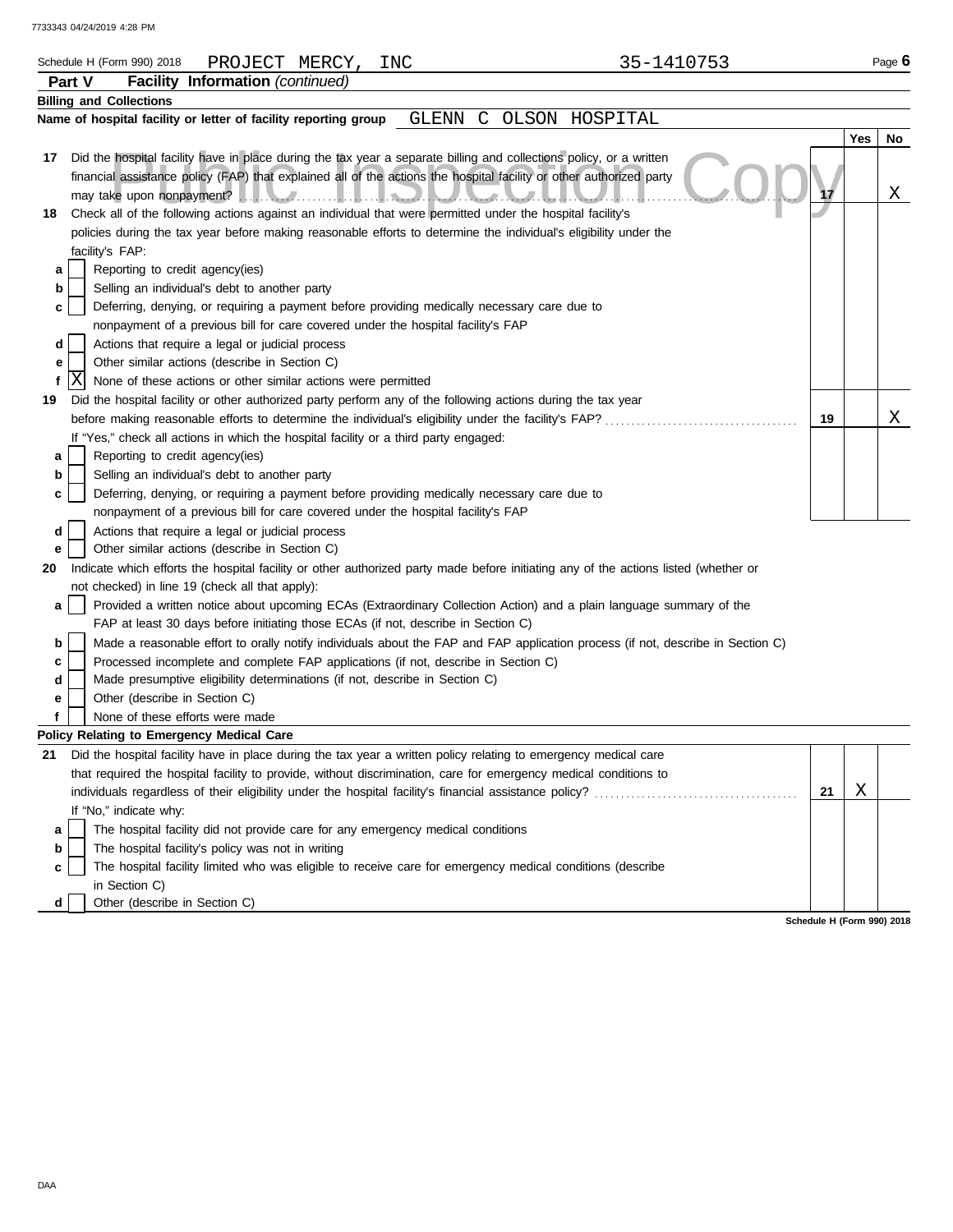| PROJECT MERCY,<br>Schedule H (Form 990) 2018                                                                                                                                                                                                                                                                                                                                                                                                                                  | INC | 35-1410753          |    |            | Page 7 |
|-------------------------------------------------------------------------------------------------------------------------------------------------------------------------------------------------------------------------------------------------------------------------------------------------------------------------------------------------------------------------------------------------------------------------------------------------------------------------------|-----|---------------------|----|------------|--------|
| Facility Information (continued)<br>Part V                                                                                                                                                                                                                                                                                                                                                                                                                                    |     |                     |    |            |        |
| Charges to Individuals Eligible for Assistance Under the FAP (FAP-Eligible Individuals)                                                                                                                                                                                                                                                                                                                                                                                       |     |                     |    |            |        |
| Name of hospital facility or letter of facility reporting group GLENN                                                                                                                                                                                                                                                                                                                                                                                                         |     | C<br>OLSON HOSPITAL |    |            |        |
|                                                                                                                                                                                                                                                                                                                                                                                                                                                                               |     |                     |    | <b>Yes</b> | No.    |
| Indicate how the hospital facility determined, during the tax year, the maximum amounts that can be charged<br>22<br>to FAP-eligible individuals for emergency or other medically necessary care.<br>The hospital facility used a look-back method based on claims allowed by Medicare fee-for-service<br>a<br>during a prior 12-month period                                                                                                                                 |     |                     |    |            |        |
| The hospital facility used a look-back method based on claims allowed by Medicare fee-for-service and<br>all private health insurers that pay claims to the hospital facility during a prior 12-month period<br>The hospital facility used a look-back method based on claims allowed by Medicaid, either alone or in<br>combination with Medicare fee-for-service and all private health insurers that pay claims to the hospital<br>facility during a prior 12-month period |     |                     |    |            |        |
| The hospital facility used a prospective Medicare or Medicaid method<br>During the tax year, did the hospital facility charge any FAP-eligible individual to whom the hospital facility<br>23<br>provided emergency or other medically necessary services more than the amounts generally billed to                                                                                                                                                                           |     |                     | 23 |            | х      |
| If "Yes," explain in Section C.<br>During the tax year, did the hospital facility charge any FAP-eligible individual an amount equal to the gross<br>24<br>charge for any service provided to that individual?                                                                                                                                                                                                                                                                |     |                     | 24 |            | Χ      |
| If "Yes," explain in Section C.                                                                                                                                                                                                                                                                                                                                                                                                                                               |     |                     |    |            |        |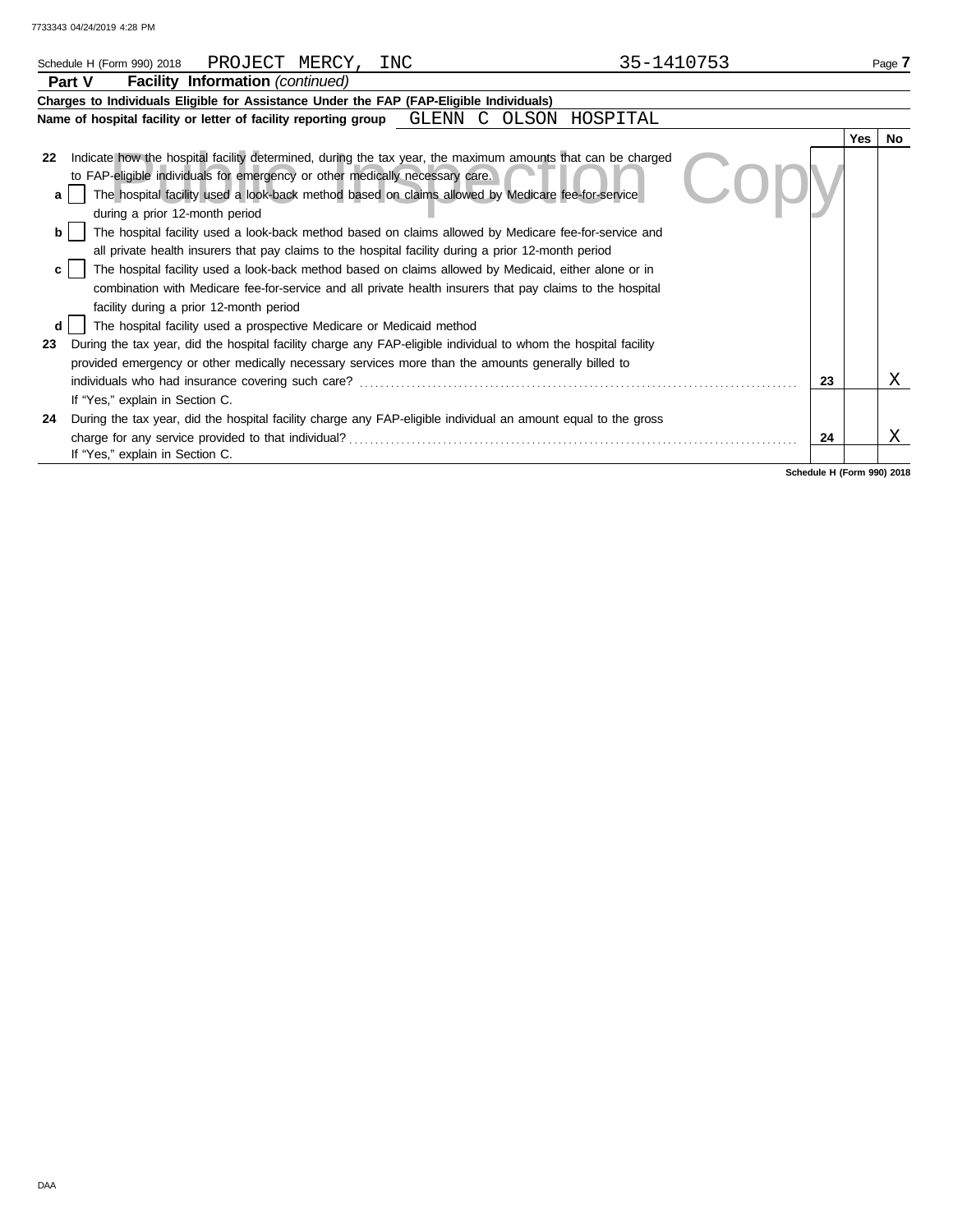| Schedule H (Form 990) 2018 |                                  | PROJECT MERCY, INC | 35-1410753<br>Page 8                                                                                                           |
|----------------------------|----------------------------------|--------------------|--------------------------------------------------------------------------------------------------------------------------------|
| Part V                     | Facility Information (continued) |                    |                                                                                                                                |
|                            |                                  |                    |                                                                                                                                |
|                            |                                  |                    | Section C. Supplemental Information for Part V, Section B. Provide descriptions required for Part V, Section B, lines          |
|                            |                                  |                    | 2, 3j, 5, 6a, 6b, 7d, 11, 13b, 13h, 15e, 16j, 18e, 19e, 20a, 20b, 20c, 20d, 20e, 21c, 21d, 23, and 24. If applicable, provide  |
|                            |                                  |                    | separate descriptions for each hospital facility in a facility reporting group, designated by facility reporting group letter  |
|                            |                                  |                    | and hospital facility line number from Part V, Section A ("A, 1," "A, 4," "B, 2," "B, 3," etc.) and name of hospital facility. |
|                            |                                  |                    |                                                                                                                                |
|                            |                                  |                    |                                                                                                                                |
|                            |                                  |                    |                                                                                                                                |
|                            |                                  |                    |                                                                                                                                |
|                            |                                  |                    |                                                                                                                                |
|                            |                                  |                    |                                                                                                                                |
|                            |                                  |                    |                                                                                                                                |
|                            |                                  |                    |                                                                                                                                |
|                            |                                  |                    |                                                                                                                                |
|                            |                                  |                    |                                                                                                                                |
|                            |                                  |                    |                                                                                                                                |
|                            |                                  |                    |                                                                                                                                |
|                            |                                  |                    |                                                                                                                                |
|                            |                                  |                    |                                                                                                                                |
|                            |                                  |                    |                                                                                                                                |
|                            |                                  |                    |                                                                                                                                |
|                            |                                  |                    |                                                                                                                                |
|                            |                                  |                    |                                                                                                                                |
|                            |                                  |                    |                                                                                                                                |
|                            |                                  |                    |                                                                                                                                |
|                            |                                  |                    |                                                                                                                                |
|                            |                                  |                    |                                                                                                                                |
|                            |                                  |                    |                                                                                                                                |
|                            |                                  |                    |                                                                                                                                |
|                            |                                  |                    |                                                                                                                                |
|                            |                                  |                    |                                                                                                                                |
|                            |                                  |                    |                                                                                                                                |
|                            |                                  |                    |                                                                                                                                |
|                            |                                  |                    |                                                                                                                                |
|                            |                                  |                    |                                                                                                                                |
|                            |                                  |                    |                                                                                                                                |
|                            |                                  |                    |                                                                                                                                |
|                            |                                  |                    |                                                                                                                                |
|                            |                                  |                    |                                                                                                                                |
|                            |                                  |                    |                                                                                                                                |
|                            |                                  |                    |                                                                                                                                |
|                            |                                  |                    |                                                                                                                                |
|                            |                                  |                    |                                                                                                                                |
|                            |                                  |                    |                                                                                                                                |
|                            |                                  |                    |                                                                                                                                |
|                            |                                  |                    |                                                                                                                                |
|                            |                                  |                    |                                                                                                                                |
|                            |                                  |                    |                                                                                                                                |
|                            |                                  |                    |                                                                                                                                |
|                            |                                  |                    |                                                                                                                                |
|                            |                                  |                    |                                                                                                                                |
|                            |                                  |                    |                                                                                                                                |
|                            |                                  |                    |                                                                                                                                |
|                            |                                  |                    |                                                                                                                                |
|                            |                                  |                    |                                                                                                                                |
|                            |                                  |                    |                                                                                                                                |
|                            |                                  |                    |                                                                                                                                |
|                            |                                  |                    |                                                                                                                                |
|                            |                                  |                    |                                                                                                                                |
|                            |                                  |                    |                                                                                                                                |
|                            |                                  |                    |                                                                                                                                |
|                            |                                  |                    |                                                                                                                                |
|                            |                                  |                    |                                                                                                                                |
|                            |                                  |                    |                                                                                                                                |
|                            |                                  |                    |                                                                                                                                |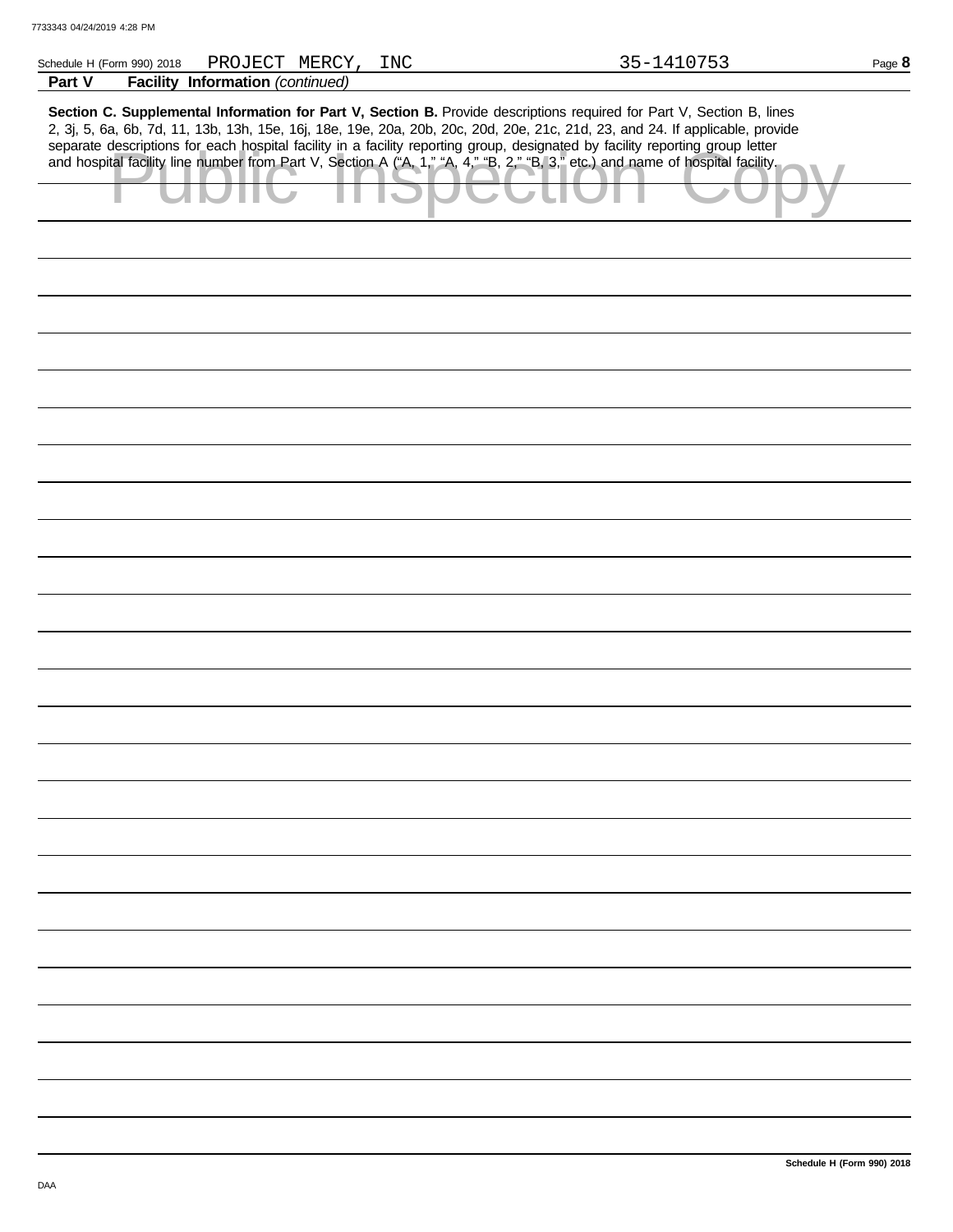| Schedule H (Form 990) 2018<br>PROJECT MERCY, INC                                                                                                                               |                             | 35-1410753 | Page 9 |
|--------------------------------------------------------------------------------------------------------------------------------------------------------------------------------|-----------------------------|------------|--------|
| <b>Facility Information (continued)</b><br>Part V                                                                                                                              |                             |            |        |
| Section D. Other Health Care Facilities That Are Not Licensed, Registered, or Similarly Recognized as a Hospital Facility<br>(list in order of size, from largest to smallest) |                             |            |        |
| How many non-hospital health care facilities did the organization operate during the tax year? $\Box$ 0<br>Name and address                                                    | Type of Facility (describe) |            |        |
|                                                                                                                                                                                |                             |            |        |
|                                                                                                                                                                                |                             |            |        |
|                                                                                                                                                                                |                             |            |        |
|                                                                                                                                                                                |                             |            |        |
|                                                                                                                                                                                |                             |            |        |
|                                                                                                                                                                                |                             |            |        |
|                                                                                                                                                                                |                             |            |        |
|                                                                                                                                                                                |                             |            |        |
|                                                                                                                                                                                |                             |            |        |
|                                                                                                                                                                                |                             |            |        |
|                                                                                                                                                                                |                             |            |        |
|                                                                                                                                                                                |                             |            |        |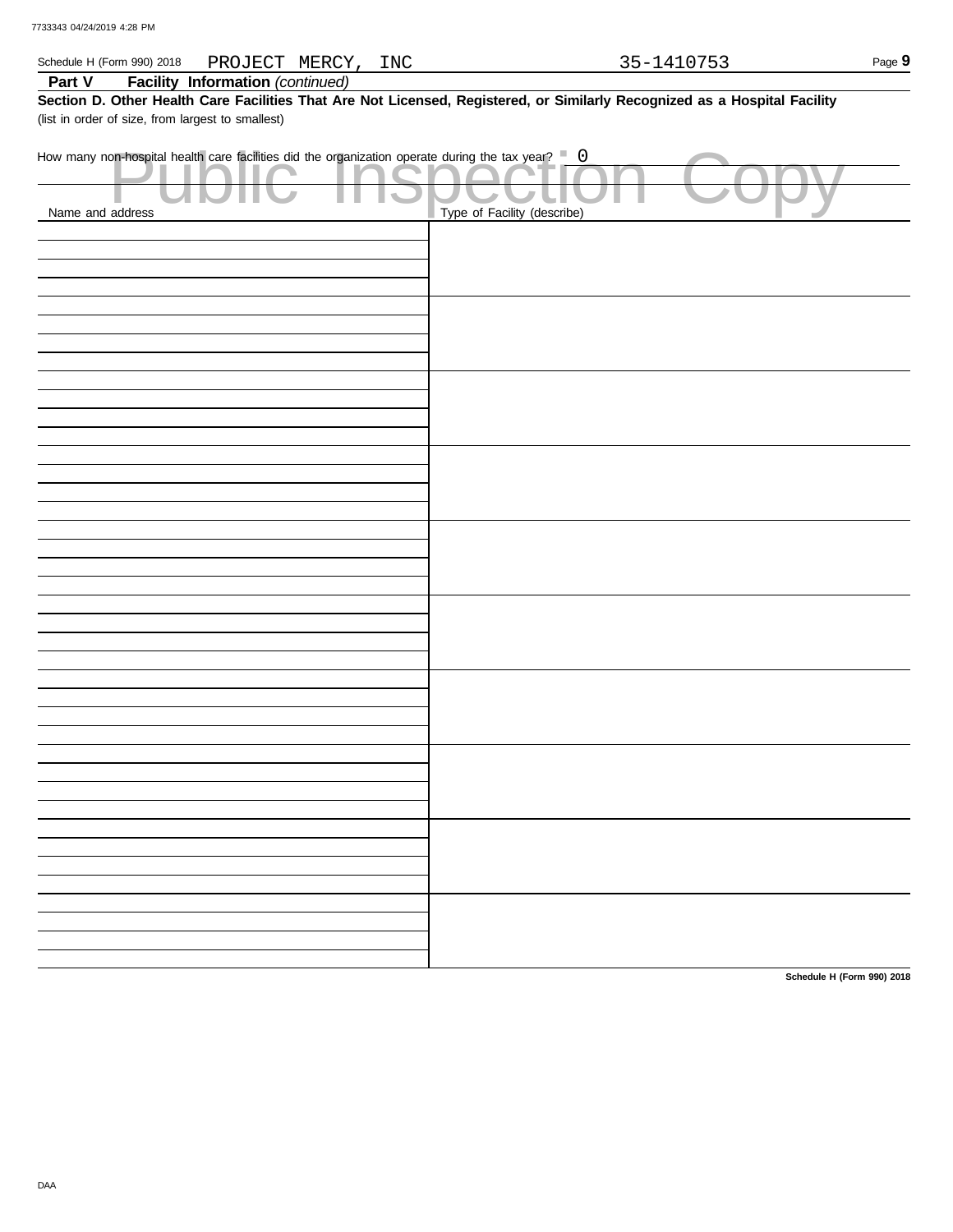**Part VI**

### **Supplemental Information**  Schedule H (Form 990) 2018 PROJECT MERCY, INC 35-1410753

Provide the following information.

- **Required descriptions.** Provide the descriptions required for Part I, lines 3c, 6a, and 7; Part II and Part III, lines 2, 3, 4, 8 and **1** 9b.
- Solution and assessment. Describe how the organization assesses the health care needs of the communities it serves, in addition to HNAs reported in Part V, Section B.<br>The education of eligibility for assistance. Describe h **Needs assessment.** Describe how the organization assesses the health care needs of the communities it serves, in addition to **2** any CHNAs reported in Part V, Section B.
- **Patient education of eligibility for assistance.** Describe how the organization informs and educates patients and persons who may be billed for patient care about their eligibility for assistance under federal, state, or local government programs or under the organization's financial assistance policy. **3**
- **Community information.** Describe the community the organization serves, taking into account the geographic area and demographic constituents it serves. **4**
- **Promotion of community health.** Provide any other information important to describing how the organization's hospital facilities or other health care facilities further its exempt purpose by promoting the health of the community (e.g., open medical staff, community **5** board, use of surplus funds, etc.).
- **Affiliated health care system.** If the organization is part of an affiliated health care system, describe the respective roles of the organization and its affiliates in promoting the health of the communities served. **6**
- **State filing of community benefit report.** If applicable, identify all states with which the organization, or a related organization, files a community benefit report. **7**

PART I, LINE 3C - OTHER INCOME BASED CRITERIA FOR FREE OR DISCOUNTED CARE PATIENTS, ON ARRIVAL AT THE HOSPITAL, PAY A VERY NOMINAL FEE. AFTER RECEIVING TREATMENT FOR A SCHEDULED OR EMERGENCY VISIT, THEY RECEIVE A BILL UPON BEING RELEASED. IF THE PATIENT IS UNABLE TO PAY THAT BILL, THEIR CASE IS SENT TO A COMMITTEE FOR REVIEW. THE COMMITTEE IS MADE UP OF THE HOSPITAL ADMINISTRATOR, THE SENIOR HEAD NURSE, AND THE YETEBON SITE ADMINISTRATOR. THE COMMITTEE THEN DETERMINES IF THE PATIENT CAN PAY THE BILL OR NOT. SOME OF THE SERVICES PROVIDED, SUCH AS SCREENS AND VACCINES, ARE FREE OF CHARGE FOR A MOTHER OR A CHILD.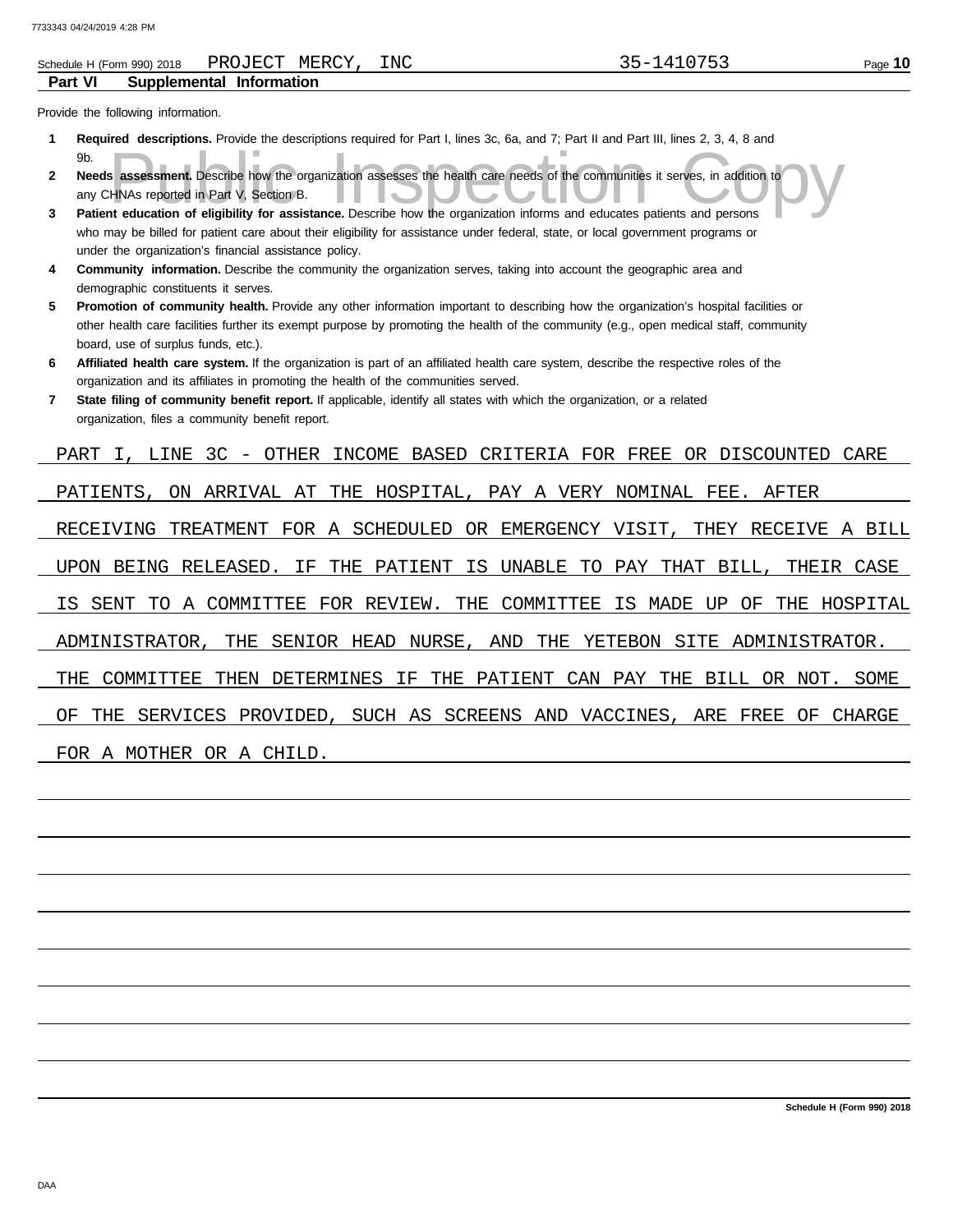| 7733343 04/24/2019 4:28 PM |
|----------------------------|
| <b>SCHEDULE L</b>          |

## **Transactions With Interested Persons**

**(Form 990 or 990-EZ) u** Complete if the organization answered "Yes" on Form 990, Part IV, line 25a, 25b, 26, 27, 28a,<br>28b, or 28c, or Form 990-EZ, Part V, line 38a or 40b.<br>**2018** 

u **Attach to Form 990 or Form 990-EZ.**

u**Go to** *www.irs.gov/Form990* **for instructions and the latest information.**

Name of the organization Department of the Treasury Internal Revenue Service

# **Inspection Open To Public**

OMB No. 1545-0047

| Name of the organization |                                                                                                                       |                   |                                                  |  |                  |              |                                | Employer identification number |                              |             |                  |                |             |
|--------------------------|-----------------------------------------------------------------------------------------------------------------------|-------------------|--------------------------------------------------|--|------------------|--------------|--------------------------------|--------------------------------|------------------------------|-------------|------------------|----------------|-------------|
|                          | PROJECT MERCY, INC                                                                                                    |                   |                                                  |  |                  |              |                                | 35-1410753                     |                              |             |                  |                |             |
| Part I                   | Excess Benefit Transactions (section 501(c)(3), section 501(c)(4), and 501(c)(29) organizations only).                |                   |                                                  |  |                  |              |                                |                                |                              |             |                  |                |             |
|                          | Complete if the organization answered "Yes" on Form 990, Part IV, line 25a or 25b, or Form 990-EZ, Part V, line 40b.  |                   |                                                  |  |                  |              |                                |                                |                              |             |                  |                |             |
| $\mathbf{1}$             | (a) Name of disqualified person                                                                                       |                   | (b) Relationship between disqualified person and |  |                  |              | (c) Description of transaction |                                |                              |             |                  | (d) Corrected? |             |
|                          |                                                                                                                       |                   | organization                                     |  |                  |              |                                |                                |                              |             | Yes              |                | <b>No</b>   |
| (1)                      |                                                                                                                       |                   |                                                  |  |                  |              |                                |                                |                              |             |                  |                |             |
| (2)                      |                                                                                                                       |                   |                                                  |  |                  |              |                                |                                |                              |             |                  |                |             |
| (3)                      |                                                                                                                       |                   |                                                  |  |                  |              |                                |                                |                              |             |                  |                |             |
| (4)                      |                                                                                                                       |                   |                                                  |  |                  |              |                                |                                |                              |             |                  |                |             |
| (5)                      |                                                                                                                       |                   |                                                  |  |                  |              |                                |                                |                              |             |                  |                |             |
| (6)                      |                                                                                                                       |                   |                                                  |  |                  |              |                                |                                |                              |             |                  |                |             |
|                          | 2 Enter the amount of tax incurred by the organization managers or disqualified persons during the year               |                   |                                                  |  |                  |              |                                |                                |                              |             |                  |                |             |
|                          |                                                                                                                       |                   |                                                  |  |                  |              |                                |                                |                              |             |                  |                |             |
|                          |                                                                                                                       |                   |                                                  |  |                  |              |                                |                                |                              |             |                  |                |             |
|                          |                                                                                                                       |                   |                                                  |  |                  |              |                                |                                |                              |             |                  |                |             |
| Part II                  | Loans to and/or From Interested Persons.                                                                              |                   |                                                  |  |                  |              |                                |                                |                              |             |                  |                |             |
|                          | Complete if the organization answered "Yes" on Form 990-EZ, Part V, line 38a or Form 990, Part IV, line 26; or if the |                   |                                                  |  |                  |              |                                |                                |                              |             |                  |                |             |
|                          | organization reported an amount on Form 990, Part X, line 5, 6, or 22.<br>(a) Name of interested person               | (b) Relationship  | (c) Purpose of                                   |  | (d) Loan to      | (e) Original | (f) Balance due                |                                | (g) In default? (h) Approved |             |                  |                | (i) Written |
|                          |                                                                                                                       | with organization | loan<br>or from the                              |  | principal amount |              |                                |                                |                              | by board or |                  | agreement?     |             |
|                          |                                                                                                                       |                   |                                                  |  | $orq$ .?         |              |                                | <b>Yes</b>                     | <b>No</b>                    | Yes         | committee?<br>No | Yes            | No          |
|                          |                                                                                                                       |                   |                                                  |  | To From          |              |                                |                                |                              |             |                  |                |             |
| (1)                      |                                                                                                                       |                   |                                                  |  |                  |              |                                |                                |                              |             |                  |                |             |
|                          |                                                                                                                       |                   |                                                  |  |                  |              |                                |                                |                              |             |                  |                |             |
| (2)                      | <u> 1990 - Johann Barbara, martx</u>                                                                                  |                   |                                                  |  |                  |              |                                |                                |                              |             |                  |                |             |
|                          |                                                                                                                       |                   |                                                  |  |                  |              |                                |                                |                              |             |                  |                |             |
| (3)                      | <u> 1980 - Johann Barbara, martxa alemaniar a</u>                                                                     |                   |                                                  |  |                  |              |                                |                                |                              |             |                  |                |             |
|                          |                                                                                                                       |                   |                                                  |  |                  |              |                                |                                |                              |             |                  |                |             |
| (4)                      |                                                                                                                       |                   |                                                  |  |                  |              |                                |                                |                              |             |                  |                |             |
|                          |                                                                                                                       |                   |                                                  |  |                  |              |                                |                                |                              |             |                  |                |             |
| (5)                      |                                                                                                                       |                   |                                                  |  |                  |              |                                |                                |                              |             |                  |                |             |
|                          |                                                                                                                       |                   |                                                  |  |                  |              |                                |                                |                              |             |                  |                |             |
| (6)                      | <u> 1980 - Johann Barbara, martxa a</u>                                                                               |                   |                                                  |  |                  |              |                                |                                |                              |             |                  |                |             |
|                          |                                                                                                                       |                   |                                                  |  |                  |              |                                |                                |                              |             |                  |                |             |
| (7)                      |                                                                                                                       |                   |                                                  |  |                  |              |                                |                                |                              |             |                  |                |             |
|                          |                                                                                                                       |                   |                                                  |  |                  |              |                                |                                |                              |             |                  |                |             |
| (8)                      |                                                                                                                       |                   |                                                  |  |                  |              |                                |                                |                              |             |                  |                |             |
|                          |                                                                                                                       |                   |                                                  |  |                  |              |                                |                                |                              |             |                  |                |             |
| (9)                      |                                                                                                                       |                   |                                                  |  |                  |              |                                |                                |                              |             |                  |                |             |
|                          |                                                                                                                       |                   |                                                  |  |                  |              |                                |                                |                              |             |                  |                |             |

**Total** . . . . . . . . . . . . . . . . . . . . . . . . . . . . . . . . . . . . . . . . . . . . . . . . . . . . . . . . . . . . . . . . . . . . . . . . . . . . . . . . . . . . . . . . . . . . . . . . . . u \$ **(10)**

**Part III Grants or Assistance Benefiting Interested Persons.** Complete if the organization answered "Yes" on Form 990, Part IV, line 27.

|      | (a) Name of interested person | (b) Relationship between interested (c) Amount of assistance<br>person and the organization | (d) Type of assistance | (e) Purpose of assistance |
|------|-------------------------------|---------------------------------------------------------------------------------------------|------------------------|---------------------------|
| (1)  |                               |                                                                                             |                        |                           |
| (2)  |                               |                                                                                             |                        |                           |
| (3)  |                               |                                                                                             |                        |                           |
| (4)  |                               |                                                                                             |                        |                           |
| (5)  |                               |                                                                                             |                        |                           |
| (6)  |                               |                                                                                             |                        |                           |
| (7)  |                               |                                                                                             |                        |                           |
| (8)  |                               |                                                                                             |                        |                           |
| (9)  |                               |                                                                                             |                        |                           |
| (10) |                               |                                                                                             |                        |                           |

|     |  |  | For Paperwork Reduction Act Notice, see the Instructions for Form 990 or 990-EZ |  |  |  |
|-----|--|--|---------------------------------------------------------------------------------|--|--|--|
| DAA |  |  |                                                                                 |  |  |  |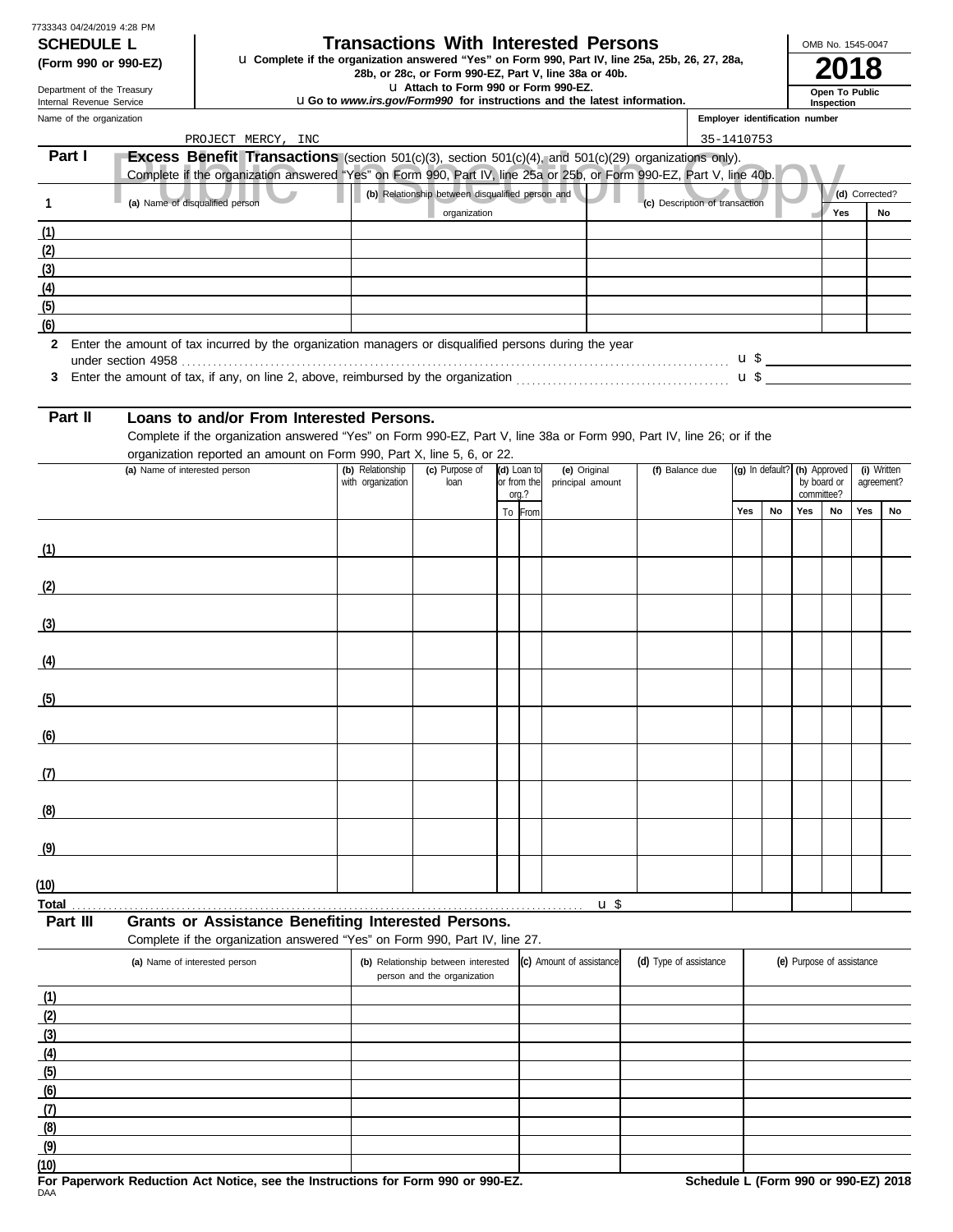## Schedule L (Form 990 or 990-EZ) 2018 PROJECT MERCY, INC 35-1410753 Page 2

## **Part IV Business Transactions Involving Interested Persons.**

Complete if the organization answered "Yes" on Form 990, Part IV, line 28a, 28b, or 28c.

| (a) Name of interested person                                                         | (c) Amount of<br>(b) Relationship between<br>interested person and the<br>transaction |        | (d) Description of transaction | (e) Sharing<br>of org.<br>revenues? |    |
|---------------------------------------------------------------------------------------|---------------------------------------------------------------------------------------|--------|--------------------------------|-------------------------------------|----|
| ш                                                                                     | organization                                                                          |        |                                | Yes                                 | No |
| (1) DEMEKE<br>TELKE-WOLD                                                              | <b>FOUNDER</b><br>CO                                                                  | 15,000 | RENT<br>ETHIOPIA FA<br>FOR     |                                     | X  |
| $(2)$ DEMEKE<br>TELKE-WOLD                                                            | FOUNDER<br>CO                                                                         | 24,000 | RENT FOR<br>USA FACILIT        |                                     | Χ  |
| (3)                                                                                   |                                                                                       |        |                                |                                     |    |
| (4)                                                                                   |                                                                                       |        |                                |                                     |    |
| (5)                                                                                   |                                                                                       |        |                                |                                     |    |
| (6)                                                                                   |                                                                                       |        |                                |                                     |    |
| (7)                                                                                   |                                                                                       |        |                                |                                     |    |
| (8)                                                                                   |                                                                                       |        |                                |                                     |    |
| (9)                                                                                   |                                                                                       |        |                                |                                     |    |
| (10)                                                                                  |                                                                                       |        |                                |                                     |    |
| $P = 1$<br>$\alpha$ and $\alpha$ is a set of $\alpha$ . The functional state $\alpha$ |                                                                                       |        |                                |                                     |    |

## **Part V Supplemental Information**

Provide additional information for responses to questions on Schedule L (see instructions).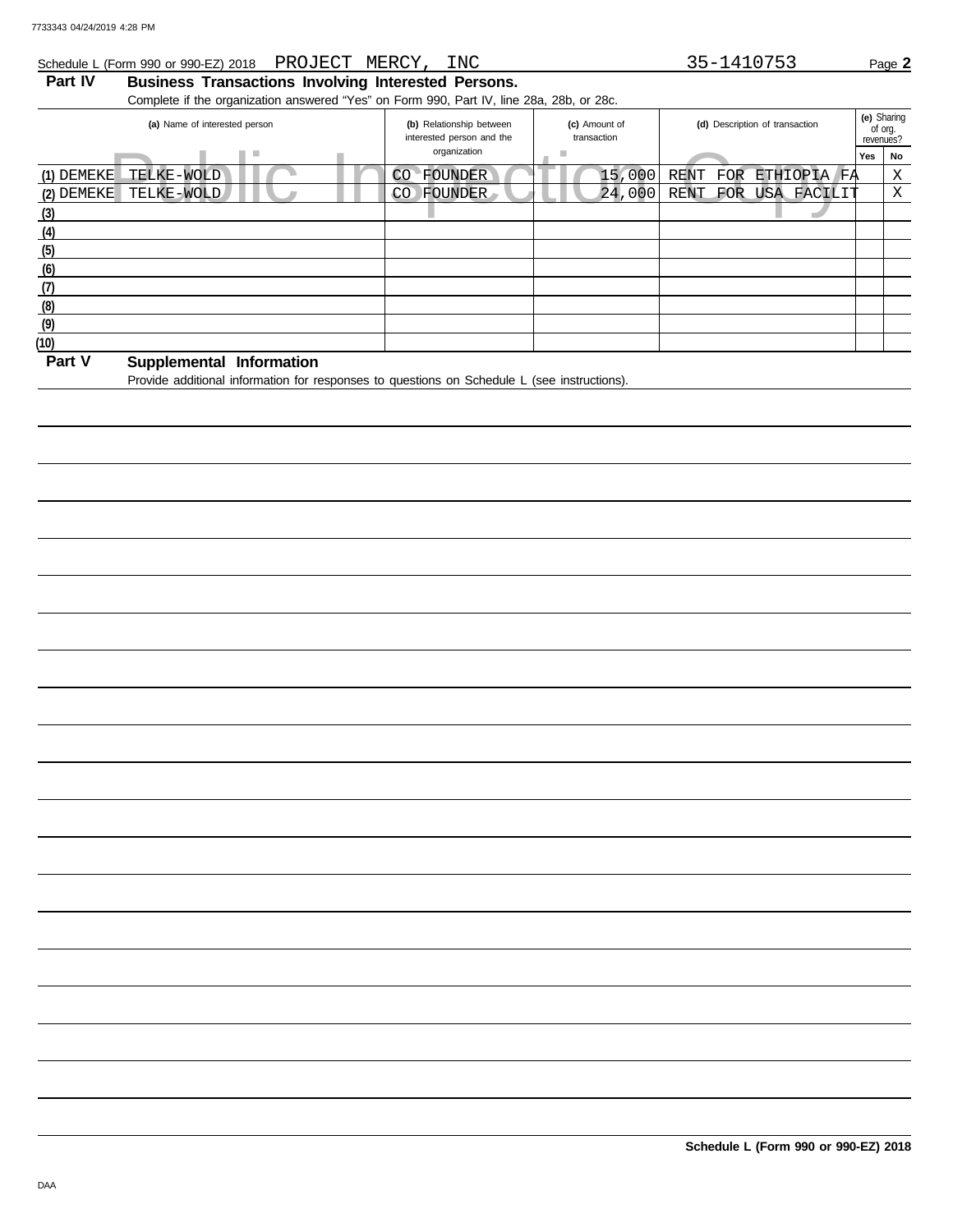

PEOPLE FROM PHYSICAL AND SPIRITUAL POVERTY". THEIR MISSION IS TO TRANSFORM HOW PEOPLE LIVE AND THINK AND BUILD STRONG, SELF-SUFFICIENT COMMUNITIES IN ETHIOPIA AND BEYOND THROUGH NEW KNOWLEDGE, BETTER HEALTH, SUSTAINABLE FOOD SOURCES AND STRENGTHENED CHARACTER FOR ALL PEOPLE AS A LIVING EXAMPLE OF THE LOVE OF JESUS CHRIST. THIS INTERNATIONAL MINISTRY WAS STARTED IN 1977 TO PROVIDE EMERGENCY RELIEF AND RELOCATION ASSISTANCE TO ETHIOPIAN REFUGEES. AT ITS PEAK, THE MINISTRY GREW TO REACH SEVEN COUNTRIES IN AFRICA WITH ITS FOCUS ON ASSISTING DISPLACED REFUGEES IN DJIBOUTI, GUINEA, IVORY COAST, KENYA, LIBERIA, MALAWI, AND SUDAN. IN 1993 THE ORGANIZATION SHIFTED ITS FOCUS TO CREATING A RELIEF AND DEVELOPMENT MODEL THAT CAN BE USED BY OTHERS TO HELP BREAK THE CYCLE OF FAMINE AND POVERTY IN COMMUNITIES. THEY HAVE TAKEN AN INTEGRATED AND HOLISTIC COMMUNITY DEVELOPMENT APPROACH IN AIDING RURAL COMMUNITIES IN ETHIOPIA WITH A VARIETY OF PROGRAMS TO ADDRESS BOTH THE PHYSICAL AND SPIRITUAL NEEDS OF THE AREAS.

FORM 990, PART III, LINE 4A - FIRST ACCOMPLISHMENT PROJECT MERCY OPERATES THE GLENN C. OLSEN PRIMARY GENERAL HOSPITAL, WHICH PROVIDES SURGICAL PROCEDURES, PEDIATRIC AND LABOR WARDS AND DIAGNOSTIC SERVICES FOR THOSE WITHIN THE YETEBON COMMUNITY AND SURROUNDING AREA. TO DATE, THE FACILITY SERVICED MORE THAN 84,000PATIENTS AND PERFORMED HUNDREDS OF SURGERIES, INCLUDING THOSE PERFORMED BY VOLUNTEER MEDICAL TEAMS. ADDITIONALLY, COMMUNITY HEALTH RELATED INSTRUCTIONS ARE DELIVERED ON TOPICS SUCH AS PERSONAL HYGIENE AND SANITATION, NUTRITION, COMMUNICABLE AND NON-

. . . . . . . . . . . . . . . . . . . . . . . . . . . . . . . . . . . . . . . . . . . . . . . . . . . . . . . . . . . . . . . . . . . . . . . . . . . . . . . . . . . . . . . . . . . . . . . . . . . . . . . . . . . . . . . . . . . . . . . . . . . . . . . . . . . . . . . . . . . . . . . . . . . . . . . . . . . . . . . . . . . . . . .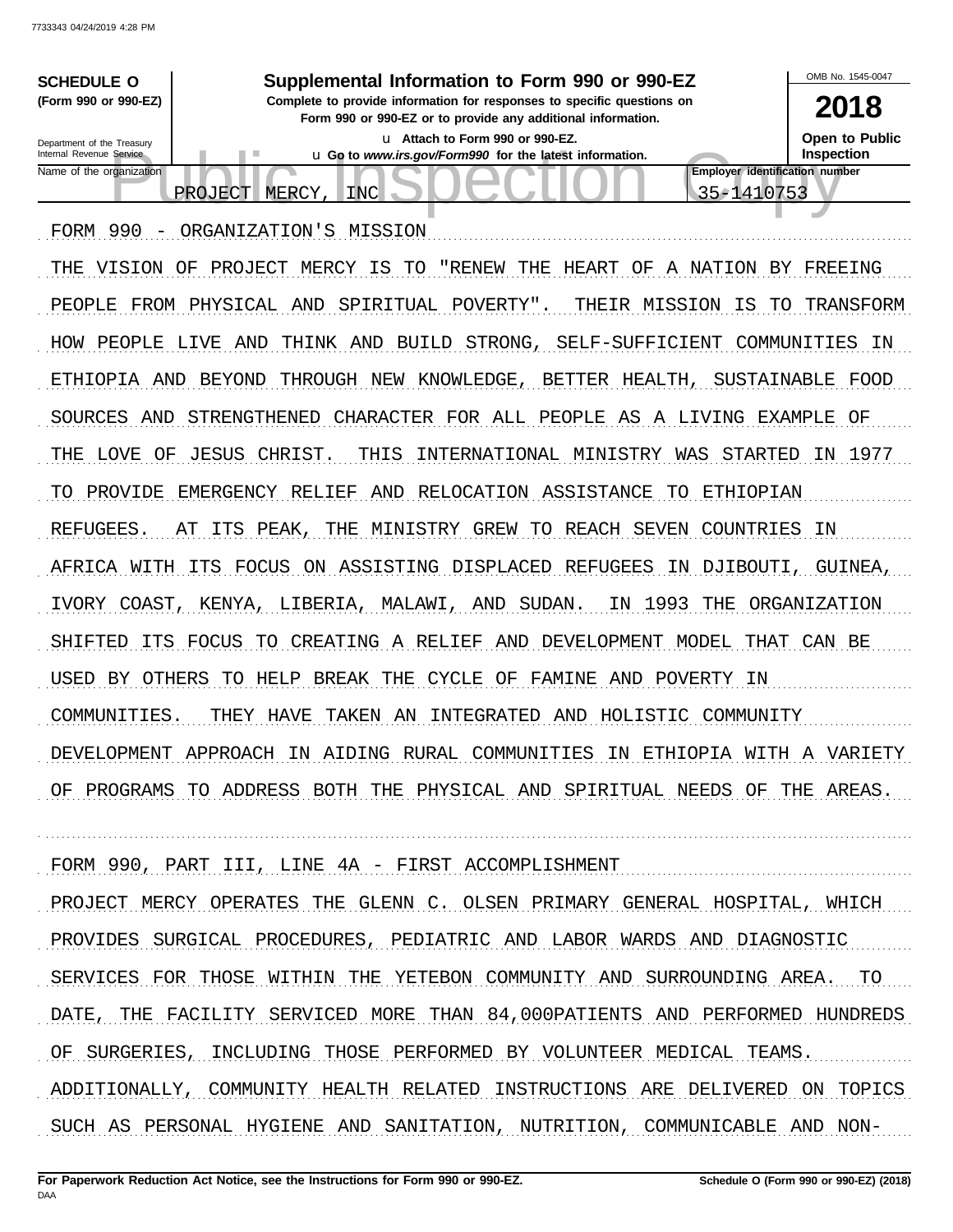| Page.<br>Schedule O (Form 990 or 990-EZ)<br>(2018) |                                      |  |  |  |  |
|----------------------------------------------------|--------------------------------------|--|--|--|--|
| Name of the organization                           | identification<br>Emplover<br>number |  |  |  |  |
| INC<br>MERCY<br>PROJECT                            | $-$<br><u>.</u>                      |  |  |  |  |

COMMUNICABLE DISEASE CONTROL HITS/TIPS, ETC. BY THE HOSPITAL. PEOPLE COME FROM FAR AWAY DUE TO THE EXCELLENT CARE PROVIDED, SUCH THAT IT SERVICES AN AREA WITH APPROXIMATELY 1.5 MILLION PEOPLE. PATIENTS IN THE HOSPITAL VOLUNTARILY RECEIVE PRAYERS FROM NURSES AND/OR DOCTORS AS PART OF THEIR HOLISTIC CARE AND SERVICE.

A NEW HEALTH SCIENCE COLLEGE WAS OPENED IN THE FALL OF 2014 WHICH PROVIDES TRAINING IN MIDWIFERY. THE GOAL IS TO TRAIN NEW MIDWIVES THROUGH AN INTENSE AND ACCELERATED ONE-YEAR PROGRAM AND PROVIDE SHORT-TERM (5 TO 10 DAY) TRAINING FOR CURRENT, IN-SERVICE, HEALTH CARE PROFESSIONALS. AT THE END OF ITS FIRST YEAR, THE HEALTH SCIENCE COLLEGE SUCCESSFULLY GRADUATED 100% OF ITS STUDENTS - ALL OF WHOM PASSED THE CERTIFICATION OF COMPETENCY (COC) EXAMS ADMINISTERED BY THE GOVERNMENT. THE SECOND COHORT OF 52 STUDENTS WAS ENROLLED IN THE EARLY SPRING OF 2016. AT THE CONCLUSION OF THE ONE-YEAR ACCELERATED PROGRAM FOR MIDWIFERY (FOR THOSE STUDENTS THAT HAD ALREADY ATTENDED A THREE-YEAR CLINICAL NURSING CURRICULUM), FORTY-THREE OUT OF THE FIFTY-ONE GRADUATES ACHIEVED THE HIGHEST RANKING OF COC LEVEL 4 CERTIFICATION. GRADUATIONS FOR THE SECOND COHORT WERE HELD IN THE FALL OF 2017. THE THIRD COHORT OF 43 STUDENTS STARTED CLASS THE FIRST QUARTER OF 2018 AND WILL GRADUATE IN THE SUMMER OF 2019.

FORM 990, PART III, LINE 4B - SECOND ACCOMPLISHMENT THE MEDHANE-ALEM SCHOOL HAS ROUGHLY 1650 STUDENTS ENROLLED IN PRE-KINDERGARTEN THROUGH GRADE 12, AND THERE ARE OVER TWO HUNDRED GRADUATES OF THE HIGH SCHOOL WHO ARE CURRENTLY ENROLLED IN VARIOUS UNIVERSITIES WITHIN ETHIOPIA OR GRADUATED AND SERVING THEIR COUNTRY. THE SCHOOL MEAL PROGRAM ALSO PROVIDES TWO MEALS PER SCHOOL DAY TO STUDENTS IN PRE-K TO 8TH GRADE.

PAGE 1 OF 4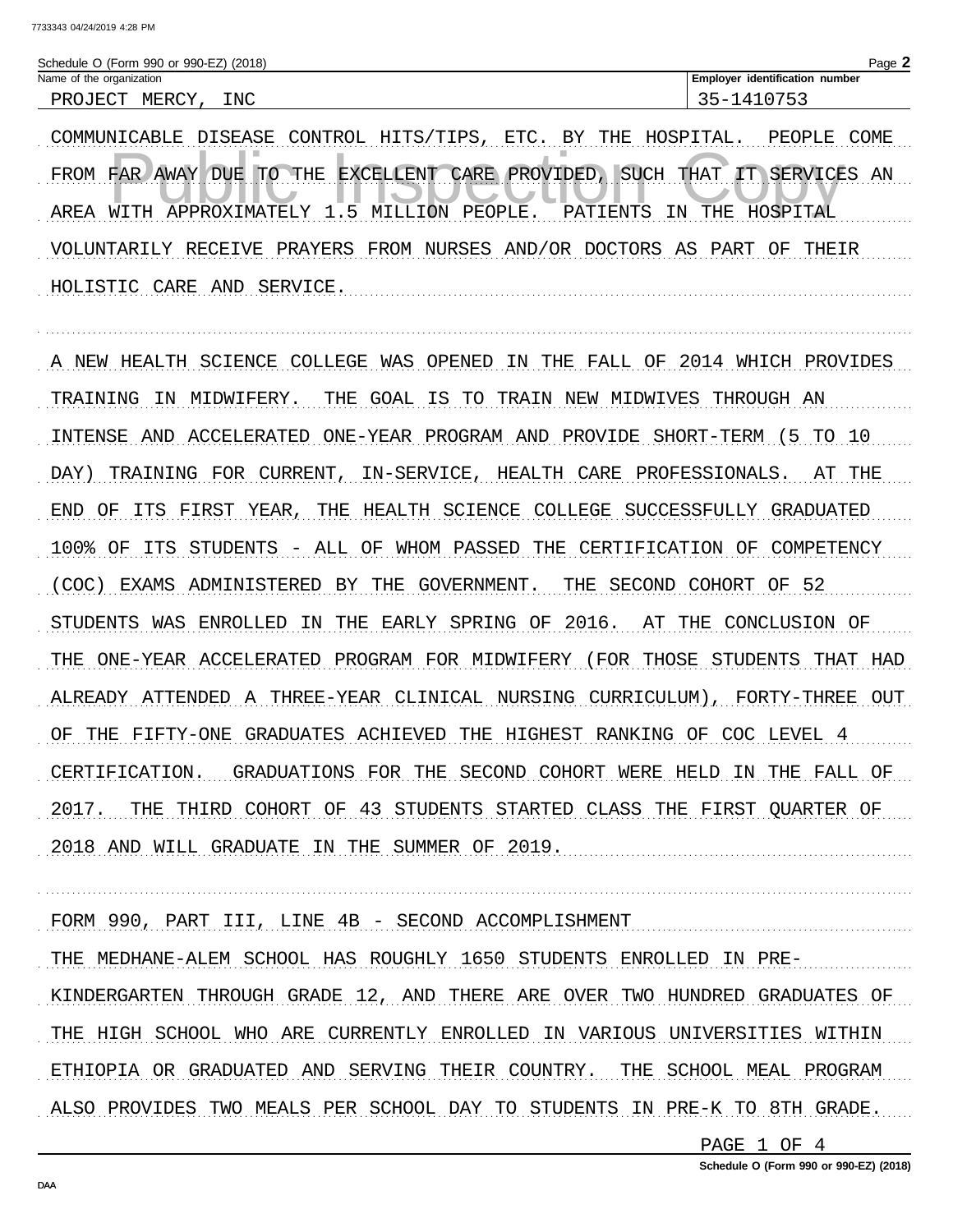| Schedule O (Form 990 or 990-EZ) (2018) | Page $\blacktriangle$                 |
|----------------------------------------|---------------------------------------|
| Name of the organization               | <b>Employer identification number</b> |
| INC<br>MERCY<br>PROJECT                | 35-1410753                            |
|                                        |                                       |

WHERE PROJECT MERCY'S SCHOOL WAS THE FIRST EVER AND ONLY OPPORTUNITY FOR CHILDREN TO RECEIVE FORMAL EDUCATION IN THE AREA, THERE ARE NOW FIVE ADDITIONAL SCHOOLS SERVING THE RURAL VILLAGES IN AND AROUND YETEBON. PROJECT MERCY SUPPORTS SOME OF THESE ADDITIONAL SCHOOLS WITH ENHANCEMENTS LIKE NEW BUILDINGS TO IMPROVE THE QUALITY OF LEARNING.

MANY OF THE STUDENTS GIVE BACK TO THE COMMUNITY BY TEACHING LITERACY, HIV/AIDS PREVENTION, FAMILY PLANNING, BASIC ARITHMETIC AND BACK YARD GARDENING TO FAMILIES IN THE HARD TO REACH MOUNTAIN AREAS SURROUNDING YETEBON. THOUSANDS OF PEOPLE HAVE BENEFITED FROM THIS INITIATIVE, AND MORE THAN 9,000 CAN NOW READ AND WRITE FOR THE FIRST TIME BECAUSE OF THESE PROGRAMS.

FORM 990, PART III, LINE 4C - THIRD ACCOMPLISHMENT ADDITIONAL FUNDING AND EXPERTISE CONTINUE TO BE INVESTED IN A DAIRY CATTLE BREEDING PROGRAM, WHICH IS DRAMATICALLY INCREASING THE MILK PRODUCTION THROUGH SUCCESSFUL CROSSBREEDING AND ARTIFICIAL INSEMINATION. BARNS HAVE BEEN CONSTRUCTED ON THE 350-ACRE SITE IN CHA CHA, ETHIOPIA, THE NEW WATER WELL WAS MADE OPERATIONAL, AND EQUIPMENT IS IN PLACE TO ALSO PLANT AND ASSIST WITH CROP MANAGEMENT. LOCAL, POOR, FARMER FAMILIES RECEIVE A CROSS-BRED HEIFER WHEN THAT HEIFER IS SIX MONTHS PREGNANT. AFTER CARING FOR AND GETTING ACCLIMATED WITH THEIR NEW HEIFER FOR APPROXIMATELY THREE MONTHS, BENEFICIARIES START ENJOYING NUTRITIONAL AND FINANCIAL BENEFITS OF HAVING AN ANIMAL THAT GIVES MORE THAN FOUR TIMES THE DAILY MILK YIELD VS INDIGENOUS COWS. SINCE THE BEGINNING OF DISTRIBUTION UNTIL NOW, 113FAMILIES HAVE RECEIVED A CROSSBRED HEIFER...35 OF WHOM TOOK THEIR HEIFER HOME IN 2018.

> PAGE 2 OF 4 Schedule O (Form 990 or 990-EZ) (2018)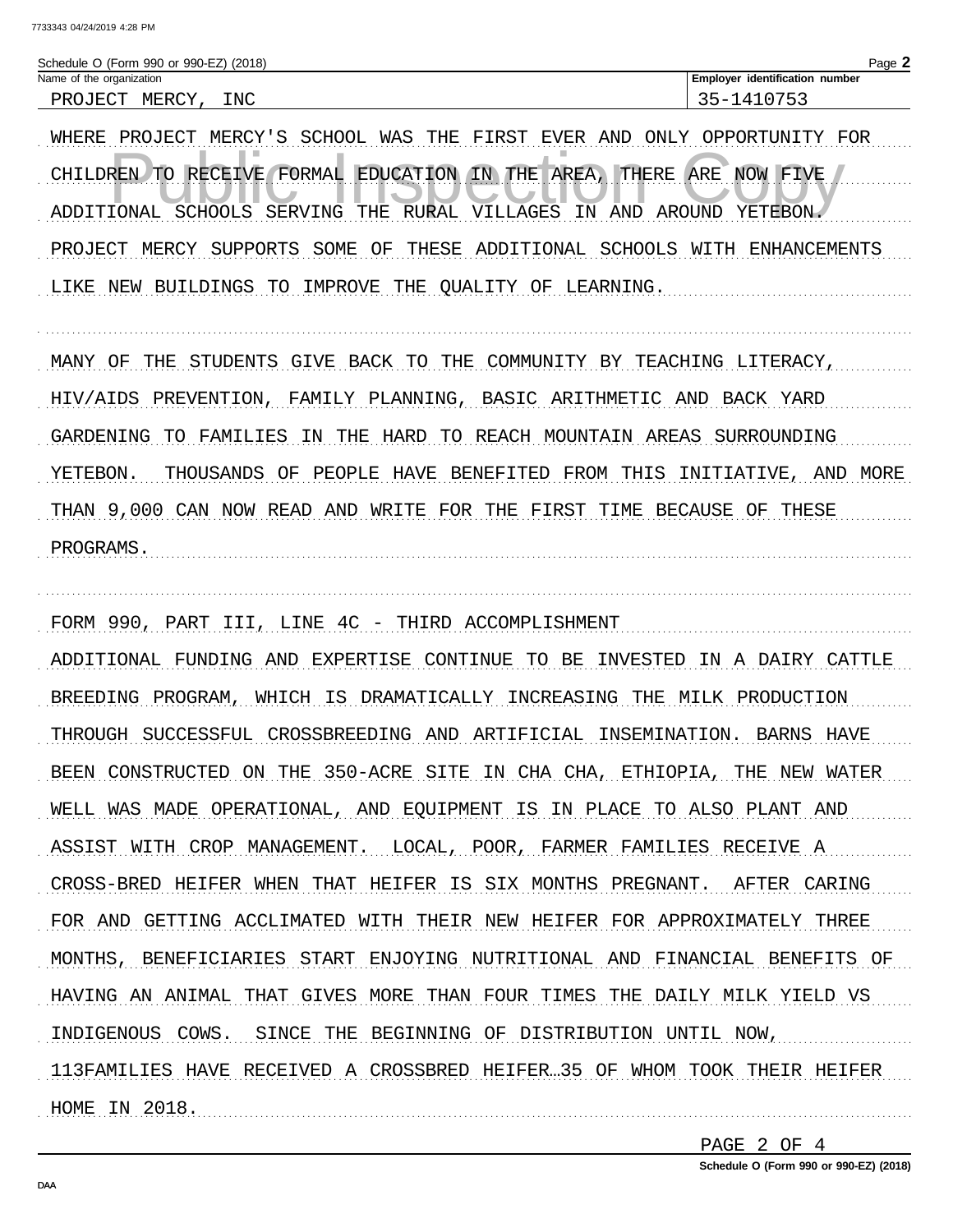| Schedule O (Form 990 or 990-EZ) (2018) | Page 2                                |
|----------------------------------------|---------------------------------------|
| Name of the organization               | <b>Employer identification number</b> |
| PROJECT<br>MERCY<br>INC                | 35-1410753                            |
|                                        |                                       |

| <b>FORM 990</b><br>LINE 4D -<br>PART<br>III                          | ALL OTHER ACCOMPLISHMENTS                      |
|----------------------------------------------------------------------|------------------------------------------------|
| PROGRAM IS<br>SKILLS ENHANCEMENT<br>А                                | EMPOWERING WOMEN AND MEN FROM THE<br>COMMUNITY |
| MARKETABLE<br>SKILLS THAT<br>BY TRAINING<br>THEM<br>ΙN               | THEY CAN USE<br>TO<br>INCOME.<br>EARN AN       |
| WOMEN ARE BEING<br>TRAINED<br>IN TRADITIONAL                         | SPINNING OF COTTON,<br>WEAVING BASKETS         |
| CREATING<br>EMBROIDERED<br>TABLE LINENS.<br>AND                      | MEN ARE<br>LEARNING MASONRY,                   |
| CONSTRUCTION MATERIAL FABRICATION, CARPENTRY AND                     | METAL<br>ΙN<br>WORKING.                        |
| ADDITION TO LEARNING A VALUABLE TRADE,                               | EVERY<br>INDIVIDUAL ENROLLED<br>IN OUR         |
| SKILLS ENHANCEMENT<br>PROGRAM MUST ALSO LEARN BASIC READING,         | AND<br>WRITING,                                |
| ARITHMETIC.<br>IT IS<br>IMPORTANT TO                                 | TEACH THEM THESE SKILLS TO HELP THEM MAKE A    |
| BETTER LIVING AND EVENTUALLY RUN THEIR OWN BUSINESSES.               |                                                |
|                                                                      |                                                |
| FORM 990, PART V, LINE 4B - FINANCIAL ACCOUNTS IN FOREIGN COUNTRIES  |                                                |
| ETHIOPIA                                                             |                                                |
|                                                                      |                                                |
| FORM 990, PART VI, LINE 2 - RELATED PARTY INFORMATION AMONG OFFICERS |                                                |
| <b>DEMEKE</b><br>TELKE-WOLD                                          | GABRE-TSADICK<br>MARTA                         |
| $CO-CEO$                                                             | CEO                                            |
| <b>SPOUSE</b>                                                        |                                                |
|                                                                      |                                                |
| BETE DEMEKE                                                          | MARTA GABRE-TSADICK                            |
| DIRECTOR                                                             | CEO                                            |
| SON                                                                  |                                                |
| PRISCILLA BROWN                                                      | MARTA GABRE-TSADICK                            |
| <b>DIRECTOR</b>                                                      | CEO                                            |
|                                                                      |                                                |
| <b>DAUGHTER</b>                                                      | PAGE 3 OF 4                                    |
|                                                                      |                                                |

Schedule O (Form 990 or 990-EZ) (2018)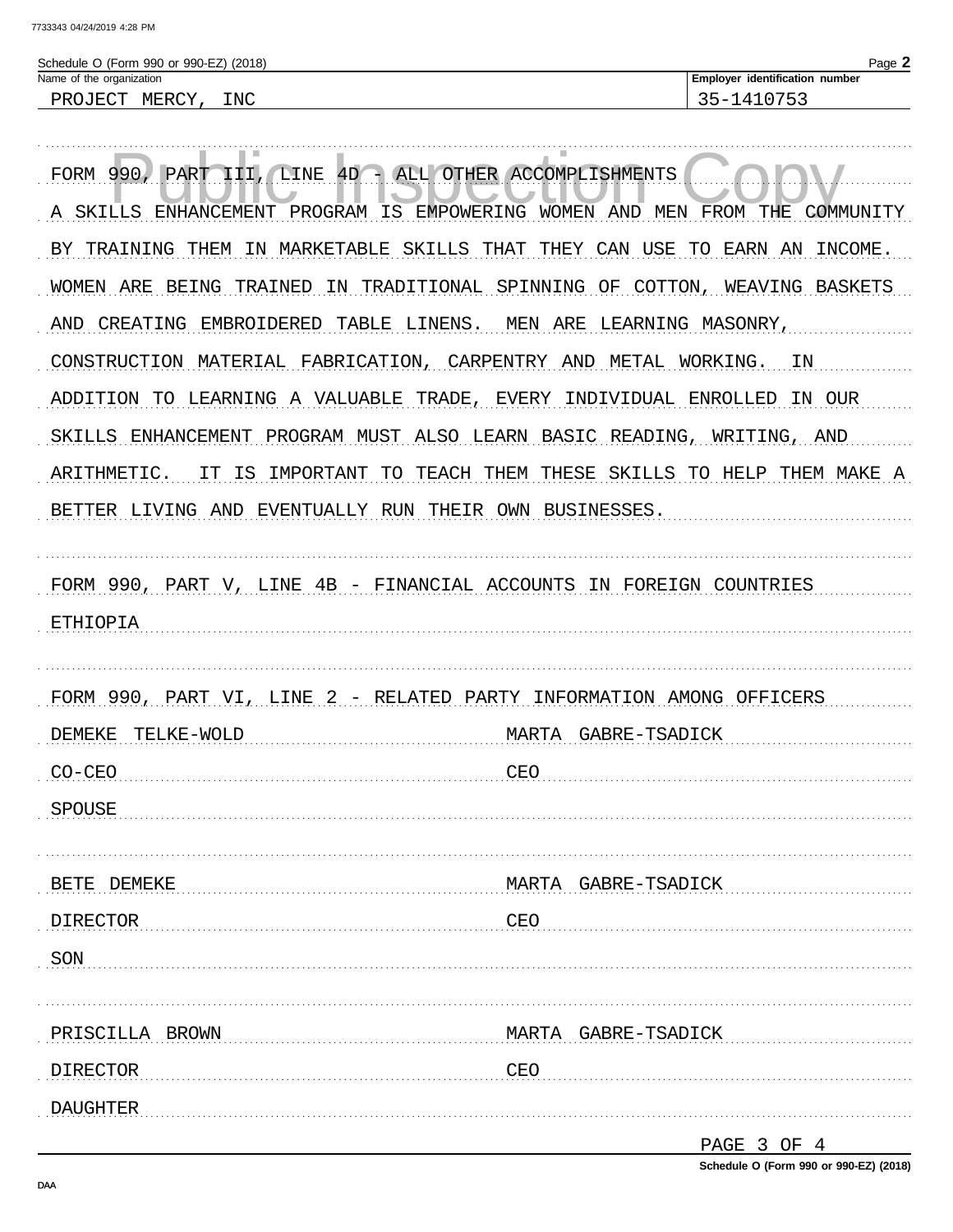| 35-1410753<br>PROJECT MERCY, INC<br>PART VI,<br>LINE 11B - ORGANIZATION'S PROCESS TO REVIEW FORM 990<br>FORM 990,<br>THE FORM 990 IS DISTRIBUTED<br>TO THE BOARD MEMBERS FOR REVIEW AND APPROVAL<br>BEFORE FILING.<br>FORM 990, PART VI, LINE 12C - ENFORCEMENT OF<br>CONFLICTS POLICY<br>DIRECTORS,<br>KEY<br>EMPLOYEES SIGN A<br>AND<br>CONFLICT<br>OF<br>FORT<br>WAYNE,<br>INDIANA OFFICES.<br>IN THE<br>COPY OF RETURN IS FILED<br>MAINE,<br>MINNESOTA,<br>MISSOURI,<br>MARYLAND,<br>MICHIGAN,<br>NEW JERSEY,<br>NORTH CAROLINA,<br>NEW YORK,<br>OHIO,<br>OKLAHOMA,<br>RHODE<br>ISLAND,<br>SOUTH CAROLINA,<br>TENNESSEE,<br>UTAH,<br>WASHINGTON,<br>WEST VIRGINIA,<br>WISCONSIN<br>VI, LINE 19 - GOVERNING DOCUMENTS DISCLOSURE EXPLANATION | Schedule O (Form 990 or 990-EZ) (2018)<br>Name of the organization | Page 2<br>Employer identification number |
|-------------------------------------------------------------------------------------------------------------------------------------------------------------------------------------------------------------------------------------------------------------------------------------------------------------------------------------------------------------------------------------------------------------------------------------------------------------------------------------------------------------------------------------------------------------------------------------------------------------------------------------------------------------------------------------------------------------------------------------------------|--------------------------------------------------------------------|------------------------------------------|
|                                                                                                                                                                                                                                                                                                                                                                                                                                                                                                                                                                                                                                                                                                                                                 |                                                                    |                                          |
|                                                                                                                                                                                                                                                                                                                                                                                                                                                                                                                                                                                                                                                                                                                                                 |                                                                    |                                          |
|                                                                                                                                                                                                                                                                                                                                                                                                                                                                                                                                                                                                                                                                                                                                                 |                                                                    |                                          |
|                                                                                                                                                                                                                                                                                                                                                                                                                                                                                                                                                                                                                                                                                                                                                 |                                                                    |                                          |
|                                                                                                                                                                                                                                                                                                                                                                                                                                                                                                                                                                                                                                                                                                                                                 |                                                                    |                                          |
|                                                                                                                                                                                                                                                                                                                                                                                                                                                                                                                                                                                                                                                                                                                                                 | OFFICERS,                                                          | INTEREST POLICY                          |
| FORM 990, PART VI, LINE 17 - OTHER STATES WHERE<br>MASSACHUSETTS,<br>NEW HAMPSHIRE,<br>OREGON, PENNSYLVANIA,<br>VIRGINIA,<br>FORM 990, PART<br>THE ORGANIZATION MAKES ITS GOVERNING DOCUMENTS, CONFLICTS OF INTEREST<br>POLICY AND FINANCIAL STATEMENTS AVAILABLE TO THE PUBLIC UPON REQUEST.<br>ARE SENT VIA REGULAR MAIL OR EMAIL DEPENDING ON THE REQUEST OF THE INTENDED<br>RECIPIENT.                                                                                                                                                                                                                                                                                                                                                      | ANNUALLY THAT ARE MAINTAINED                                       |                                          |
|                                                                                                                                                                                                                                                                                                                                                                                                                                                                                                                                                                                                                                                                                                                                                 |                                                                    |                                          |
|                                                                                                                                                                                                                                                                                                                                                                                                                                                                                                                                                                                                                                                                                                                                                 |                                                                    |                                          |
|                                                                                                                                                                                                                                                                                                                                                                                                                                                                                                                                                                                                                                                                                                                                                 |                                                                    |                                          |
|                                                                                                                                                                                                                                                                                                                                                                                                                                                                                                                                                                                                                                                                                                                                                 |                                                                    |                                          |
|                                                                                                                                                                                                                                                                                                                                                                                                                                                                                                                                                                                                                                                                                                                                                 |                                                                    |                                          |
|                                                                                                                                                                                                                                                                                                                                                                                                                                                                                                                                                                                                                                                                                                                                                 |                                                                    |                                          |
|                                                                                                                                                                                                                                                                                                                                                                                                                                                                                                                                                                                                                                                                                                                                                 |                                                                    |                                          |
|                                                                                                                                                                                                                                                                                                                                                                                                                                                                                                                                                                                                                                                                                                                                                 |                                                                    | THEY                                     |
|                                                                                                                                                                                                                                                                                                                                                                                                                                                                                                                                                                                                                                                                                                                                                 |                                                                    |                                          |
|                                                                                                                                                                                                                                                                                                                                                                                                                                                                                                                                                                                                                                                                                                                                                 |                                                                    |                                          |
|                                                                                                                                                                                                                                                                                                                                                                                                                                                                                                                                                                                                                                                                                                                                                 |                                                                    |                                          |
|                                                                                                                                                                                                                                                                                                                                                                                                                                                                                                                                                                                                                                                                                                                                                 |                                                                    |                                          |
|                                                                                                                                                                                                                                                                                                                                                                                                                                                                                                                                                                                                                                                                                                                                                 |                                                                    |                                          |
|                                                                                                                                                                                                                                                                                                                                                                                                                                                                                                                                                                                                                                                                                                                                                 |                                                                    |                                          |
|                                                                                                                                                                                                                                                                                                                                                                                                                                                                                                                                                                                                                                                                                                                                                 |                                                                    |                                          |
|                                                                                                                                                                                                                                                                                                                                                                                                                                                                                                                                                                                                                                                                                                                                                 |                                                                    |                                          |

| PAGE 4 OF 4                            |  |  |  |
|----------------------------------------|--|--|--|
| Schedule O (Form 990 or 990-EZ) (2018) |  |  |  |